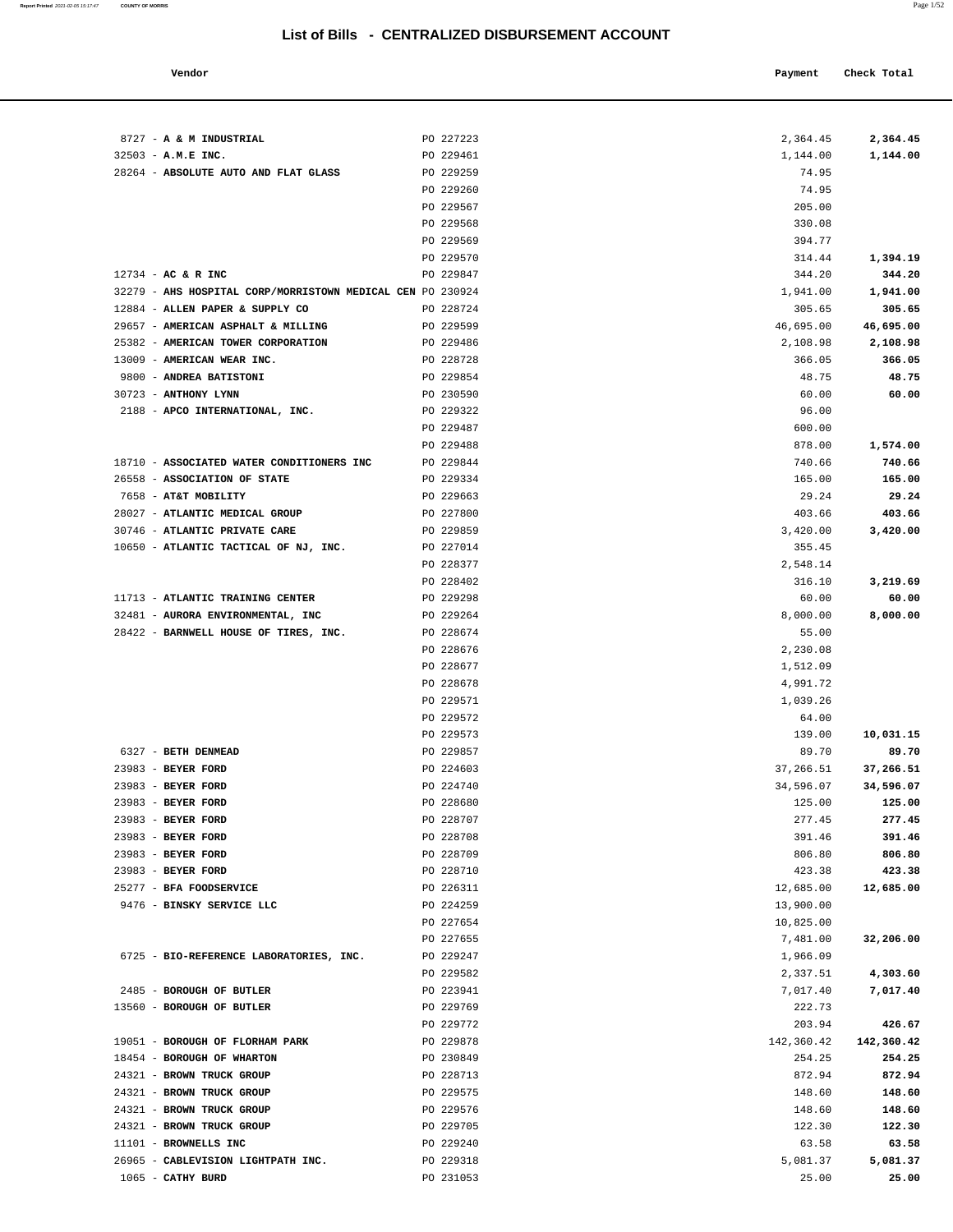| a.<br>×. |  |
|----------|--|
|          |  |

| Report Printed 2021-02-05 15:17:47 | <b>COUNTY OF MORRIS</b>                 | List of Bills - CENTRALIZED DISBURSEMENT ACCOUNT |             | Page 2/52                 |  |
|------------------------------------|-----------------------------------------|--------------------------------------------------|-------------|---------------------------|--|
|                                    | Vendor                                  |                                                  | Payment     | Check Total               |  |
|                                    | 3382 - CCH INC                          | PO 227967                                        | 3,826.70    | 3,826.70                  |  |
|                                    | 4598 - CDW GOVERNMENT                   | PO 228294                                        | 4,795.44    | 4,795.44                  |  |
|                                    | 4598 - CDW GOVERNMENT                   | PO 228454                                        | 171.66      | 171.66                    |  |
|                                    | 24625 - CFCS - HOPE HOUSE               | PO 229842                                        | 3,637.00    | 3,637.00                  |  |
|                                    | 24625 - CFCS - HOPE HOUSE               | PO 229843                                        | 39.00       | 39.00                     |  |
|                                    | 24625 - CFCS - HOPE HOUSE               | PO 230916                                        | 284.00      | 284.00                    |  |
|                                    | 31717 - CHAMPION ENERGY                 | PO 229895                                        | 29, 278.49  | 29,278.49                 |  |
|                                    | 29904 - CHARM-TEX, INC.                 | PO 229850                                        | 801.70      | 801.70                    |  |
|                                    | 13787 - CHERRY VALLEY TRACTOR           | PO 228476                                        | 18,885.43   | 18,885.43                 |  |
|                                    | 28266 - CHERYL LYNN                     | PO 230107                                        | 5.33        | 5.33                      |  |
|                                    | 13803 - CHILD & FAMILY RESOURCES, INC.  | PO 229820                                        | 3,080.00    | 3,080.00                  |  |
|                                    | 28373 - CHLIC                           | PO 229518                                        |             | 3,995,144.57 3,995,144.57 |  |
|                                    | $28373 - CHLIC$                         | PO 229519                                        |             | 3,996,714.75 3,996,714.75 |  |
|                                    | 8454 - CLIFTON ELEVATOR SERVICE CO INC  | PO 229229                                        | 1,848.00    |                           |  |
|                                    |                                         | PO 229396                                        | 9,723.00    |                           |  |
|                                    |                                         | PO 230158                                        | 436.00      | 12,007.00                 |  |
|                                    | 24252 - COFFEE LOVERS COFFEE SERVICE    | PO 229241                                        | 299.70      | 299.70                    |  |
|                                    | 13972 - CONSOLIDATED ENVIRONMENTAL INC  | PO 227546                                        | 3,400.00    |                           |  |
|                                    |                                         | PO 228232                                        | 7,470.00    | 10,870.00                 |  |
|                                    | 27936 - CONTINENTAL TRADING &           | PO 230164                                        | 3,817.45    | 3,817.45                  |  |
|                                    | 8043 - CONTRACT PHARMACY SERVICES INC   | PO 229438                                        | 23, 187. 74 |                           |  |
|                                    |                                         | PO 229441                                        | 2,367.20    | 25,554.94                 |  |
|                                    | 31760 - COOPERATIVE WASTE SERVICES, LLC | PO 229602                                        | 6,300.00    |                           |  |
|                                    |                                         | PO 229659                                        | 2,000.00    | 8,300.00                  |  |
|                                    | 14644 - CORNERSTONE FAMILY PROGRAMS     | PO 229821                                        | 2,707.00    |                           |  |
|                                    |                                         | PO 230915                                        | 26,224.00   | 28,931.00                 |  |
|                                    | 14021 - COUNTY BUSINESS SYSTEMS INC     | PO 228756                                        | 107,313.00  |                           |  |
|                                    |                                         | PO 229107                                        | 721.00      | 108,034.00                |  |
|                                    | 14029 - COUNTY COLLEGE OF MORRIS        | PO 231247                                        | 17,732.33   | 17,732.33                 |  |
|                                    | 14022 - COUNTY COLLEGE OF MORRIS        | PO 231249                                        | 570,340.08  | 570,340.08                |  |
|                                    | 14031 - COUNTY CONCRETE CORP.           | PO 229845                                        | 365.00      | 365.00                    |  |
|                                    | 13 - COUNTY OF MORRIS                   | PO 231256                                        | 6,025.69    | 6,025.69                  |  |
|                                    | 13 - COUNTY OF MORRIS                   | PO 231265                                        | 107.25      | 107.25                    |  |
|                                    | 29633 - CRANE ASSOCIATES, P.C.          | PO 229158                                        | 2,730.00    | 2,730.00                  |  |
|                                    | 14102 - CY DRAKE LOCKSMITHS, INC.       | PO 229214                                        | 2,048.75    | 2,048.75                  |  |
|                                    | 12523 - D&B AUTO SUPPLY                 | PO 229579                                        | 3,671.97    |                           |  |
|                                    |                                         | PO 229706                                        | 777.61      |                           |  |
|                                    |                                         | PO 229707                                        | 186.15      | 4,635.73                  |  |
|                                    | 32394 - DANIELLE MARIE SECOLA           | PO 229090                                        | 240.00      |                           |  |
|                                    |                                         | PO 229526                                        | 240.00      | 480.00                    |  |
|                                    | $29490 - DAWN AGENS$                    | PO 229484                                        | 142 00      |                           |  |

| 3382 - CCH INC                            | PO 227967                                                                                                                                                                                                                                                                                                                                                                                                                                                                                                                                                                                                                                                                               | 3,826.70                                                                                                                                                                                                                                                                                                                                                                 | 3,826.70                                                                                                                                                                                                                                                                                                                                                                 |
|-------------------------------------------|-----------------------------------------------------------------------------------------------------------------------------------------------------------------------------------------------------------------------------------------------------------------------------------------------------------------------------------------------------------------------------------------------------------------------------------------------------------------------------------------------------------------------------------------------------------------------------------------------------------------------------------------------------------------------------------------|--------------------------------------------------------------------------------------------------------------------------------------------------------------------------------------------------------------------------------------------------------------------------------------------------------------------------------------------------------------------------|--------------------------------------------------------------------------------------------------------------------------------------------------------------------------------------------------------------------------------------------------------------------------------------------------------------------------------------------------------------------------|
| 4598 - CDW GOVERNMENT                     | PO 228294                                                                                                                                                                                                                                                                                                                                                                                                                                                                                                                                                                                                                                                                               | 4,795.44                                                                                                                                                                                                                                                                                                                                                                 | 4,795.44                                                                                                                                                                                                                                                                                                                                                                 |
| 4598 - CDW GOVERNMENT                     | PO 228454                                                                                                                                                                                                                                                                                                                                                                                                                                                                                                                                                                                                                                                                               | 171.66                                                                                                                                                                                                                                                                                                                                                                   | 171.66                                                                                                                                                                                                                                                                                                                                                                   |
| 24625 - CFCS - HOPE HOUSE                 | PO 229842                                                                                                                                                                                                                                                                                                                                                                                                                                                                                                                                                                                                                                                                               | 3,637.00                                                                                                                                                                                                                                                                                                                                                                 | 3,637.00                                                                                                                                                                                                                                                                                                                                                                 |
| 24625 - CFCS - HOPE HOUSE                 | PO 229843                                                                                                                                                                                                                                                                                                                                                                                                                                                                                                                                                                                                                                                                               | 39.00                                                                                                                                                                                                                                                                                                                                                                    | 39.00                                                                                                                                                                                                                                                                                                                                                                    |
| 24625 - CFCS - HOPE HOUSE                 | PO 230916                                                                                                                                                                                                                                                                                                                                                                                                                                                                                                                                                                                                                                                                               | 284.00                                                                                                                                                                                                                                                                                                                                                                   | 284.00                                                                                                                                                                                                                                                                                                                                                                   |
| 31717 - CHAMPION ENERGY                   | PO 229895                                                                                                                                                                                                                                                                                                                                                                                                                                                                                                                                                                                                                                                                               | 29, 278.49                                                                                                                                                                                                                                                                                                                                                               | 29,278.49                                                                                                                                                                                                                                                                                                                                                                |
| 29904 - CHARM-TEX, INC.                   | PO 229850                                                                                                                                                                                                                                                                                                                                                                                                                                                                                                                                                                                                                                                                               | 801.70                                                                                                                                                                                                                                                                                                                                                                   | 801.70                                                                                                                                                                                                                                                                                                                                                                   |
|                                           |                                                                                                                                                                                                                                                                                                                                                                                                                                                                                                                                                                                                                                                                                         |                                                                                                                                                                                                                                                                                                                                                                          | 18,885.43                                                                                                                                                                                                                                                                                                                                                                |
|                                           |                                                                                                                                                                                                                                                                                                                                                                                                                                                                                                                                                                                                                                                                                         |                                                                                                                                                                                                                                                                                                                                                                          | 5.33                                                                                                                                                                                                                                                                                                                                                                     |
|                                           |                                                                                                                                                                                                                                                                                                                                                                                                                                                                                                                                                                                                                                                                                         |                                                                                                                                                                                                                                                                                                                                                                          | 3,080.00                                                                                                                                                                                                                                                                                                                                                                 |
|                                           |                                                                                                                                                                                                                                                                                                                                                                                                                                                                                                                                                                                                                                                                                         |                                                                                                                                                                                                                                                                                                                                                                          |                                                                                                                                                                                                                                                                                                                                                                          |
|                                           |                                                                                                                                                                                                                                                                                                                                                                                                                                                                                                                                                                                                                                                                                         |                                                                                                                                                                                                                                                                                                                                                                          |                                                                                                                                                                                                                                                                                                                                                                          |
|                                           |                                                                                                                                                                                                                                                                                                                                                                                                                                                                                                                                                                                                                                                                                         |                                                                                                                                                                                                                                                                                                                                                                          |                                                                                                                                                                                                                                                                                                                                                                          |
|                                           |                                                                                                                                                                                                                                                                                                                                                                                                                                                                                                                                                                                                                                                                                         |                                                                                                                                                                                                                                                                                                                                                                          | 12,007.00                                                                                                                                                                                                                                                                                                                                                                |
|                                           |                                                                                                                                                                                                                                                                                                                                                                                                                                                                                                                                                                                                                                                                                         |                                                                                                                                                                                                                                                                                                                                                                          | 299.70                                                                                                                                                                                                                                                                                                                                                                   |
|                                           |                                                                                                                                                                                                                                                                                                                                                                                                                                                                                                                                                                                                                                                                                         |                                                                                                                                                                                                                                                                                                                                                                          |                                                                                                                                                                                                                                                                                                                                                                          |
|                                           |                                                                                                                                                                                                                                                                                                                                                                                                                                                                                                                                                                                                                                                                                         |                                                                                                                                                                                                                                                                                                                                                                          | 10,870.00                                                                                                                                                                                                                                                                                                                                                                |
|                                           |                                                                                                                                                                                                                                                                                                                                                                                                                                                                                                                                                                                                                                                                                         |                                                                                                                                                                                                                                                                                                                                                                          | 3,817.45                                                                                                                                                                                                                                                                                                                                                                 |
| 8043 - CONTRACT PHARMACY SERVICES INC     | PO 229438                                                                                                                                                                                                                                                                                                                                                                                                                                                                                                                                                                                                                                                                               |                                                                                                                                                                                                                                                                                                                                                                          |                                                                                                                                                                                                                                                                                                                                                                          |
|                                           | PO 229441                                                                                                                                                                                                                                                                                                                                                                                                                                                                                                                                                                                                                                                                               | 2,367.20                                                                                                                                                                                                                                                                                                                                                                 | 25,554.94                                                                                                                                                                                                                                                                                                                                                                |
| 31760 - COOPERATIVE WASTE SERVICES, LLC   | PO 229602                                                                                                                                                                                                                                                                                                                                                                                                                                                                                                                                                                                                                                                                               | 6,300.00                                                                                                                                                                                                                                                                                                                                                                 |                                                                                                                                                                                                                                                                                                                                                                          |
|                                           | PO 229659                                                                                                                                                                                                                                                                                                                                                                                                                                                                                                                                                                                                                                                                               | 2,000.00                                                                                                                                                                                                                                                                                                                                                                 | 8,300.00                                                                                                                                                                                                                                                                                                                                                                 |
| 14644 - CORNERSTONE FAMILY PROGRAMS       | PO 229821                                                                                                                                                                                                                                                                                                                                                                                                                                                                                                                                                                                                                                                                               | 2,707.00                                                                                                                                                                                                                                                                                                                                                                 |                                                                                                                                                                                                                                                                                                                                                                          |
|                                           | PO 230915                                                                                                                                                                                                                                                                                                                                                                                                                                                                                                                                                                                                                                                                               | 26,224.00                                                                                                                                                                                                                                                                                                                                                                | 28,931.00                                                                                                                                                                                                                                                                                                                                                                |
| 14021 - COUNTY BUSINESS SYSTEMS INC       | PO 228756                                                                                                                                                                                                                                                                                                                                                                                                                                                                                                                                                                                                                                                                               | 107,313.00                                                                                                                                                                                                                                                                                                                                                               |                                                                                                                                                                                                                                                                                                                                                                          |
|                                           | PO 229107                                                                                                                                                                                                                                                                                                                                                                                                                                                                                                                                                                                                                                                                               | 721.00                                                                                                                                                                                                                                                                                                                                                                   | 108,034.00                                                                                                                                                                                                                                                                                                                                                               |
| 14029 - COUNTY COLLEGE OF MORRIS          | PO 231247                                                                                                                                                                                                                                                                                                                                                                                                                                                                                                                                                                                                                                                                               | 17,732.33                                                                                                                                                                                                                                                                                                                                                                | 17,732.33                                                                                                                                                                                                                                                                                                                                                                |
| 14022 - COUNTY COLLEGE OF MORRIS          | PO 231249                                                                                                                                                                                                                                                                                                                                                                                                                                                                                                                                                                                                                                                                               | 570,340.08                                                                                                                                                                                                                                                                                                                                                               | 570,340.08                                                                                                                                                                                                                                                                                                                                                               |
| 14031 - COUNTY CONCRETE CORP.             | PO 229845                                                                                                                                                                                                                                                                                                                                                                                                                                                                                                                                                                                                                                                                               | 365.00                                                                                                                                                                                                                                                                                                                                                                   | 365.00                                                                                                                                                                                                                                                                                                                                                                   |
| 13 - COUNTY OF MORRIS                     | PO 231256                                                                                                                                                                                                                                                                                                                                                                                                                                                                                                                                                                                                                                                                               | 6,025.69                                                                                                                                                                                                                                                                                                                                                                 | 6,025.69                                                                                                                                                                                                                                                                                                                                                                 |
| 13 - COUNTY OF MORRIS                     | PO 231265                                                                                                                                                                                                                                                                                                                                                                                                                                                                                                                                                                                                                                                                               | 107.25                                                                                                                                                                                                                                                                                                                                                                   | 107.25                                                                                                                                                                                                                                                                                                                                                                   |
| 29633 - CRANE ASSOCIATES, P.C.            | PO 229158                                                                                                                                                                                                                                                                                                                                                                                                                                                                                                                                                                                                                                                                               | 2,730.00                                                                                                                                                                                                                                                                                                                                                                 | 2,730.00                                                                                                                                                                                                                                                                                                                                                                 |
|                                           |                                                                                                                                                                                                                                                                                                                                                                                                                                                                                                                                                                                                                                                                                         |                                                                                                                                                                                                                                                                                                                                                                          | 2,048.75                                                                                                                                                                                                                                                                                                                                                                 |
|                                           |                                                                                                                                                                                                                                                                                                                                                                                                                                                                                                                                                                                                                                                                                         |                                                                                                                                                                                                                                                                                                                                                                          |                                                                                                                                                                                                                                                                                                                                                                          |
|                                           |                                                                                                                                                                                                                                                                                                                                                                                                                                                                                                                                                                                                                                                                                         |                                                                                                                                                                                                                                                                                                                                                                          |                                                                                                                                                                                                                                                                                                                                                                          |
|                                           |                                                                                                                                                                                                                                                                                                                                                                                                                                                                                                                                                                                                                                                                                         |                                                                                                                                                                                                                                                                                                                                                                          | 4,635.73                                                                                                                                                                                                                                                                                                                                                                 |
|                                           |                                                                                                                                                                                                                                                                                                                                                                                                                                                                                                                                                                                                                                                                                         |                                                                                                                                                                                                                                                                                                                                                                          | 480.00                                                                                                                                                                                                                                                                                                                                                                   |
|                                           |                                                                                                                                                                                                                                                                                                                                                                                                                                                                                                                                                                                                                                                                                         |                                                                                                                                                                                                                                                                                                                                                                          |                                                                                                                                                                                                                                                                                                                                                                          |
|                                           |                                                                                                                                                                                                                                                                                                                                                                                                                                                                                                                                                                                                                                                                                         |                                                                                                                                                                                                                                                                                                                                                                          | 238.00                                                                                                                                                                                                                                                                                                                                                                   |
|                                           |                                                                                                                                                                                                                                                                                                                                                                                                                                                                                                                                                                                                                                                                                         |                                                                                                                                                                                                                                                                                                                                                                          |                                                                                                                                                                                                                                                                                                                                                                          |
|                                           | PO 230922                                                                                                                                                                                                                                                                                                                                                                                                                                                                                                                                                                                                                                                                               | 2,693.00                                                                                                                                                                                                                                                                                                                                                                 | 8,746.00                                                                                                                                                                                                                                                                                                                                                                 |
| 32459 - DEER CARCASS REMOVAL SERVICE, LLC | PO 229621                                                                                                                                                                                                                                                                                                                                                                                                                                                                                                                                                                                                                                                                               | 5,344.00                                                                                                                                                                                                                                                                                                                                                                 |                                                                                                                                                                                                                                                                                                                                                                          |
|                                           | PO 229800                                                                                                                                                                                                                                                                                                                                                                                                                                                                                                                                                                                                                                                                               | 3,584.00                                                                                                                                                                                                                                                                                                                                                                 | 8,928.00                                                                                                                                                                                                                                                                                                                                                                 |
| 10267 - DEWBERRY ENGINEERS, INC           | PO 229469                                                                                                                                                                                                                                                                                                                                                                                                                                                                                                                                                                                                                                                                               | 4,850.00                                                                                                                                                                                                                                                                                                                                                                 | 4,850.00                                                                                                                                                                                                                                                                                                                                                                 |
| 24349 - DIRECT ENERGY BUSINESS MARKETING  | PO 230174                                                                                                                                                                                                                                                                                                                                                                                                                                                                                                                                                                                                                                                                               | 1,031.59                                                                                                                                                                                                                                                                                                                                                                 | 1,031.59                                                                                                                                                                                                                                                                                                                                                                 |
| 29063 - DM MEDICAL BILLINGS, LLC          | PO 229475                                                                                                                                                                                                                                                                                                                                                                                                                                                                                                                                                                                                                                                                               | 2,729.74                                                                                                                                                                                                                                                                                                                                                                 | 2,729.74                                                                                                                                                                                                                                                                                                                                                                 |
| 30656 - DOUGLAS A. BALLAN                 | PO 230911                                                                                                                                                                                                                                                                                                                                                                                                                                                                                                                                                                                                                                                                               | 700.00                                                                                                                                                                                                                                                                                                                                                                   | 700.00                                                                                                                                                                                                                                                                                                                                                                   |
| 20327 - DOUGLAS MEYER                     | PO 229886                                                                                                                                                                                                                                                                                                                                                                                                                                                                                                                                                                                                                                                                               | 41.65                                                                                                                                                                                                                                                                                                                                                                    | 41.65                                                                                                                                                                                                                                                                                                                                                                    |
| 14379 - DOVER BRAKE & CLUTCH CO INC       | PO 229580                                                                                                                                                                                                                                                                                                                                                                                                                                                                                                                                                                                                                                                                               | 115.98                                                                                                                                                                                                                                                                                                                                                                   |                                                                                                                                                                                                                                                                                                                                                                          |
|                                           | PO 229581                                                                                                                                                                                                                                                                                                                                                                                                                                                                                                                                                                                                                                                                               | 588.70                                                                                                                                                                                                                                                                                                                                                                   | 704.68                                                                                                                                                                                                                                                                                                                                                                   |
|                                           |                                                                                                                                                                                                                                                                                                                                                                                                                                                                                                                                                                                                                                                                                         |                                                                                                                                                                                                                                                                                                                                                                          | 262.50                                                                                                                                                                                                                                                                                                                                                                   |
|                                           |                                                                                                                                                                                                                                                                                                                                                                                                                                                                                                                                                                                                                                                                                         |                                                                                                                                                                                                                                                                                                                                                                          | 89.99                                                                                                                                                                                                                                                                                                                                                                    |
|                                           |                                                                                                                                                                                                                                                                                                                                                                                                                                                                                                                                                                                                                                                                                         |                                                                                                                                                                                                                                                                                                                                                                          | 51.25                                                                                                                                                                                                                                                                                                                                                                    |
|                                           |                                                                                                                                                                                                                                                                                                                                                                                                                                                                                                                                                                                                                                                                                         |                                                                                                                                                                                                                                                                                                                                                                          | 703.45<br>750.00                                                                                                                                                                                                                                                                                                                                                         |
|                                           |                                                                                                                                                                                                                                                                                                                                                                                                                                                                                                                                                                                                                                                                                         |                                                                                                                                                                                                                                                                                                                                                                          |                                                                                                                                                                                                                                                                                                                                                                          |
|                                           |                                                                                                                                                                                                                                                                                                                                                                                                                                                                                                                                                                                                                                                                                         |                                                                                                                                                                                                                                                                                                                                                                          |                                                                                                                                                                                                                                                                                                                                                                          |
|                                           | PO 229862                                                                                                                                                                                                                                                                                                                                                                                                                                                                                                                                                                                                                                                                               | 3,380.00                                                                                                                                                                                                                                                                                                                                                                 | 31,648.00                                                                                                                                                                                                                                                                                                                                                                |
| 14569 - ENVIRONMENTAL SYSTEMS             | PO 229808                                                                                                                                                                                                                                                                                                                                                                                                                                                                                                                                                                                                                                                                               |                                                                                                                                                                                                                                                                                                                                                                          | 4,458.48                                                                                                                                                                                                                                                                                                                                                                 |
| 6038 - ESSEX COUNTY HOSPITAL              | PO 229145                                                                                                                                                                                                                                                                                                                                                                                                                                                                                                                                                                                                                                                                               | 3,301.20                                                                                                                                                                                                                                                                                                                                                                 | 3,301.20                                                                                                                                                                                                                                                                                                                                                                 |
|                                           | 13787 - CHERRY VALLEY TRACTOR<br>28266 - CHERYL LYNN<br>13803 - CHILD & FAMILY RESOURCES, INC.<br>$28373 - CHLIC$<br>$28373 - CHLIC$<br>8454 - CLIFTON ELEVATOR SERVICE CO INC<br>24252 - COFFEE LOVERS COFFEE SERVICE<br>13972 - CONSOLIDATED ENVIRONMENTAL INC<br>27936 - CONTINENTAL TRADING &<br>14102 - CY DRAKE LOCKSMITHS, INC.<br>12523 - D&B AUTO SUPPLY<br>32394 - DANIELLE MARIE SECOLA<br>29490 - DAWN AGENS<br>11434 - DAWN CENTER FOR INDEPENDENT<br>322 - EAGLE AUTO & TRUCK SERVICES INC.<br>7589 - EDWARD KARNEY<br>26218 - EDWIN GUEVARA<br>14505 - ELIZABETHTOWN GAS COMPANY<br>32680 - EMERGENCY MANAGER PROJECT, LLC<br>2047 - EMPLOYMENT HORIZONS ENTERPRISES INC | PO 228476<br>PO 230107<br>PO 229820<br>PO 229518<br>PO 229519<br>PO 229229<br>PO 229396<br>PO 230158<br>PO 229241<br>PO 227546<br>PO 228232<br>PO 230164<br>PO 229214<br>PO 229579<br>PO 229706<br>PO 229707<br>PO 229090<br>PO 229526<br>PO 229484<br>PO 230871<br>PO 230920<br>PO 228748<br>PO 230846<br>PO 230929<br>PO 229899<br>PO 229490<br>PO 229860<br>PO 229861 | 18,885.43<br>5.33<br>3,080.00<br>3,995,144.57 3,995,144.57<br>3,996,714.75 3,996,714.75<br>1,848.00<br>9,723.00<br>436.00<br>299.70<br>3,400.00<br>7,470.00<br>3,817.45<br>23,187.74<br>2,048.75<br>3,671.97<br>777.61<br>186.15<br>240.00<br>240.00<br>142.00<br>96.00<br>6,053.00<br>262.50<br>89.99<br>51.25<br>703.45<br>750.00<br>20,400.00<br>7,868.00<br>4,458.48 |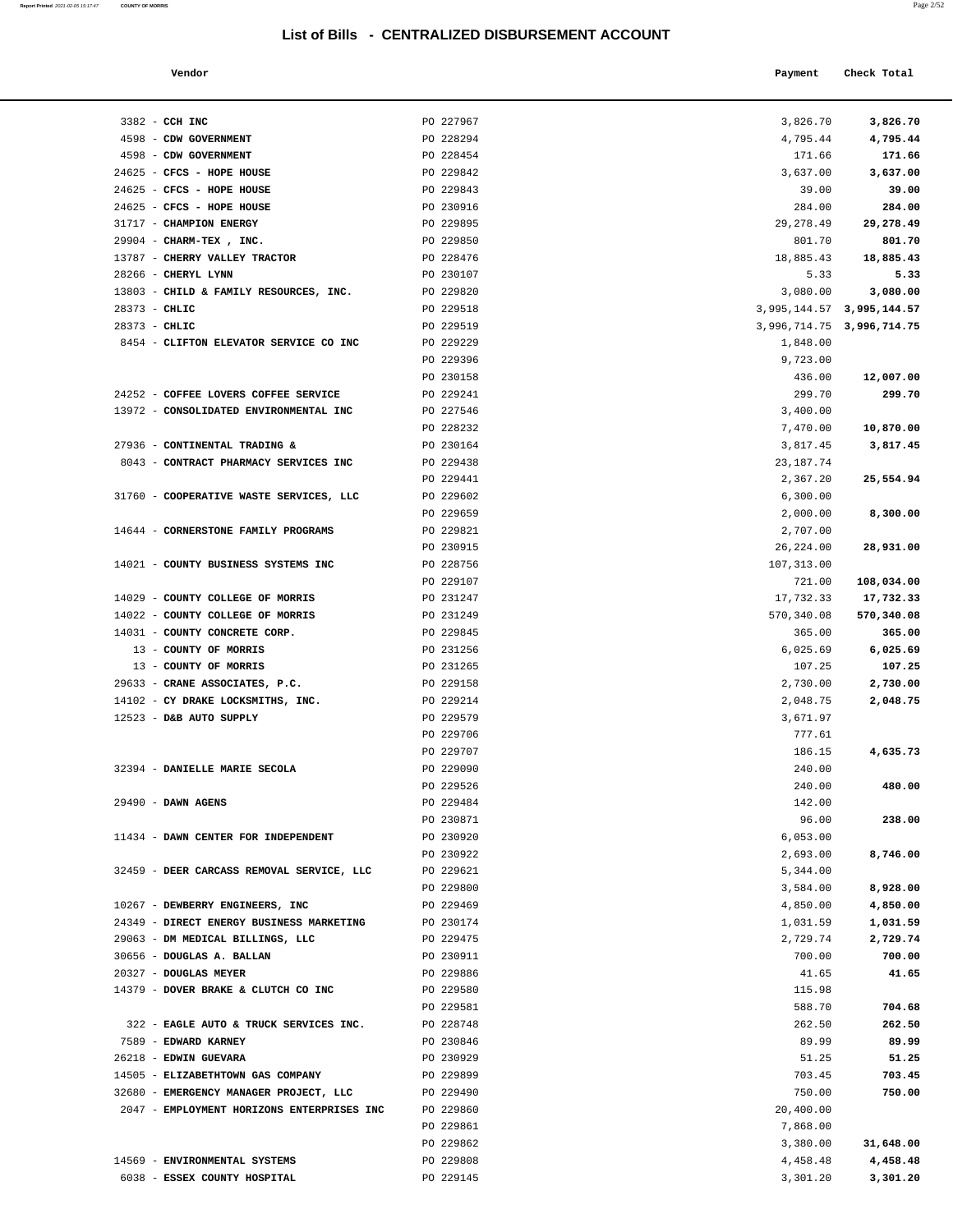| Report Printed 2021-02-05 15:17:47 | <b>COUNTY OF MORRIS</b> |  |  | Page 3/52 |
|------------------------------------|-------------------------|--|--|-----------|
|                                    |                         |  |  |           |

| Vendor |  | Payment Check Total<br>------ ---- |
|--------|--|------------------------------------|
|--------|--|------------------------------------|

| 12300 - EXPRESS FRAMES LLC                                     | PO 229551              | 720.90         | 720.90         |
|----------------------------------------------------------------|------------------------|----------------|----------------|
| 31175 - EXTECH BUILDING MATERIALS, INC.                        | PO 229631              | 1,752.00       | 1,752.00       |
| 12515 - FASTENAL COMPANY                                       | PO 228767              | 88.23          | 88.23          |
| 20423 - FASTER URGENT CARE LLC                                 | PO 229064              | 560.00         | 560.00         |
| $5088$ - FBI/LEEDA                                             | PO 226852              | 695.00         | 695.00         |
| $14668$ - FEDEX                                                | PO 229538              | 659.31         | 659.31         |
| 9388 - FF1 PROFESSIONAL SAFETY SERVICES                        | PO 227114              | 250.00         | 250.00         |
| 9388 - FF1 PROFESSIONAL SAFETY SERVICES                        | PO 227115              | 225.00         | 225.00         |
| 9388 - FF1 PROFESSIONAL SAFETY SERVICES                        | PO 227116              | 450.00         | 450.00         |
| 9388 - FF1 PROFESSIONAL SAFETY SERVICES                        | PO 227856              | 3,900.00       | 3,900.00       |
| 11618 - FIRE AND SAFETY SERVICES LTD                           | PO 228743              | 109.96         | 109.96         |
| 12151 - FLEMINGTON BUICK CHEVROLET                             | PO 228742              | 842.84         |                |
|                                                                | PO 229693              | 362.11         |                |
|                                                                | PO 229708              | 161.98         | 1,366.93       |
| 32060 - FLOORMAT MANAGEMENT, INC.                              | PO 229641              | 125.01         | 125.01         |
| 14772 - FOWLER EQUIP CO INC.                                   | PO 227489              | 4,240.00       | 4,240.00       |
| 32061 - FOX ARCHITECTURAL DESIGN, PC                           | PO 229463              | 985.44         | 985.44         |
| 12325 - FRANK BRODEEN OLC                                      | PO 229600              | 16,865.00      | 16,865.00      |
| 12325 - FRANK BRODEEN OLC                                      | PO 229789              | 3,040.00       | 3,040.00       |
| 14787 - FREEDOM HOUSE INC.                                     | PO 229373              | 2,400.00       |                |
|                                                                | PO 229374              | 3,000.00       | 5,400.00       |
| 14795 - FRENCH & PARRELLO ASSOCIATES                           | PO 195995              | 2,063.31       | 2,063.31       |
| 31737 - FRONTIER PRECISION, INC.                               | PO 229187              | 3,500.00       | 3,500.00       |
| $14852$ - GANN LAW BOOKS                                       | PO 228015              | 1,333.00       | 1,333.00       |
| 14123 - GANNETT NJ NEWSPAPERS                                  | PO 229321              | 51.34          | 51.34          |
| 14123 - GANNETT NJ NEWSPAPERS                                  | PO 229686              | 53.92          | 53.92          |
| 14123 - GANNETT NJ NEWSPAPERS                                  | PO 229733              | 59.94          | 59.94          |
| 14123 - GANNETT NJ NEWSPAPERS                                  | PO 229734              | 43.60          | 43.60          |
| 14123 - GANNETT NJ NEWSPAPERS                                  | PO 229735              | 67.68          | 67.68          |
| 14123 - GANNETT NJ NEWSPAPERS                                  | PO 229736              | 51.77          | 51.77          |
| 14123 - GANNETT NJ NEWSPAPERS                                  | PO 229737              | 50.91          | 50.91          |
| 14123 - GANNETT NJ NEWSPAPERS                                  | PO 229738              | 66.82          | 66.82          |
| 14123 - GANNETT NJ NEWSPAPERS                                  | PO 229739              | 75.42          | 75.42          |
| 14123 - GANNETT NJ NEWSPAPERS                                  | PO 229740              | 61.66          | 61.66          |
| 14123 - GANNETT NJ NEWSPAPERS                                  | PO 229741              | 61.66          | 61.66          |
| 14123 - GANNETT NJ NEWSPAPERS                                  | PO 229742              | 43.60          | 43.60          |
| 14123 - GANNETT NJ NEWSPAPERS                                  | PO 229743              | 62.52          | 62.52          |
| 14123 - GANNETT NJ NEWSPAPERS<br>14123 - GANNETT NJ NEWSPAPERS | PO 229744<br>PO 229745 | 63.81<br>71.55 | 63.81<br>71.55 |
| 14123 - GANNETT NJ NEWSPAPERS                                  | PO 229746              | 78.00          | 78.00          |
| 14123 - GANNETT NJ NEWSPAPERS                                  | PO 229747              | 56.50          | 56.50          |
| 14123 - GANNETT NJ NEWSPAPERS                                  | PO 229748              | 74.56          | 74.56          |
| 14123 - GANNETT NJ NEWSPAPERS                                  | PO 229749              | 59.08          | 59.08          |
| 14123 - GANNETT NJ NEWSPAPERS                                  | PO 229750              | 58.22          | 58.22          |
| 14123 - GANNETT NJ NEWSPAPERS                                  | PO 229751              | 57.36          | 57.36          |
| 14123 - GANNETT NJ NEWSPAPERS                                  | PO 229752              | 58.22          | 58.22          |
| 14123 - GANNETT NJ NEWSPAPERS                                  | PO 229753              | 59.08          | 59.08          |
| 14123 - GANNETT NJ NEWSPAPERS                                  | PO 229754              | 58.22          | 58.22          |
| 14123 - GANNETT NJ NEWSPAPERS                                  | PO 229755              | 59.08          | 59.08          |
| 14123 - GANNETT NJ NEWSPAPERS                                  | PO 229756              | 165.72         | 165.72         |
| 14726 - GEN-EL SAFETY & INDUSTRIAL                             | PO 229620              | 160.04         |                |
|                                                                | PO 229622              | 1,001.70       | 1,161.74       |
| 14887 - GENERAL PLUMBING SUPPLY INC.                           | PO 229846              | 287.89         | 287.89         |
| 14916 - GILL ID SYSTEMS                                        | PO 228190              | 1,870.00       |                |
|                                                                | PO 229887              | 78.00          | 1,948.00       |
| 751 - GOVERNMENT TECHNOLOGIES, INC.                            | PO 229875              | 4,650.00       | 4,650.00       |
| $14984$ - GRAINGER                                             | PO 228696              | 35.28          |                |
|                                                                | PO 228917              | 189.36         |                |
|                                                                | PO 228918              | 118.38         |                |
|                                                                | PO 228919              | 100.61         |                |
|                                                                | PO 228920              | 628.55         |                |
|                                                                | PO 228921              | 32.59          |                |
|                                                                | PO 228922              | 422.11         |                |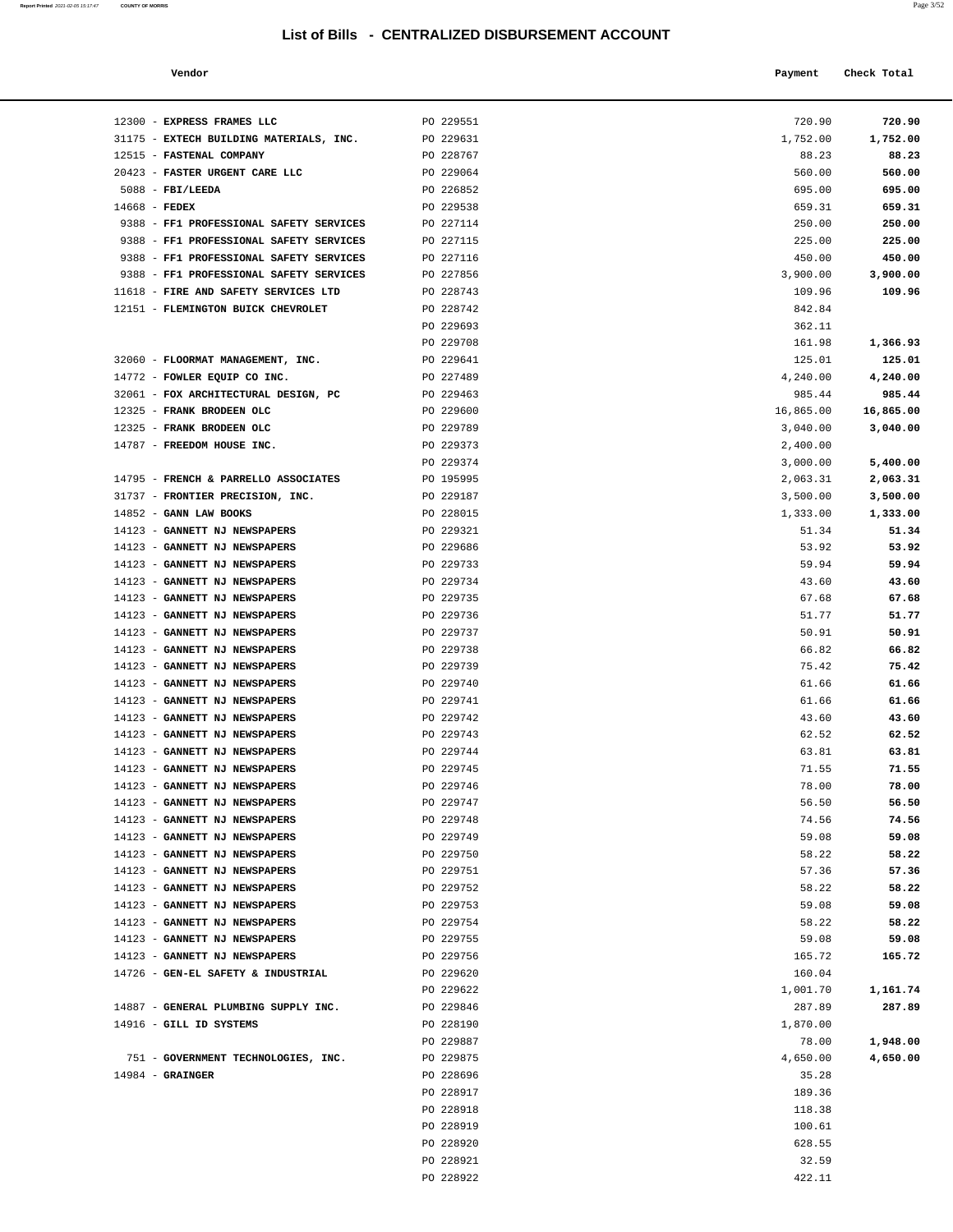|  | ı | ۰ |
|--|---|---|

|                                                                                   | PO 228923              | 59.09                 | 1,585.97           |
|-----------------------------------------------------------------------------------|------------------------|-----------------------|--------------------|
| $14983$ - GRAINGER                                                                | PO 228752              | 40.22                 |                    |
|                                                                                   | PO 229037              | 639.59                | 679.81             |
| $14984$ - GRAINGER                                                                | PO 228924              | 1,471.15              |                    |
|                                                                                   | PO 228925              | 199.54                |                    |
|                                                                                   | PO 228928              | 116.61                |                    |
|                                                                                   | PO 228929              | 49.05                 |                    |
|                                                                                   | PO 228930              | 235.50                |                    |
|                                                                                   | PO 228931              | 84.13                 |                    |
|                                                                                   | PO 228932<br>PO 228935 | 615.60                |                    |
| $14984$ - GRAINGER                                                                | PO 229834              | 259.24                | 3,030.82           |
| $14984$ - GRAINGER                                                                | PO 230155              | 284.80<br>5,252.53    | 284.80<br>5,252.53 |
| 26326 - GREEN OUTLOOK LANDSCAPING &                                               | PO 229592              | 116,906.50            | 116,906.50         |
| 26326 - GREEN OUTLOOK LANDSCAPING &                                               | PO 229865              | 5,046.25              | 5,046.25           |
| 15007 - GREENMAN PEDERSEN INC                                                     | PO 230823              | 11,118.00             |                    |
|                                                                                   | PO 230965              | 23, 162. 12           |                    |
|                                                                                   | PO 231013              | 644.00                | 34,924.12          |
| 20320 - HANNON FLOOR COVERING CORPORATION                                         | PO 229481              | 11,982.16             | 11,982.16          |
| 15081 - HANOVER SEWERAGE AUTHORITY                                                | PO 229888              | 1,308.22              | 1,308.22           |
| 15159 - HELRICK'S INC                                                             | PO 229211              | 224.18                | 224.18             |
| 8685 - HENRY SCHEIN INC                                                           | PO 228681              | 370.21                |                    |
|                                                                                   | PO 229681              | 6.29                  | 376.50             |
| 28456 - HERBST-MUSCIANO, LLC                                                      | PO 229162              | 10,313.00             | 10,313.00          |
| 32661 - HG TECHNOLOGIES                                                           | PO 228539              | 13,680.00             | 13,680.00          |
| 30509 - HHW GROUP LLC                                                             | PO 227577              | 5,000.00              | 5,000.00           |
| 5622 - HOFFMAN SERVICES INC.                                                      | PO 229560              | 706.00                | 706.00             |
| 31914 - HOME DEPOT USA, INC.                                                      | PO 229226              | 2,829.50              | 2,829.50           |
| 20737 - HOOVER TRUCK CENTERS INC                                                  | PO 228944              | 257.38                | 257.38             |
| $10414$ - HUBER & ASSOCIATES                                                      | PO 229816              | 700.00                |                    |
|                                                                                   | PO 230927              | 700.00                | 1,400.00           |
| 29389 - HVG LLC                                                                   | PO 229905              | 566.99                | 566.99             |
| 26660 - ILIFF-RUGGIERO FUNERAL HOME INC.                                          | PO 229633              | 12,750.00             | 12,750.00          |
| 12041 - INGLESINO, WEBSTER,                                                       | PO 230855              | 15,877.07             | 15,877.07          |
| 19236 - INSTITUTE FOR FORENSIC PSYCHOLOGY                                         | PO 228689              | 800.00                | 800.00             |
| 19235 - INSTITUTE FOR PROF.DEVELOPMENT                                            | PO 231246              | 50.00                 |                    |
|                                                                                   | PO 231248              | 50.00                 | 100.00             |
| 30028 - INTEGRITY, INC.                                                           | PO 229376              | 2,353.00              | 2,353.00           |
| 20652 - INTERFAITH FOOD PANTRY INC.<br>30135 - INVESTIGATIVE FORENSICS CONSULTING | PO 230917              | 23,599.00<br>1,140.00 | 23,599.00          |
| 15433 - J & D SALES & SERVICE LLC                                                 | PO 229688<br>PO 228947 |                       | 1,140.00           |
|                                                                                   | PO 229266              | 280.10<br>469.00      | 749.10             |
| 7982 - J & J TRUCK EQUIPMENT                                                      | PO 228948              | 77.69                 | 77.69              |
| 29113 - J.C. CONTRACTING, INC.                                                    | PO 230824              | 4,868.06              | 4,868.06           |
| 32319 - JAY HILL REPAIRS                                                          | PO 224338              | 530.79                |                    |
|                                                                                   | PO 229215              | 750.00                | 1,280.79           |
| 20591 - JEFFREY PAUL                                                              | PO 231123              | 1,062.64              | 1,062.64           |
| 32483 - JERSEY CARES, INC.                                                        | PO 230921              | 2,712.00              | 2,712.00           |
| 32635 - JERSEY CENTRAL POWER & LIGHT                                              | PO 227524              | 44,576.90             | 44,576.90          |
| 960 - JERSEY CENTRAL POWER & LIGHT                                                | PO 229119              | 3,055.81              | 3,055.81           |
| 960 - JERSEY CENTRAL POWER & LIGHT                                                | PO 229344              | 1,029.80              | 1,029.80           |
| 960 - JERSEY CENTRAL POWER & LIGHT                                                | PO 229661              | 7.62                  | 7.62               |
| 960 - JERSEY CENTRAL POWER & LIGHT                                                | PO 229774              | 31.10                 | 31.10              |
| 960 - JERSEY CENTRAL POWER & LIGHT                                                | PO 229775              | 1,011.62              | 1,011.62           |
| 960 - JERSEY CENTRAL POWER & LIGHT                                                | PO 229776              | 475.15                | 475.15             |
| 960 - JERSEY CENTRAL POWER & LIGHT                                                | PO 229777              | 1,505.56              | 1,505.56           |
| 960 - JERSEY CENTRAL POWER & LIGHT                                                | PO 229781              | 177.80                | 177.80             |
| 960 - JERSEY CENTRAL POWER & LIGHT                                                | PO 229782              | 267.47                | 267.47             |
| 960 - JERSEY CENTRAL POWER & LIGHT                                                | PO 229783              | 59.39                 | 59.39              |
| 960 - JERSEY CENTRAL POWER & LIGHT                                                | PO 229784              | 131.80                | 131.80             |
| 960 - JERSEY CENTRAL POWER & LIGHT                                                | PO 229785              | 93.25                 | 93.25              |
| 960 - JERSEY CENTRAL POWER & LIGHT                                                | PO 229802              | 212.75                | 212.75             |
| 960 - JERSEY CENTRAL POWER & LIGHT                                                | PO 229803              | 155.20                | 155.20             |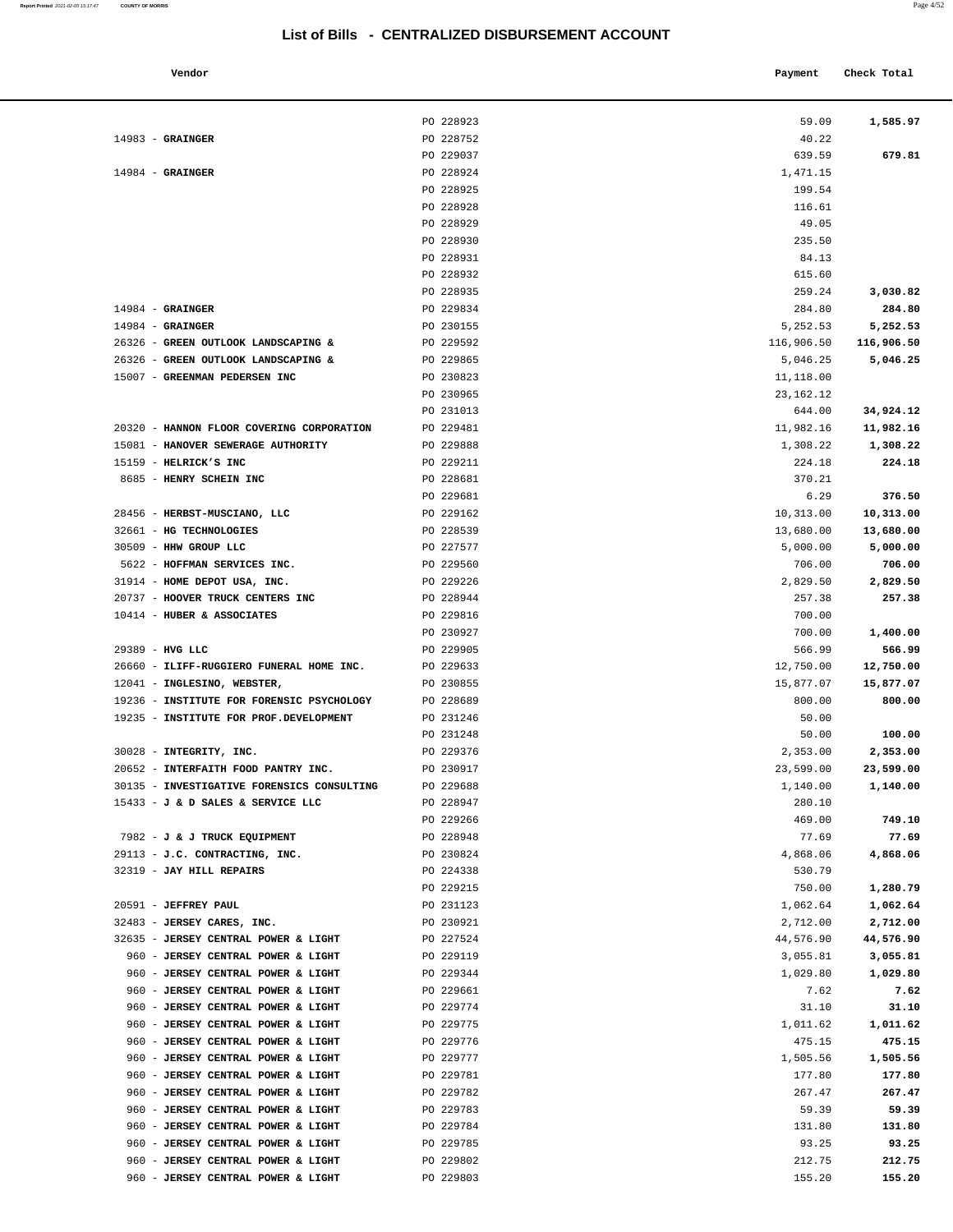| Vendor | Payment Check Total |
|--------|---------------------|
|        |                     |

| 960 - JERSEY CENTRAL POWER & LIGHT                                         | PO 229804              | 103.43                 | 103.43                 |
|----------------------------------------------------------------------------|------------------------|------------------------|------------------------|
| 960 - JERSEY CENTRAL POWER & LIGHT                                         | PO 229806              | 574.46                 | 574.46                 |
| 960 - JERSEY CENTRAL POWER & LIGHT                                         | PO 229876              | 308.32                 | 308.32                 |
| 960 - JERSEY CENTRAL POWER & LIGHT                                         | PO 229877              | 573.09                 | 573.09                 |
| 960 - JERSEY CENTRAL POWER & LIGHT                                         | PO 229893              | 305.22                 | 305.22                 |
| 960 - JERSEY CENTRAL POWER & LIGHT                                         | PO 229900              | 29,176.81              | 29,176.81              |
| 960 - JERSEY CENTRAL POWER & LIGHT                                         | PO 230848              | 3,717.78               | 3,717.78               |
| 32106 - JEWISH FAMILY SVCS. OF METROWEST                                   | PO 229819              | 1,410.00               | 1,410.00               |
| 26156 - JJS SERVICES, INC.                                                 | PO 229596              | 46,833.00              | 46,833.00              |
| 26156 - JJS SERVICES, INC.                                                 | PO 229606              | 2,000.00               | 2,000.00               |
| 26156 - JJS SERVICES, INC.                                                 | PO 229611              | 105,961.12             | 105,961.12             |
| 26156 - JJS SERVICES, INC.                                                 | PO 229871              | 9,141.00               | 9,141.00               |
| 13008 - JOHN WILLS STUDIOS INC<br>28628 - JOHNATHAN ROMEO                  | PO 229227<br>PO 229485 | 139.83<br>142.00       | 139.83<br>142.00       |
| 21614 - JOHNSON MIRMIRAN AND THOMPSON, INC.                                | PO 230860              | 509.60                 | 509.60                 |
| 21614 - JOHNSON MIRMIRAN AND THOMPSON, INC.                                | PO 230861              | 2,331.44               | 2,331.44               |
| 21614 - JOHNSON MIRMIRAN AND THOMPSON, INC.                                | PO 231009              | 3,689.80               | 3,689.80               |
| 21614 - JOHNSON MIRMIRAN AND THOMPSON, INC.                                | PO 231015              | 4,218.98               | 4,218.98               |
| 2695 - JOHNSTONE SUPPLY                                                    | PO 230153              | 2,524.08               | 2,524.08               |
| 14867 - JOSEPH GARTLAND INC                                                | PO 228679              | 419.48                 | 419.48                 |
| 24924 - KEY-TECH                                                           | PO 222384              | 2,484.00               | 2,484.00               |
| 24924 - KEY-TECH                                                           | PO 224152              | 1,092.00               | 1,092.00               |
| 24924 - KEY-TECH                                                           | PO 226795              | 504.00                 | 504.00                 |
| 31176 - KIMBERLY CACCIABEVE                                                | PO 229855              | 83.40                  |                        |
|                                                                            | PO 230912              | 72.90                  | 156.30                 |
| 15674 - LAKE SHORE INDUSTRIES, INC.                                        | PO 226937              | 2,486.27               | 2,486.27               |
| 12726 - LANGUAGE LINE SERVICES<br>14385 - LEGAL SERVICES OF NORTHWEST      | PO 227817<br>PO 229825 | 157.50                 | 157.50                 |
| 32022 - LEVATO & SONS, INC.                                                | PO 229866              | 14,796.00<br>2,800.00  | 14,796.00<br>2,800.00  |
| 857 - LEVITT'S LLC                                                         | PO 229624              | 152.50                 | 152.50                 |
| 15775 - LIFESAVERS INC                                                     | PO 228447              | 3,606.51               |                        |
|                                                                            | PO 229492              | 14.00                  | 3,620.51               |
| 28009 - LIFETIME PRODUCTS, INC.                                            | PO 227668              | 9,080.27               | 9,080.27               |
| 15816 - LONGFELLOWS SANDWICH DELI                                          | PO 228666              | 199.00                 | 199.00                 |
| 53 - LOVEYS PIZZA & GRILL                                                  | PO 228664              | 713.62                 | 713.62                 |
| 29100 - LTC SCRIPTS INC.                                                   | PO 228665              | 50.70                  | 50.70                  |
| 15850 - LUM, DRASCO & POSITAN LLC                                          | PO 230964              | 4,215.88               | 4,215.88               |
| 15899 - M.C. ORGANIZATION FOR                                              | PO 229827              | 13.00                  |                        |
|                                                                            | PO 229830<br>PO 230923 | 12,251.00<br>1,380.00  | 13,644.00              |
| 30998 - MADISON ASSOCIATES AIB, LLC                                        | PO 229157              | 3,200.00               | 3,200.00               |
| 21026 - MAGGIE CALDERWOOD                                                  | PO 230573              | 175.00                 | 175.00                 |
| 4528 - MALICK AND SCHERER PC                                               | PO 229667              | 3,200.00               |                        |
|                                                                            | PO 229672              | 14,935.00              | 18,135.00              |
| 25472 - MALL CHEVROLET INC.                                                | PO 210438              | 47,442.12              | 47,442.12              |
| 5667 - MARTIN TARAN                                                        | PO 230624              | 86.00                  | 86.00                  |
| 24858 - MARY JEANNE O'GRADY                                                | PO 229327              | 55.36                  | 55.36                  |
| 4892 - MASER CONSULTING PA                                                 | PO 224599              | 1,100.00               | 1,100.00               |
| 16065 - MC VOCATIONAL SCHOOL DISTRICT                                      | PO 231250              | 89,531.09              | 89,531.09              |
| 16065 - MC VOCATIONAL SCHOOL DISTRICT                                      | PO 231251              | 29,661.99              | 29,661.99              |
| 16065 - MC VOCATIONAL SCHOOL DISTRICT<br>32274 - MCCLOSKEY MECHANICAL INC. | PO 231264<br>PO 226199 | 903,191.00<br>2,866.38 | 903,191.00<br>2,866.38 |
| 32081 - MCGHEE AND ASSOCIATES, LLC                                         | PO 230930              | 1,397.50               | 1,397.50               |
| 13689 - MEGGIT TRAINING SYSTEMS INC.                                       | PO 229296              | 72.06                  | 72.06                  |
| 16129 - MENTAL HEALTH ASSOCIATION OF                                       | PO 229826              | 14,701.00              | 14,701.00              |
| 16129 - MENTAL HEALTH ASSOCIATION OF                                       | PO 230918              | 1,020.00               | 1,020.00               |
| 32690 - MICHAEL GAGLIARDI                                                  | PO 229619              | 90.00                  | 90.00                  |
| 32697 - MICHAEL MCCALL                                                     | PO 230831              | 558.00                 | 558.00                 |
| 20858 - MIKE FITZPATRICK CONTRACTORS INC.                                  | PO 229640              | 9,784.03               |                        |
|                                                                            | PO 229640              | 2,947.90               | 12,731.93              |
| 6953 - MOBILEX USA                                                         | PO 227399              | 136.00                 | 136.00                 |
| 8900 - MONTVILLE TWP WATER & SEWER<br>19478 - MORRIS COUNTY CHAMBER OF     | PO 230160<br>PO 229757 | 130.85<br>55.00        | 130.85                 |
|                                                                            |                        |                        |                        |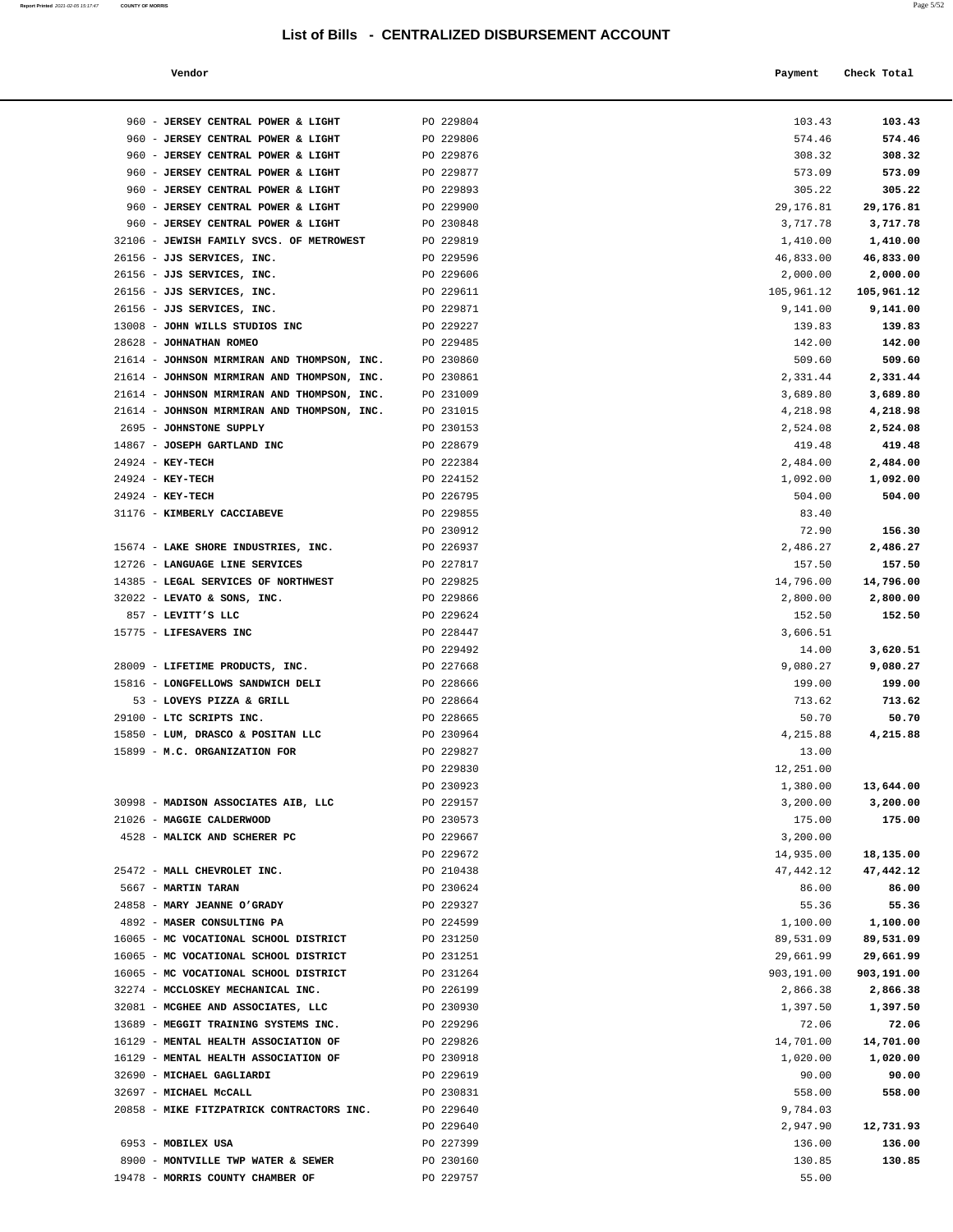| Report Printed 2021-02-05 15:17:47 | <b>COUNTY OF MORRIS</b> |  | Page 6/52 |
|------------------------------------|-------------------------|--|-----------|
|                                    |                         |  |           |

| Vendor | Payment Check Total |  |
|--------|---------------------|--|
|        |                     |  |

|                                                                            | PO 229853              | 220.00           | 275.00           |
|----------------------------------------------------------------------------|------------------------|------------------|------------------|
| 12819 - MORRIS COUNTY MUA                                                  | PO 229301              | 444.88           | 444.88           |
| 12819 - MORRIS COUNTY MUA                                                  | PO 229397              | 1,289.75         | 1,289.75         |
| 12819 - MORRIS COUNTY MUA                                                  | PO 229525              | 1,050.00         | 1,050.00         |
| 12819 - MORRIS COUNTY MUA                                                  | PO 229662              | 417.95           | 417.95           |
| 19483 - MORRIS COUNTY MUNICIPAL                                            | PO 229393              | 373.06           | 373.06           |
| 31665 - MORRIS COUNTY SHERIFF'S OFFICE                                     | PO 229818              | 3,825.00         | 3,825.00         |
| 16298 - MORRIS PLAINS MUNICIPAL ALL.                                       | PO 223958              | 1,840.53         | 1,840.53         |
| 26488 - MORRISTOWN CAR WASH                                                | PO 230619              | 1,000.00         | 1,000.00         |
| 16321 - MORRISTOWN LUMBER &                                                | PO 229043              | 352.57           |                  |
|                                                                            | PO 229280              | 1,265.03         |                  |
|                                                                            | PO 229287              | 55.84            |                  |
|                                                                            | PO 229288              | 21.99            |                  |
|                                                                            | PO 229289              | 1,363.97         |                  |
|                                                                            | PO 229625              | 1,251.51         | 4,310.91         |
| 13154 - MORRISTOWN MEDICAL CENTER                                          | PO 230914              | 22,295.00        |                  |
|                                                                            | PO 231205              | 20,504.09        | 42,799.09        |
| 16366 - MOUNTAIN VIEW DEVELOPMENT                                          | PO 229601              | 7,762.50         |                  |
|                                                                            | PO 229607              | 2,000.00         | 9,762.50         |
| 19523 - N.J. NATURAL GAS COMPANY                                           | PO 229897              | 1,343.43         | 1,343.43         |
| 28785 - NAPA OF ROCKAWAY                                                   | PO 229699              | 43.66            |                  |
|                                                                            | PO 229700              | 1,607.71         |                  |
|                                                                            | PO 229795              | 496.80           | 2,148.17         |
| 28246 - NATIONAL OFFICE FURNITURE, INC.                                    | PO 226834              | 1,012.80         | 1,012.80         |
| $9504 - NENA$                                                              | PO 229493              | 142.00           | 142.00           |
| 16533 - NEW HOPE FOUNDATION INC.                                           | PO 229379              | 800.00           |                  |
|                                                                            | PO 229380              | 1,200.00         |                  |
|                                                                            | PO 229381              | 8,789.35         |                  |
|                                                                            | PO 229382              | 1,539.00         | 12,328.35        |
| 28348 - NEW JERSEY OVERHEAD DOOR LLC                                       | PO 228556              | 1,232.00         | 1,232.00         |
| 16552 - NEWBRIDGE SERVICES INC                                             | PO 229856              | 12,633.00        |                  |
|                                                                            | PO 230926              | 32,077.00        | 44,710.00        |
| 32737 - NICOLE FERRARELLA                                                  | PO 231124              | 48.81            | 48.81            |
| 23981 - NIELSEN DODGE - C-J-R                                              | PO 229798              | 55.14            | 55.14            |
| 21704 - NJ DEPARTMENT OF TREASURY                                          | PO 230847              | 49.00            | 49.00            |
| 16647 - NJ PLANNING OFFICIALS                                              | PO 229332              | 370.00           | 370.00           |
| 10594 - NJ STATE ASSOCIATION OF                                            | PO 229873              | 275.00           | 275.00           |
| 30744 - NJSB CONSTRUCTION LLC                                              | PO 230147              | 2,895.00         | 2,895.00         |
| 16752 - NORWESCAP INC                                                      | PO 229858              | 280.00           |                  |
|                                                                            | PO 230913              | 604.00           |                  |
|                                                                            | PO 230925              | 5,157.00         |                  |
|                                                                            | PO 230928              | 113.00           | 6,154.00         |
| 32408 - NOVER ENGELSTEIN & ASSOCIATES, INC                                 | PO 223051              | 30,980.00        | 30,980.00        |
| 16764 - NU-WAY CONCESSIONAIRES INC                                         | PO 228663              | 1,831.36         |                  |
|                                                                            | PO 228730              | 2,592.81         | 4,424.17         |
| 26726 - OFFICE CONCEPTS GROUP, INC.                                        | PO 229521              | 213.96           | 213.96           |
| 26726 - OFFICE CONCEPTS GROUP, INC.                                        | PO 229837              | 69.14            | 69.14            |
| 26726 - OFFICE CONCEPTS GROUP, INC.<br>26726 - OFFICE CONCEPTS GROUP, INC. | PO 229870              | 381.81           | 381.81           |
|                                                                            | PO 229889              | 491.70           | 491.70           |
| $21567 - OFS$                                                              | PO 226837              | 5,554.65         | 5,554.65         |
| 25021 - ONE SOURCE OF NEW JERSEY LLC                                       | PO 228969              | 152.00           | 152.00           |
| 25021 - ONE SOURCE OF NEW JERSEY LLC                                       | PO 228970              | 200.88           | 200.88           |
| 25021 - ONE SOURCE OF NEW JERSEY LLC                                       | PO 228971              | 544.19           | 544.19           |
| $20526$ - OPTIMUM                                                          | PO 229212              | 482.36           | 482.36           |
| 8451 - OPTIMUM<br>8451 - OPTIMUM                                           | PO 229324<br>PO 229325 | 442.20<br>24.23  | 442.20<br>24.23  |
|                                                                            |                        |                  |                  |
| 20526 - OPTIMUM                                                            | PO 229499<br>PO 229505 | 587.82           | 587.82           |
| 20526 - OPTIMUM<br>20526 - OPTIMUM                                         | PO 229506              | 423.60<br>425.38 | 423.60<br>425.38 |
| $20526$ - OPTIMUM                                                          | PO 229507              | 257.78           | 257.78           |
| $20526$ - OPTIMUM                                                          | PO 229527              | 767.34           | 767.34           |
| 13856 - OPTIMUM                                                            | PO 229612              | 538.56           | 538.56           |
| 31538 - PACKETALK                                                          | PO 228613              | 26,910.00        | 26,910.00        |
|                                                                            |                        |                  |                  |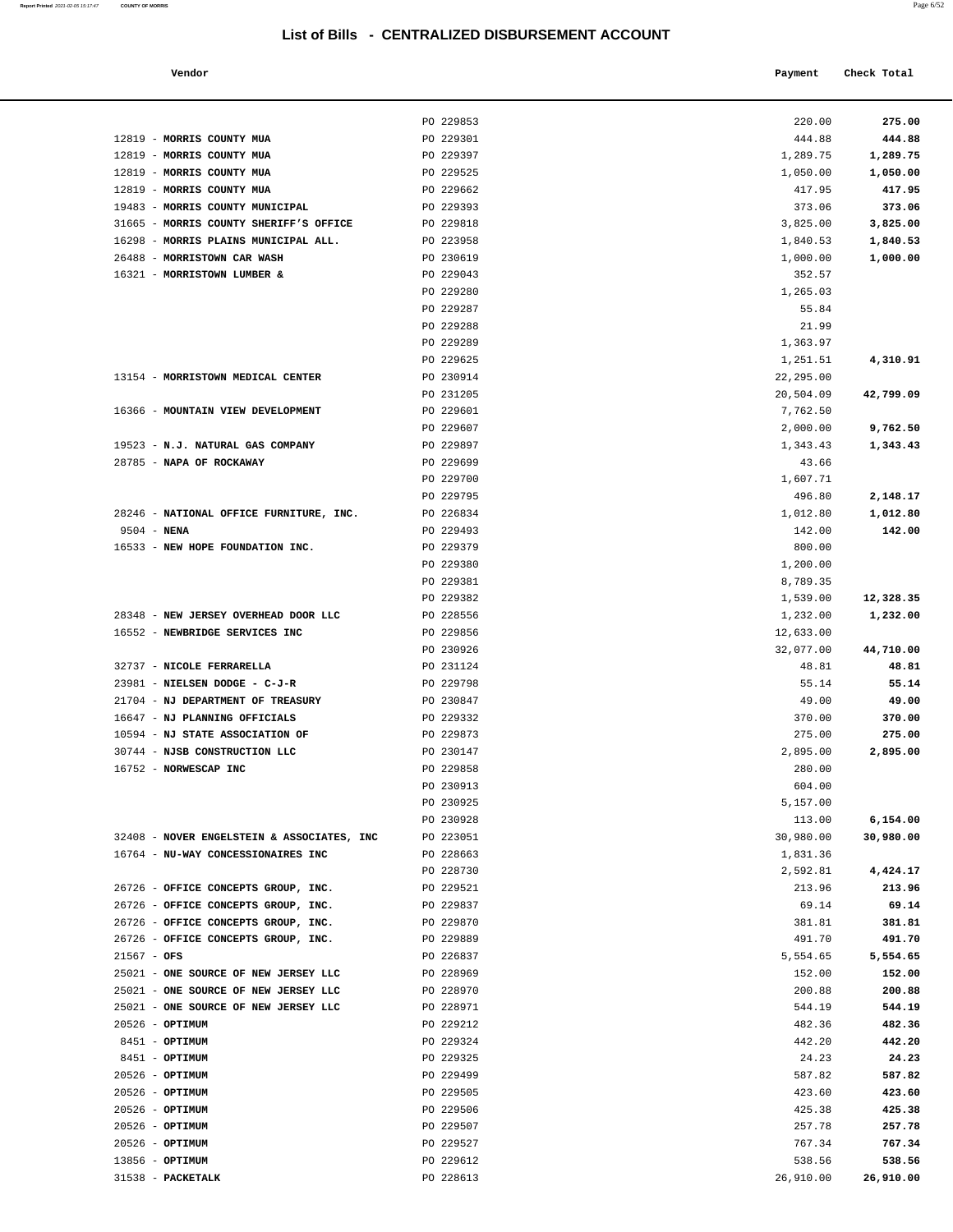525 - **PAULS DINER** PO 229613

**Report Printed** 2021-02-05 15:17:47 **COUNTY OF MORRIS** 

|--|--|

|                                     | List of Bills - CENTRALIZED DISBURSEMENT ACCOUNT |                  |             |
|-------------------------------------|--------------------------------------------------|------------------|-------------|
| Vendor                              |                                                  | Payment          | Check Total |
| <b>PAULS DINER</b>                  | PO 229613                                        | 184.00           | 184.00      |
| PAYFLEX SYSTEMS USA, INC.           | PO 229516                                        | 1,209.58         | 1,209.58    |
| PEQUANNOCK TOWNSHIP                 | PO 229603                                        | 9,600.00         | 9,600.00    |
| PERTH AMBOY SPRING WORKS, INC       | PO 229697                                        | 1,143.41         | 1,143.41    |
| PETE LOHMUS                         | PO 230839                                        | 41.97            | 41.97       |
| PETER NITZSCHE                      | PO 229879                                        | 313.90           | 313.90      |
| <b>PETROCHOICE</b>                  | PO 229268                                        | 1,152.18         | 1,152.18    |
| PREVENTION IS KEY                   | PO 229375                                        | 1,735.00         | 1,735.00    |
| PRIORITY DISPATCH CORP.             | PO 229494                                        | 510.00           | 510.00      |
| QUENCH USA, INC.                    | PO 229323                                        | 49.44            |             |
|                                     | PO 229495                                        | 99.00            | 148.44      |
| QUINCY COMPRESSOR LLC               | PO 229849                                        | 986.24           | 986.24      |
| R & J CONTROL, INC.                 | PO 229235                                        | 155.00           |             |
|                                     | PO 229848                                        | 2,945.00         | 3,100.00    |
| R.D. SALES DOOR & HARDWARE LLC      | PO 227431                                        | 2,437.00         | 2,437.00    |
| R.S. KNAPP CO. INC.                 | PO 228750                                        | 277.26           |             |
|                                     | PO 229336                                        | 136.80           |             |
|                                     | PO 229337                                        | 1,376.93         | 1,790.99    |
| REDICARE LLC                        | PO 229630                                        | 149.40           |             |
|                                     | PO 229797                                        | 83.05            | 232.45      |
| <b>REINA FRANCESCHI</b>             | PO 230873                                        | 159.00           | 159.00      |
| <b>RHEA YOUNG</b>                   | PO 229851                                        | 12.00            | 12.00       |
| RICCIARDI BROTHERS, INC             | PO 229626                                        | 76.38            |             |
|                                     | PO 230163                                        | 1,473.05         | 1,549.43    |
| RICOH AMERICAS CORPORATION          | PO 229320                                        | 737.74           |             |
|                                     | PO 229676                                        | 919.91           | 1,657.65    |
| RICOH USA, INC.                     | PO 229132                                        | 537.60           | 537.60      |
| RICOH USA, INC.                     | PO 229257                                        | 4,169.96         | 4,169.96    |
| RICOH USA, INC.                     | PO 229330                                        | 368.87           | 368.87      |
| RICOH USA, INC.                     | PO 229433                                        | 1,227.09         | 1,227.09    |
| RICOH USA, INC.                     | PO 229496                                        | 161.12           | 161.12      |
| RICOH USA, INC.                     | PO 229546                                        | 9,550.21         | 9,550.21    |
|                                     | PO 229675                                        |                  |             |
| RICOH USA, INC.<br>RICOH USA, INC.  | PO 229760                                        | 919.91<br>961.77 | 919.91      |
|                                     |                                                  |                  | 961.77      |
| RICOH USA, INC.                     | PO 229904                                        | 845.53           | 845.53      |
| RICOH USA, INC.                     | PO 230159                                        | 15.54            | 15.54       |
| RICOH USA, INC.                     | PO 230821                                        | 439.25           | 439.25      |
| ROBERT & SON, INC.                  | PO 229698                                        | 140.00           | 140.00      |
| <b>ROBERT DORIETY</b>               | PO 230840                                        | 56.44            | 56.44       |
| <b>RUTGERS THE STATE UNIVERSITY</b> | PO 231254                                        | 26,917.26        | 26,917.26   |
| SAFETY- KLEEN SYSTEMS, INC.         | PO 228693                                        | 315.29           | 315.29      |
| SALMON BROS. INC.                   | PO 229595                                        | 15,546.00        |             |
|                                     | PO 229864                                        | 1,012.00         |             |
|                                     | PO 231026                                        | 53,731.44        | 70,289.44   |
| SANCHEZ ENGRAVING LLC               | PO 228733                                        | 45.00            |             |
|                                     | PO 229758                                        | 281.00           | 326.00      |
| <b>SCANTRON SERVICE GROUP</b>       | PO 229300                                        | 920.00           | 920.00      |
| SCHNELL CONTRACTING SYSTEMS LLC     | PO 225766                                        | 51,600.00        | 51,600.00   |
| <b>SEAN DALTON</b>                  | PO 229617                                        | 90.00            | 90.00       |
| SHI INTERNATIONAL CORP              | PO 214978                                        | 80,000.00        | 80,000.00   |
| SMITH BROTHERS SERVICES LLC         | PO 229009                                        | 230.39           |             |
|                                     | PO 229014                                        | 167.53           | 397.92      |
| SMITH MOTOR CO., INC.               | PO 229003                                        | 1,001.53         |             |
|                                     | PO 229005                                        | 587.08           |             |
|                                     | PO 229015                                        | 1,394.55         | 2,983.16    |
| SMITH TRACTOR & EQUIPMENT INC.      | PO 229011                                        | 68.40            |             |
|                                     | PO 229013                                        | 113.40           | 181.80      |
| SOUTHEAST MORRIS COUNTY             | PO 229894                                        | 301.01           | 301.01      |

| 32104 - PAYFLEX SYSTEMS USA, INC.       | PO 229516 | 1,209.58  | 1,209.58  |
|-----------------------------------------|-----------|-----------|-----------|
| 18102 - PEQUANNOCK TOWNSHIP             | PO 229603 | 9,600.00  | 9,600.00  |
| 32243 - PERTH AMBOY SPRING WORKS, INC   | PO 229697 | 1,143.41  | 1,143.41  |
| 26161 - PETE LOHMUS                     | PO 230839 | 41.97     | 41.97     |
| 10794 - PETER NITZSCHE                  | PO 229879 | 313.90    | 313.90    |
| 12426 - PETROCHOICE                     | PO 229268 | 1,152.18  | 1,152.18  |
| 4812 - PREVENTION IS KEY                | PO 229375 | 1,735.00  | 1,735.00  |
| 24230 - PRIORITY DISPATCH CORP.         | PO 229494 | 510.00    | 510.00    |
| 7872 - QUENCH USA, INC.                 | PO 229323 | 49.44     |           |
|                                         | PO 229495 | 99.00     | 148.44    |
| 30957 - QUINCY COMPRESSOR LLC           | PO 229849 | 986.24    | 986.24    |
| 264 - R & J CONTROL, INC.               | PO 229235 | 155.00    |           |
|                                         | PO 229848 | 2,945.00  | 3,100.00  |
| 12473 - R.D. SALES DOOR & HARDWARE LLC  | PO 227431 | 2,437.00  | 2,437.00  |
| 17215 - R.S. KNAPP CO. INC.             | PO 228750 | 277.26    |           |
|                                         | PO 229336 | 136.80    |           |
|                                         | PO 229337 | 1,376.93  | 1,790.99  |
| 29982 - REDICARE LLC                    | PO 229630 | 149.40    |           |
|                                         | PO 229797 | 83.05     | 232.45    |
| 30034 - REINA FRANCESCHI                | PO 230873 | 159.00    | 159.00    |
| 29925 - RHEA YOUNG                      | PO 229851 | 12.00     | 12.00     |
| 29466 - RICCIARDI BROTHERS, INC         | PO 229626 | 76.38     |           |
|                                         | PO 230163 | 1,473.05  | 1,549.43  |
| 19765 - RICOH AMERICAS CORPORATION      | PO 229320 | 737.74    |           |
|                                         | PO 229676 | 919.91    | 1,657.65  |
| 28741 - RICOH USA, INC.                 | PO 229132 | 537.60    | 537.60    |
| 28741 - RICOH USA, INC.                 | PO 229257 | 4,169.96  | 4,169.96  |
| 28741 - RICOH USA, INC.                 | PO 229330 | 368.87    | 368.87    |
| 28741 - RICOH USA, INC.                 | PO 229433 | 1,227.09  | 1,227.09  |
| 28741 - RICOH USA, INC.                 | PO 229496 | 161.12    | 161.12    |
|                                         |           |           |           |
| 28741 - RICOH USA, INC.                 | PO 229546 | 9,550.21  | 9,550.21  |
| 28741 - RICOH USA, INC.                 | PO 229675 | 919.91    | 919.91    |
| 28741 - RICOH USA, INC.                 | PO 229760 | 961.77    | 961.77    |
| 28741 - RICOH USA, INC.                 | PO 229904 | 845.53    | 845.53    |
| 28741 - RICOH USA, INC.                 | PO 230159 | 15.54     | 15.54     |
| 28741 - RICOH USA, INC.                 | PO 230821 | 439.25    | 439.25    |
| 28455 - ROBERT & SON, INC.              | PO 229698 | 140.00    | 140.00    |
| 30474 - ROBERT DORIETY                  | PO 230840 | 56.44     | 56.44     |
| 17446 - RUTGERS THE STATE UNIVERSITY    | PO 231254 | 26,917.26 | 26,917.26 |
| 19814 - SAFETY- KLEEN SYSTEMS, INC.     | PO 228693 | 315.29    | 315.29    |
| 29062 - SALMON BROS. INC.               | PO 229595 | 15,546.00 |           |
|                                         | PO 229864 | 1,012.00  |           |
|                                         | PO 231026 | 53,731.44 | 70,289.44 |
| 31598 - SANCHEZ ENGRAVING LLC           | PO 228733 | 45.00     |           |
|                                         | PO 229758 | 281.00    | 326.00    |
| 17535 - SCANTRON SERVICE GROUP          | PO 229300 | 920.00    | 920.00    |
| 32515 - SCHNELL CONTRACTING SYSTEMS LLC | PO 225766 | 51,600.00 | 51,600.00 |
| 9657 - SEAN DALTON                      | PO 229617 | 90.00     | 90.00     |
| 17726 - SHI INTERNATIONAL CORP          | PO 214978 | 80,000.00 | 80,000.00 |
| 29094 - SMITH BROTHERS SERVICES LLC     | PO 229009 | 230.39    |           |
|                                         | PO 229014 | 167.53    | 397.92    |
| 17699 - SMITH MOTOR CO., INC.           | PO 229003 | 1,001.53  |           |
|                                         | PO 229005 | 587.08    |           |
|                                         | PO 229015 | 1,394.55  | 2,983.16  |
| 8503 - SMITH TRACTOR & EQUIPMENT INC.   | PO 229011 | 68.40     |           |
|                                         | PO 229013 | 113.40    | 181.80    |
| 17755 - SOUTHEAST MORRIS COUNTY         | PO 229894 | 301.01    | 301.01    |
| 27924 - SPECTRUM COMMUNICATIONS         | PO 226764 | 5,631.00  |           |
|                                         | PO 229835 | 347.35    | 5,978.35  |
| 26447 - STEPHEN J. ZENES                | PO 230865 | 442.00    |           |
|                                         | PO 230872 | 96.00     | 538.00    |

27298 - **STEVE PIATTI** PO 230836 43.80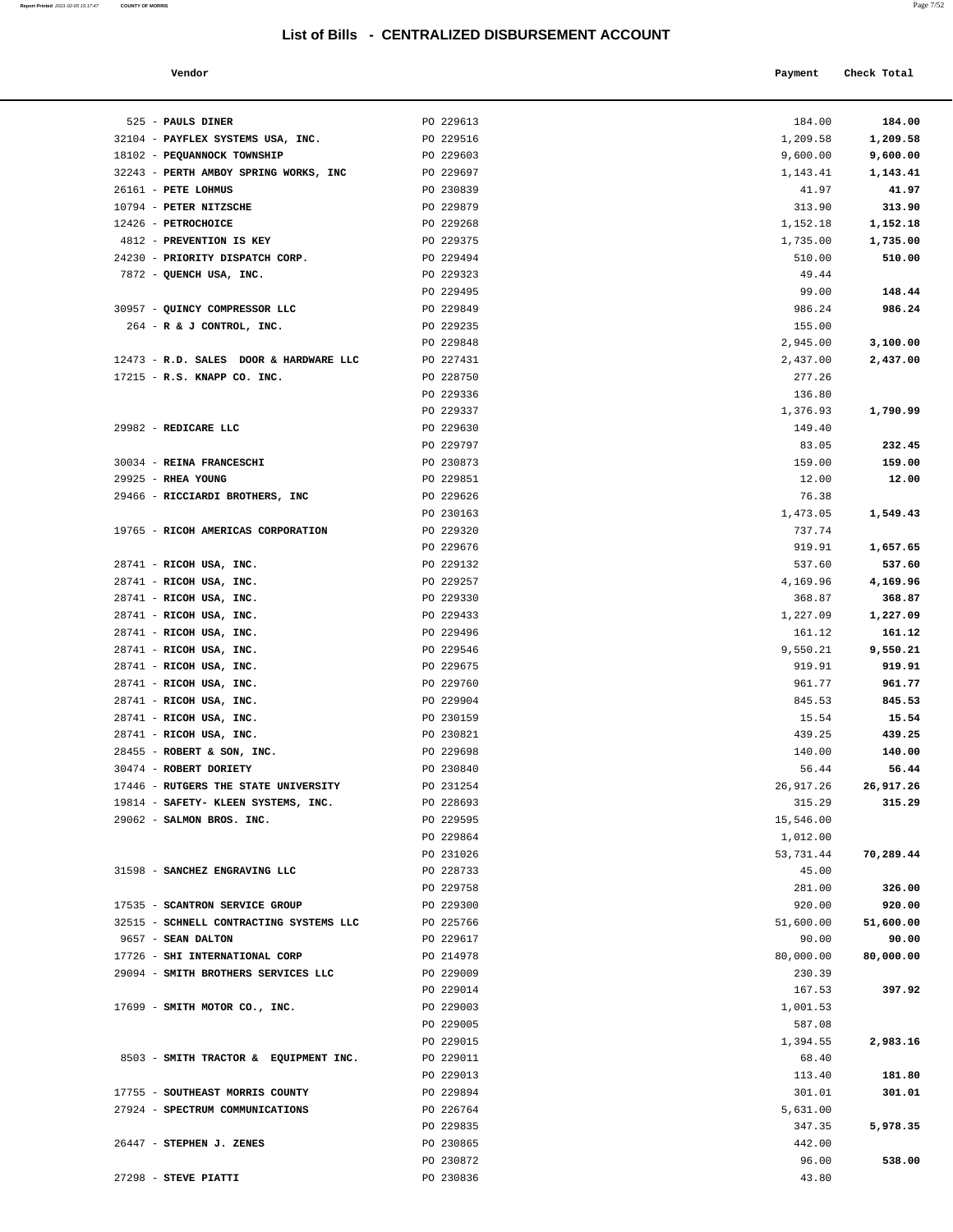**Report Printed** 2021-02-05 15:17:47 **COUNTY OF MORRIS** Page 8/52

| Vendor                                                            |                        | Payment               | Check Total          |
|-------------------------------------------------------------------|------------------------|-----------------------|----------------------|
|                                                                   |                        |                       |                      |
|                                                                   | PO 230841              | 62.16                 | 105.96               |
| 32692 - STREAMLIGHT INC.                                          | PO 229674              | 13.08                 | 13.08                |
| 28940 - STRYKER SALES CORPORATION                                 | PO 228031<br>PO 229290 | 5,920.00<br>4,779.59  | 5,920.00             |
| 8621 - SUBURBAN PROPANE -2347                                     | PO 229291              | 466.99                |                      |
|                                                                   | PO 229431              | 200.00                | 5,446.58             |
| 29923 - SUSSEX MARKET                                             | PO 229615              | 276.00                | 276.00               |
| 21173 - T. SLACK ENVIRONMENTAL                                    | PO 229564              | 1,847.62              | 1,847.62             |
| 21173 - T. SLACK ENVIRONMENTAL                                    | PO 229792              | 92.00                 | 92.00                |
| 31618 - TANYA LEHNERT                                             | PO 229817              | 8.38                  | 8.38                 |
| 5611 - TBS CONTROLS LLC                                           | PO 229898              | 2,944.37              | 2,944.37             |
| 7574 - TELE-MEASUREMENTS, INC.                                    | PO 229297              | 270.00                | 270.00               |
| 17990 - TELESEARCH INC                                            | PO 229430              | 4,081.00              | 4,081.00             |
| 26513 - TERESA DUCKWORTH                                          | PO 230111              | 60.00                 | 60.00                |
| 11651 - THE BIBER PARTNERSHIP AIA                                 | PO 229161              | 740.00                |                      |
|                                                                   | PO 229169              | 1,342.64              | 2,082.64             |
| 27366 - THE GODFATHER OF MORRISTOWN                               | PO 231035              | 80.09                 | 80.09                |
| 10812 - THOMSON REUTER-WEST                                       | PO 229896              | 1,135.89              | 1,135.89             |
| 18437 - THOMSON REUTERS-WEST                                      | PO 228022              | 1,846.80              | 1,846.80             |
| 18437 - THOMSON REUTERS-WEST                                      | PO 228404              | 7,032.47              | 7,032.47             |
| 18067 - TJ'S SPORTWIDE TROPHY                                     | PO 229434              | 51.95                 |                      |
| 281 - TOMAR INDUSTRIES INC                                        | PO 229446<br>PO 229185 | 51.95<br>460.27       | 103.90<br>460.27     |
| 9099 - TONY SANCHEZ LTD                                           | PO 228995              | 57.84                 |                      |
|                                                                   | PO 229010              | 956.00                |                      |
|                                                                   | PO 229269              | 31.41                 | 1,045.25             |
| 20788 - TOP LINE CONSTRUCTION CORP                                | PO 230825              | 20,686.35             |                      |
|                                                                   | PO 230825              | 193,811.99            | 214,498.34           |
| 7555 - TOSHIBA BUSINESS SOLUTIONS USA                             | PO 229679              | 4,007.16              | 4,007.16             |
| 15475 - TOWNSHIP OF JEFFERSON                                     | PO 229828              | 4,500.00              | 4,500.00             |
| 32068 - TRANSOURCE SERVICES CORP                                  | PO 227936              | 994.00                | 994.00               |
| 11791 - TRANSYSTEMS CORPORATION                                   | PO 229655              | 2,958.01              | 2,958.01             |
| 18144 - TREE KING INC                                             | PO 229597              | 27,075.00             | 27,075.00            |
| 18144 - TREE KING INC                                             | PO 229868              | 2,145.00              | 2,145.00             |
| 25209 - TURN OUT UNIFORMS, INC.                                   | PO 226274              | 278.94                | 278.94               |
| 25209 - TURN OUT UNIFORMS, INC.                                   | PO 227219              | 666.50                | 666.50               |
| 25209 - TURN OUT UNIFORMS, INC.                                   | PO 227456              | 89.98                 | 89.98                |
| 25209 - TURN OUT UNIFORMS, INC.                                   | PO 228467              | 590.85<br>1,920.00    | 590.85               |
| 25209 - TURN OUT UNIFORMS, INC.<br>21867 - UNITED WAY OF NORTHERN | PO 229213<br>PO 229831 | 2,704.00              | 1,920.00<br>2,704.00 |
| 21867 - UNITED WAY OF NORTHERN                                    | PO 229832              | 4,281.00              | 4,281.00             |
| 21867 - UNITED WAY OF NORTHERN                                    | PO 230919              | 6,344.00              | 6,344.00             |
| $20042$ - $V.E. RALPH & SON INC.$                                 | PO 229201              | 328.80                | 328.80               |
| 18285 - VAN CLEEF ENGINEERING ASSOC                               | PO 227935              | 375.00                |                      |
|                                                                   | PO 230822              | 9,576.00              |                      |
|                                                                   | PO 230826              | 11,088.00             |                      |
|                                                                   | PO 231030              | 2,351.76              | 23,390.76            |
| $1286$ - VERIZON                                                  | PO 229547              | 300.59                | 300.59               |
| 1348 - VERIZON WIRELESS                                           | PO 229509              | 10,536.39             |                      |
|                                                                   | PO 229585              | 441.35                |                      |
|                                                                   | PO 229589              | 136.13                | 11, 113.87           |
| 14319 - VISITING NURSE ASSOC. OF                                  | PO 229838              | 5,885.00              |                      |
|                                                                   | PO 229839              | 9,076.00              |                      |
|                                                                   | PO 229840<br>PO 229841 | 9,715.00<br>50,549.00 |                      |
|                                                                   | PO 229890              | 39,748.00             | 114,973.00           |
| 6146 - W.B. MASON COMPANY INC                                     | PO 219930              | 1,099.18              |                      |
|                                                                   | PO 223165              | 209.94                |                      |
|                                                                   | PO 227126              | 291.56                |                      |
|                                                                   | PO 227466              | 819.68                |                      |
|                                                                   | PO 228408              | 1,195.78              |                      |
|                                                                   | PO 229202              | 305.95                |                      |
|                                                                   | PO 229302              | 412.31                |                      |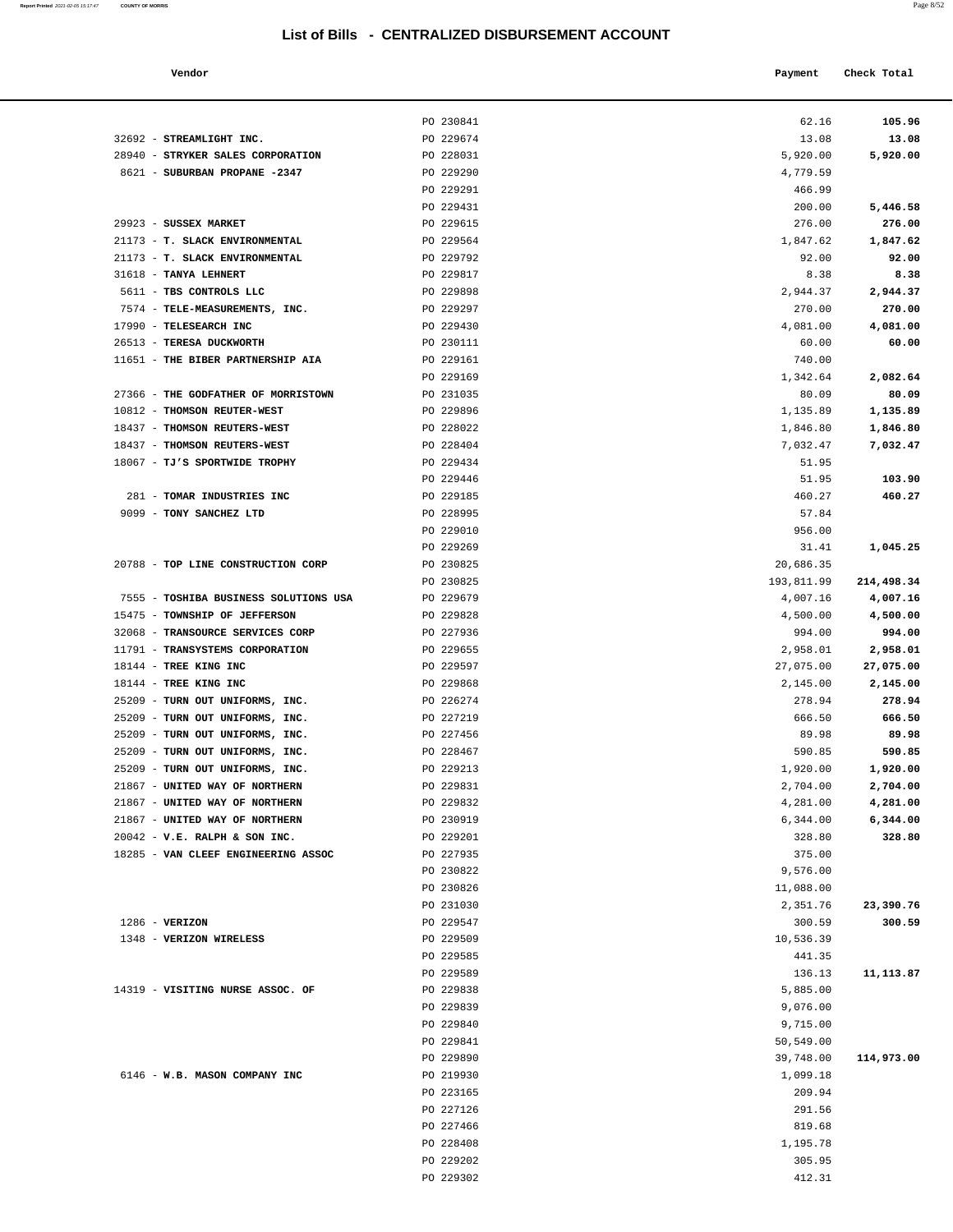| Vendor                                          |                        | Payment         | Check Total   |
|-------------------------------------------------|------------------------|-----------------|---------------|
|                                                 |                        |                 |               |
|                                                 | PO 229303              | 200.40          | 4,534.80      |
| 6146 - W.B. MASON COMPANY INC                   | PO 229304              | 98.60           |               |
|                                                 | PO 229308              | 8.94            |               |
|                                                 | PO 229328              | 0.95            |               |
|                                                 | PO 229329              | 0.95            |               |
|                                                 | PO 229338              | 13.41           |               |
|                                                 | PO 229341              | 8.94            |               |
|                                                 | PO 229342              | 8.94            |               |
|                                                 | PO 229377              | 835.32          | 976.05        |
| 6146 - W.B. MASON COMPANY INC                   | PO 229448              | 11.40           |               |
|                                                 | PO 229522              | 160.92          |               |
|                                                 | PO 229528              | 1.90            | 174.22        |
| 6146 - W.B. MASON COMPANY INC                   | PO 229548              | 289.10          |               |
|                                                 | PO 229552              | 1.90            |               |
|                                                 | PO 229555              | 234.08          |               |
|                                                 | PO 229634              | 99.54           |               |
|                                                 | PO 229639              | 106.02          |               |
|                                                 | PO 229761              | 236.81          |               |
|                                                 | PO 229778              | 89.40           |               |
|                                                 | PO 229780              | 93.87           | 1,150.72      |
| 6146 - W.B. MASON COMPANY INC                   | PO 229786              | 58.11           |               |
|                                                 | PO 229787              | 0.95            | 59.06         |
| 6146 - W.B. MASON COMPANY INC                   | PO 229788              | 90.35           |               |
|                                                 | PO 229799              | 179.75          |               |
|                                                 | PO 229801              | 44.70           |               |
|                                                 | PO 229880              | 49.17           |               |
|                                                 | PO 230975              | 630.41          | 994.38        |
| 32695 - WENDY GALINDO<br>29685 - WURTH USA INC. | PO 229829<br>PO 229088 | 33.00<br>129.60 | 33.00         |
|                                                 | PO 229091              | 657.95          |               |
|                                                 | PO 229092              | 1,017.12        |               |
|                                                 | PO 229095              | 56.00           |               |
|                                                 | PO 229702              | 328.90          |               |
|                                                 | PO 229703              | 65.94           |               |
|                                                 | PO 230981              | 194.95          | 2,450.46      |
| 24208 - ZUFALL HEALTH CENTER                    | PO 229833              | 11,065.00       | 11,065.00     |
|                                                 |                        |                 | ------------- |
| TOTAL                                           |                        |                 | 12,065,029.51 |
| Total to be paid from Fund 01 Current Fund      | 11,041,568.09          |                 |               |
| Total to be paid from Fund 02 Grant Fund        | 296,228.77             |                 |               |
| Total to be paid from Fund 04 County Capital    | 691,556.77             |                 |               |
| Total to be paid from Fund 13 Dedicated Trust   | 35,675.88              |                 |               |
|                                                 | -------------          |                 |               |

**12,065,029.51**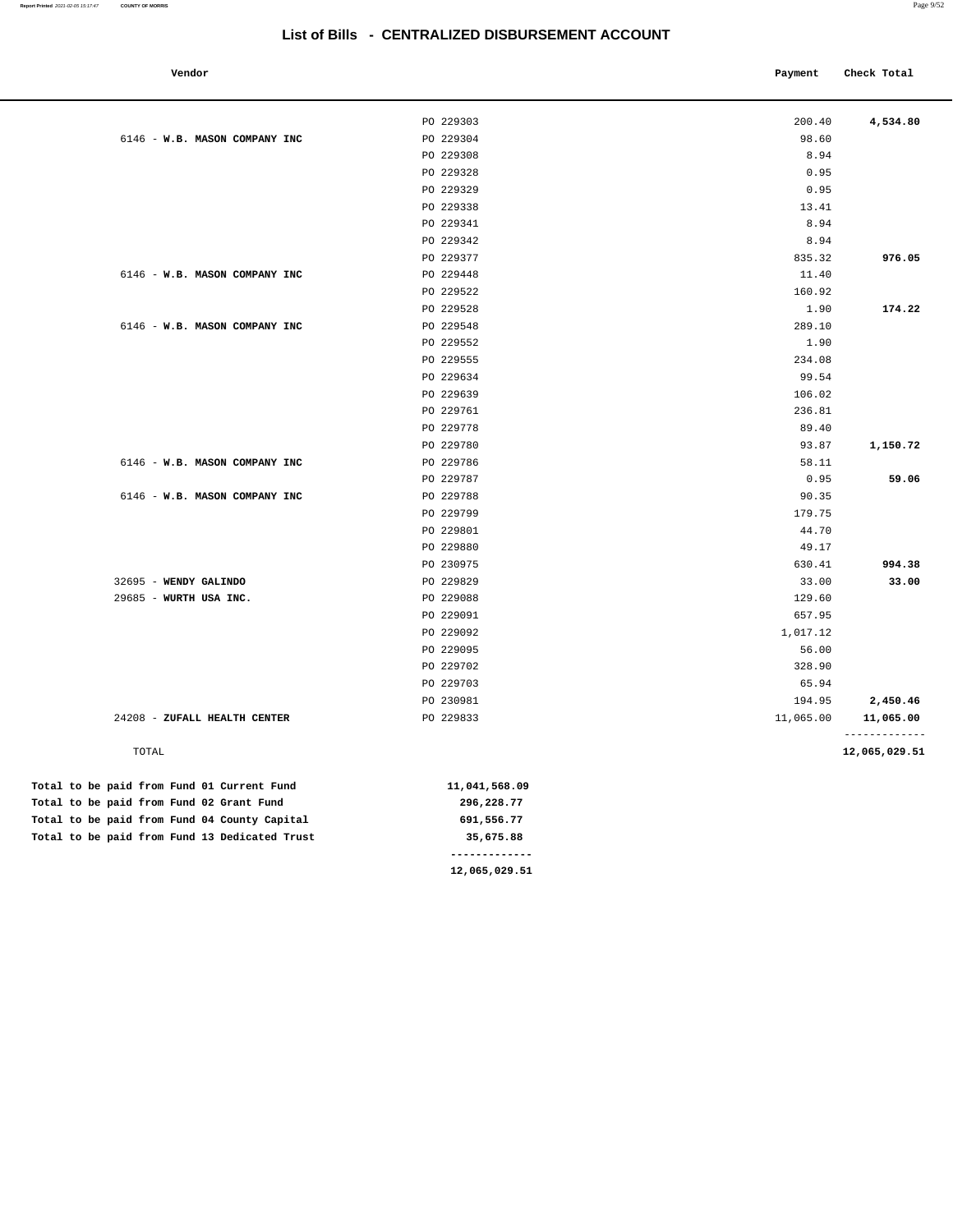**Report Printed** 2021-02-05 15:17:53 **COUNTY OF MORRIS** Page 10/52

## **List of Bills (Department/Account Detail) - CENTRALIZED DISBURSEMENT ACCOUNT**

| Account              | P0 #                    | Vendor                 | Description         | Payment | Account Total         |
|----------------------|-------------------------|------------------------|---------------------|---------|-----------------------|
| Personnel            |                         |                        | <b>Current Fund</b> |         |                       |
| 01-201-20-105100-068 | 231256 COUNTY OF MORRIS | Postage & Metered Mail | TOTAL FOR ACCOUNT   | 56.98   | 56.98                 |
|                      | TOTAL for Personnel     |                        |                     |         | ============<br>56.98 |

#### **Board of Chosen Freeholders**

|                      | 229758 SANCHEZ ENGRAVING LLC                             |                   | 29.00  |              |
|----------------------|----------------------------------------------------------|-------------------|--------|--------------|
| 01-201-20-110100-058 | Office Supplies & Stationery                             | TOTAL FOR ACCOUNT |        | 29.00        |
|                      |                                                          |                   |        |              |
|                      | 231256 COUNTY OF MORRIS                                  |                   | 17.21  |              |
|                      | 231256 COUNTY OF MORRIS                                  |                   | 101.70 |              |
|                      | 01-201-20-110100-068 Postage & Metered Mail              | TOTAL FOR ACCOUNT |        | 118.91       |
|                      |                                                          |                   |        |              |
|                      | 229757 MORRIS COUNTY CHAMBER OF                          |                   | 55.00  |              |
|                      | 229853 MORRIS COUNTY CHAMBER OF                          |                   | 220.00 |              |
|                      | 231035 THE GODFATHER OF MORRISTOWN                       |                   | 80.09  |              |
| 01-201-20-110100-079 | Special Projects                                         | TOTAL FOR ACCOUNT |        | 355.09       |
|                      | 229760 RICOH USA, INC.                                   |                   | 961.77 |              |
|                      | $01 - 201 - 20 - 110100 - 164$ Office Machines - Rental  | TOTAL FOR ACCOUNT |        | 961.77       |
|                      |                                                          |                   |        |              |
|                      | 229758 SANCHEZ ENGRAVING LLC                             |                   | 203.00 |              |
|                      | 229758 SANCHEZ ENGRAVING LLC                             |                   | 49.00  |              |
|                      | 229761 W.B. MASON COMPANY INC                            |                   | 135.67 |              |
|                      | 229761 W.B. MASON COMPANY INC                            |                   | 33.70  |              |
|                      | 229761 W.B. MASON COMPANY INC                            |                   | 16.14  |              |
|                      | 229761 W.B. MASON COMPANY INC                            |                   | 51.30  |              |
|                      | 01-203-20-110100-058 (2020) Office Supplies & Stationery | TOTAL FOR ACCOUNT |        | 488.81       |
|                      |                                                          |                   |        | ============ |
|                      | TOTAL for Board of Chosen Freeholders                    |                   |        | 1,953.58     |

#### **Clerk of the Board**

|  | 229744 GANNETT NJ NEWSPAPERS | 63.81  |
|--|------------------------------|--------|
|  | 229743 GANNETT NJ NEWSPAPERS | 62.52  |
|  | 229742 GANNETT NJ NEWSPAPERS | 43.60  |
|  | 229741 GANNETT NJ NEWSPAPERS | 61.66  |
|  | 229740 GANNETT NJ NEWSPAPERS | 61.66  |
|  | 229739 GANNETT NJ NEWSPAPERS | 75.42  |
|  | 229738 GANNETT NJ NEWSPAPERS | 66.82  |
|  | 229737 GANNETT NJ NEWSPAPERS | 50.91  |
|  | 229736 GANNETT NJ NEWSPAPERS | 51.77  |
|  | 229735 GANNETT NJ NEWSPAPERS | 67.68  |
|  | 229734 GANNETT NJ NEWSPAPERS | 43.60  |
|  | 229733 GANNETT NJ NEWSPAPERS | 59.94  |
|  | 229754 GANNETT NJ NEWSPAPERS | 58.22  |
|  | 229756 GANNETT NJ NEWSPAPERS | 165.72 |
|  | 229755 GANNETT NJ NEWSPAPERS | 59.08  |
|  | 229753 GANNETT NJ NEWSPAPERS | 59.08  |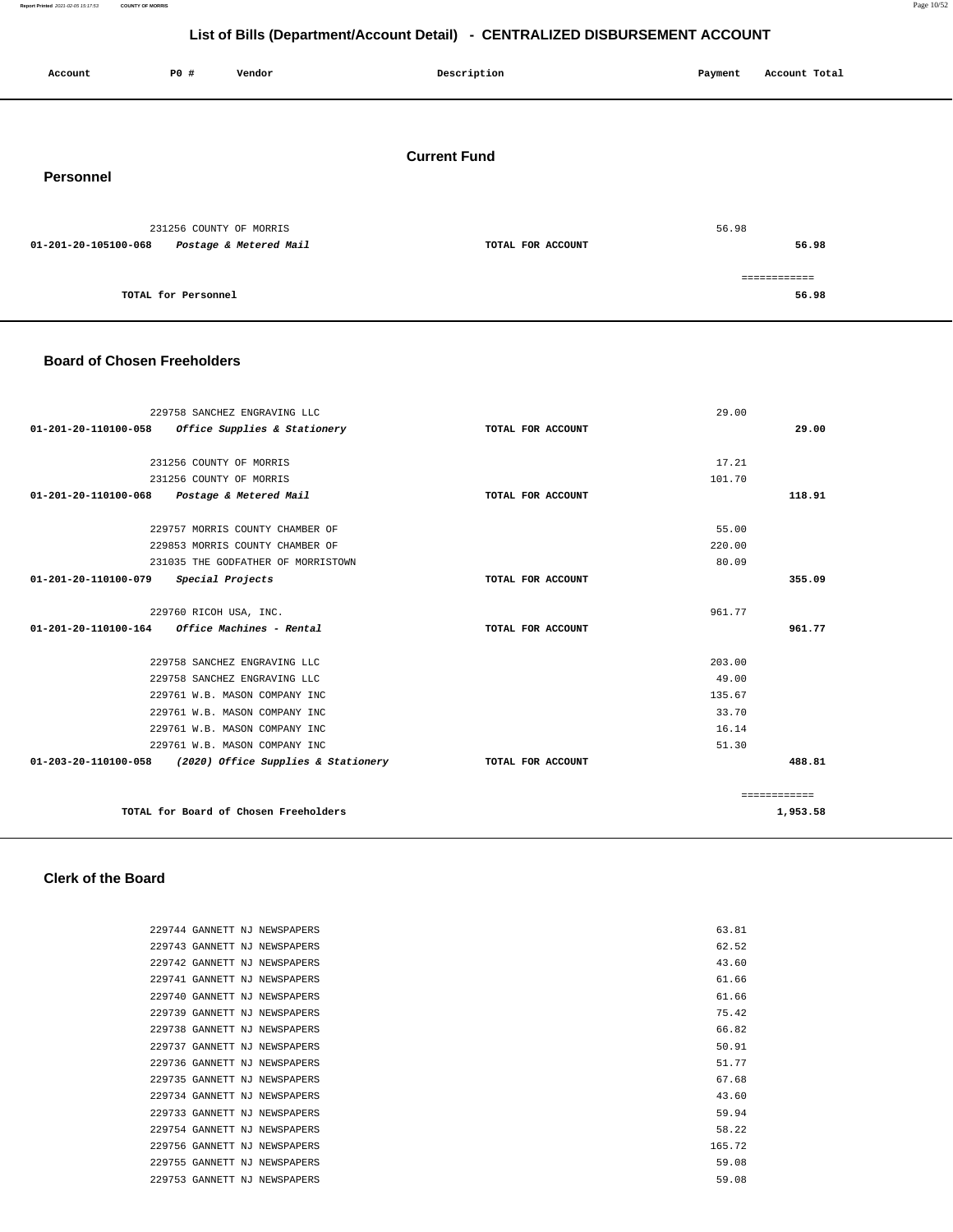| Account                   | P0 #                         | Vendor                       | Description       | Payment | Account Total |
|---------------------------|------------------------------|------------------------------|-------------------|---------|---------------|
| <b>Clerk of the Board</b> |                              |                              |                   |         |               |
|                           |                              | 229752 GANNETT NJ NEWSPAPERS |                   | 58.22   |               |
|                           |                              | 229751 GANNETT NJ NEWSPAPERS |                   | 57.36   |               |
|                           |                              | 229750 GANNETT NJ NEWSPAPERS |                   | 58.22   |               |
|                           |                              | 229749 GANNETT NJ NEWSPAPERS |                   | 59.08   |               |
|                           |                              | 229748 GANNETT NJ NEWSPAPERS |                   | 74.56   |               |
|                           |                              | 229747 GANNETT NJ NEWSPAPERS |                   | 56.50   |               |
|                           |                              | 229746 GANNETT NJ NEWSPAPERS |                   | 78.00   |               |
|                           |                              | 229745 GANNETT NJ NEWSPAPERS |                   | 71.55   |               |
| 01-203-20-110105-022      |                              | (2020) Advertising           | TOTAL FOR ACCOUNT |         | 1,564.98      |
|                           |                              |                              |                   |         | ============  |
|                           | TOTAL for Clerk of the Board |                              |                   |         | 1,564.98      |

## **County Clerk**

|                                | 228756 COUNTY BUSINESS SYSTEMS INC  |                   | 107, 313.00 |            |
|--------------------------------|-------------------------------------|-------------------|-------------|------------|
| 01-201-20-120100-044           | Equipment Service Agreements        | TOTAL FOR ACCOUNT |             | 107,313.00 |
|                                |                                     |                   |             |            |
|                                | 231256 COUNTY OF MORRIS             |                   | 1,765.32    |            |
| 01-201-20-120100-068           | Postage & Metered Mail              | TOTAL FOR ACCOUNT |             | 1,765.32   |
|                                |                                     |                   |             |            |
|                                | 229257 RICOH USA, INC.              |                   | 660.00      |            |
|                                | 229257 RICOH USA, INC.              |                   | 942.00      |            |
|                                | 229257 RICOH USA, INC.              |                   | 720.00      |            |
| $01 - 201 - 20 - 120100 - 164$ | Office Machines - Rental            | TOTAL FOR ACCOUNT |             | 2,322.00   |
|                                | 228733 SANCHEZ ENGRAVING LLC        |                   | 45.00       |            |
| 01-203-20-120100-058           | (2020) Office Supplies & Stationery | TOTAL FOR ACCOUNT |             | 45.00      |
|                                |                                     |                   |             |            |
| TOTAL for County Clerk         |                                     |                   |             | 111,445.32 |

### **County Board of Elections**

|                      | 231256 COUNTY OF MORRIS             |                   | 667.06 |
|----------------------|-------------------------------------|-------------------|--------|
| 01-201-20-121100-068 | Postage & Metered Mail              | TOTAL FOR ACCOUNT | 667.06 |
|                      |                                     |                   |        |
|                      |                                     |                   |        |
|                      | TOTAL for County Board of Elections |                   | 667.06 |
|                      |                                     |                   |        |

## **Superintendent of Elections**

| 229527 OPTIMUM                                        |                   | 767.34 |        |
|-------------------------------------------------------|-------------------|--------|--------|
| National Voter Registration<br>01-201-20-121105-057   | TOTAL FOR ACCOUNT |        | 767.34 |
| 231256 COUNTY OF MORRIS                               |                   | 189.40 |        |
| Postage & Metered Mail<br>01-201-20-121105-068        | TOTAL FOR ACCOUNT |        | 189.40 |
| 229528 W.B. MASON COMPANY INC                         |                   | 0.95   |        |
| 229528 W.B. MASON COMPANY INC                         |                   | 0.95   |        |
| Other Administrative Supplies<br>01-201-20-121105-095 | TOTAL FOR ACCOUNT |        | 1.90   |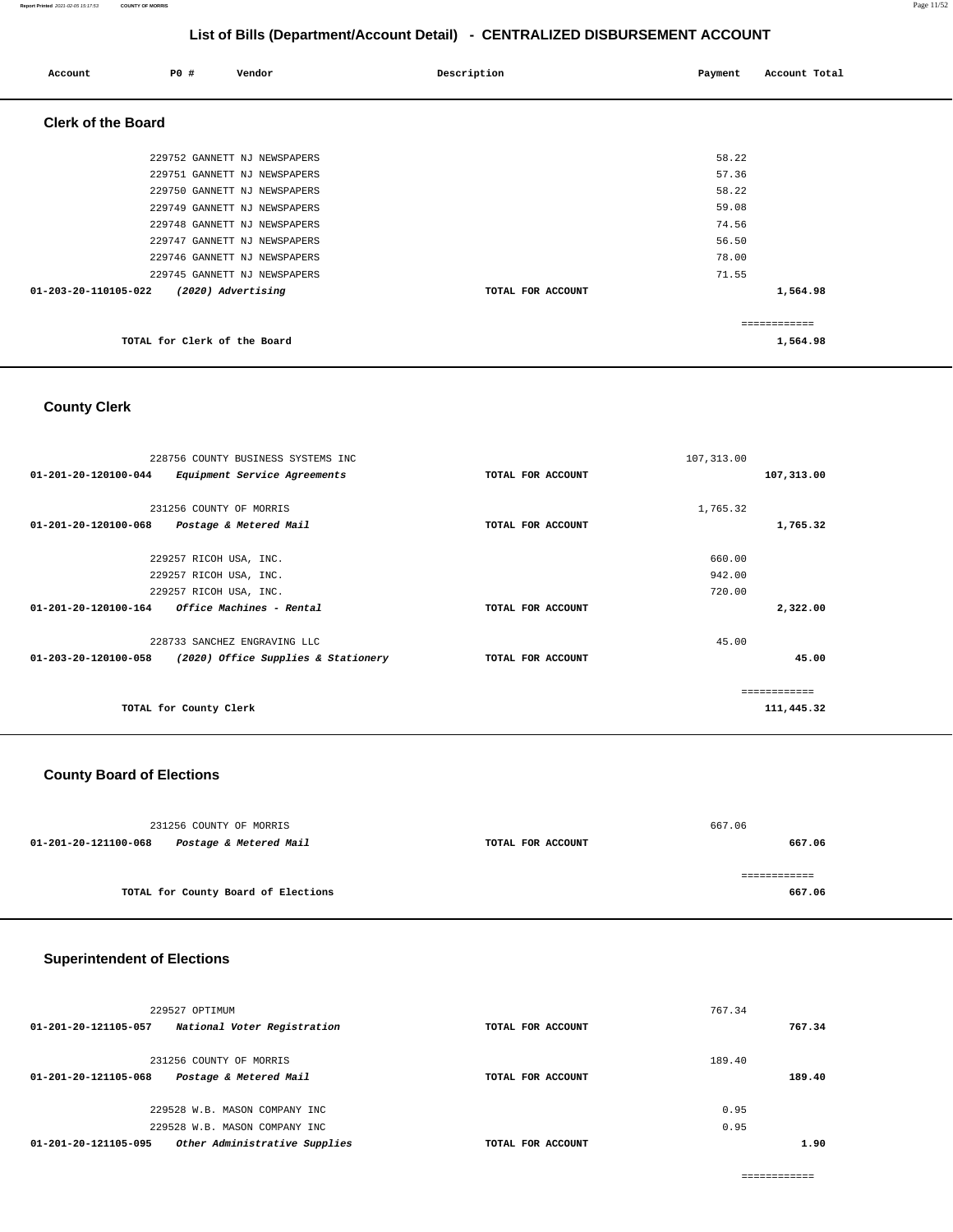| Account                            | PO# | Vendor                                | Description | Payment | Account Total |  |
|------------------------------------|-----|---------------------------------------|-------------|---------|---------------|--|
| <b>Superintendent of Elections</b> |     |                                       |             |         |               |  |
|                                    |     | TOTAL for Superintendent of Elections |             |         | 958.64        |  |

### **County Elections (Cty Clerk)**

| 229257 RICOH USA, INC.                         |                   | 740.87       |
|------------------------------------------------|-------------------|--------------|
| 229257 RICOH USA, INC.                         |                   | 1,107.09     |
| Equipment Rental<br>01-201-20-121110-259       | TOTAL FOR ACCOUNT | 1,847.96     |
|                                                |                   |              |
| 229107 COUNTY BUSINESS SYSTEMS INC             |                   | 721.00       |
| (2020) Office Machines<br>01-203-20-121110-163 | TOTAL FOR ACCOUNT | 721.00       |
|                                                |                   |              |
|                                                |                   | ------------ |
| TOTAL for County Elections (Cty Clerk)         | 2,568.96          |              |
|                                                |                   |              |

### **County Treasurer**

| 231246 INSTITUTE FOR PROF. DEVELOPMENT<br>231248 INSTITUTE FOR PROF. DEVELOPMENT    |                   | 50.00<br>50.00   |
|-------------------------------------------------------------------------------------|-------------------|------------------|
| Education Schools & Training<br>01-201-20-130100-039                                | 100.00            |                  |
| 231256 COUNTY OF MORRIS<br>Postage & Metered Mail<br>$01 - 201 - 20 - 130100 - 068$ | TOTAL FOR ACCOUNT | 551.21<br>551.21 |
|                                                                                     |                   | ------------     |
| TOTAL for County Treasurer                                                          | 651.21            |                  |

### **Purchasing Division**

| 231256 COUNTY OF MORRIS                        |                   | 579.47 |
|------------------------------------------------|-------------------|--------|
| Postage & Metered Mail<br>01-201-20-130105-068 | TOTAL FOR ACCOUNT | 579.47 |
|                                                |                   |        |
|                                                |                   |        |
| TOTAL for Purchasing Division                  |                   | 579.47 |
|                                                |                   |        |

#### **Office Services**

| 231247 COUNTY COLLEGE OF MORRIS  |                   | 17,732.33 |
|----------------------------------|-------------------|-----------|
| Printing<br>01-201-20-130110-069 | TOTAL FOR ACCOUNT | 17,732.33 |
|                                  |                   |           |
| TOTAL for Office Services        |                   | 17,732.33 |
|                                  |                   |           |

### **Information Technology Div**

231256 COUNTY OF MORRIS 6.51  **01-201-20-140100-068 Postage & Metered Mail TOTAL FOR ACCOUNT 0.51**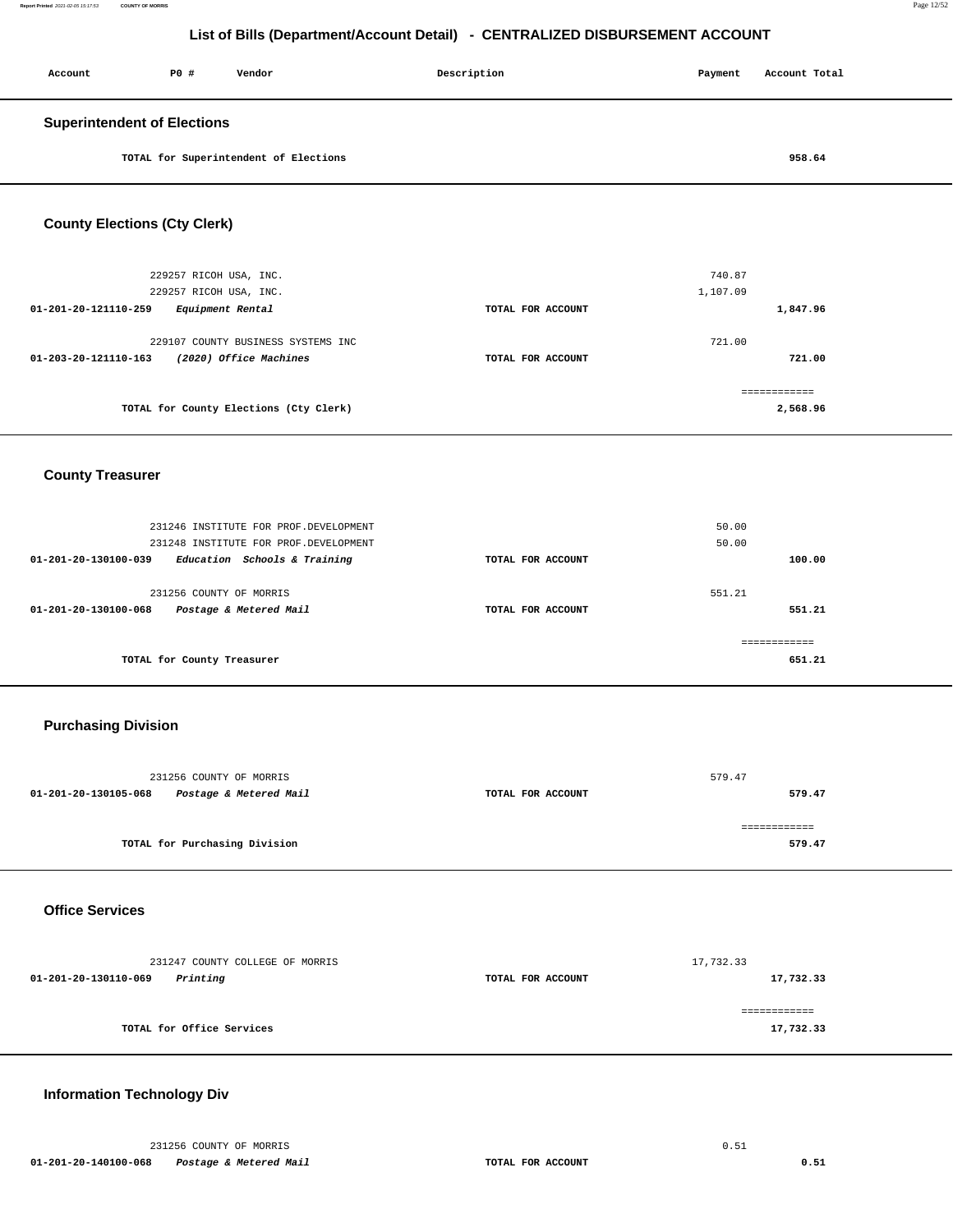| Account                           | P0 # | Vendor                               | Description | Payment | Account Total         |
|-----------------------------------|------|--------------------------------------|-------------|---------|-----------------------|
| <b>Information Technology Div</b> |      |                                      |             |         |                       |
|                                   |      | TOTAL for Information Technology Div |             |         | -------------<br>0.51 |

## **County Board of Taxation**

| 231256 COUNTY OF MORRIS                        |                   | 42.73 |
|------------------------------------------------|-------------------|-------|
| Postage & Metered Mail<br>01-201-20-150100-068 | TOTAL FOR ACCOUNT | 42.73 |
|                                                |                   |       |
| TOTAL for County Board of Taxation             |                   | 42.73 |

## **County Counsel**

|                                | 231256 COUNTY OF MORRIS           |                   | 55.45  |          |
|--------------------------------|-----------------------------------|-------------------|--------|----------|
| 01-201-20-155100-068           | Postage & Metered Mail            | TOTAL FOR ACCOUNT |        | 55.45    |
|                                | 229676 RICOH AMERICAS CORPORATION |                   | 613.28 |          |
| $01 - 201 - 20 - 155100 - 163$ | Office Machines                   | TOTAL FOR ACCOUNT |        | 613.28   |
|                                | 229675 RICOH USA, INC.            |                   | 613.28 |          |
| 01-201-20-155100-164           | Office Machines - Rental          | TOTAL FOR ACCOUNT |        | 613.28   |
|                                | 229676 RICOH AMERICAS CORPORATION |                   | 306.63 |          |
| $01 - 203 - 20 - 155100 - 163$ | (2020) Office Machines            | TOTAL FOR ACCOUNT |        | 306.63   |
|                                |                                   |                   |        |          |
|                                | 229675 RICOH USA, INC.            |                   | 306.63 |          |
| $01 - 203 - 20 - 155100 - 164$ | (2020) Office Machines - Rental   | TOTAL FOR ACCOUNT |        | 306.63   |
|                                |                                   |                   |        |          |
|                                | TOTAL for County Counsel          |                   |        | 1,895.27 |
|                                |                                   |                   |        |          |

## **County Surrogate**

| 230975 W.B. MASON COMPANY INC                                         | 30.11             |              |
|-----------------------------------------------------------------------|-------------------|--------------|
| 230975 W.B. MASON COMPANY INC                                         | 14.90             |              |
| 230975 W.B. MASON COMPANY INC                                         | 31.29             |              |
| 230975 W.B. MASON COMPANY INC                                         | 553.16            |              |
| 230975 W.B. MASON COMPANY INC                                         | 0.95              |              |
| 01-201-20-160100-058<br>Office Supplies & Stationery                  | TOTAL FOR ACCOUNT | 630.41       |
|                                                                       |                   |              |
| 231256 COUNTY OF MORRIS                                               | 316.96            |              |
| 01-201-20-160100-068<br>Postage & Metered Mail                        | TOTAL FOR ACCOUNT | 316.96       |
|                                                                       |                   |              |
| 229875 GOVERNMENT TECHNOLOGIES, INC.                                  | 4,650.00          |              |
| (2020) Office Supplies & Stationery<br>$01 - 203 - 20 - 160100 - 058$ | TOTAL FOR ACCOUNT | 4,650.00     |
|                                                                       |                   |              |
|                                                                       |                   | ------------ |
| TOTAL for County Surrogate                                            |                   | 5,597.37     |
|                                                                       |                   |              |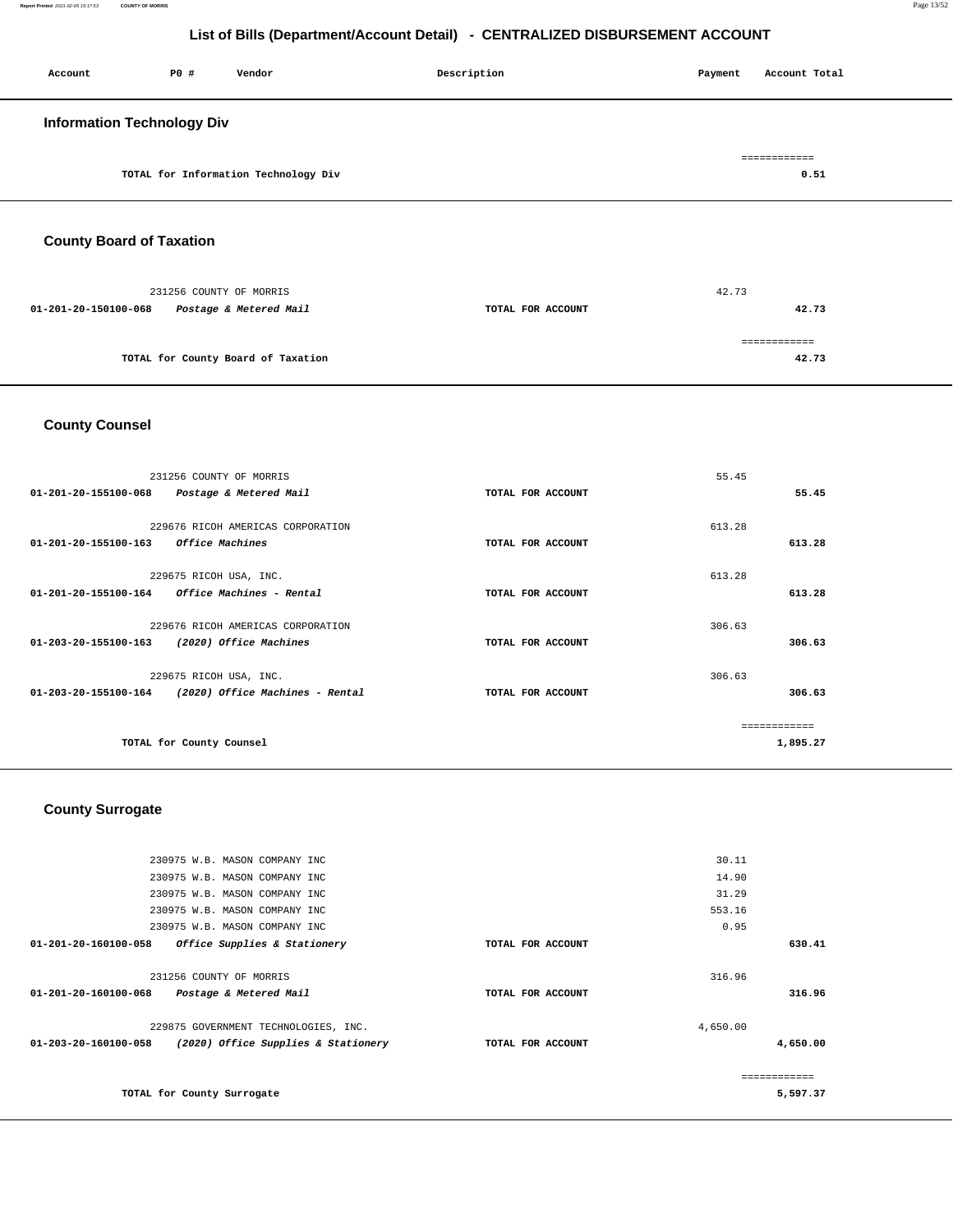| Account<br>. | <b>PO #</b> | Vendor<br>. | Description | Payment | Account Total<br>.<br>. |
|--------------|-------------|-------------|-------------|---------|-------------------------|
|              |             |             |             |         |                         |

## **Engineering**

|                                       | 229880 W.B. MASON COMPANY INC                           |                   | 49.17    |              |
|---------------------------------------|---------------------------------------------------------|-------------------|----------|--------------|
| 01-201-20-165100-058                  | Office Supplies & Stationery                            | TOTAL FOR ACCOUNT |          | 49.17        |
|                                       |                                                         |                   |          |              |
|                                       | 231256 COUNTY OF MORRIS                                 |                   | 5.35     |              |
|                                       | 231256 COUNTY OF MORRIS                                 |                   | 47.86    |              |
|                                       | 231256 COUNTY OF MORRIS                                 |                   | 7.92     |              |
| 01-201-20-165100-068                  | Postage & Metered Mail                                  | TOTAL FOR ACCOUNT |          | 61.13        |
|                                       | 229337 R.S. KNAPP CO. INC.                              |                   | 1,376.93 |              |
| 01-201-20-165100-084                  | Other Outside Services                                  | TOTAL FOR ACCOUNT |          | 1,376.93     |
|                                       | 229336 R.S. KNAPP CO. INC.                              |                   | 136.80   |              |
|                                       |                                                         |                   | 439.25   |              |
|                                       | 230821 RICOH USA, INC.                                  |                   |          |              |
|                                       | $01 - 201 - 20 - 165100 - 164$ Office Machines - Rental | TOTAL FOR ACCOUNT |          | 576.05       |
|                                       | 229663 AT&T MOBILITY                                    |                   | 29.24    |              |
| 01-201-20-165100-258                  | Equipment                                               | TOTAL FOR ACCOUNT |          | 29.24        |
|                                       | 228752 GRAINGER                                         |                   | 40.22    |              |
|                                       | 01-203-20-165100-059 (2020) Other General Expenses      | TOTAL FOR ACCOUNT |          | 40.22        |
|                                       | 227935 VAN CLEEF ENGINEERING ASSOC                      |                   | 375.00   |              |
|                                       | 01-203-20-165100-084 (2020) Other Outside Services      | TOTAL FOR ACCOUNT |          | 375.00       |
|                                       |                                                         |                   |          |              |
|                                       | 228750 R.S. KNAPP CO. INC.                              |                   | 75.00    |              |
|                                       | 228750 R.S. KNAPP CO. INC.                              |                   | 75.00    |              |
|                                       | 228750 R.S. KNAPP CO. INC.                              |                   | 127.26   |              |
| 01-203-20-165100-258 (2020) Equipment |                                                         | TOTAL FOR ACCOUNT |          | 277.26       |
|                                       |                                                         |                   |          | ============ |
|                                       | TOTAL for Engineering                                   |                   |          | 2,785.00     |
|                                       |                                                         |                   |          |              |

### **Heritage Commission**

| 231256 COUNTY OF MORRIS                                 |                   | 6.40                      |
|---------------------------------------------------------|-------------------|---------------------------|
| 01-201-20-175100-068<br>Postage & Metered Mail          | TOTAL FOR ACCOUNT | 6.40                      |
| 227936 TRANSOURCE SERVICES CORP                         |                   | 699.00                    |
| 227936 TRANSOURCE SERVICES CORP                         |                   | 295.00                    |
| 01-203-20-175100-079<br>(2020) Special Projects         | TOTAL FOR ACCOUNT | 994.00                    |
| 229132 RICOH USA, INC.                                  |                   | 537.60                    |
| (2020) Office Machines - Rental<br>01-203-20-175100-164 | TOTAL FOR ACCOUNT | 537.60                    |
| TOTAL for Heritage Commission                           |                   | -------------<br>1,538.00 |
|                                                         |                   |                           |

## **Planning Board**

| 229334 ASSOCIATION OF STATE<br>229332 NJ PLANNING OFFICIALS |                   | 165.00<br>370.00 |        |
|-------------------------------------------------------------|-------------------|------------------|--------|
| Associations and Memberships<br>01-201-20-180100-023        | TOTAL FOR ACCOUNT |                  | 535.00 |
| 229327 MARY JEANNE O'GRADY                                  |                   | 55.36            |        |
| Other General Expenses<br>01-201-20-180100-059              | TOTAL FOR ACCOUNT |                  | 55.36  |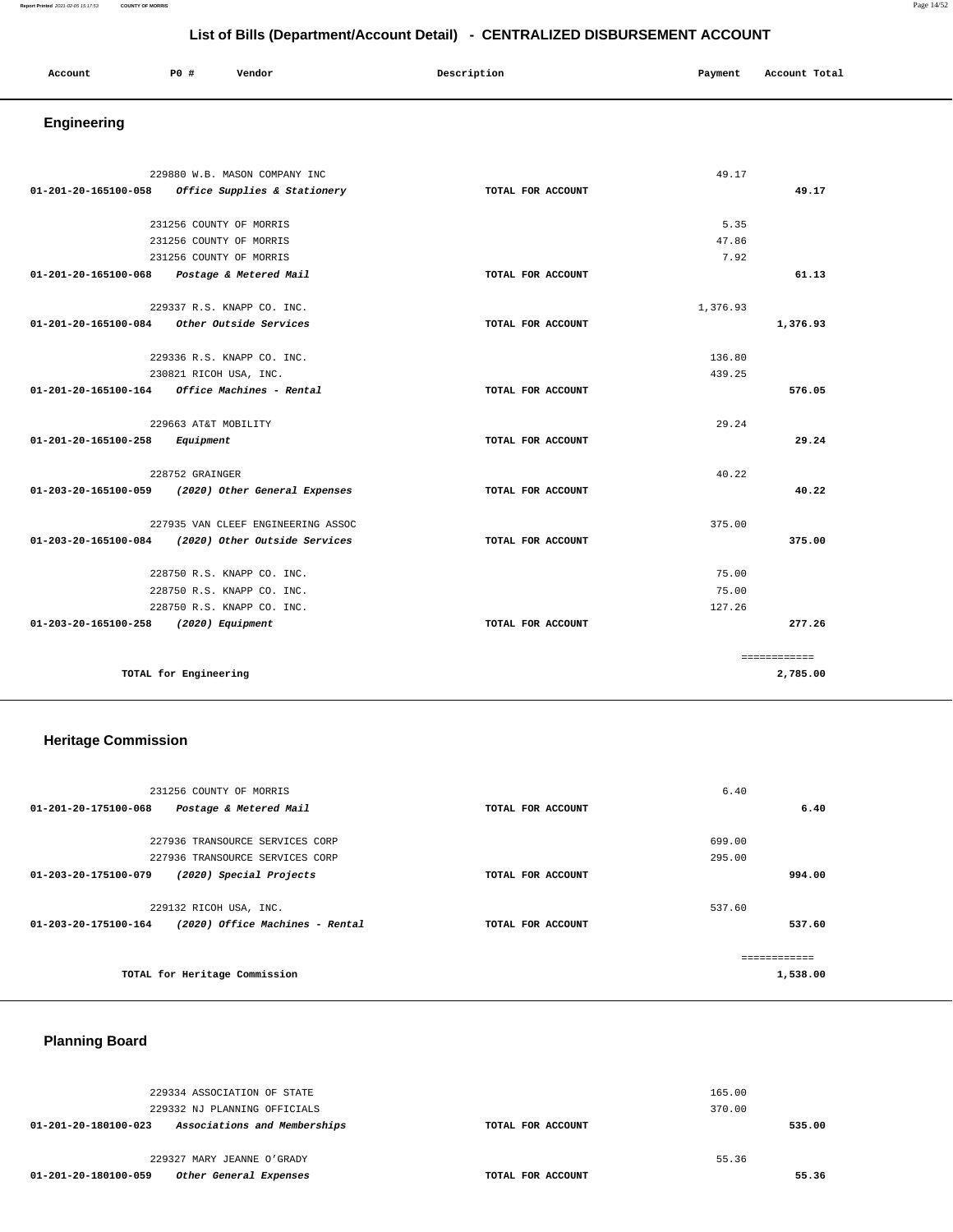#### **Report Printed** 2021-02-05 15:17:53 **COUNTY OF MORRIS** Page 15/52

## **List of Bills (Department/Account Detail) - CENTRALIZED DISBURSEMENT ACCOUNT**

| Account | P0 # | Vendor | Description | Payment | Account Total |
|---------|------|--------|-------------|---------|---------------|
|         |      |        |             |         |               |

## **Planning Board**

| 231256 COUNTY OF MORRIS<br>$01 - 201 - 20 - 180100 - 068$<br>Postage & Metered Mail                    | TOTAL FOR ACCOUNT | 38.84<br>38.84           |
|--------------------------------------------------------------------------------------------------------|-------------------|--------------------------|
| 229686 GANNETT NJ NEWSPAPERS<br>01-201-20-180100-070<br>Publication & Subscriptions                    | TOTAL FOR ACCOUNT | 53.92<br>53.92           |
| 229330 RICOH USA, INC.<br>Office Machines - Rental<br>01-201-20-180100-164                             | TOTAL FOR ACCOUNT | 368.87<br>368.87         |
| 229321 GANNETT NJ NEWSPAPERS<br>$01 - 203 - 20 - 180100 - 070$<br>(2020) Publication & Subscriptions   | TOTAL FOR ACCOUNT | 51.34<br>51.34           |
| 229320 RICOH AMERICAS CORPORATION<br>(2020) Office Machines - Rental<br>$01 - 203 - 20 - 180100 - 164$ | TOTAL FOR ACCOUNT | 737.74<br>737.74         |
| TOTAL for Planning Board                                                                               |                   | ============<br>1,841.07 |

## **County Weights & Measures**

|                                         | 229377 W.B. MASON COMPANY INC                         |                   | 835.32   |              |
|-----------------------------------------|-------------------------------------------------------|-------------------|----------|--------------|
|                                         | 01-201-22-201100-058 Office Supplies & Stationery     | TOTAL FOR ACCOUNT |          | 835.32       |
|                                         |                                                       |                   |          |              |
|                                         | 231256 COUNTY OF MORRIS                               |                   | 42.50    |              |
|                                         | 01-201-22-201100-068 Postage & Metered Mail           | TOTAL FOR ACCOUNT |          | 42.50        |
|                                         |                                                       |                   |          |              |
|                                         | 229430 TELESEARCH INC                                 |                   | 652.96   |              |
|                                         | 229430 TELESEARCH INC                                 |                   | 816.20   |              |
|                                         | 01-201-22-201100-084 Other Outside Services           | TOTAL FOR ACCOUNT |          | 1,469.16     |
|                                         | 229525 MORRIS COUNTY MUA                              |                   | 350.00   |              |
|                                         | 229525 MORRIS COUNTY MUA                              |                   | 350.00   |              |
|                                         | 229525 MORRIS COUNTY MUA                              |                   | 350.00   |              |
|                                         | 229430 TELESEARCH INC                                 |                   | 489.72   |              |
|                                         | 229430 TELESEARCH INC                                 |                   | 816.20   |              |
|                                         | 229430 TELESEARCH INC                                 |                   | 652.96   |              |
|                                         |                                                       |                   | 652.96   |              |
|                                         | 229430 TELESEARCH INC                                 |                   |          |              |
|                                         | 229522 W.B. MASON COMPANY INC                         |                   | 53.64    |              |
|                                         | 229522 W.B. MASON COMPANY INC                         |                   | 53.64    |              |
|                                         | 229522 W.B. MASON COMPANY INC                         |                   | 53.64    |              |
|                                         | 01-203-22-201100-084 (2020) Other Outside Services    | TOTAL FOR ACCOUNT |          | 3,822.76     |
|                                         | 229900 JERSEY CENTRAL POWER & LIGHT                   |                   | 914.83   |              |
| 01-203-22-201100-137 (2020) Electricity |                                                       | TOTAL FOR ACCOUNT |          | 914.83       |
|                                         | 229431 SUBURBAN PROPANE -2347                         |                   | 200.00   |              |
| 01-203-22-201100-258 (2020) Equipment   |                                                       | TOTAL FOR ACCOUNT |          | 200.00       |
|                                         |                                                       |                   |          |              |
|                                         | 229433 RICOH USA, INC.                                |                   | 1,227.09 |              |
|                                         | 01-203-22-201100-262 (2020) Machinery Repairs & Parts | TOTAL FOR ACCOUNT |          | 1,227.09     |
|                                         |                                                       |                   |          | ============ |
|                                         | TOTAL for County Weights & Measures                   |                   |          | 8,511.66     |
|                                         |                                                       |                   |          |              |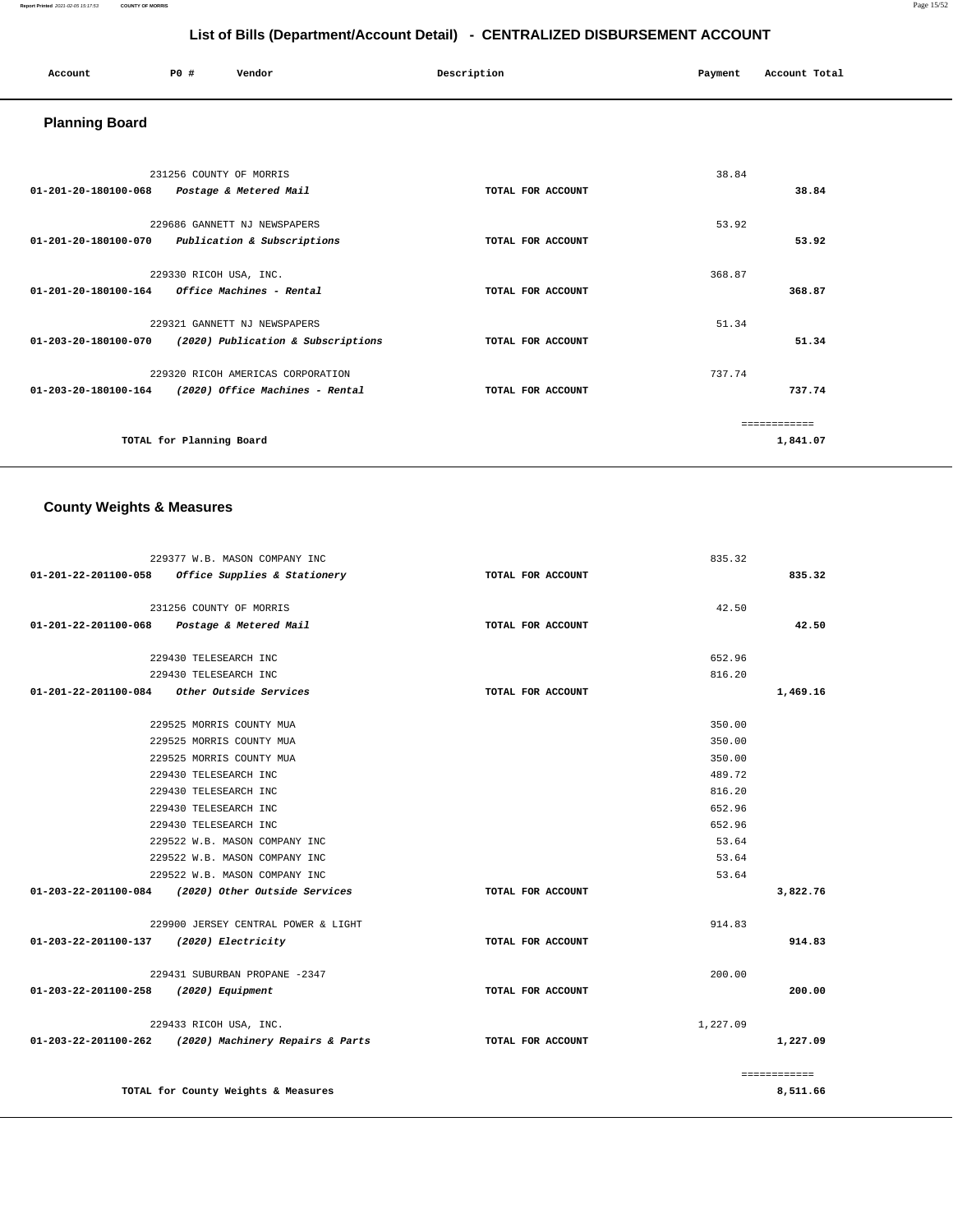| Account | PO <sub>1</sub> | Vendor | Description | Payment | Account Total |
|---------|-----------------|--------|-------------|---------|---------------|
|         |                 |        |             |         |               |

## **Employee Group Insurance**

| 229519 CHLIC                                                         | 2,084,764.99      |              |
|----------------------------------------------------------------------|-------------------|--------------|
| 229519 CHLIC                                                         | $-2,450.48$       |              |
| 229518 CHLIC                                                         | 1,923,068.80      |              |
| 229518 CHLIC                                                         | $-8,370.30$       |              |
| 229518 CHLIC                                                         | 2,082,314.51      |              |
| 229518 CHLIC                                                         | $-1,868.44$       |              |
| 229516 PAYFLEX SYSTEMS USA, INC.                                     | 1,059.58          |              |
| 229516 PAYFLEX SYSTEMS USA, INC.                                     | 150.00            |              |
| (2020) Employee Group Insurance Expenditures<br>01-203-23-220100-090 | TOTAL FOR ACCOUNT | 7,993,068.90 |
|                                                                      |                   | ============ |
| TOTAL for Employee Group Insurance                                   |                   | 7,993,068.90 |

### **Office of Emergency Management**

|                                           | 229322 APCO INTERNATIONAL, INC.                     |                   | 96.00    |           |
|-------------------------------------------|-----------------------------------------------------|-------------------|----------|-----------|
|                                           | 01-201-25-252100-023 Associations and Memberships   | TOTAL FOR ACCOUNT |          | 96.00     |
|                                           |                                                     |                   |          |           |
|                                           | 229323 QUENCH USA, INC.                             |                   | 49.44    |           |
|                                           | $01-201-25-252100-058$ Office Supplies & Stationery | TOTAL FOR ACCOUNT |          | 49.44     |
|                                           | 231053 CATHY BURD                                   |                   | 25.00    |           |
|                                           | 229324 OPTIMUM                                      |                   | 442.20   |           |
|                                           | 229325 OPTIMUM                                      |                   | 24.23    |           |
|                                           | 01-201-25-252100-059 Other General Expenses         | TOTAL FOR ACCOUNT |          | 491.43    |
|                                           | 231256 COUNTY OF MORRIS                             |                   | 6.88     |           |
|                                           | 231256 COUNTY OF MORRIS                             |                   | 10.95    |           |
|                                           | 01-201-25-252100-068 Postage & Metered Mail         | TOTAL FOR ACCOUNT |          | 17.83     |
|                                           | 229835 SPECTRUM COMMUNICATIONS                      |                   | 347.35   |           |
| 01-201-25-252100-090 Program Expenditures |                                                     | TOTAL FOR ACCOUNT |          | 347.35    |
|                                           | 229679 TOSHIBA BUSINESS SOLUTIONS USA               |                   | 4,007.16 |           |
|                                           | 228454 CDW GOVERNMENT                               |                   | 171.66   |           |
|                                           | 226837 OFS                                          |                   | 1,912.92 |           |
|                                           | 226837 OFS                                          |                   | 1,199.85 |           |
|                                           | 226837 OFS                                          |                   | 1,131.45 |           |
|                                           | 226837 OFS                                          |                   | 1,310.43 |           |
|                                           | 228447 LIFESAVERS INC                               |                   | 3,606.51 |           |
|                                           | 231124 NICOLE FERRARELLA                            |                   | 48.81    |           |
|                                           | 231123 JEFFREY PAUL                                 |                   | 1,062.64 |           |
|                                           | 226834 NATIONAL OFFICE FURNITURE, INC.              |                   | 1,012.80 |           |
|                                           | 228467 TURN OUT UNIFORMS, INC.                      |                   | 590.85   |           |
|                                           | 01-203-25-252100-059 (2020) Other General Expenses  | TOTAL FOR ACCOUNT |          | 16,055.08 |
|                                           | 229834 GRAINGER                                     |                   | 284.80   |           |
|                                           | 228031 STRYKER SALES CORPORATION                    |                   | 5,920.00 |           |
|                                           | 227219 TURN OUT UNIFORMS, INC.                      |                   | 73.49    |           |
|                                           | 227219 TURN OUT UNIFORMS, INC.                      |                   | 59.99    |           |
|                                           | 227219 TURN OUT UNIFORMS, INC.                      |                   | 333.55   |           |
|                                           | 227219 TURN OUT UNIFORMS, INC.                      |                   | 199.47   |           |
|                                           | 01-203-25-252100-090 (2020) Program Expenditures    | TOTAL FOR ACCOUNT |          | 6,871.30  |
|                                           | 229475 DM MEDICAL BILLINGS, LLC                     |                   | 2.729.74 |           |
| 01-203-25-252100-091                      | (2020) Program Expend-Matching Share                | TOTAL FOR ACCOUNT |          | 2,729.74  |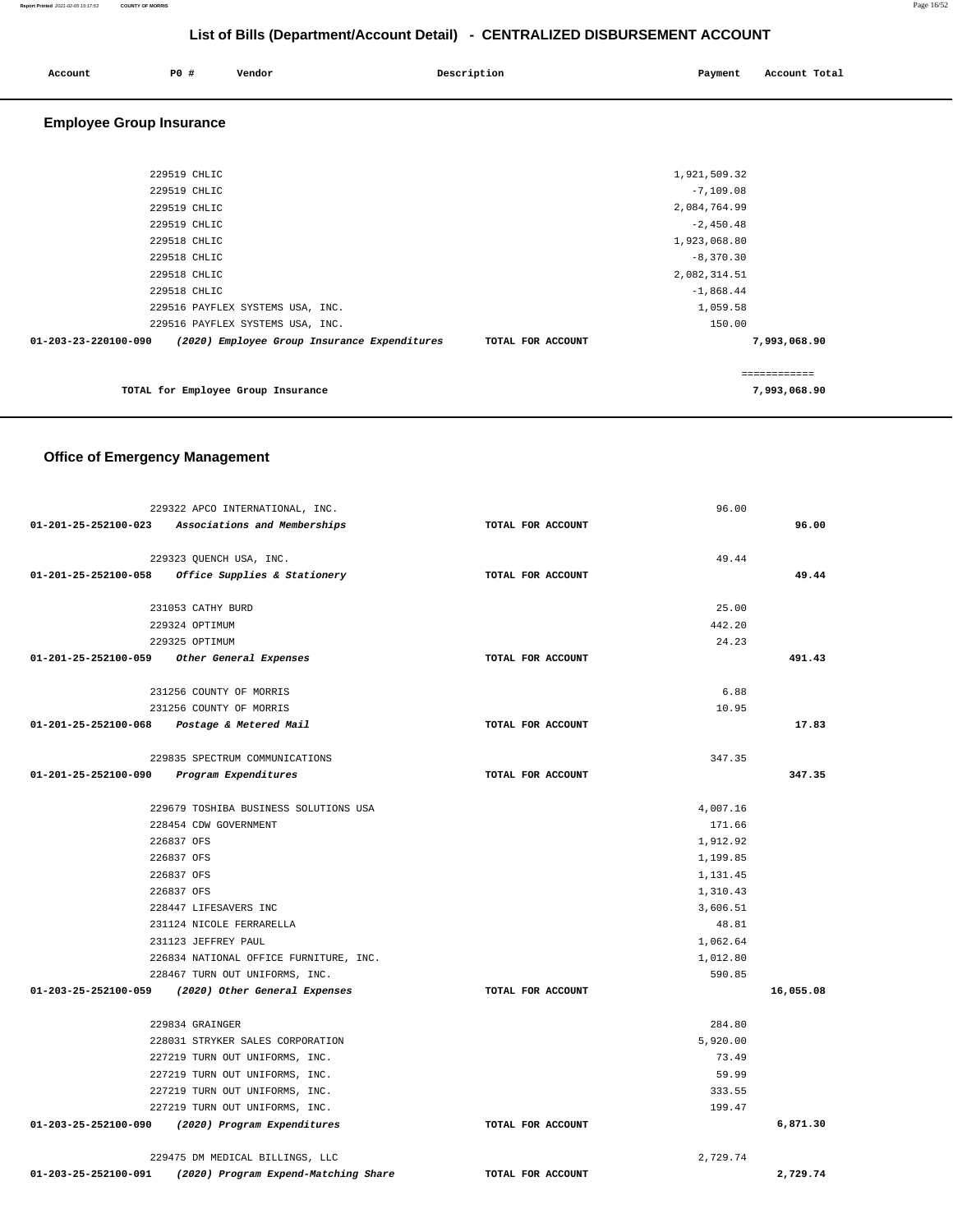| Account | PO#                                   | Vendor                                   | Description | Payment | Account Total             |
|---------|---------------------------------------|------------------------------------------|-------------|---------|---------------------------|
|         | <b>Office of Emergency Management</b> |                                          |             |         |                           |
|         |                                       | TOTAL for Office of Emergency Management |             |         | ============<br>26,658.17 |

#### **Communications Center**

**TOTAL for Communications Center** 

| 229484 DAWN AGENS                                    |                   | 142.00                 |
|------------------------------------------------------|-------------------|------------------------|
| 230871 DAWN AGENS                                    |                   | 96.00                  |
| 229485 JOHNATHAN ROMEO                               |                   | 142.00                 |
| 229493 NENA                                          |                   | 142.00                 |
| 230865 STEPHEN J. ZENES                              |                   | 142.00                 |
| 230872 STEPHEN J. ZENES                              |                   | 96.00                  |
| 01-201-25-252105-023 Associations and Memberships    | TOTAL FOR ACCOUNT | 760.00                 |
|                                                      |                   |                        |
| 229487 APCO INTERNATIONAL, INC.                      |                   | 600.00                 |
| 229488 APCO INTERNATIONAL, INC.                      |                   | 439.00                 |
| 229488 APCO INTERNATIONAL, INC.                      |                   | 439.00                 |
| 229490 EMERGENCY MANAGER PROJECT, LLC                |                   | 750.00                 |
| 229492 LIFESAVERS INC                                |                   | 14.00                  |
| 229494 PRIORITY DISPATCH CORP.                       |                   | 500.00                 |
| 229494 PRIORITY DISPATCH CORP.                       |                   | 10.00                  |
| 230873 REINA FRANCESCHI                              |                   | 159.00                 |
| 230865 STEPHEN J. ZENES                              |                   | 300.00                 |
| $01-201-25-252105-039$ Education Schools & Training  | TOTAL FOR ACCOUNT | 3,211.00               |
|                                                      |                   |                        |
| 229495 OUENCH USA, INC.                              |                   | 99.00                  |
| 01-201-25-252105-058 Office Supplies & Stationery    | TOTAL FOR ACCOUNT | 99.00                  |
|                                                      |                   |                        |
| 231256 COUNTY OF MORRIS                              |                   | 3.96                   |
| 01-201-25-252105-068 Postage & Metered Mail          | TOTAL FOR ACCOUNT | 3.96                   |
|                                                      |                   |                        |
| 229486 AMERICAN TOWER CORPORATION                    |                   | 2,108.98               |
| 01-201-25-252105-131 County Wide Radio System        | TOTAL FOR ACCOUNT | 2,108.98               |
|                                                      |                   |                        |
| 229496 RICOH USA, INC.                               |                   | 161.12                 |
| $01-201-25-252105-164$ Office Machines - Rental      | TOTAL FOR ACCOUNT | 161.12                 |
| 228539 HG TECHNOLOGIES                               |                   |                        |
| 01-203-25-252105-072 (2020) Radio Repairs            | TOTAL FOR ACCOUNT | 13,680.00<br>13,680.00 |
|                                                      |                   |                        |
| 229344 JERSEY CENTRAL POWER & LIGHT                  |                   | 3.25                   |
| 229344 JERSEY CENTRAL POWER & LIGHT                  |                   | 535.62                 |
| 229344 JERSEY CENTRAL POWER & LIGHT                  |                   | 490.93                 |
| 229119 JERSEY CENTRAL POWER & LIGHT                  |                   | 362.38                 |
| 229119 JERSEY CENTRAL POWER & LIGHT                  |                   | 438.44                 |
| 229119 JERSEY CENTRAL POWER & LIGHT                  |                   | 420.90                 |
| 229119 JERSEY CENTRAL POWER & LIGHT                  |                   | 333.60                 |
| 229119 JERSEY CENTRAL POWER & LIGHT                  |                   | 524.14                 |
| 229119 JERSEY CENTRAL POWER & LIGHT                  |                   | 485.90                 |
| 229119 JERSEY CENTRAL POWER & LIGHT                  |                   | 309.26                 |
| 229119 JERSEY CENTRAL POWER & LIGHT                  |                   | 177.94                 |
| 229119 JERSEY CENTRAL POWER & LIGHT                  |                   | 3.25                   |
| 01-203-25-252105-137<br>(2020) Electricity           | TOTAL FOR ACCOUNT | 4,085.61               |
|                                                      |                   |                        |
| 224599 MASER CONSULTING PA                           |                   | 1,100.00               |
| 01-203-25-252105-161 (2020) Communications Equipment | TOTAL FOR ACCOUNT | 1,100.00               |
|                                                      |                   |                        |
|                                                      |                   | ============           |

**25,209.67**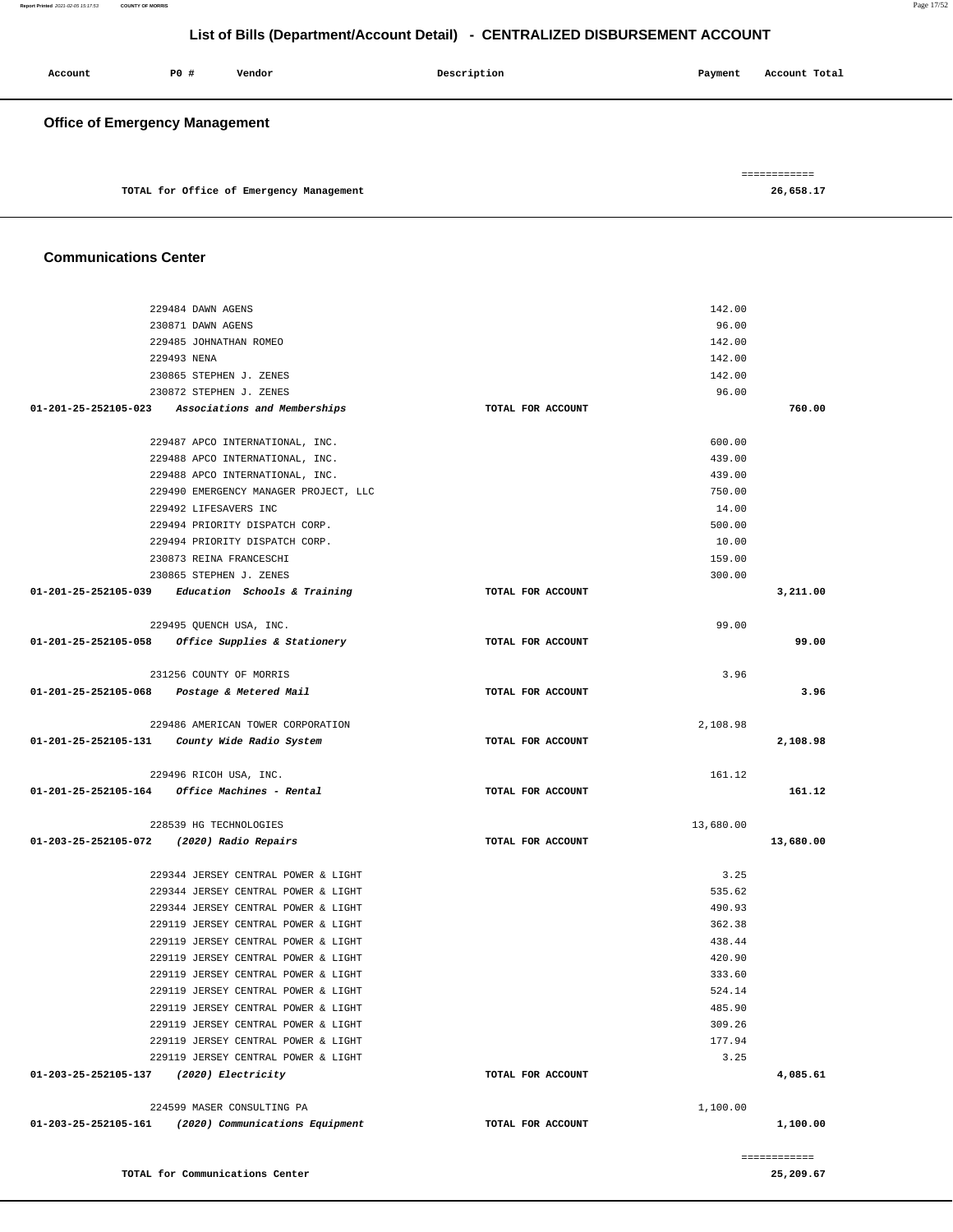| Account | P0# | Vendor | Description | Payment | Account Total |
|---------|-----|--------|-------------|---------|---------------|
|         |     |        |             |         |               |

## **County Medical Examiner Office**

| 231256 COUNTY OF MORRIS                                     |                   | 18.05        |           |
|-------------------------------------------------------------|-------------------|--------------|-----------|
| 01-201-25-254100-068 Postage & Metered Mail                 | TOTAL FOR ACCOUNT |              | 18.05     |
|                                                             |                   |              |           |
| 226274 TURN OUT UNIFORMS, INC.                              |                   | 196.46       |           |
| 226274 TURN OUT UNIFORMS, INC.                              |                   | 41.24        |           |
| 226274 TURN OUT UNIFORMS, INC.                              |                   | 41.24        |           |
| 227456 TURN OUT UNIFORMS, INC.                              |                   | 48.74        |           |
| 227456 TURN OUT UNIFORMS, INC.                              |                   | 41.24        |           |
| 229634 W.B. MASON COMPANY INC                               |                   | 99.54        |           |
| (2020) Office Supplies & Stationery<br>01-203-25-254100-058 | TOTAL FOR ACCOUNT |              | 468.46    |
|                                                             |                   |              |           |
| 229633 ILIFF-RUGGIERO FUNERAL HOME INC.                     |                   | 3,150.00     |           |
| 229633 ILIFF-RUGGIERO FUNERAL HOME INC.                     |                   | 9,600.00     |           |
| 01-203-25-254100-059 (2020) Other General Expenses          | TOTAL FOR ACCOUNT |              | 12,750.00 |
|                                                             |                   | ------------ |           |
|                                                             |                   |              |           |
| TOTAL for County Medical Examiner Office                    |                   |              | 13,236.51 |

## **County Sheriff's Department**

|                                | 229873 NJ STATE ASSOCIATION OF                            |                   | 275.00   |          |
|--------------------------------|-----------------------------------------------------------|-------------------|----------|----------|
|                                | 01-201-25-270100-023 Associations and Memberships         | TOTAL FOR ACCOUNT |          | 275.00   |
|                                | 229887 GILL ID SYSTEMS                                    |                   | 65.00    |          |
|                                | 229887 GILL ID SYSTEMS                                    |                   | 13.00    |          |
|                                | 01-201-25-270100-047 Identification Equip&Supplies        | TOTAL FOR ACCOUNT |          | 78.00    |
|                                | 229886 DOUGLAS MEYER                                      |                   | 41.65    |          |
|                                | 01-201-25-270100-059 Other General Expenses               | TOTAL FOR ACCOUNT |          | 41.65    |
|                                | 231256 COUNTY OF MORRIS                                   |                   | 91.57    |          |
|                                | 01-201-25-270100-068 Postage & Metered Mail               | TOTAL FOR ACCOUNT |          | 91.57    |
|                                | 229688 INVESTIGATIVE FORENSICS CONSULTING                 |                   | 1,140.00 |          |
|                                | $01-201-25-270100-084$ Other Outside Services             | TOTAL FOR ACCOUNT |          | 1,140.00 |
|                                | 228767 FASTENAL COMPANY                                   |                   | 88.23    |          |
| 01-201-25-270100-258 Equipment |                                                           | TOTAL FOR ACCOUNT |          | 88.23    |
|                                | 228190 GILL ID SYSTEMS                                    |                   | 690.00   |          |
|                                | 228190 GILL ID SYSTEMS                                    |                   | 150.00   |          |
|                                | 228190 GILL ID SYSTEMS                                    |                   | 150.00   |          |
|                                | 228190 GILL ID SYSTEMS                                    |                   | 700.00   |          |
|                                | 228190 GILL ID SYSTEMS                                    |                   | 125.00   |          |
|                                | 228190 GILL ID SYSTEMS                                    |                   | 55.00    |          |
|                                | 01-203-25-270100-047 (2020) Identification Equip&Supplies | TOTAL FOR ACCOUNT |          | 1,870.00 |
|                                | 229448 W.B. MASON COMPANY INC                             |                   | 0.95     |          |
|                                | 229448 W.B. MASON COMPANY INC                             |                   | 0.95     |          |
|                                | 229448 W.B. MASON COMPANY INC                             |                   | 0.95     |          |
|                                | 229448 W.B. MASON COMPANY INC                             |                   | 0.95     |          |
|                                | 229448 W.B. MASON COMPANY INC                             |                   | 0.95     |          |
|                                | 229448 W.B. MASON COMPANY INC                             |                   | 0.95     |          |
|                                | 229448 W.B. MASON COMPANY INC                             |                   | 0.95     |          |
|                                | 229448 W.B. MASON COMPANY INC                             |                   | 0.95     |          |
|                                | 229448 W.B. MASON COMPANY INC                             |                   | 0.95     |          |
|                                | 229448 W.B. MASON COMPANY INC                             |                   | 0.95     |          |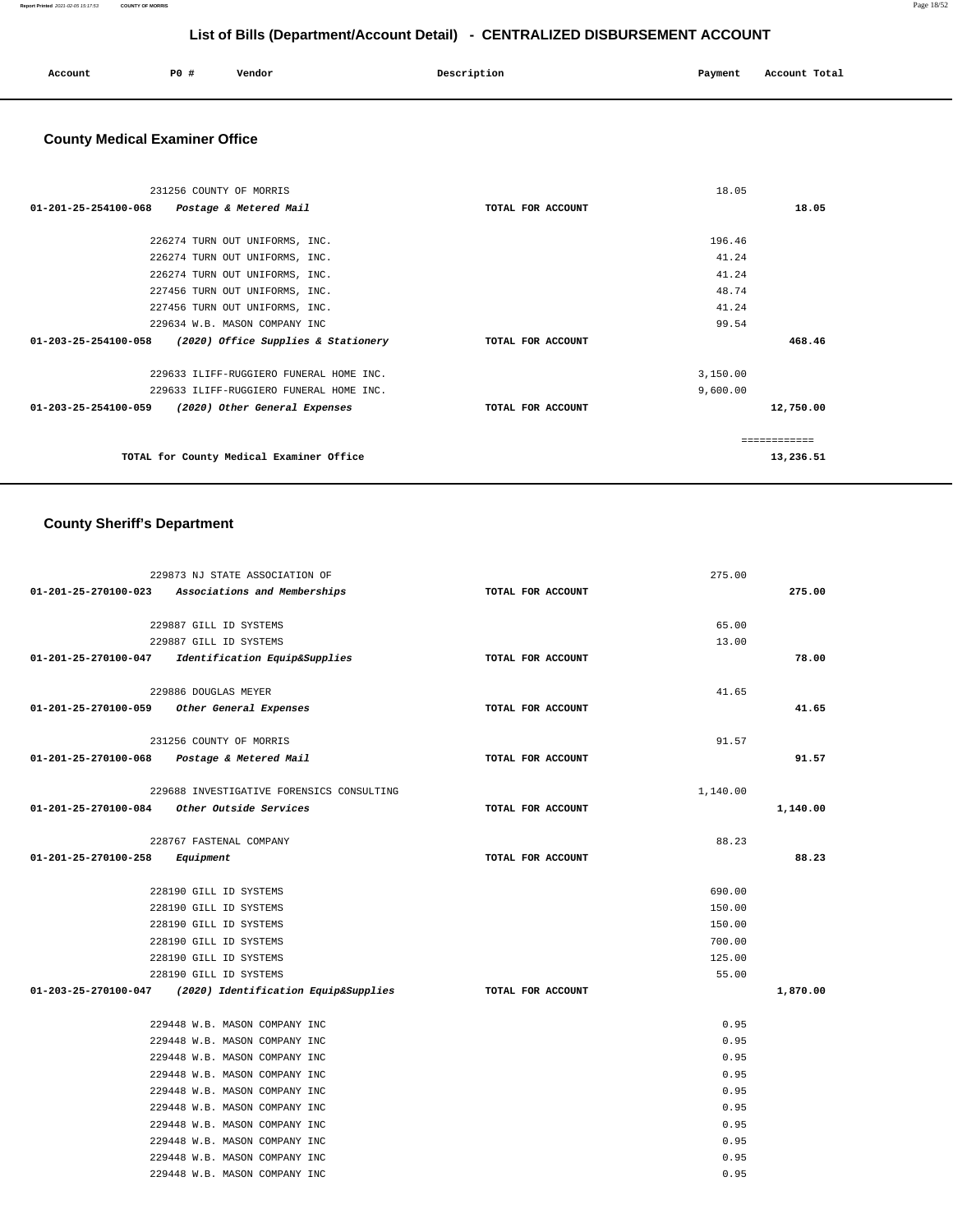| Account                                          | <b>PO #</b> | Vendor                                                         | Description       | Payment        | Account Total |
|--------------------------------------------------|-------------|----------------------------------------------------------------|-------------------|----------------|---------------|
| <b>County Sheriff's Department</b>               |             |                                                                |                   |                |               |
|                                                  |             |                                                                |                   |                |               |
|                                                  |             | 229448 W.B. MASON COMPANY INC                                  |                   | 0.95           |               |
|                                                  |             | 229448 W.B. MASON COMPANY INC<br>223165 W.B. MASON COMPANY INC |                   | 0.95<br>209.94 |               |
| 01-203-25-270100-059                             |             | (2020) Other General Expenses                                  | TOTAL FOR ACCOUNT |                | 221.34        |
|                                                  |             |                                                                |                   |                |               |
|                                                  |             | 229551 EXPRESS FRAMES LLC                                      | TOTAL FOR ACCOUNT | 720.90         | 720.90        |
| 01-203-25-270100-064 (2020) Photographic Suppies |             |                                                                |                   |                |               |
|                                                  |             | 229896 THOMSON REUTER-WEST                                     |                   | 1,135.89       |               |
| 01-203-25-270100-078 (2020) Software Maintenance |             |                                                                | TOTAL FOR ACCOUNT |                | 1,135.89      |
|                                                  |             | 228408 W.B. MASON COMPANY INC                                  |                   | 50.52          |               |
|                                                  |             | 228408 W.B. MASON COMPANY INC                                  |                   | 53.70          |               |
|                                                  |             | 228408 W.B. MASON COMPANY INC                                  |                   | 17.40          |               |
|                                                  |             | 228408 W.B. MASON COMPANY INC                                  |                   | 10.60          |               |
|                                                  |             | 228408 W.B. MASON COMPANY INC                                  |                   | 24.99          |               |
|                                                  |             | 228408 W.B. MASON COMPANY INC                                  |                   | 14.25          |               |
|                                                  |             | 228408 W.B. MASON COMPANY INC                                  |                   | 8.73           |               |
|                                                  |             | 228408 W.B. MASON COMPANY INC                                  |                   | 26.86          |               |
|                                                  |             | 228408 W.B. MASON COMPANY INC                                  |                   | 67.98          |               |
|                                                  |             | 228408 W.B. MASON COMPANY INC                                  |                   | 94.07          |               |
|                                                  |             | 228408 W.B. MASON COMPANY INC                                  |                   | 263.62         |               |
|                                                  |             | 228408 W.B. MASON COMPANY INC                                  |                   | 57.89          |               |
|                                                  |             | 228408 W.B. MASON COMPANY INC                                  |                   | 39.58          |               |
|                                                  |             | 228408 W.B. MASON COMPANY INC                                  |                   | 16.32          |               |
|                                                  |             | 228408 W.B. MASON COMPANY INC                                  |                   | 25.22<br>25.22 |               |
|                                                  |             | 228408 W.B. MASON COMPANY INC<br>228408 W.B. MASON COMPANY INC |                   | 25.22          |               |
|                                                  |             | 228408 W.B. MASON COMPANY INC                                  |                   | 29.04          |               |
|                                                  |             | 228408 W.B. MASON COMPANY INC                                  |                   | 304.62         |               |
|                                                  |             | 228408 W.B. MASON COMPANY INC                                  |                   | 26.55          |               |
|                                                  |             | 228408 W.B. MASON COMPANY INC                                  |                   | 13.40          |               |
|                                                  |             | 219930 W.B. MASON COMPANY INC                                  |                   | 205.60         |               |
|                                                  |             | 219930 W.B. MASON COMPANY INC                                  |                   | 41.12          |               |
|                                                  |             | 219930 W.B. MASON COMPANY INC                                  |                   | 42.52          |               |
|                                                  |             | 219930 W.B. MASON COMPANY INC                                  |                   | 63.78          |               |
|                                                  |             | 219930 W.B. MASON COMPANY INC                                  |                   | 16.82          |               |
|                                                  |             | 219930 W.B. MASON COMPANY INC                                  |                   | 12.66          |               |
|                                                  |             | 219930 W.B. MASON COMPANY INC                                  |                   | 11.92<br>5.73  |               |
|                                                  |             | 219930 W.B. MASON COMPANY INC<br>219930 W.B. MASON COMPANY INC |                   | 4.74           |               |
|                                                  |             | 219930 W.B. MASON COMPANY INC                                  |                   | 5.73           |               |
|                                                  |             | 219930 W.B. MASON COMPANY INC                                  |                   | 140.88         |               |
|                                                  |             | 219930 W.B. MASON COMPANY INC                                  |                   | 10.18          |               |
|                                                  |             | 219930 W.B. MASON COMPANY INC                                  |                   | 10.13          |               |
|                                                  |             | 219930 W.B. MASON COMPANY INC                                  |                   | 4.00           |               |
|                                                  |             | 219930 W.B. MASON COMPANY INC                                  |                   | 37.53          |               |
|                                                  |             | 219930 W.B. MASON COMPANY INC                                  |                   | 5.20           |               |
|                                                  |             | 219930 W.B. MASON COMPANY INC                                  |                   | 14.94          |               |
|                                                  |             | 219930 W.B. MASON COMPANY INC                                  |                   | 8.16           |               |
|                                                  |             | 219930 W.B. MASON COMPANY INC                                  |                   | 0.79           |               |
|                                                  |             | 219930 W.B. MASON COMPANY INC<br>219930 W.B. MASON COMPANY INC |                   | 7.03<br>3.40   |               |
|                                                  |             | 219930 W.B. MASON COMPANY INC                                  |                   | 14.10          |               |
|                                                  |             | 219930 W.B. MASON COMPANY INC                                  |                   | 6.70           |               |
|                                                  |             | 219930 W.B. MASON COMPANY INC                                  |                   | 1.91           |               |
|                                                  |             | 219930 W.B. MASON COMPANY INC                                  |                   | 28.79          |               |
|                                                  |             | 219930 W.B. MASON COMPANY INC                                  |                   | 28.79          |               |
|                                                  |             | 219930 W.B. MASON COMPANY INC                                  |                   | 28.79          |               |
|                                                  |             | 219930 W.B. MASON COMPANY INC                                  |                   | 286.40         |               |
|                                                  |             | 219930 W.B. MASON COMPANY INC                                  |                   | 18.79          |               |
|                                                  |             | 219930 W.B. MASON COMPANY INC                                  |                   | 23.94          |               |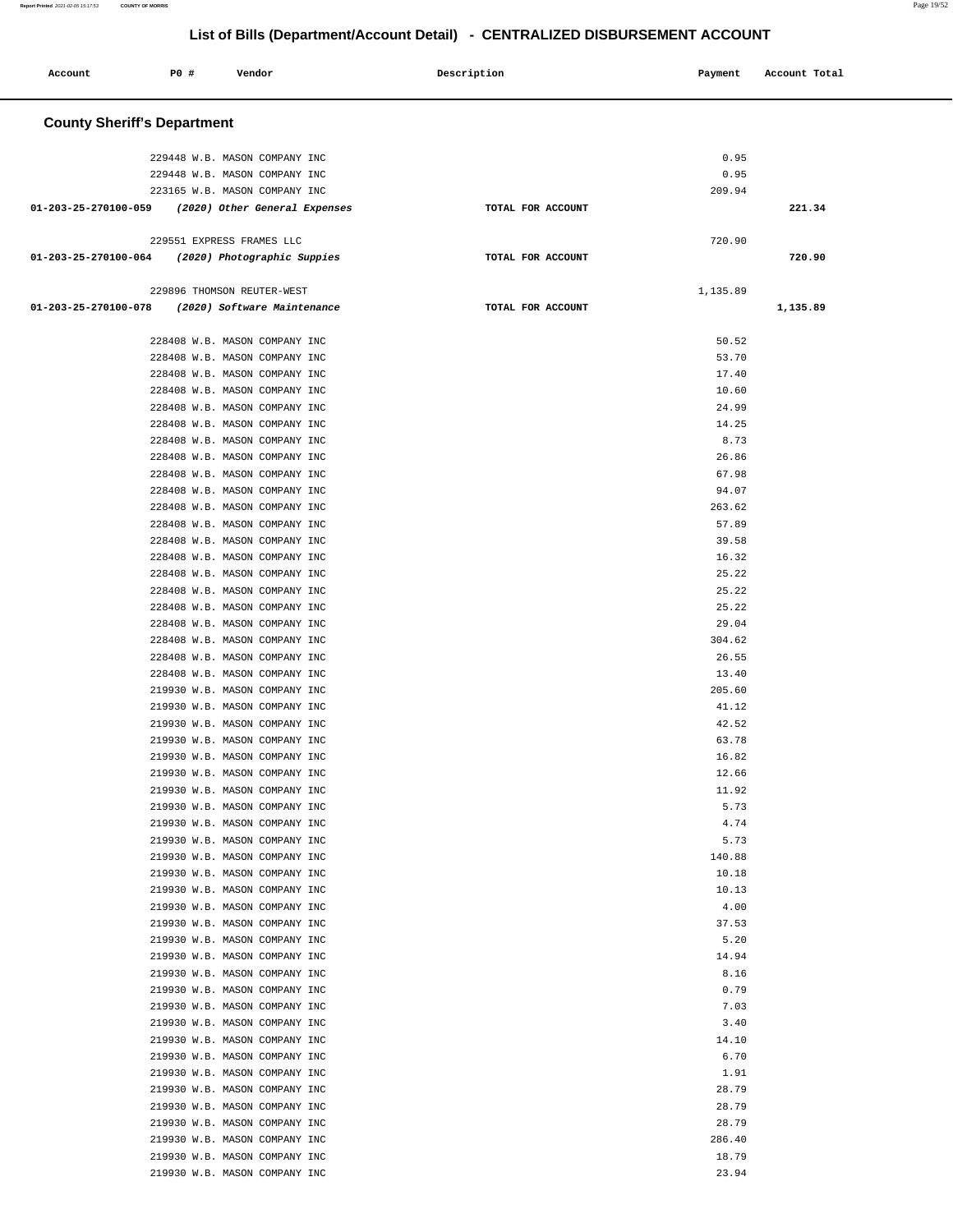| Account                            | PO# | Vendor | Description | Payment | Account Total |
|------------------------------------|-----|--------|-------------|---------|---------------|
| <b>County Sheriff's Department</b> |     |        |             |         |               |

| 219930 W.B. MASON COMPANY INC                                                |                   | 8.11                 |              |
|------------------------------------------------------------------------------|-------------------|----------------------|--------------|
| 227466 W.B. MASON COMPANY INC                                                |                   | 219.02               |              |
| 227466 W.B. MASON COMPANY INC                                                |                   | 134.25               |              |
| 227466 W.B. MASON COMPANY INC                                                |                   | 349.86               |              |
| 227466 W.B. MASON COMPANY INC                                                |                   | 8.72                 |              |
| 227466 W.B. MASON COMPANY INC                                                |                   | 11.04                |              |
| 227466 W.B. MASON COMPANY INC                                                |                   | 30.64                |              |
| 227466 W.B. MASON COMPANY INC                                                |                   | 16.88                |              |
| 227466 W.B. MASON COMPANY INC                                                |                   | 0.98                 |              |
| 227466 W.B. MASON COMPANY INC                                                |                   | 43.26                |              |
| 227466 W.B. MASON COMPANY INC                                                |                   | 5.03                 |              |
| 227126 W.B. MASON COMPANY INC                                                |                   | 6.86                 |              |
| 227126 W.B. MASON COMPANY INC                                                |                   | 6.70                 |              |
| 227126 W.B. MASON COMPANY INC                                                |                   | 27.00                |              |
| 227126 W.B. MASON COMPANY INC                                                |                   | 21.99                |              |
| 227126 W.B. MASON COMPANY INC                                                |                   | 46.60                |              |
| 227126 W.B. MASON COMPANY INC                                                |                   | 26.63                |              |
| 227126 W.B. MASON COMPANY INC<br>227126 W.B. MASON COMPANY INC               |                   | 14.32<br>13.54       |              |
| 227126 W.B. MASON COMPANY INC                                                |                   | 5.09                 |              |
| 227126 W.B. MASON COMPANY INC                                                |                   | 15.27                |              |
| 227126 W.B. MASON COMPANY INC                                                |                   | 18.84                |              |
| 227126 W.B. MASON COMPANY INC                                                |                   | 15.70                |              |
| 227126 W.B. MASON COMPANY INC                                                |                   | 7.72                 |              |
| 227126 W.B. MASON COMPANY INC                                                |                   | 12.30                |              |
| 227126 W.B. MASON COMPANY INC                                                |                   | 8.86                 |              |
| 227126 W.B. MASON COMPANY INC                                                |                   | 15.50                |              |
| 227126 W.B. MASON COMPANY INC                                                |                   | 12.01                |              |
| 227126 W.B. MASON COMPANY INC                                                |                   | 4.23                 |              |
| 227126 W.B. MASON COMPANY INC                                                |                   | 3.21                 |              |
| 227126 W.B. MASON COMPANY INC                                                |                   | 0.33                 |              |
| 227126 W.B. MASON COMPANY INC                                                |                   | 1.52                 |              |
| 227126 W.B. MASON COMPANY INC                                                |                   | 7.34                 |              |
| $01-203-25-270100-095$ (2020) Other Administrative Supplies                  | TOTAL FOR ACCOUNT |                      | 3,406.20     |
| 229674 STREAMLIGHT INC.                                                      |                   | 13.08                |              |
| 01-203-25-270100-161 (2020) Communications Equipment                         | TOTAL FOR ACCOUNT |                      | 13.08        |
|                                                                              |                   |                      |              |
| 229904 RICOH USA, INC.                                                       |                   | 51.80                |              |
| 229904 RICOH USA, INC.                                                       |                   | 667.45               |              |
| 229904 RICOH USA, INC.                                                       |                   | 126.28               |              |
| (2020) Office Machines - Rental<br>01-203-25-270100-164                      | TOTAL FOR ACCOUNT |                      | 845.53       |
| 229905 HVG LLC                                                               |                   | 140.80               |              |
| 229905 HVG LLC                                                               |                   | 230.79               |              |
| 229905 HVG LLC                                                               |                   | 195.40               |              |
| 01-203-25-270100-189<br>(2020) Medical                                       | TOTAL FOR ACCOUNT |                      | 566.99       |
|                                                                              |                   |                      |              |
| 228377 ATLANTIC TACTICAL OF NJ, INC.<br>228377 ATLANTIC TACTICAL OF NJ, INC. |                   | 1,018.23<br>1,529.91 |              |
| 228613 PACKETALK                                                             |                   | 17,800.00            |              |
| 228613 PACKETALK                                                             |                   | 3,600.00             |              |
| 228613 PACKETALK                                                             |                   | 8,500.00             |              |
| 228613 PACKETALK                                                             |                   | $-2,990.00$          |              |
| 228402 ATLANTIC TACTICAL OF NJ, INC.                                         |                   | 221.25               |              |
| 228402 ATLANTIC TACTICAL OF NJ, INC.                                         |                   | 94.85                |              |
| 01-203-25-270100-258<br>(2020) Equipment                                     | TOTAL FOR ACCOUNT |                      | 29,774.24    |
|                                                                              |                   |                      | ============ |

**TOTAL for County Sheriff's Department 40,268.62**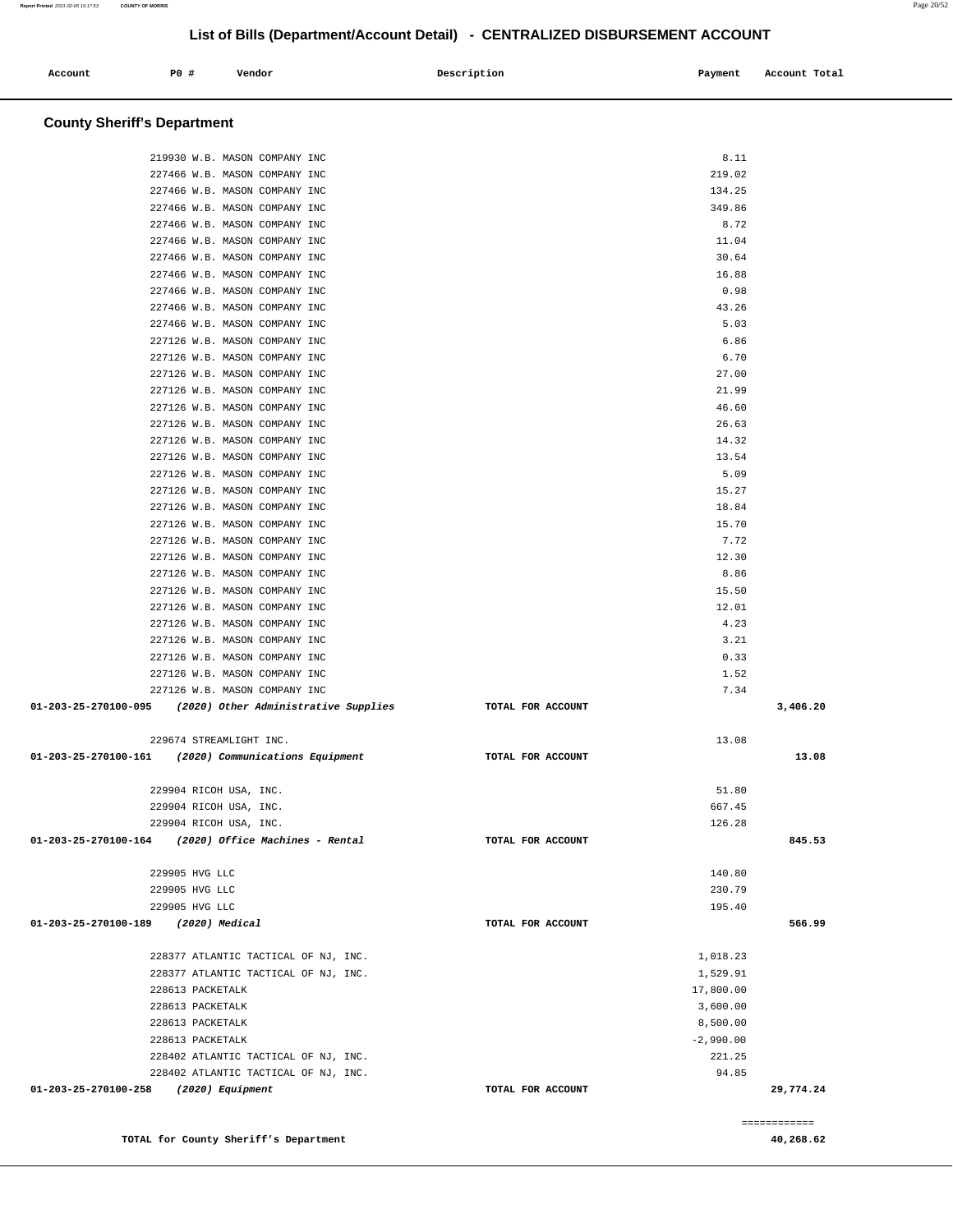| Account | P <sub>0</sub> | Vendor | Description | Payment | Account Total |
|---------|----------------|--------|-------------|---------|---------------|
|         |                |        |             |         |               |

## **County Prosecutor's Office**

| 230573 MAGGIE CALDERWOOD                                 |                   | 175.00    |           |
|----------------------------------------------------------|-------------------|-----------|-----------|
| 01-201-25-275100-023 Associations and Memberships        | TOTAL FOR ACCOUNT |           | 175.00    |
|                                                          |                   |           |           |
| 229211 HELRICK'S INC                                     |                   | 224.18    |           |
| 01-201-25-275100-058 Office Supplies & Stationery        | TOTAL FOR ACCOUNT |           | 224.18    |
|                                                          |                   |           |           |
| 231256 COUNTY OF MORRIS                                  |                   | 499.65    |           |
| 01-201-25-275100-068 Postage & Metered Mail              | TOTAL FOR ACCOUNT |           | 499.65    |
|                                                          |                   |           |           |
| 230619 MORRISTOWN CAR WASH                               |                   | 1,000.00  |           |
| 229506 OPTIMUM                                           |                   | 212.69    |           |
| 229505 OPTIMUM                                           |                   | 211.80    |           |
| 229507 OPTIMUM                                           |                   | 128.89    |           |
| 229499 OPTIMUM                                           |                   | 293.91    |           |
| 230624 MARTIN TARAN                                      |                   | 86.00     |           |
| 229212 OPTIMUM                                           |                   | 241.18    |           |
| 01-201-25-275100-118 Investigation Expense               | TOTAL FOR ACCOUNT |           | 2,174.47  |
| 229509 VERIZON WIRELESS                                  |                   | 10,536.39 |           |
| 01-203-25-275100-031 (2020) Cellular Phones/Pagers       | TOTAL FOR ACCOUNT |           | 10,536.39 |
|                                                          |                   |           |           |
| 226852 FBI/LEEDA                                         |                   | 695.00    |           |
| 01-203-25-275100-039 (2020) Education Schools & Training | TOTAL FOR ACCOUNT |           | 695.00    |
|                                                          |                   |           |           |
| 228015 GANN LAW BOOKS                                    |                   | 1,316.00  |           |
| 228015 GANN LAW BOOKS                                    |                   | 17.00     |           |
| 228404 THOMSON REUTERS-WEST                              |                   | 5,824.04  |           |
| 228022 THOMSON REUTERS-WEST                              |                   | 894.00    |           |
| 228022 THOMSON REUTERS-WEST                              |                   | 952.80    |           |
| 01-203-25-275100-050 (2020) Law Books                    | TOTAL FOR ACCOUNT |           | 9,003.84  |
|                                                          |                   |           |           |
| 229538 FEDEX                                             |                   | 199.66    |           |
| 229538 FEDEX                                             |                   | 11.97     |           |
| 229538 FEDEX                                             |                   | 140.84    |           |
| 229538 FEDEX                                             |                   | 60.40     |           |
| 229538 FEDEX                                             |                   | 72.98     |           |
| 229538 FEDEX                                             |                   | 173.46    |           |
| 01-203-25-275100-068 (2020) Postage & Metered Mail       | TOTAL FOR ACCOUNT |           | 659.31    |
|                                                          |                   |           |           |
| 214978 SHI INTERNATIONAL CORP                            |                   | 80,000.00 |           |
| 01-203-25-275100-078 (2020) Software Maintenance         | TOTAL FOR ACCOUNT |           | 80,000.00 |
| 224603 BEYER FORD                                        |                   | 37,266.51 |           |
| 01-203-25-275100-082<br>(2020) Travel Expense            | TOTAL FOR ACCOUNT |           | 37,266.51 |
|                                                          |                   |           |           |
| 229506 OPTIMUM                                           |                   | 212.69    |           |
| 229505 OPTIMUM                                           |                   | 211.80    |           |
| 229507 OPTIMUM                                           |                   | 128.89    |           |
| 229499 OPTIMUM                                           |                   | 293.91    |           |
| 229547 VERIZON                                           |                   | 300.59    |           |
| 229212 OPTIMUM                                           |                   | 241.18    |           |
| 228404 THOMSON REUTERS-WEST                              |                   | 1,208.43  |           |
| 01-203-25-275100-118 (2020) Investigation Expense        | TOTAL FOR ACCOUNT |           | 2,597.49  |
|                                                          |                   |           |           |
| 229548 W.B. MASON COMPANY INC                            |                   | 6.65      |           |
| 229548 W.B. MASON COMPANY INC                            |                   | 6.65      |           |
| 229548 W.B. MASON COMPANY INC                            |                   | 6.65      |           |
| 229548 W.B. MASON COMPANY INC                            |                   | 268.20    |           |
| 229548 W.B. MASON COMPANY INC                            |                   | 0.95      |           |
| 01-203-25-275100-147 (2020) Water                        | TOTAL FOR ACCOUNT |           | 289.10    |

**Report Printed** 2021-02-05 15:17:53 **COUNTY OF MORRIS** Page 21/52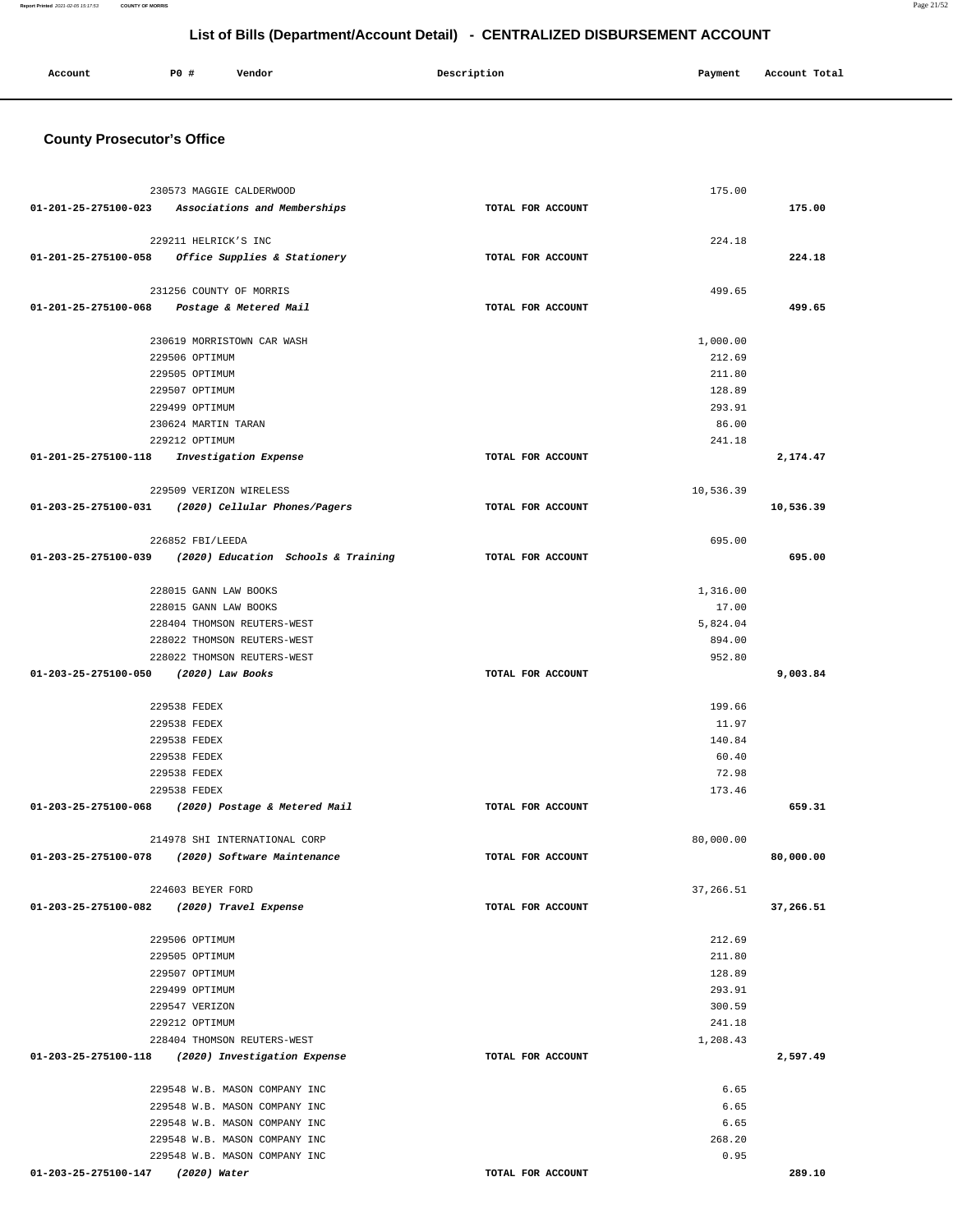| Account                           | P0 #                   | Vendor                               | Description       | Payment  | Account Total |
|-----------------------------------|------------------------|--------------------------------------|-------------------|----------|---------------|
| <b>County Prosecutor's Office</b> |                        |                                      |                   |          |               |
|                                   |                        |                                      |                   |          |               |
|                                   | 229546 RICOH USA, INC. |                                      |                   | 7,905.71 |               |
|                                   | 229546 RICOH USA, INC. |                                      |                   | 837.77   |               |
|                                   | 229546 RICOH USA, INC. |                                      |                   | 806.73   |               |
| 01-203-25-275100-164              |                        | (2020) Office Machines - Rental      | TOTAL FOR ACCOUNT |          | 9,550.21      |
|                                   |                        | 227014 ATLANTIC TACTICAL OF NJ, INC. |                   | 355.45   |               |
| 01-203-25-275100-202              |                        | (2020) Uniform And Accessories       | TOTAL FOR ACCOUNT |          | 355.45        |
|                                   |                        |                                      |                   |          | ============  |
|                                   |                        | TOTAL for County Prosecutor's Office |                   |          | 154,026.60    |

 **County Jail** 

| 231256 COUNTY OF MORRIS                                    |                   | 86.14       |          |
|------------------------------------------------------------|-------------------|-------------|----------|
| 01-201-25-280100-068 Postage & Metered Mail                | TOTAL FOR ACCOUNT |             | 86.14    |
| 230836 STEVE PIATTI                                        |                   | 43.80       |          |
| 01-201-25-280100-189 Medical                               | TOTAL FOR ACCOUNT |             | 43.80    |
| 229585 VERIZON WIRELESS                                    |                   | 441.35      |          |
| 01-203-25-280100-031 (2020) Cellular Phones/Pagers         | TOTAL FOR ACCOUNT |             | 441.35   |
| 229461 A.M.E INC.                                          |                   | 1,144.00    |          |
| 229215 JAY HILL REPAIRS                                    |                   | 450.00      |          |
| 229215 JAY HILL REPAIRS                                    |                   | 300.00      |          |
| 224338 JAY HILL REPAIRS                                    |                   | 530.79      |          |
| $01-203-25-280100-044$ (2020) Equipment Service Agreements | TOTAL FOR ACCOUNT |             | 2,424.79 |
| 229202 W.B. MASON COMPANY INC                              |                   | 305.95      |          |
| 229241 COFFEE LOVERS COFFEE SERVICE                        |                   | 299.70      |          |
| 01-203-25-280100-058 (2020) Office Supplies & Stationery   | TOTAL FOR ACCOUNT |             | 605.65   |
| 227817 LANGUAGE LINE SERVICES                              |                   | 157.50      |          |
| 229240 BROWNELLS INC                                       |                   | 63.58       |          |
| 229589 VERIZON WIRELESS                                    |                   | 136.13      |          |
| 230839 PETE LOHMUS                                         |                   | 20.62       |          |
| 230839 PETE LOHMUS                                         |                   | 21.35       |          |
| 230840 ROBERT DORIETY                                      |                   | 15.00       |          |
| 230840 ROBERT DORIETY                                      |                   | 18.50       |          |
| 230840 ROBERT DORIETY                                      |                   | 22.94       |          |
| 01-203-25-280100-059 (2020) Other General Expenses         | TOTAL FOR ACCOUNT |             | 455.62   |
| 229229 CLIFTON ELEVATOR SERVICE CO INC                     |                   | 1,848.00    |          |
| 229227 JOHN WILLS STUDIOS INC                              |                   | 139.83      |          |
| 229446 TJ'S SPORTWIDE TROPHY                               |                   | 51.95       |          |
| 229434 TJ'S SPORTWIDE TROPHY                               |                   | 51.95       |          |
| 01-203-25-280100-084 (2020) Other Outside Services         | TOTAL FOR ACCOUNT |             | 2,091.73 |
| 229214 CY DRAKE LOCKSMITHS, INC.                           |                   | 1,350.00    |          |
| 229214 CY DRAKE LOCKSMITHS, INC.                           |                   | 52.00       |          |
| 229214 CY DRAKE LOCKSMITHS, INC.                           |                   | 24.75       |          |
| 229214 CY DRAKE LOCKSMITHS, INC.                           |                   | 622.00      |          |
| 01-203-25-280100-128 (2020) Security Equipment             | TOTAL FOR ACCOUNT |             | 2,048.75 |
| 229438 CONTRACT PHARMACY SERVICES INC                      |                   | 23, 187. 74 |          |
| 229247 BIO-REFERENCE LABORATORIES, INC.                    |                   | 1,966.09    |          |
| 227800 ATLANTIC MEDICAL GROUP                              |                   | 169.66      |          |
| 227800 ATLANTIC MEDICAL GROUP                              |                   | 46.80       |          |

**Report Printed** 2021-02-05 15:17:53 **COUNTY OF MORRIS** Page 22/52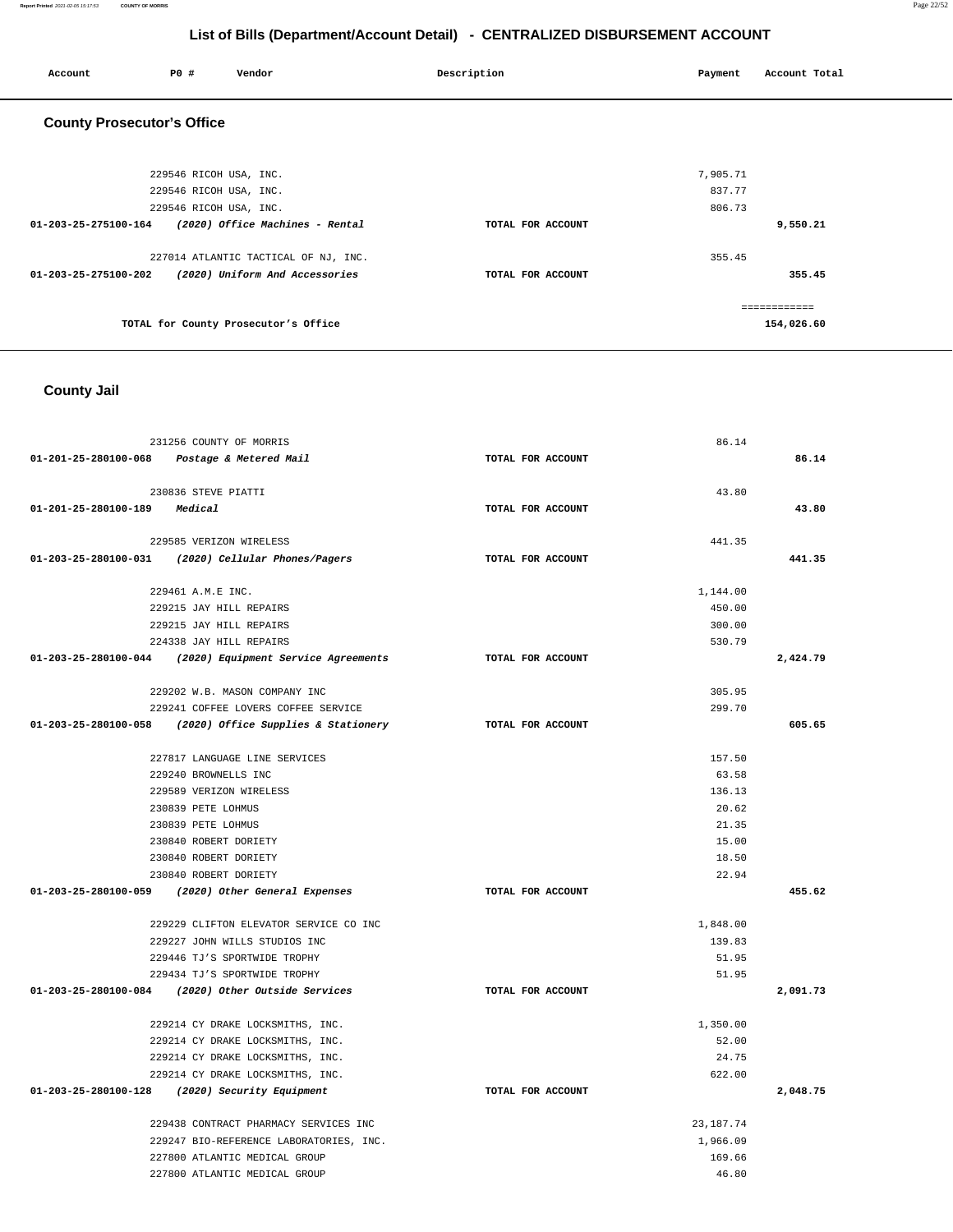| Account              | P0 #                  | Vendor                                  | Description       | Payment   | Account Total             |
|----------------------|-----------------------|-----------------------------------------|-------------------|-----------|---------------------------|
| <b>County Jail</b>   |                       |                                         |                   |           |                           |
|                      |                       | 227800 ATLANTIC MEDICAL GROUP           |                   | 31.20     |                           |
|                      |                       | 227800 ATLANTIC MEDICAL GROUP           |                   | 156.00    |                           |
|                      |                       | 229582 BIO-REFERENCE LABORATORIES, INC. |                   | 2,337.51  |                           |
|                      | 227399 MOBILEX USA    |                                         |                   | 136.00    |                           |
|                      | 230841 STEVE PIATTI   |                                         |                   | 54.75     |                           |
|                      | 230841 STEVE PIATTI   |                                         |                   | 7.41      |                           |
| 01-203-25-280100-189 |                       | (2020) Medical                          | TOTAL FOR ACCOUNT |           | 28,093.16                 |
|                      |                       |                                         |                   |           |                           |
|                      |                       | 229213 TURN OUT UNIFORMS, INC.          |                   | 370.71    |                           |
|                      |                       | 229213 TURN OUT UNIFORMS, INC.          |                   | 69.98     |                           |
|                      |                       | 229213 TURN OUT UNIFORMS, INC.          |                   | 68.99     |                           |
|                      |                       | 229213 TURN OUT UNIFORMS, INC.          |                   | 63.00     |                           |
|                      |                       | 229213 TURN OUT UNIFORMS, INC.          |                   | 24.00     |                           |
|                      |                       | 229213 TURN OUT UNIFORMS, INC.          |                   | 16.00     |                           |
|                      |                       | 229213 TURN OUT UNIFORMS, INC.          |                   | 149.98    |                           |
|                      |                       | 229213 TURN OUT UNIFORMS, INC.          |                   | 232.38    |                           |
|                      |                       | 229213 TURN OUT UNIFORMS, INC.          |                   | 112.49    |                           |
|                      |                       | 229213 TURN OUT UNIFORMS, INC.          |                   | 112.49    |                           |
|                      |                       | 229213 TURN OUT UNIFORMS, INC.          |                   | 139.99    |                           |
|                      |                       | 229213 TURN OUT UNIFORMS, INC.          |                   | 92.99     |                           |
|                      |                       | 229213 TURN OUT UNIFORMS, INC.          |                   | 140.00    |                           |
|                      |                       | 229213 TURN OUT UNIFORMS, INC.          |                   | 6.00      |                           |
|                      |                       | 229213 TURN OUT UNIFORMS, INC.          |                   | 236.00    |                           |
|                      |                       | 229213 TURN OUT UNIFORMS, INC.          |                   | 85.00     |                           |
|                      | 230831 MICHAEL McCALL |                                         |                   | 558.00    |                           |
| 01-203-25-280100-202 |                       | (2020) Uniform And Accessories          | TOTAL FOR ACCOUNT |           | 2,478.00                  |
|                      |                       | 229043 MORRISTOWN LUMBER &              |                   | 167.65    |                           |
|                      |                       | 229043 MORRISTOWN LUMBER &              |                   | 88.28     |                           |
|                      |                       | 229043 MORRISTOWN LUMBER &              |                   | 78.96     |                           |
|                      |                       | 229043 MORRISTOWN LUMBER &              |                   | 17.68     |                           |
|                      | 229037 GRAINGER       |                                         |                   | 639.59    |                           |
| 01-203-25-280100-249 |                       | (2020) Bldg Maintenance Supplies        | TOTAL FOR ACCOUNT |           | 992.16                    |
|                      |                       | 229226 HOME DEPOT USA, INC.             |                   | 2,829.50  |                           |
|                      |                       | 229201 V.E. RALPH & SON INC.            |                   | 328.80    |                           |
| 01-203-25-280100-252 |                       | (2020) Janitorial Supplies              | TOTAL FOR ACCOUNT |           | 3,158.30                  |
|                      |                       | 226311 BFA FOODSERVICE                  |                   | 12,685.00 |                           |
| 01-203-25-280100-258 |                       | (2020) Equipment                        | TOTAL FOR ACCOUNT |           | 12,685.00                 |
|                      |                       |                                         |                   |           |                           |
|                      |                       | 229235 R & J CONTROL, INC.              |                   | 155.00    |                           |
| 01-203-25-280100-262 |                       | (2020) Machinery Repairs & Parts        | TOTAL FOR ACCOUNT |           | 155.00                    |
|                      | TOTAL for County Jail |                                         |                   |           | ============<br>55,759.45 |
|                      |                       |                                         |                   |           |                           |

# **County Youth Detention Facilit**

| 230107 CHERYL LYNN             |                                   |                   | 5.33   |       |
|--------------------------------|-----------------------------------|-------------------|--------|-------|
| 01-201-25-281100-059           | Other General Expenses            | TOTAL FOR ACCOUNT |        | 5.33  |
| 231256 COUNTY OF MORRIS        |                                   |                   | 30.33  |       |
| $01 - 201 - 25 - 281100 - 068$ | Postage & Metered Mail            | TOTAL FOR ACCOUNT |        | 30.33 |
|                                | 228730 NU-WAY CONCESSIONAIRES INC |                   | 916.30 |       |
|                                | 228730 NU-WAY CONCESSIONAIRES INC |                   | 242.96 |       |
|                                | 228730 NU-WAY CONCESSIONAIRES INC |                   | 207.81 |       |
|                                | 228730 NU-WAY CONCESSIONAIRES INC |                   | 410.33 |       |
|                                |                                   |                   |        |       |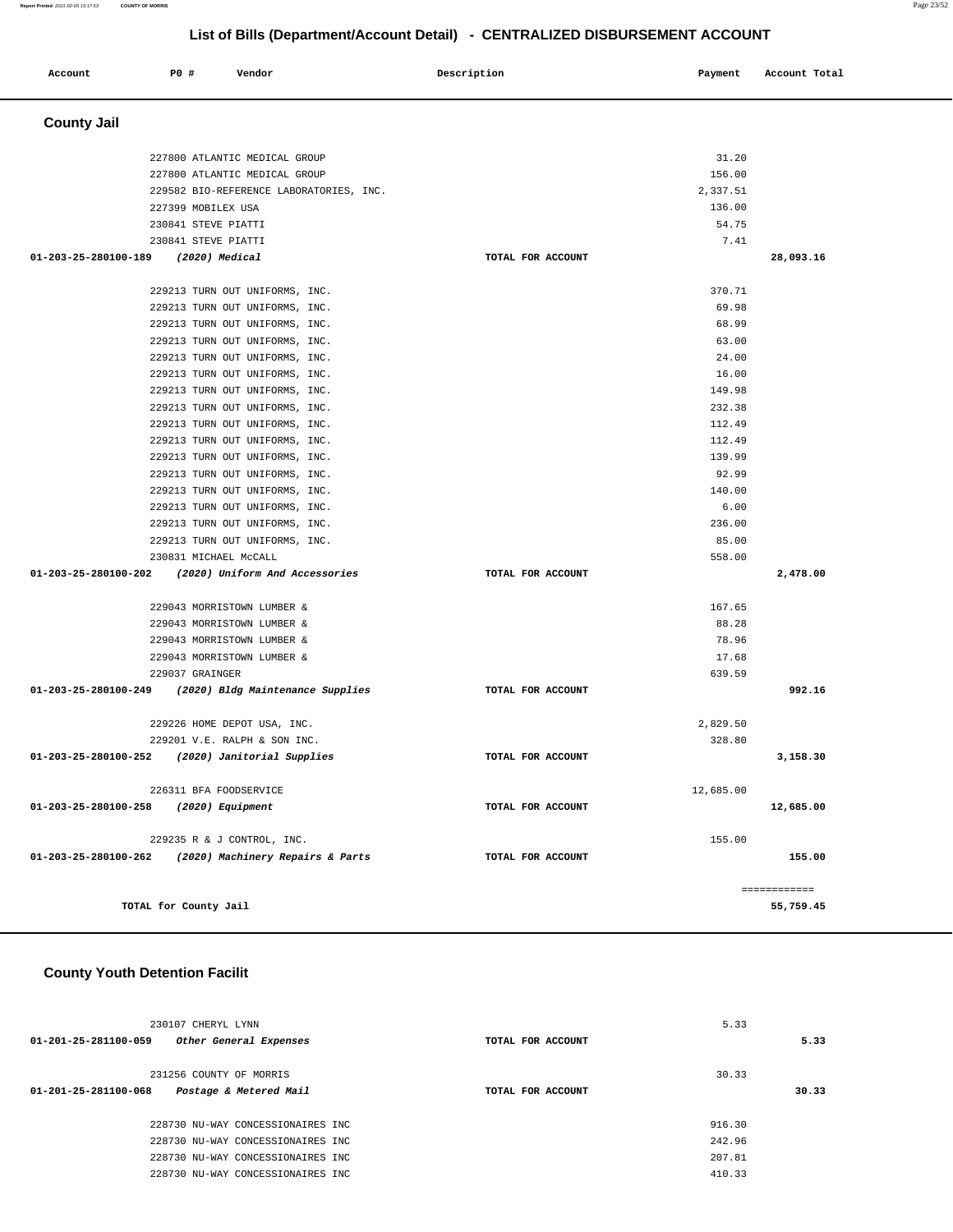| Account<br>. | P0 # | Vendor | Description | Payment<br>$\sim$ $\sim$ | Account Total |
|--------------|------|--------|-------------|--------------------------|---------------|
|              |      |        |             |                          |               |

## **County Youth Detention Facilit**

|                   | 768.91        |
|-------------------|---------------|
|                   | 46.50         |
| TOTAL FOR ACCOUNT | 2,592.81      |
|                   |               |
|                   | 140.00        |
|                   | 170.00        |
|                   | 38.25         |
|                   | 6.29          |
|                   | 400.00        |
|                   | 400.00        |
| TOTAL FOR ACCOUNT | 1,154.54      |
|                   |               |
|                   | 44.22         |
|                   | 61.80         |
|                   | 97.40         |
| TOTAL FOR ACCOUNT | 203.42        |
|                   | ------------- |
|                   | 3,986.43      |
|                   |               |

## **Road Repairs**

| 231256 COUNTY OF MORRIS                              | 1.52              |        |
|------------------------------------------------------|-------------------|--------|
| 01-201-26-290100-068<br>Postage & Metered Mail       | TOTAL FOR ACCOUNT | 1.52   |
|                                                      |                   |        |
| 230846 EDWARD KARNEY                                 | 89.99             |        |
| 229619 MICHAEL GAGLIARDI                             | 90.00             |        |
| 229617 SEAN DALTON                                   | 90.00             |        |
| 01-201-26-290100-207<br>Uniform & Clothing Allowance | TOTAL FOR ACCOUNT | 269.99 |
|                                                      |                   |        |
| 229789 FRANK BRODEEN OLC                             | 3,040.00          |        |
| 229865 GREEN OUTLOOK LANDSCAPING &                   | 975.00            |        |
| 229865 GREEN OUTLOOK LANDSCAPING &                   | 1,072.50          |        |
| 229865 GREEN OUTLOOK LANDSCAPING &                   | 375.00            |        |
| 229865 GREEN OUTLOOK LANDSCAPING &                   | 1,990.00          |        |
| 229865 GREEN OUTLOOK LANDSCAPING &                   | 633.75            |        |
| 229866 LEVATO & SONS, INC.                           | 1,400.00          |        |
| 229866 LEVATO & SONS, INC.                           | 1,400.00          |        |
| 229871 JJS SERVICES, INC.                            | 1,309.00          |        |
| 229871 JJS SERVICES, INC.                            | 2,134.00          |        |
| 229871 JJS SERVICES, INC.                            | 940.00            |        |
| 229871 JJS SERVICES, INC.                            | 1,640.00          |        |
| 229871 JJS SERVICES, INC.                            | 1,248.00          |        |
| 229871 JJS SERVICES, INC.                            | 895.00            |        |
| 229871 JJS SERVICES, INC.                            | 975.00            |        |
| 229864 SALMON BROS. INC.                             | 1,012.00          |        |
| 229595 SALMON BROS. INC.                             | 3,588.00          |        |
| 229597 TREE KING INC                                 | 7,410.00          |        |
| 229868 TREE KING INC                                 | 2,145.00          |        |
| 229659 COOPERATIVE WASTE SERVICES, LLC               | 2,000.00          |        |
| 229592 GREEN OUTLOOK LANDSCAPING &                   | 3,802.50          |        |
| 229592 GREEN OUTLOOK LANDSCAPING &                   | 3,802.50          |        |
| 229592 GREEN OUTLOOK LANDSCAPING &                   | 4,625.00          |        |
| 229592 GREEN OUTLOOK LANDSCAPING &                   | 7,761.00          |        |
| 229592 GREEN OUTLOOK LANDSCAPING &                   | 3,802.50          |        |
| 229596 JJS SERVICES, INC.                            | 4,522.00          |        |
| 229596 JJS SERVICES, INC.                            | 7,566.00          |        |
| 229596 JJS SERVICES, INC.                            | 3,290.00          |        |
| 229596 JJS SERVICES, INC.                            | 6,314.00          |        |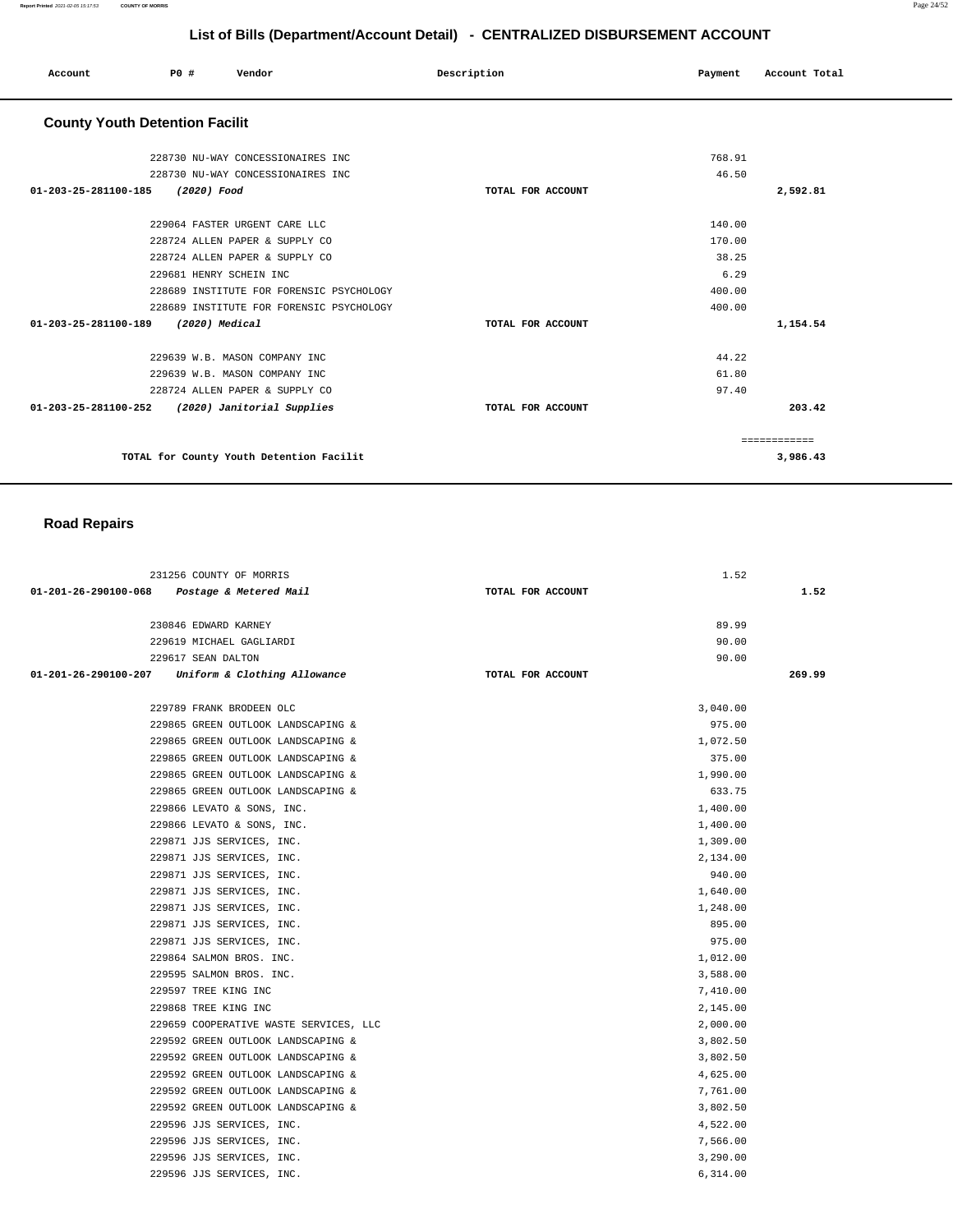| <b>Road Repairs</b>                                                    |                   |                      |           |
|------------------------------------------------------------------------|-------------------|----------------------|-----------|
| 229596 JJS SERVICES, INC.                                              |                   | 3,952.00             |           |
| 229596 JJS SERVICES, INC.                                              |                   | 3,490.50             |           |
| 229596 JJS SERVICES, INC.                                              |                   | 3,802.50             |           |
| 229603 PEQUANNOCK TOWNSHIP                                             |                   | 450.00               |           |
| 01-201-26-290100-228<br>Contracted Snow/Ice Removal                    | TOTAL FOR ACCOUNT |                      | 93,362.75 |
| 229612 OPTIMUM                                                         |                   | 85.12                |           |
| 229612 OPTIMUM                                                         |                   | 453.44               |           |
| 229799 W.B. MASON COMPANY INC                                          |                   | 44.70                |           |
| 229787 W.B. MASON COMPANY INC                                          |                   | $-44.70$             |           |
| 229787 W.B. MASON COMPANY INC                                          |                   | 0.95                 |           |
| 229787 W.B. MASON COMPANY INC                                          |                   | 44.70                |           |
| 01-201-26-290100-266<br>Safety Items                                   | TOTAL FOR ACCOUNT |                      | 584.21    |
| 229621 DEER CARCASS REMOVAL SERVICE, LLC                               |                   | 5,344.00             |           |
| 229800 DEER CARCASS REMOVAL SERVICE, LLC                               |                   | 3,584.00             |           |
| 01-203-26-290100-036 (2020) Contracted Services                        | TOTAL FOR ACCOUNT |                      | 8,928.00  |
| 229802 JERSEY CENTRAL POWER & LIGHT                                    |                   | 103.98               |           |
| 229802 JERSEY CENTRAL POWER & LIGHT                                    |                   | 108.77               |           |
| 01-203-26-290100-137<br>(2020) Electricity                             | TOTAL FOR ACCOUNT |                      | 212.75    |
| 229613 PAULS DINER                                                     |                   | 110.00               |           |
| 229613 PAULS DINER                                                     |                   | 16.50                |           |
| 229613 PAULS DINER                                                     |                   | 50.00                |           |
| 229613 PAULS DINER                                                     |                   | 7.50                 |           |
| 229615 SUSSEX MARKET                                                   |                   | 240.00               |           |
| 229615 SUSSEX MARKET                                                   |                   | 36.00                |           |
| 01-203-26-290100-188<br>(2020) Meals                                   | TOTAL FOR ACCOUNT |                      | 460.00    |
| 229631 EXTECH BUILDING MATERIALS, INC.                                 |                   | 1,350.00             |           |
| 229631 EXTECH BUILDING MATERIALS, INC.                                 |                   | 216.00               |           |
| 229631 EXTECH BUILDING MATERIALS, INC.                                 |                   | 186.00               |           |
| 01-203-26-290100-224 (2020) Catch Basin Drainage & Pipes               | TOTAL FOR ACCOUNT |                      | 1,752.00  |
| 229599 AMERICAN ASPHALT & MILLING                                      |                   | 4,532.50             |           |
| 229599 AMERICAN ASPHALT & MILLING                                      |                   | 4,532.50             |           |
| 229599 AMERICAN ASPHALT & MILLING                                      |                   | 4,410.00             |           |
| 229599 AMERICAN ASPHALT & MILLING                                      |                   | 4,410.00             |           |
| 229599 AMERICAN ASPHALT & MILLING                                      |                   | 4,655.00             |           |
| 229599 AMERICAN ASPHALT & MILLING                                      |                   | 4,655.00             |           |
| 229599 AMERICAN ASPHALT & MILLING                                      |                   | 4,940.00             |           |
| 229599 AMERICAN ASPHALT & MILLING<br>229599 AMERICAN ASPHALT & MILLING |                   | 4,940.00<br>4,810.00 |           |
| 229599 AMERICAN ASPHALT & MILLING                                      |                   | 4,810.00             |           |
| 229600 FRANK BRODEEN OLC                                               |                   | 4,625.00             |           |
| 229600 FRANK BRODEEN OLC                                               |                   | 12,240.00            |           |
| 229607 MOUNTAIN VIEW DEVELOPMENT                                       |                   | 2,000.00             |           |
| 229601 MOUNTAIN VIEW DEVELOPMENT                                       |                   | 3,712.50             |           |
| 229601 MOUNTAIN VIEW DEVELOPMENT                                       |                   | 4,050.00             |           |
| 229595 SALMON BROS. INC.                                               |                   | 1,472.00             |           |
| 229595 SALMON BROS. INC.                                               |                   | 4,140.00             |           |
| 229595 SALMON BROS. INC.                                               |                   | 3,173.00             |           |
| 229595 SALMON BROS. INC.                                               |                   | 3,173.00             |           |
| 229597 TREE KING INC<br>229597 TREE KING INC                           |                   | 3,120.00<br>8,775.00 |           |
| 229597 TREE KING INC                                                   |                   | 7,770.00             |           |
| 229602 COOPERATIVE WASTE SERVICES, LLC                                 |                   | 3,150.00             |           |
| 229602 COOPERATIVE WASTE SERVICES, LLC                                 |                   | 3,150.00             |           |
| 229592 GREEN OUTLOOK LANDSCAPING &                                     |                   | 1,560.00             |           |
| 229592 GREEN OUTLOOK LANDSCAPING &                                     |                   | 1,560.00             |           |
| 229592 GREEN OUTLOOK LANDSCAPING &                                     |                   | 2,000.00             |           |

 **Account P0 # Vendor Description Payment Account Total**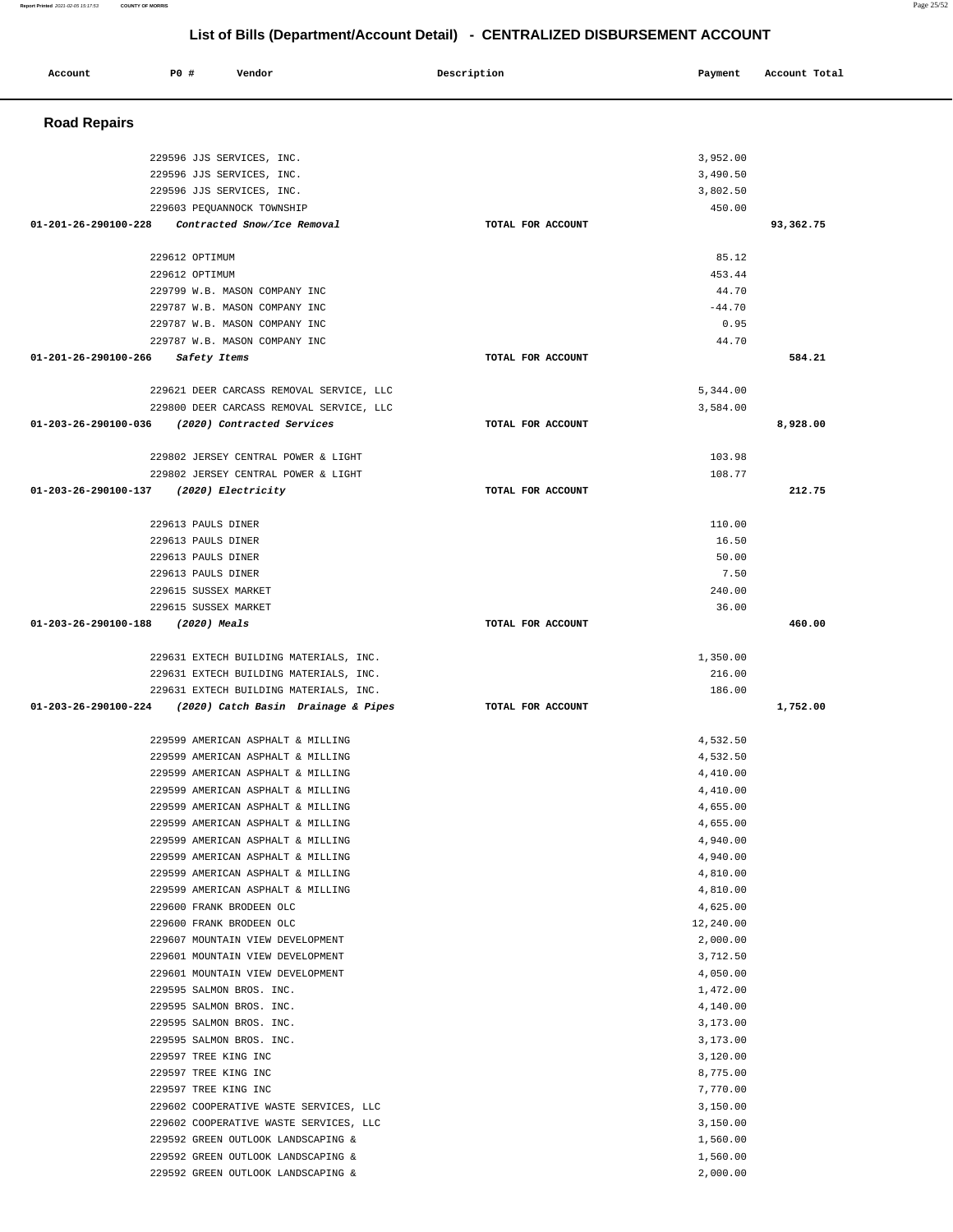#### 229592 GREEN OUTLOOK LANDSCAPING & 1,560.00 229592 GREEN OUTLOOK LANDSCAPING & 7,637.50 229592 GREEN OUTLOOK LANDSCAPING & 9,310.00 229592 GREEN OUTLOOK LANDSCAPING & 4,485.00 229592 GREEN OUTLOOK LANDSCAPING & 9,555.00 229592 GREEN OUTLOOK LANDSCAPING & 4,582.50 229592 GREEN OUTLOOK LANDSCAPING & 9,635.00 229592 GREEN OUTLOOK LANDSCAPING & 4,750.00 229592 GREEN OUTLOOK LANDSCAPING & 4,287.50 229592 GREEN OUTLOOK LANDSCAPING & 9,010.00 229592 GREEN OUTLOOK LANDSCAPING & 8,955.00 229592 GREEN OUTLOOK LANDSCAPING & 6,845.00 229592 GREEN OUTLOOK LANDSCAPING & 3,997.50 229596 JJS SERVICES, INC. 1,904.00 229596 JJS SERVICES, INC. 3,104.00 229596 JJS SERVICES, INC. 1,504.00 229596 JJS SERVICES, INC. 2,624.00 229596 JJS SERVICES, INC. 1,768.00 229596 JJS SERVICES, INC. 1,432.00 229596 JJS SERVICES, INC. 1,560.00 229606 JJS SERVICES, INC. 2,000.00 229611 JJS SERVICES, INC. 5,355.00 229611 JJS SERVICES, INC. 2,522.00 229611 JJS SERVICES, INC. 4,268.00 229611 JJS SERVICES, INC. 5,880.00 229611 JJS SERVICES, INC. 4,998.00 229611 JJS SERVICES, INC. 4,230.00 229611 JJS SERVICES, INC. 2,256.00 229611 JJS SERVICES, INC. 3,478.00 229611 JJS SERVICES, INC. 3,608.00 229611 JJS SERVICES, INC. 3,608.00 229611 JJS SERVICES, INC. 4,357.50 229611 JJS SERVICES, INC. 4,357.50 229611 JJS SERVICES, INC. 5,254.00 229611 JJS SERVICES, INC. 5,254.00 229611 JJS SERVICES, INC. 3,952.00 229611 JJS SERVICES, INC. 3,134.81 229611 JJS SERVICES, INC. 3,134.81 229611 JJS SERVICES, INC. 3,759.00 229611 JJS SERVICES, INC. 4,750.00 229611 JJS SERVICES, INC. 4,750.00 229611 JJS SERVICES, INC. 4,192.50 229611 JJS SERVICES, INC. 6,804.00 229611 JJS SERVICES, INC. 6,804.00 229611 JJS SERVICES, INC. 5,254.00 229603 PEQUANNOCK TOWNSHIP 1,500.00 229603 PEQUANNOCK TOWNSHIP 2,400.00 229603 PEQUANNOCK TOWNSHIP 1,950.00 229603 PEQUANNOCK TOWNSHIP 3,300.00  **01-203-26-290100-228 (2020) Contracted Snow/Ice Removal TOTAL FOR ACCOUNT 335,365.62** 229625 MORRISTOWN LUMBER & 1,199.85 229625 MORRISTOWN LUMBER & 45.67 229625 MORRISTOWN LUMBER & 5.99  **01-203-26-290100-240 (2020) Snow Fences TOTAL FOR ACCOUNT 1,251.51** 229626 RICCIARDI BROTHERS, INC 26.48 229626 RICCIARDI BROTHERS, INC 17.98 229626 RICCIARDI BROTHERS, INC 11.96 229626 RICCIARDI BROTHERS, INC 19.96  **01-203-26-290100-260 (2020) Construction Materials TOTAL FOR ACCOUNT 76.38**

 **Account P0 # Vendor Description Payment Account Total**

229592 GREEN OUTLOOK LANDSCAPING & 3,383.00

 **Road Repairs**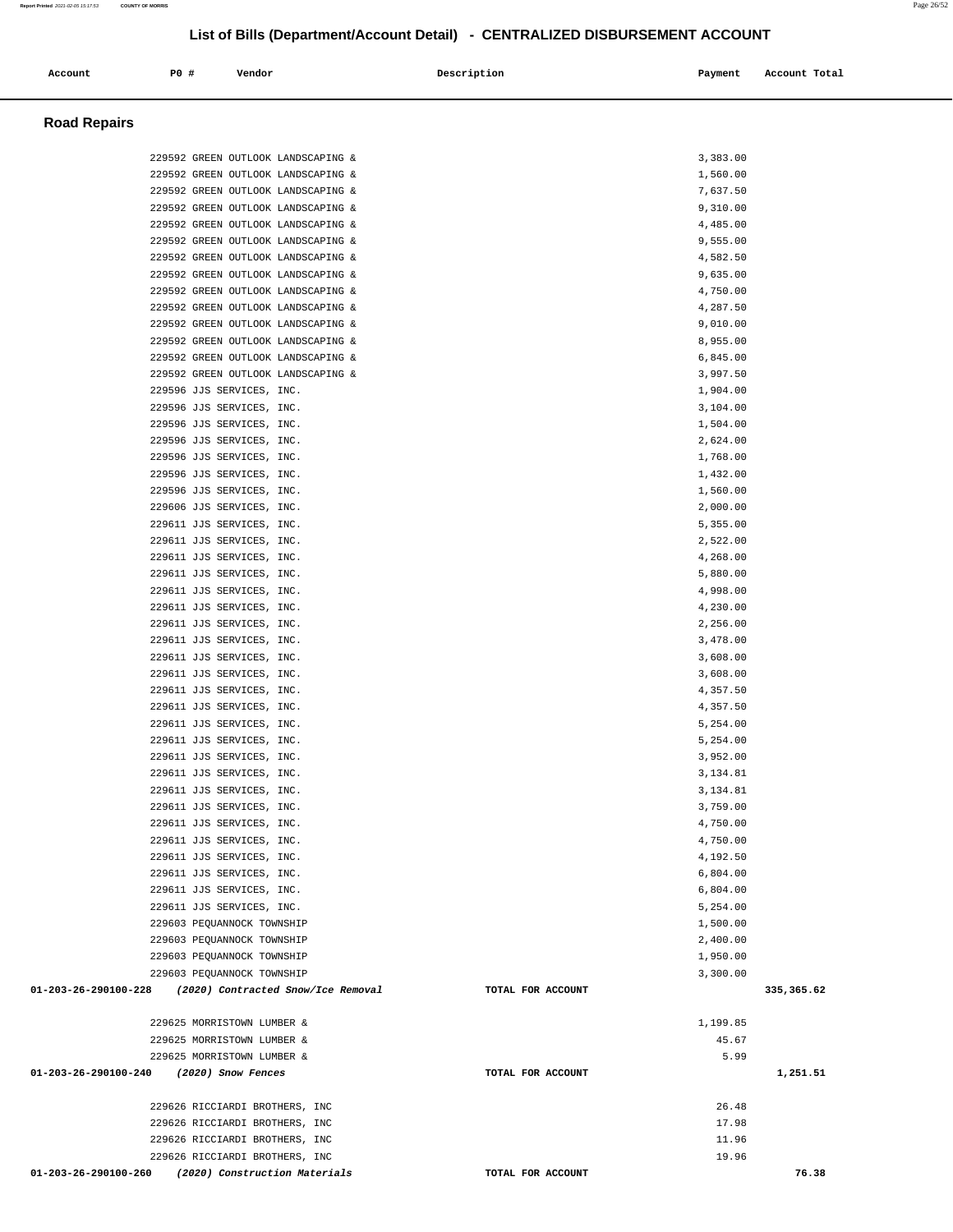| Account | P0 # | Vendor | Description | Payment<br>. | Account Total |
|---------|------|--------|-------------|--------------|---------------|
|         |      |        |             |              |               |

#### **Road Repairs**

|                                          |                                            |                                   |  |                   |                | ============ |
|------------------------------------------|--------------------------------------------|-----------------------------------|--|-------------------|----------------|--------------|
|                                          |                                            |                                   |  |                   |                |              |
| 01-203-26-290100-266 (2020) Safety Items |                                            | 229799 W.B. MASON COMPANY INC     |  | TOTAL FOR ACCOUNT | 44.70          | 1,376.50     |
|                                          |                                            | 229799 W.B. MASON COMPANY INC     |  |                   | 44.70          |              |
|                                          |                                            | 229799 W.B. MASON COMPANY INC     |  |                   | 44.70          |              |
|                                          |                                            | 229799 W.B. MASON COMPANY INC     |  |                   | 0.95           |              |
|                                          |                                            | 229788 W.B. MASON COMPANY INC     |  |                   | 44.70          |              |
|                                          |                                            | 229788 W.B. MASON COMPANY INC     |  |                   | 44.70          |              |
|                                          |                                            | 229788 W.B. MASON COMPANY INC     |  |                   | 0.95           |              |
|                                          | 229630 REDICARE LLC                        |                                   |  |                   | 11.85          |              |
|                                          | 229630 REDICARE LLC                        |                                   |  |                   | 3.95           |              |
|                                          | 229630 REDICARE LLC                        |                                   |  |                   | 11.10          |              |
|                                          | 229630 REDICARE LLC                        |                                   |  |                   | 8.35           |              |
|                                          | 229630 REDICARE LLC                        |                                   |  |                   | 11.50          |              |
|                                          | 229630 REDICARE LLC                        |                                   |  |                   | 11.85          |              |
|                                          | 229630 REDICARE LLC                        |                                   |  |                   | 14.65          |              |
|                                          | 229630 REDICARE LLC                        |                                   |  |                   | 11.10          |              |
|                                          | 229630 REDICARE LLC                        |                                   |  |                   | 8.35           |              |
|                                          | 229630 REDICARE LLC                        |                                   |  |                   | 8.35           |              |
|                                          | 229630 REDICARE LLC                        |                                   |  |                   | 11.50          |              |
|                                          | 229630 REDICARE LLC                        |                                   |  |                   | 11.85          |              |
|                                          | 229630 REDICARE LLC                        |                                   |  |                   | 11.10          |              |
|                                          | 229630 REDICARE LLC<br>229630 REDICARE LLC |                                   |  |                   | 5.55           |              |
|                                          |                                            | 229622 GEN-EL SAFETY & INDUSTRIAL |  |                   | 118.50<br>8.35 |              |
|                                          |                                            | 229622 GEN-EL SAFETY & INDUSTRIAL |  |                   | 237.00         |              |
|                                          |                                            | 229622 GEN-EL SAFETY & INDUSTRIAL |  |                   | 237.00         |              |
|                                          |                                            | 229622 GEN-EL SAFETY & INDUSTRIAL |  |                   | 204.60         |              |
|                                          |                                            | 229622 GEN-EL SAFETY & INDUSTRIAL |  |                   | 204.60         |              |

#### **Shade Tree Commission**

| 229620 GEN-EL SAFETY & INDUSTRIAL                           |                   | 110.54        |  |
|-------------------------------------------------------------|-------------------|---------------|--|
| 229620 GEN-EL SAFETY & INDUSTRIAL                           |                   | 49.50         |  |
| 01-203-26-300100-207<br>(2020) Uniform & Clothing Allowance | TOTAL FOR ACCOUNT | 160.04        |  |
|                                                             |                   |               |  |
| 229624 LEVITT'S LLC                                         |                   | 29.00         |  |
| 229624 LEVITT'S LLC                                         |                   | 52.00         |  |
| 229624 LEVITT'S LLC                                         |                   | 42.25         |  |
| 229624 LEVITT'S LLC                                         |                   | 29.25         |  |
| 01-203-26-300100-239<br>(2020) Small Tools                  | TOTAL FOR ACCOUNT | 152.50        |  |
|                                                             |                   |               |  |
| 229801 W.B. MASON COMPANY INC                               |                   | 44.70         |  |
| 229786 W.B. MASON COMPANY INC                               |                   | 58.11         |  |
| 01-203-26-300100-266<br>(2020) Safety Items                 | TOTAL FOR ACCOUNT | 102.81        |  |
|                                                             |                   |               |  |
|                                                             |                   | ------------- |  |
| TOTAL for Shade Tree Commission                             |                   | 415.35        |  |
|                                                             |                   |               |  |

### **Buildings & Grounds**

| 230158 CLIFTON ELEVATOR SERVICE CO INC | 436.00   |
|----------------------------------------|----------|
| 229396 CLIFTON ELEVATOR SERVICE CO INC | 2,703,00 |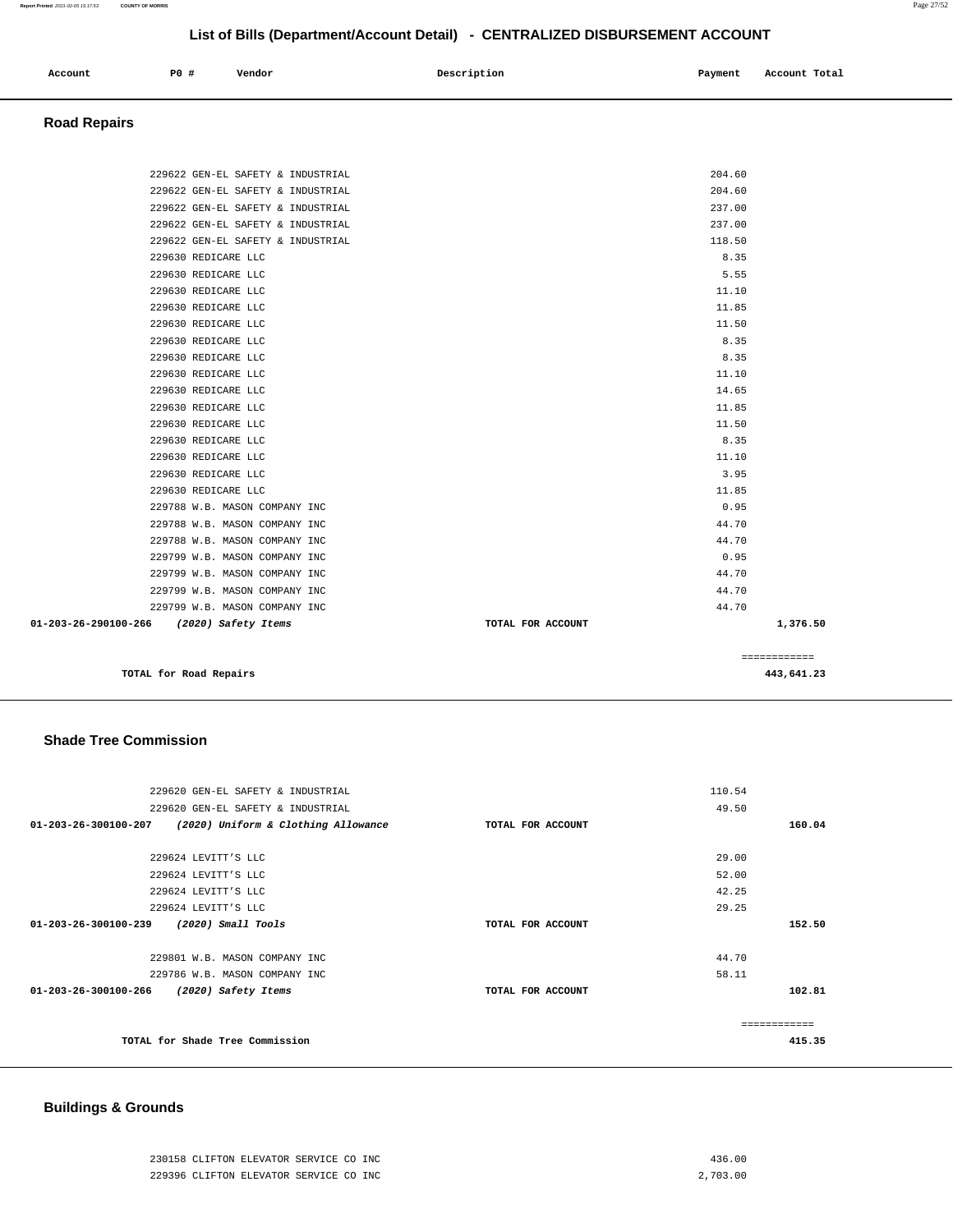| Account | P0 # | Vendor | Description | Payment | Account Total |
|---------|------|--------|-------------|---------|---------------|
|         |      |        |             |         |               |

# **Buildings & Grounds**

| 01-201-26-310100-036 Contracted Services |                                                         | TOTAL FOR ACCOUNT |          | 3,139.00 |
|------------------------------------------|---------------------------------------------------------|-------------------|----------|----------|
|                                          |                                                         |                   |          |          |
|                                          | 229844 ASSOCIATED WATER CONDITIONERS INC                |                   | 370.33   |          |
|                                          | 229847 AC & R INC                                       |                   | 344.20   |          |
|                                          | 229898 TBS CONTROLS LLC                                 |                   | 2,944.37 |          |
|                                          | 01-201-26-310100-044 Equipment Service Agreements       | TOTAL FOR ACCOUNT |          | 3,658.90 |
|                                          | 229396 CLIFTON ELEVATOR SERVICE CO INC                  |                   | 318.00   |          |
|                                          | 229396 CLIFTON ELEVATOR SERVICE CO INC                  |                   | 1,908.00 |          |
|                                          | 229396 CLIFTON ELEVATOR SERVICE CO INC                  |                   | 1,266.00 |          |
|                                          | 229396 CLIFTON ELEVATOR SERVICE CO INC                  |                   | 318.00   |          |
|                                          | 229396 CLIFTON ELEVATOR SERVICE CO INC                  |                   | 318.00   |          |
|                                          | 229396 CLIFTON ELEVATOR SERVICE CO INC                  |                   | 778.00   |          |
|                                          | 229396 CLIFTON ELEVATOR SERVICE CO INC                  |                   | 752.00   |          |
|                                          | 229396 CLIFTON ELEVATOR SERVICE CO INC                  |                   | 636.00   |          |
|                                          | 229396 CLIFTON ELEVATOR SERVICE CO INC                  |                   | 318.00   |          |
|                                          | 229396 CLIFTON ELEVATOR SERVICE CO INC                  |                   | 408.00   |          |
|                                          | 229641 FLOORMAT MANAGEMENT, INC.                        |                   | 125.01   |          |
|                                          | 01-201-26-310100-084 Other Outside Services             | TOTAL FOR ACCOUNT |          | 7,145.01 |
|                                          | 230159 RICOH USA, INC.                                  |                   | 15.54    |          |
|                                          | $01 - 201 - 26 - 310100 - 164$ Office Machines - Rental | TOTAL FOR ACCOUNT |          | 15.54    |
|                                          |                                                         |                   |          |          |
|                                          | 229849 OUINCY COMPRESSOR LLC                            |                   | 986.24   |          |
|                                          | 229848 R & J CONTROL, INC.                              |                   | 155.00   |          |
| 01-201-26-310100-204 Plant Operations    |                                                         | TOTAL FOR ACCOUNT |          | 1,141.24 |
|                                          |                                                         |                   |          |          |
|                                          | 230155 GRAINGER                                         |                   | 243.84   |          |
|                                          | $01-201-26-310100-207$ Uniform & Clothing Allowance     | TOTAL FOR ACCOUNT |          | 243.84   |
|                                          |                                                         |                   |          |          |
|                                          | 230163 RICCIARDI BROTHERS, INC                          |                   | 939.38   |          |
|                                          | 230163 RICCIARDI BROTHERS, INC                          |                   | 274.41   |          |
|                                          | 230163 RICCIARDI BROTHERS, INC                          |                   | 259.26   |          |
| $01 - 201 - 26 - 310100 - 234$ Paint     |                                                         | TOTAL FOR ACCOUNT |          | 1,473.05 |
|                                          | 230155 GRAINGER                                         |                   | 234.29   |          |
|                                          | 230155 GRAINGER                                         |                   | 55.05    |          |
| $01-201-26-310100-235$ Pipes - Others    |                                                         | TOTAL FOR ACCOUNT |          | 289.34   |
|                                          |                                                         |                   |          |          |
|                                          | 230155 GRAINGER                                         |                   | 581.20   |          |
|                                          | 230155 GRAINGER                                         |                   | 722.60   |          |
|                                          | 230155 GRAINGER                                         |                   | 3.021.20 |          |
|                                          | 230155 GRAINGER                                         |                   | 394.35   |          |
| 01-201-26-310100-249                     | Bldg Maintenance Supplies                               | TOTAL FOR ACCOUNT |          | 4,719.35 |
|                                          | 229848 R & J CONTROL, INC.                              |                   | 155.00   |          |
|                                          | 229848 R & J CONTROL, INC.                              |                   | 155.00   |          |
|                                          | 229848 R & J CONTROL, INC.                              |                   | 155.00   |          |
|                                          | 229848 R & J CONTROL, INC.                              |                   | 155.00   |          |
|                                          | 229848 R & J CONTROL, INC.                              |                   | 155.00   |          |
|                                          | 229848 R & J CONTROL, INC.                              |                   | 155.00   |          |
|                                          | 229848 R & J CONTROL, INC.                              |                   | 155.00   |          |
|                                          | 229848 R & J CONTROL, INC.                              |                   | 155.00   |          |
|                                          | 229848 R & J CONTROL, INC.                              |                   | 155.00   |          |
|                                          | 229848 R & J CONTROL, INC.                              |                   | 155.00   |          |
|                                          | 229848 R & J CONTROL, INC.                              |                   | 155.00   |          |
|                                          | 229848 R & J CONTROL, INC.                              |                   | 155.00   |          |
|                                          | 229848 R & J CONTROL, INC.                              |                   | 155.00   |          |
|                                          | 229848 R & J CONTROL, INC.                              |                   | 155.00   |          |
|                                          | 229848 R & J CONTROL, INC.                              |                   | 155.00   |          |
|                                          | 229848 R & J CONTROL, INC.                              |                   | 155.00   |          |
|                                          | 229848 R & J CONTROL, INC.                              |                   | 155.00   |          |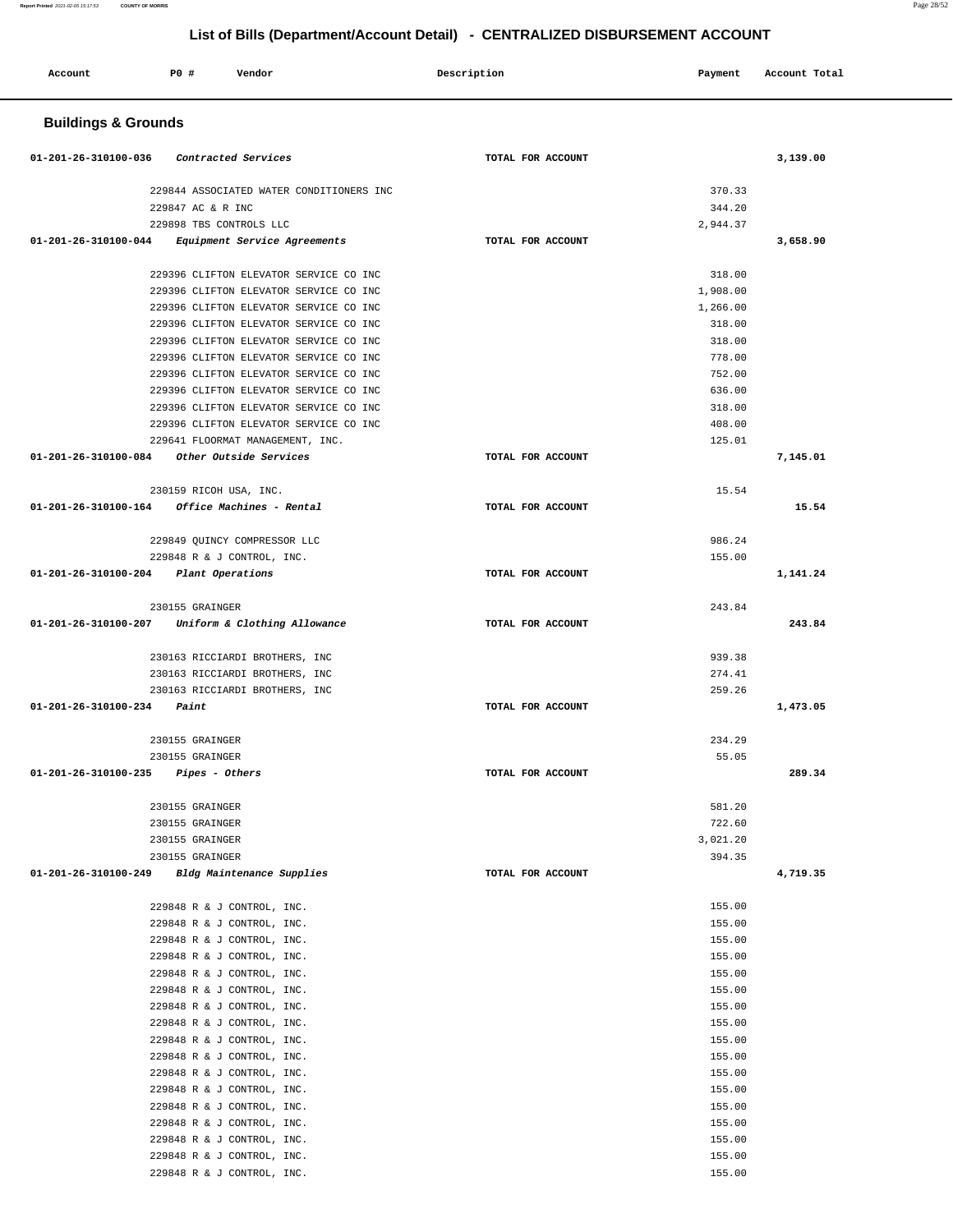| Account | PO# | Vendor | Description | Payment | Account Total |
|---------|-----|--------|-------------|---------|---------------|
| .       |     |        |             | . .     | .             |
|         |     |        |             |         |               |

## **Buildings & Grounds**

|                                        | 229848 R & J CONTROL, INC.                               |                   | 155.00    |              |
|----------------------------------------|----------------------------------------------------------|-------------------|-----------|--------------|
| $01 - 201 - 26 - 310100 - 262$         | <i>Machinery Repairs &amp; Parts</i>                     | TOTAL FOR ACCOUNT |           | 2,790.00     |
|                                        | 230153 JOHNSTONE SUPPLY                                  |                   | 2.074.08  |              |
|                                        | 230153 JOHNSTONE SUPPLY                                  |                   | 58.88     |              |
|                                        | 230153 JOHNSTONE SUPPLY                                  |                   | 148.80    |              |
|                                        | 230153 JOHNSTONE SUPPLY                                  |                   | 103.50    |              |
|                                        | 230153 JOHNSTONE SUPPLY                                  |                   | 50.76     |              |
|                                        | 230153 JOHNSTONE SUPPLY                                  |                   | 32.11     |              |
|                                        | 230153 JOHNSTONE SUPPLY                                  |                   | 55.95     |              |
| 01-201-26-310100-264 Heat & A/C        |                                                          | TOTAL FOR ACCOUNT |           | 2,524.08     |
|                                        | 229844 ASSOCIATED WATER CONDITIONERS INC                 |                   | 370.33    |              |
|                                        | 01-203-26-310100-044 (2020) Equipment Service Agreements | TOTAL FOR ACCOUNT |           | 370.33       |
|                                        | 228232 CONSOLIDATED ENVIRONMENTAL INC                    |                   | 7,470.00  |              |
|                                        | 227546 CONSOLIDATED ENVIRONMENTAL INC                    |                   | 3,400.00  |              |
|                                        | 228556 NEW JERSEY OVERHEAD DOOR LLC                      |                   | 1,232.00  |              |
| 01-203-26-310100-084                   | (2020) Other Outside Services                            | TOTAL FOR ACCOUNT |           | 12,102.00    |
|                                        | 229393 MORRIS COUNTY MUNICIPAL                           |                   | 373.06    |              |
|                                        | 229397 MORRIS COUNTY MUA                                 |                   | 1,289.75  |              |
|                                        | 01-203-26-310100-143 (2020) Rubbish & Trash Removal      | TOTAL FOR ACCOUNT |           | 1,662.81     |
|                                        | 229845 COUNTY CONCRETE CORP.                             |                   | 365.00    |              |
|                                        | 01-203-26-310100-223 (2020) Building Repairs             | TOTAL FOR ACCOUNT |           | 365.00       |
|                                        | 229846 GENERAL PLUMBING SUPPLY INC.                      |                   | 287.89    |              |
| 01-203-26-310100-235                   | (2020) Pipes - Others                                    | TOTAL FOR ACCOUNT |           | 287.89       |
|                                        | 228476 CHERRY VALLEY TRACTOR                             |                   | 18,885.43 |              |
|                                        | 01-203-26-310100-262 (2020) Machinery Repairs & Parts    | TOTAL FOR ACCOUNT |           | 18,885.43    |
|                                        | 226199 MCCLOSKEY MECHANICAL INC.                         |                   | 710.40    |              |
|                                        | 226199 MCCLOSKEY MECHANICAL INC.                         |                   | 2,155.98  |              |
| 01-203-26-310100-264 (2020) Heat & A/C |                                                          | TOTAL FOR ACCOUNT |           | 2,866.38     |
|                                        |                                                          |                   |           | ============ |
|                                        | TOTAL for Buildings & Grounds                            |                   |           | 63,679.19    |

#### **Motor Services Center**

| 229560 HOFFMAN SERVICES INC.  | 150.00 |
|-------------------------------|--------|
| 229560 HOFFMAN SERVICES INC.  | 150.00 |
| 229560 HOFFMAN SERVICES INC.  | 330.00 |
| 229560 HOFFMAN SERVICES INC.  | 76.00  |
| 229792 T. SLACK ENVIRONMENTAL | 92.00  |
| 229564 T. SLACK ENVIRONMENTAL | 319.70 |
| 229564 T. SLACK ENVIRONMENTAL | 823.24 |
| 229564 T. SLACK ENVIRONMENTAL | 247.76 |
| 229564 T. SLACK ENVIRONMENTAL | 178.18 |
| 229564 T. SLACK ENVIRONMENTAL | 38.96  |
| 229564 T. SLACK ENVIRONMENTAL | 226.40 |
| 229564 T. SLACK ENVIRONMENTAL | 13.38  |
| 229703 WURTH USA INC.         | 32.97  |
| 229703 WURTH USA INC.         | 32.97  |
| 230981 WURTH USA INC.         | 14.90  |
| 230981 WURTH USA INC.         | 8.70   |
| 230981 WURTH USA INC.         | 6.90   |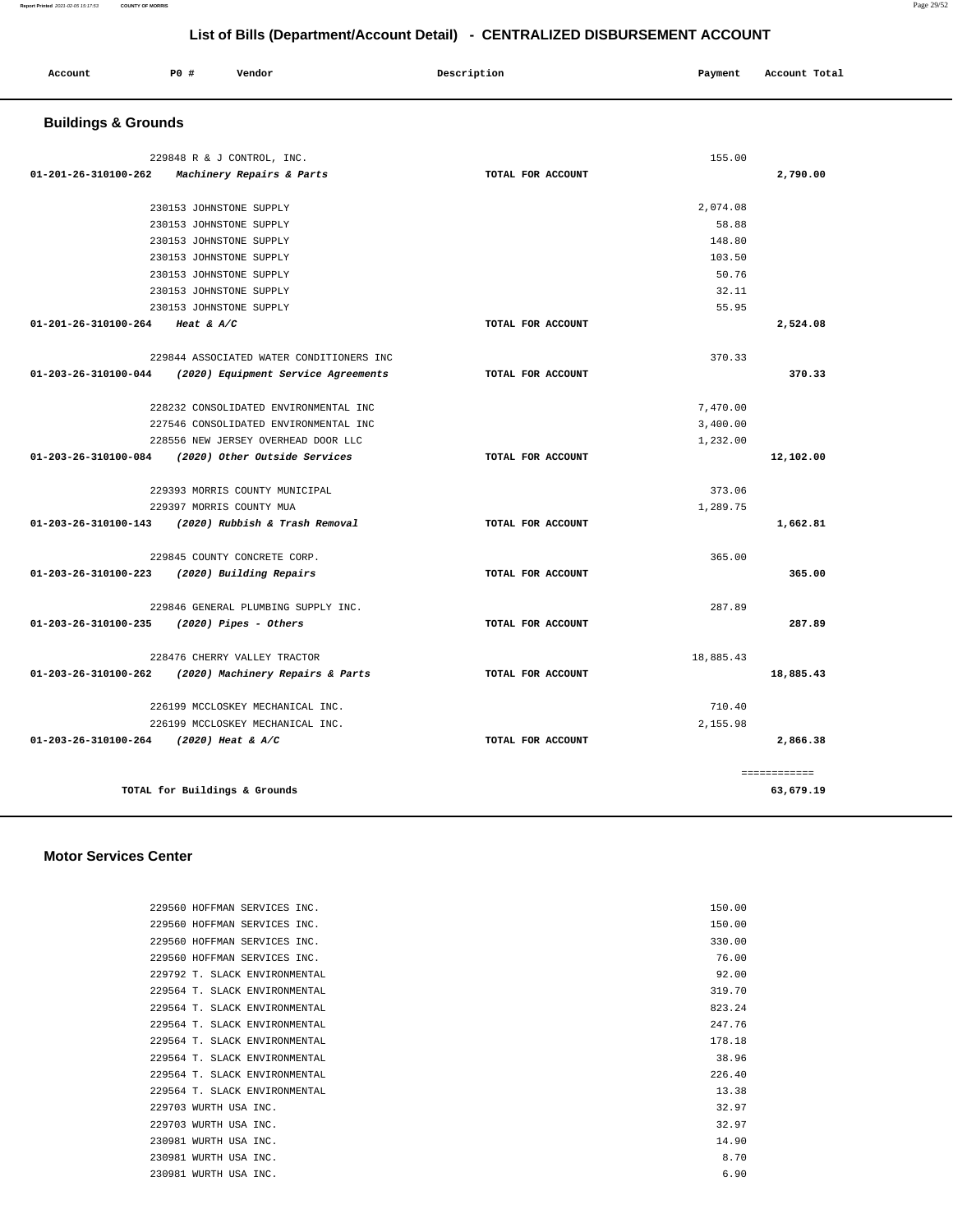| Account                      | P0 # | Vendor                                                                       | Description       | Payment          | Account Total |
|------------------------------|------|------------------------------------------------------------------------------|-------------------|------------------|---------------|
|                              |      |                                                                              |                   |                  |               |
| <b>Motor Services Center</b> |      |                                                                              |                   |                  |               |
|                              |      | 230981 WURTH USA INC.                                                        |                   | 41.55            |               |
|                              |      | 230981 WURTH USA INC.                                                        |                   | 7.80             |               |
|                              |      | 230981 WURTH USA INC.                                                        |                   | 32.50            |               |
|                              |      | 230981 WURTH USA INC.                                                        |                   | 73.00            |               |
|                              |      | 230981 WURTH USA INC.                                                        |                   | 9.60             |               |
|                              |      | 229702 WURTH USA INC.                                                        |                   | 71.80            |               |
|                              |      | 229702 WURTH USA INC.                                                        |                   | 257.10           |               |
| 01-201-26-315100-098         |      | Other Operating&Repair Supply                                                | TOTAL FOR ACCOUNT |                  | 3,235.41      |
|                              |      | 229699 NAPA OF ROCKAWAY                                                      |                   | 43.66            |               |
|                              |      | 229707 D&B AUTO SUPPLY                                                       |                   | 186.15           |               |
| 01-201-26-315100-239         |      | <i>Small Tools</i>                                                           | TOTAL FOR ACCOUNT |                  | 229.81        |
|                              |      | 229571 BARNWELL HOUSE OF TIRES, INC.                                         |                   | 285.36           |               |
|                              |      | 229571 BARNWELL HOUSE OF TIRES, INC.                                         |                   | 205.42           |               |
|                              |      | 229571 BARNWELL HOUSE OF TIRES, INC.                                         |                   | 212.48           |               |
|                              |      | 229571 BARNWELL HOUSE OF TIRES, INC.                                         |                   | 336.00           |               |
|                              |      | 229573 BARNWELL HOUSE OF TIRES, INC.                                         |                   | 25.00            |               |
|                              |      | 229573 BARNWELL HOUSE OF TIRES, INC.                                         |                   | 114.00           |               |
| 01-201-26-315100-245         |      | Tires                                                                        | TOTAL FOR ACCOUNT |                  | 1,178.26      |
|                              |      | 229700 NAPA OF ROCKAWAY                                                      |                   | 300.67           |               |
|                              |      | 229700 NAPA OF ROCKAWAY                                                      |                   | 1,047.06         |               |
|                              |      | 229700 NAPA OF ROCKAWAY                                                      |                   | 259.98           |               |
|                              |      | 229698 ROBERT & SON, INC.                                                    |                   | 140.00           |               |
|                              |      | 229567 ABSOLUTE AUTO AND FLAT GLASS                                          |                   | 175.00           |               |
|                              |      | 229567 ABSOLUTE AUTO AND FLAT GLASS                                          |                   | 30.00            |               |
|                              |      | 229575 BROWN TRUCK GROUP                                                     |                   | 148.60           |               |
|                              |      | 229576 BROWN TRUCK GROUP                                                     |                   | 148.60           |               |
|                              |      | 229705 BROWN TRUCK GROUP<br>229572 BARNWELL HOUSE OF TIRES, INC.             |                   | 122.30<br>40.00  |               |
|                              |      | 229572 BARNWELL HOUSE OF TIRES, INC.                                         |                   | 24.00            |               |
|                              |      | 229581 DOVER BRAKE & CLUTCH CO INC                                           |                   | 87.08            |               |
|                              |      | 229581 DOVER BRAKE & CLUTCH CO INC                                           |                   | 172.52           |               |
|                              |      | 229581 DOVER BRAKE & CLUTCH CO INC                                           |                   | 1,200.00         |               |
|                              |      | 229581 DOVER BRAKE & CLUTCH CO INC                                           |                   | 329.10           |               |
|                              |      | 229581 DOVER BRAKE & CLUTCH CO INC                                           |                   | $-1, 200.00$     |               |
|                              |      | 229580 DOVER BRAKE & CLUTCH CO INC                                           |                   | 13.32            |               |
|                              |      | 229580 DOVER BRAKE & CLUTCH CO INC                                           |                   | 84.42            |               |
|                              |      | 229580 DOVER BRAKE & CLUTCH CO INC                                           |                   | 18.24            |               |
|                              |      | 229795 NAPA OF ROCKAWAY                                                      |                   | 111.82           |               |
|                              |      | 229795 NAPA OF ROCKAWAY                                                      |                   | 136.13           |               |
|                              |      | 229795 NAPA OF ROCKAWAY                                                      |                   | 108.25           |               |
|                              |      | 229795 NAPA OF ROCKAWAY                                                      |                   | 140.60           |               |
|                              |      | 229697 PERTH AMBOY SPRING WORKS, INC<br>229697 PERTH AMBOY SPRING WORKS, INC |                   | 650.00<br>191.36 |               |
|                              |      | 229697 PERTH AMBOY SPRING WORKS, INC                                         |                   | 115.60           |               |
|                              |      | 229697 PERTH AMBOY SPRING WORKS, INC                                         |                   | 23.60            |               |
|                              |      | 229697 PERTH AMBOY SPRING WORKS, INC                                         |                   | 85.93            |               |
|                              |      | 229697 PERTH AMBOY SPRING WORKS, INC                                         |                   | 47.68            |               |
|                              |      | 229697 PERTH AMBOY SPRING WORKS, INC                                         |                   | 29.24            |               |
| 01-201-26-315100-261         |      | <i>Spare Parts for Equipment</i>                                             | TOTAL FOR ACCOUNT |                  | 4,781.10      |
|                              |      | 229797 REDICARE LLC                                                          |                   | 74.75            |               |
|                              |      | 229797 REDICARE LLC                                                          |                   | 8.30             |               |
| 01-201-26-315100-266         |      | <i>Safety Items</i>                                                          | TOTAL FOR ACCOUNT |                  | 83.05         |
|                              |      | 229569 ABSOLUTE AUTO AND FLAT GLASS                                          |                   | 367.77           |               |
|                              |      | 229569 ABSOLUTE AUTO AND FLAT GLASS                                          |                   | 27.00            |               |
|                              |      | 229570 ABSOLUTE AUTO AND FLAT GLASS                                          |                   | 287.44           |               |
|                              |      | 229570 ABSOLUTE AUTO AND FLAT GLASS                                          |                   | 27.00            |               |

229568 ABSOLUTE AUTO AND FLAT GLASS 259.23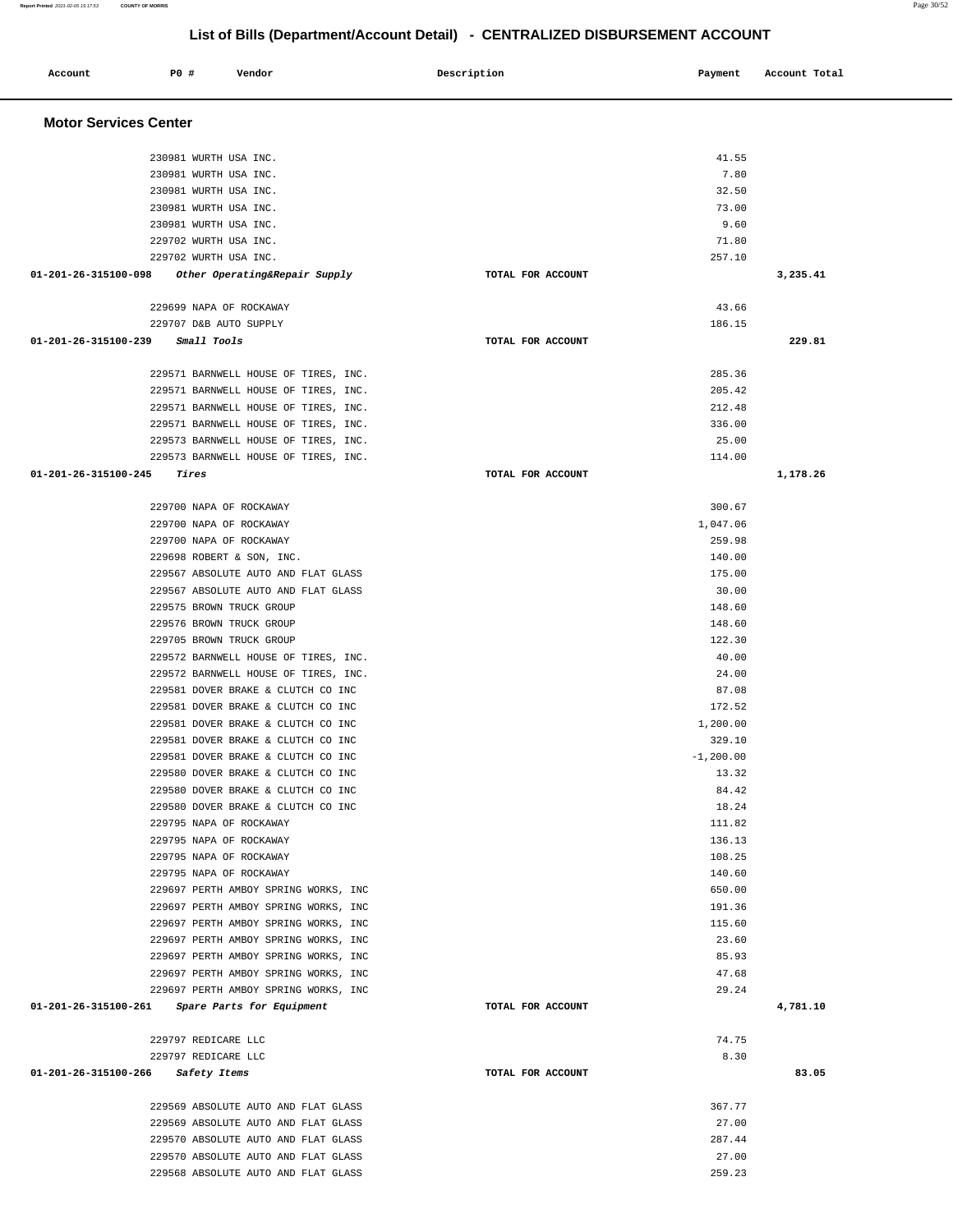| Account | P0 # | Vendor | Description | Payment | Account Total<br>. |
|---------|------|--------|-------------|---------|--------------------|
|         |      |        |             |         |                    |

## **Motor Services Center**

| 229568 ABSOLUTE AUTO AND FLAT GLASS                                        | 33.75             |          |
|----------------------------------------------------------------------------|-------------------|----------|
| 229568 ABSOLUTE AUTO AND FLAT GLASS                                        | 37.10             |          |
| 229706 D&B AUTO SUPPLY                                                     | 20.79             |          |
| 229706 D&B AUTO SUPPLY                                                     | 13.90             |          |
| 229706 D&B AUTO SUPPLY                                                     | 63.73             |          |
| 229706 D&B AUTO SUPPLY                                                     | 16.02             |          |
| 229706 D&B AUTO SUPPLY                                                     | 14.55             |          |
| 229706 D&B AUTO SUPPLY                                                     | 191.84            |          |
| 229706 D&B AUTO SUPPLY                                                     | 55.00             |          |
| 229706 D&B AUTO SUPPLY                                                     | 179.62            |          |
| 229706 D&B AUTO SUPPLY                                                     | 73.86             |          |
| 229706 D&B AUTO SUPPLY                                                     | 148.30            |          |
| 229579 D&B AUTO SUPPLY                                                     | $-152.04$         |          |
| 229579 D&B AUTO SUPPLY                                                     | $-159.35$         |          |
| 229579 D&B AUTO SUPPLY                                                     | 759.99            |          |
| 229579 D&B AUTO SUPPLY                                                     | 881.45            |          |
| 229579 D&B AUTO SUPPLY                                                     | 1,122.26          |          |
| 229579 D&B AUTO SUPPLY                                                     | 537.21            |          |
| 229579 D&B AUTO SUPPLY                                                     | 446.28            |          |
| 229579 D&B AUTO SUPPLY                                                     | 236.17            |          |
| 229708 FLEMINGTON BUICK CHEVROLET                                          | 159.13            |          |
| 229708 FLEMINGTON BUICK CHEVROLET                                          | 2.85              |          |
| 229693 FLEMINGTON BUICK CHEVROLET                                          | 306.35            |          |
| 229693 FLEMINGTON BUICK CHEVROLET                                          | 55.76             |          |
| 229798 NIELSEN DODGE - C-J-R                                               | 55.14             |          |
| 01-201-26-315100-291    Vehicle Repairs                                    | TOTAL FOR ACCOUNT | 6,068.10 |
|                                                                            |                   |          |
| 228931 GRAINGER                                                            | 32.20             |          |
| 228931 GRAINGER                                                            | 23.35             |          |
| 228931 GRAINGER                                                            | 28.58             |          |
| 228935 GRAINGER                                                            | 57.84             |          |
| 228935 GRAINGER                                                            | 70.70             |          |
| 228935 GRAINGER                                                            | 130.70            |          |
| 228919 GRAINGER                                                            | 100.61            |          |
| 228922 GRAINGER                                                            | $-121.32$         |          |
| 228922 GRAINGER                                                            | 543.43            |          |
| 228679 JOSEPH GARTLAND INC                                                 | 399.50            |          |
| 228679 JOSEPH GARTLAND INC                                                 | 19.98             |          |
| 228969 ONE SOURCE OF NEW JERSEY LLC                                        | 152.00            |          |
| 228971 ONE SOURCE OF NEW JERSEY LLC                                        | 79.15             |          |
| 228971 ONE SOURCE OF NEW JERSEY LLC                                        | 75.20             |          |
| 228971 ONE SOURCE OF NEW JERSEY LLC                                        | 364.26            |          |
|                                                                            |                   |          |
| 228971 ONE SOURCE OF NEW JERSEY LLC<br>228970 ONE SOURCE OF NEW JERSEY LLC | 25.58<br>200.88   |          |
|                                                                            |                   |          |
| 228696 GRAINGER                                                            | 12.72<br>11.60    |          |
| 228696 GRAINGER                                                            |                   |          |
| 228696 GRAINGER<br>228923 GRAINGER                                         | 10.96<br>2.97     |          |
|                                                                            |                   |          |
| 228923 GRAINGER<br>228923 GRAINGER                                         | 32.40             |          |
|                                                                            | 23.72             |          |
| 228925 GRAINGER                                                            | 158.80            |          |
| 228925 GRAINGER                                                            | 40.74             |          |
| 228928 GRAINGER<br>228928 GRAINGER                                         | 60.66             |          |
|                                                                            | 9.72              |          |
| 228928 GRAINGER                                                            | 33.63             |          |
| 228928 GRAINGER                                                            | 12.60             |          |
| 228929 GRAINGER                                                            | 49.05             |          |
| 228947 J & D SALES & SERVICE LLC                                           | 17.60             |          |
| 228947 J & D SALES & SERVICE LLC                                           | 62.50             |          |
| 228947 J & D SALES & SERVICE LLC                                           | 200.00            |          |
|                                                                            |                   |          |
| 229266 J & D SALES & SERVICE LLC<br>229266 J & D SALES & SERVICE LLC       | 269.00<br>200.00  |          |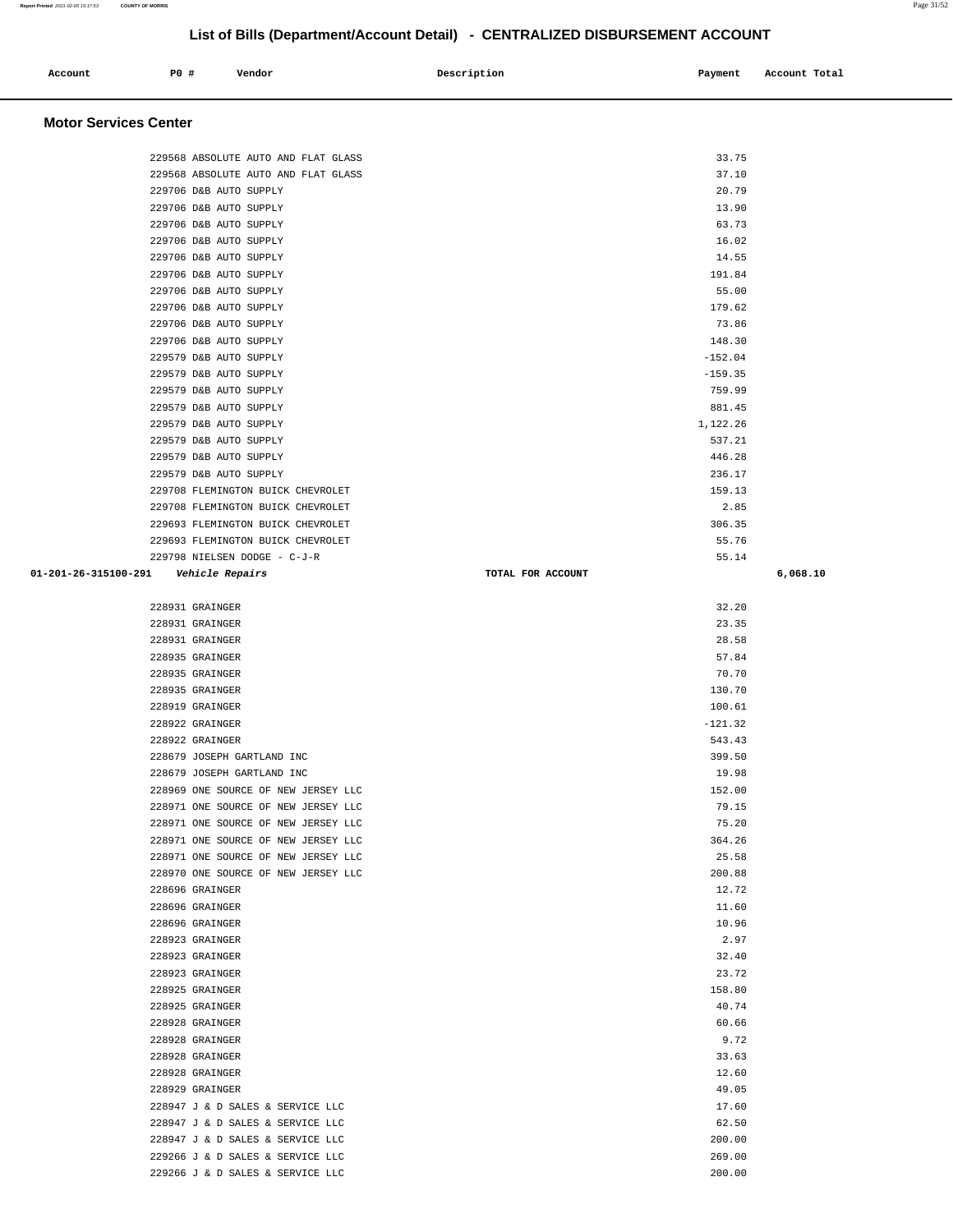| Account                             | P0 # | Vendor                                                                       |  | Description       |  | Payment            | Account Total |
|-------------------------------------|------|------------------------------------------------------------------------------|--|-------------------|--|--------------------|---------------|
| <b>Motor Services Center</b>        |      |                                                                              |  |                   |  |                    |               |
|                                     |      | 229092 WURTH USA INC.                                                        |  |                   |  | 319.90             |               |
|                                     |      | 229092 WURTH USA INC.                                                        |  |                   |  | 351.99             |               |
|                                     |      | 229092 WURTH USA INC.                                                        |  |                   |  | 345.23             |               |
|                                     |      | 229091 WURTH USA INC.                                                        |  |                   |  | 204.50             |               |
|                                     |      | 229091 WURTH USA INC.                                                        |  |                   |  | 340.00             |               |
|                                     |      | 229091 WURTH USA INC.                                                        |  |                   |  | 113.45             |               |
|                                     |      | 229088 WURTH USA INC.                                                        |  |                   |  | 129.60             |               |
| 01-203-26-315100-098                |      | (2020) Other Operating&Repair Supply                                         |  | TOTAL FOR ACCOUNT |  |                    | 5,195.98      |
|                                     |      | 228932 GRAINGER                                                              |  |                   |  | 615.60             |               |
|                                     |      | 229268 PETROCHOICE                                                           |  |                   |  | 1,152.18           |               |
| 01-203-26-315100-232                |      | (2020) Lubricants & Anti Freeze                                              |  | TOTAL FOR ACCOUNT |  |                    | 1,767.78      |
|                                     |      | 228918 GRAINGER                                                              |  |                   |  | 57.04              |               |
|                                     |      | 228918 GRAINGER                                                              |  |                   |  | 6.79               |               |
|                                     |      | 228918 GRAINGER                                                              |  |                   |  | 7.02               |               |
|                                     |      | 228918 GRAINGER                                                              |  |                   |  | 12.22              |               |
|                                     |      | 228918 GRAINGER                                                              |  |                   |  | 11.54              |               |
|                                     |      | 228918 GRAINGER                                                              |  |                   |  | 11.82              |               |
|                                     |      | 228918 GRAINGER                                                              |  |                   |  | 11.95              |               |
|                                     |      | 228920 GRAINGER                                                              |  |                   |  | 60.20              |               |
|                                     |      | 228920 GRAINGER                                                              |  |                   |  | 203.30             |               |
|                                     |      | 228920 GRAINGER                                                              |  |                   |  | 29.99              |               |
|                                     |      | 228920 GRAINGER                                                              |  |                   |  | 195.00             |               |
|                                     |      | 228920 GRAINGER                                                              |  |                   |  | 140.06             |               |
|                                     |      | 228921 GRAINGER                                                              |  |                   |  | 32.59              |               |
|                                     |      | 228924 GRAINGER                                                              |  |                   |  | 19.15              |               |
|                                     |      | 228924 GRAINGER<br>229095 WURTH USA INC.                                     |  |                   |  | 1,452.00<br>56.00  |               |
| 01-203-26-315100-239                |      | (2020) Small Tools                                                           |  | TOTAL FOR ACCOUNT |  |                    | 2,306.67      |
|                                     |      |                                                                              |  |                   |  |                    |               |
|                                     |      | 229269 TONY SANCHEZ LTD                                                      |  |                   |  | 31.41              |               |
| 01-203-26-315100-241                |      | (2020) Snow Plowing Parts                                                    |  | TOTAL FOR ACCOUNT |  |                    | 31.41         |
|                                     |      | 228676 BARNWELL HOUSE OF TIRES, INC.                                         |  |                   |  | 411.96             |               |
|                                     |      | 228676 BARNWELL HOUSE OF TIRES, INC.                                         |  |                   |  | 424.96             |               |
|                                     |      | 228676 BARNWELL HOUSE OF TIRES, INC.                                         |  |                   |  | 540.00             |               |
|                                     |      | 228676 BARNWELL HOUSE OF TIRES, INC.                                         |  |                   |  | 625.16             |               |
|                                     |      | 228676 BARNWELL HOUSE OF TIRES, INC.                                         |  |                   |  | 228.00             |               |
|                                     |      | 228677 BARNWELL HOUSE OF TIRES, INC.                                         |  |                   |  | 212.48             |               |
|                                     |      | 228677 BARNWELL HOUSE OF TIRES, INC.                                         |  |                   |  | 105.10             |               |
|                                     |      | 228677 BARNWELL HOUSE OF TIRES, INC.                                         |  |                   |  | 68.19              |               |
|                                     |      | 228677 BARNWELL HOUSE OF TIRES, INC.                                         |  |                   |  | 643.84             |               |
|                                     |      | 228677 BARNWELL HOUSE OF TIRES, INC.                                         |  |                   |  | 482.48             |               |
|                                     |      | 228678 BARNWELL HOUSE OF TIRES, INC.                                         |  |                   |  | 513.92             |               |
|                                     |      | 228678 BARNWELL HOUSE OF TIRES, INC.                                         |  |                   |  | 574.52             |               |
|                                     |      | 228678 BARNWELL HOUSE OF TIRES, INC.<br>228678 BARNWELL HOUSE OF TIRES, INC. |  |                   |  | 251.92<br>3,651.36 |               |
| $01-203-26-315100-245$ (2020) Tires |      |                                                                              |  | TOTAL FOR ACCOUNT |  |                    | 8,733.89      |
|                                     |      |                                                                              |  |                   |  |                    |               |
|                                     |      | 228930 GRAINGER                                                              |  |                   |  | 235.50             |               |
|                                     |      | 228944 HOOVER TRUCK CENTERS INC                                              |  |                   |  | $-1,332.96$        |               |
|                                     |      | 228944 HOOVER TRUCK CENTERS INC                                              |  |                   |  | 276.41             |               |
|                                     |      | 228944 HOOVER TRUCK CENTERS INC                                              |  |                   |  | 143.84             |               |
|                                     |      | 228944 HOOVER TRUCK CENTERS INC                                              |  |                   |  | 92.68              |               |
|                                     |      | 228944 HOOVER TRUCK CENTERS INC                                              |  |                   |  | 62.27              |               |
|                                     |      | 228944 HOOVER TRUCK CENTERS INC                                              |  |                   |  | 448.06             |               |
|                                     |      | 228944 HOOVER TRUCK CENTERS INC<br>228944 HOOVER TRUCK CENTERS INC           |  |                   |  | 62.27<br>98.76     |               |
|                                     |      | 228944 HOOVER TRUCK CENTERS INC                                              |  |                   |  | 57.68              |               |
|                                     |      | 228944 HOOVER TRUCK CENTERS INC                                              |  |                   |  | 47.12              |               |
|                                     |      | 228944 HOOVER TRUCK CENTERS INC                                              |  |                   |  | 10.52              |               |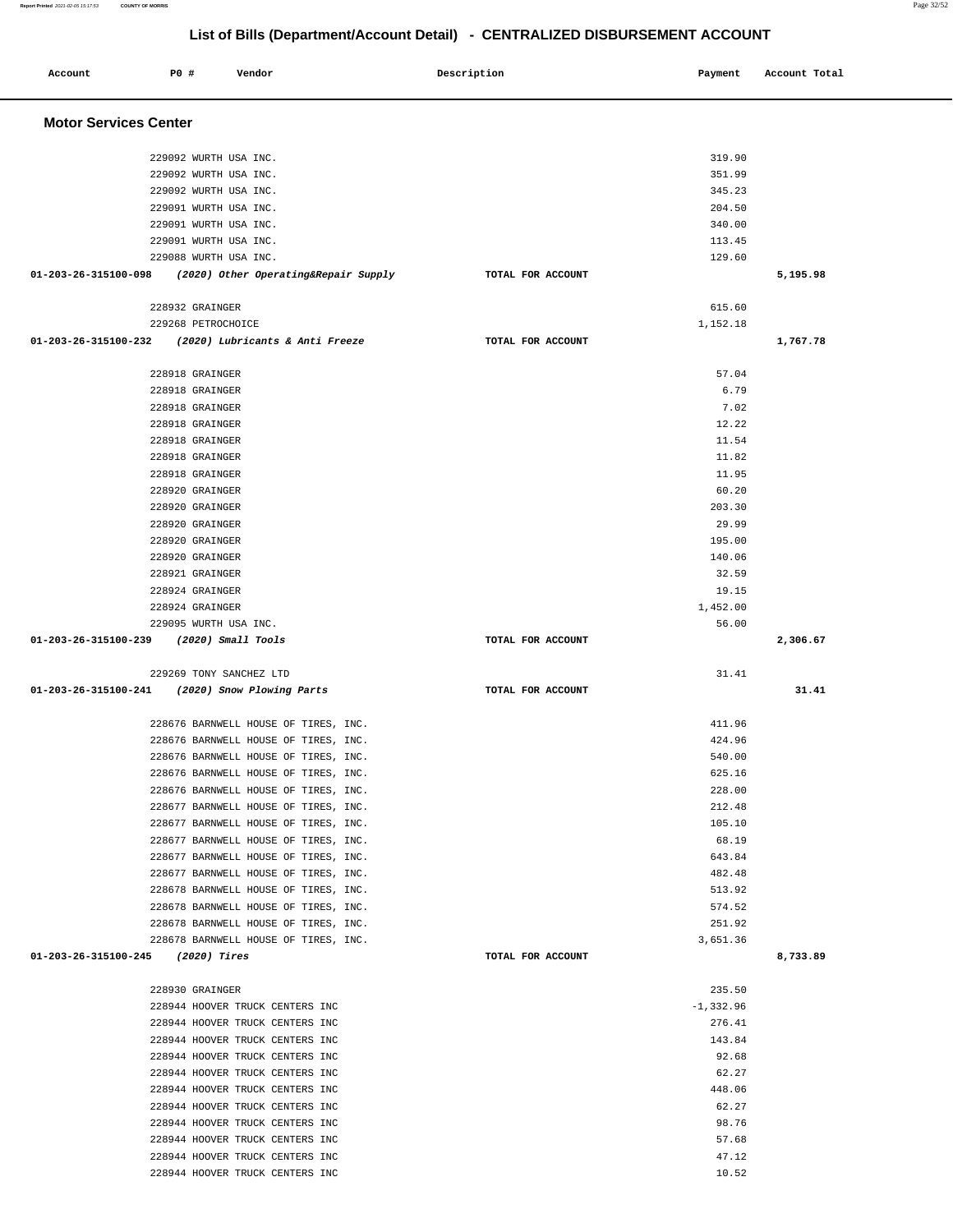| Account | P0 # | Vendor | Description | Payment | Account Total |
|---------|------|--------|-------------|---------|---------------|
| .       |      |        |             |         |               |
|         |      |        |             |         |               |

#### **Motor Services Center**

| 228944 HOOVER TRUCK CENTERS INC                              | 90.87              |          |
|--------------------------------------------------------------|--------------------|----------|
| 228944 HOOVER TRUCK CENTERS INC                              | 199.86             |          |
| 228674 BARNWELL HOUSE OF TIRES, INC.                         | 40.00              |          |
| 228674 BARNWELL HOUSE OF TIRES, INC.                         | 15.00              |          |
| 229013 SMITH TRACTOR & EQUIPMENT INC.                        | 113.40             |          |
|                                                              |                    |          |
| 229011 SMITH TRACTOR & EQUIPMENT INC.                        | 68.40              |          |
| 228710 BEYER FORD                                            | 86.62              |          |
| 228710 BEYER FORD                                            | 81.48              |          |
| 228710 BEYER FORD                                            | 255.28             |          |
| 228680 BEYER FORD                                            | 125.00             |          |
| 228748 EAGLE AUTO & TRUCK SERVICES INC.                      | 262.50             |          |
| 228743 FIRE AND SAFETY SERVICES LTD                          | 59.45              |          |
| 228743 FIRE AND SAFETY SERVICES LTD                          | 38.93              |          |
| 228743 FIRE AND SAFETY SERVICES LTD                          | 11.58              |          |
| 229010 TONY SANCHEZ LTD                                      | 956.00             |          |
| 228995 TONY SANCHEZ LTD                                      | 55.30              |          |
| 228995 TONY SANCHEZ LTD                                      | 2.54               |          |
| 229005 SMITH MOTOR CO., INC.                                 | 34.28              |          |
|                                                              |                    |          |
| 229005 SMITH MOTOR CO., INC.                                 | 65.60              |          |
| 229005 SMITH MOTOR CO., INC.                                 | 308.71             |          |
| 229005 SMITH MOTOR CO., INC.                                 | 178.49             |          |
| 229015 SMITH MOTOR CO., INC.                                 | 120.34             |          |
| 229015 SMITH MOTOR CO., INC.                                 | 8.63               |          |
| 229015 SMITH MOTOR CO., INC.                                 | 953.82             |          |
| 229015 SMITH MOTOR CO., INC.                                 | 17.91              |          |
| 229015 SMITH MOTOR CO., INC.                                 | 293.85             |          |
| 228713 BROWN TRUCK GROUP                                     | 293.95             |          |
| 228713 BROWN TRUCK GROUP                                     | 264.14             |          |
| 228713 BROWN TRUCK GROUP                                     | 168.76             |          |
| 228713 BROWN TRUCK GROUP                                     | 146.09             |          |
|                                                              | 65.98              |          |
| 228948 J & J TRUCK EQUIPMENT                                 |                    |          |
|                                                              |                    |          |
| 228948 J & J TRUCK EQUIPMENT                                 | 11.71              |          |
| 01-203-26-315100-261 (2020) Spare Parts for Equipment        | TOTAL FOR ACCOUNT  | 5,596.62 |
|                                                              |                    |          |
| 228917 GRAINGER                                              | 189.36             |          |
| 01-203-26-315100-266 (2020) Safety Items                     | TOTAL FOR ACCOUNT  | 189.36   |
|                                                              |                    |          |
| 229259 ABSOLUTE AUTO AND FLAT GLASS                          | 74.95              |          |
| 229260 ABSOLUTE AUTO AND FLAT GLASS                          | 74.95              |          |
| 228707 BEYER FORD                                            | 163.98             |          |
| 228707 BEYER FORD                                            | 21.95              |          |
| 228707 BEYER FORD                                            | 37.67              |          |
|                                                              |                    |          |
| 228707 BEYER FORD                                            | 35.56              |          |
| 228707 BEYER FORD                                            | 18.29              |          |
| 228709 BEYER FORD                                            | 303.54             |          |
| 228709 BEYER FORD                                            | 127.45             |          |
| 228709 BEYER FORD                                            | 17.56              |          |
| 228709 BEYER FORD                                            | 27.99              |          |
| 228709 BEYER FORD                                            | 261.50             |          |
| 228709 BEYER FORD                                            | 68.76              |          |
| 228708 BEYER FORD                                            | 36.86              |          |
| 228708 BEYER FORD                                            | 60.23              |          |
| 228708 BEYER FORD                                            | 63.64              |          |
| 228708 BEYER FORD                                            | 25.55              |          |
| 228708 BEYER FORD                                            | 205.18             |          |
| 229009 SMITH BROTHERS SERVICES LLC                           | 218.00             |          |
| 229009 SMITH BROTHERS SERVICES LLC                           | 12.39              |          |
|                                                              |                    |          |
| 229014 SMITH BROTHERS SERVICES LLC                           | 52.00              |          |
| 229014 SMITH BROTHERS SERVICES LLC                           | 102.00             |          |
| 229014 SMITH BROTHERS SERVICES LLC                           | 13.53              |          |
| 229003 SMITH MOTOR CO., INC.<br>229003 SMITH MOTOR CO., INC. | $-16.00$<br>381.94 |          |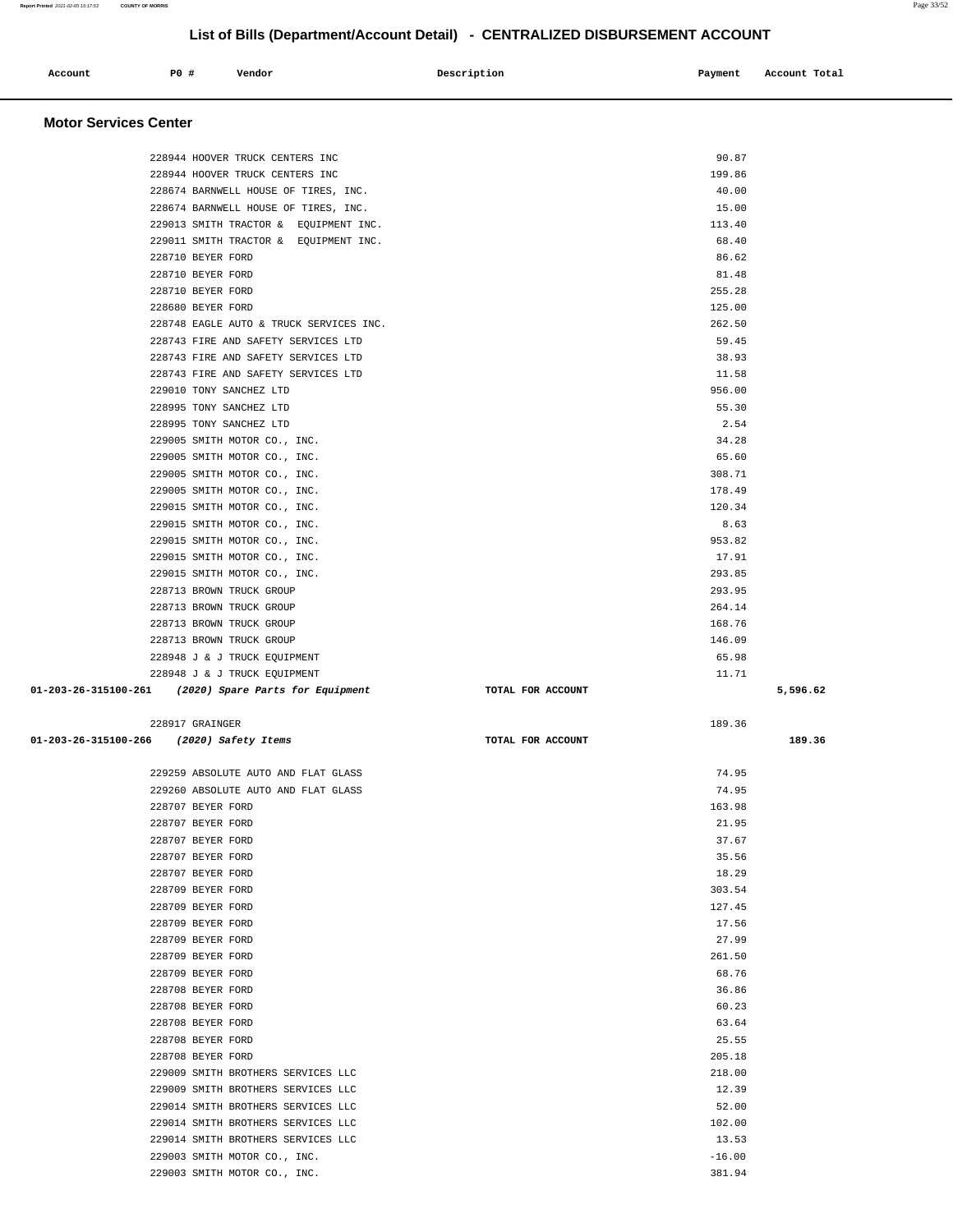| Account                      | PO#                             | Vendor                            | Description       | Payment | Account Total |
|------------------------------|---------------------------------|-----------------------------------|-------------------|---------|---------------|
| <b>Motor Services Center</b> |                                 |                                   |                   |         |               |
|                              |                                 | 229003 SMITH MOTOR CO., INC.      |                   | 109.99  |               |
|                              |                                 | 229003 SMITH MOTOR CO., INC.      |                   | 295.92  |               |
|                              |                                 | 229003 SMITH MOTOR CO., INC.      |                   | 70.85   |               |
|                              |                                 | 229003 SMITH MOTOR CO., INC.      |                   | 158.83  |               |
|                              |                                 | 228742 FLEMINGTON BUICK CHEVROLET |                   | 211.84  |               |
|                              |                                 | 228742 FLEMINGTON BUICK CHEVROLET |                   | 108.10  |               |
|                              |                                 | 228742 FLEMINGTON BUICK CHEVROLET |                   | 299.28  |               |
|                              |                                 | 228742 FLEMINGTON BUICK CHEVROLET |                   | 75.68   |               |
|                              |                                 | 228742 FLEMINGTON BUICK CHEVROLET |                   | 147.94  |               |
| 01-203-26-315100-291         |                                 | (2020) Vehicle Repairs            | TOTAL FOR ACCOUNT |         | 3,867.90      |
|                              |                                 |                                   |                   |         | ============  |
|                              | TOTAL for Motor Services Center |                                   |                   |         | 43,265.34     |

### **Mosquito Extermination**

| 229555 W.B. MASON COMPANY INC                                 |                   | 2.78     |          |
|---------------------------------------------------------------|-------------------|----------|----------|
| 229555 W.B. MASON COMPANY INC                                 |                   | 83.96    |          |
| 229555 W.B. MASON COMPANY INC                                 |                   | 41.98    |          |
| 01-201-26-320100-058 Office Supplies & Stationery             | TOTAL FOR ACCOUNT |          | 128.72   |
| 229808 ENVIRONMENTAL SYSTEMS                                  |                   | 245.48   |          |
| 229808 ENVIRONMENTAL SYSTEMS                                  |                   | 489.00   |          |
| 229808 ENVIRONMENTAL SYSTEMS                                  |                   | 3,724.00 |          |
| 01-201-26-320100-095 Other Administrative Supplies            | TOTAL FOR ACCOUNT |          | 4,458.48 |
| 229185 TOMAR INDUSTRIES INC                                   |                   | 28.97    |          |
| 229185 TOMAR INDUSTRIES INC                                   |                   | 99.00    |          |
| 229185 TOMAR INDUSTRIES INC                                   |                   | 30.30    |          |
| 229185 TOMAR INDUSTRIES INC                                   |                   | 200.00   |          |
| 229185 TOMAR INDUSTRIES INC                                   |                   | 66.00    |          |
| 229185 TOMAR INDUSTRIES INC                                   |                   | 36.00    |          |
| 229555 W.B. MASON COMPANY INC                                 |                   | 45.48    |          |
| 229555 W.B. MASON COMPANY INC                                 |                   | 59.88    |          |
| 01-201-26-320100-249 Bldg Maintenance Supplies                | TOTAL FOR ACCOUNT |          | 565.63   |
| 229187 FRONTIER PRECISION, INC.                               |                   | 1,400.00 |          |
| 229187 FRONTIER PRECISION, INC.                               |                   | 2,100.00 |          |
| 01-201-26-320100-251 Ground Maintenance Supplies              | TOTAL FOR ACCOUNT |          | 3,500.00 |
| 230111 TERESA DUCKWORTH                                       |                   | 60.00    |          |
| 230590 ANTHONY LYNN                                           |                   | 60.00    |          |
| 01-203-26-320100-031 (2020) Cellular Phones/Pagers            | TOTAL FOR ACCOUNT |          | 120.00   |
| 229778 W.B. MASON COMPANY INC                                 |                   | 134.10   |          |
| 229778 W.B. MASON COMPANY INC                                 |                   | $-44.70$ |          |
| 229780 W.B. MASON COMPANY INC                                 |                   | 134.10   |          |
| 229780 W.B. MASON COMPANY INC                                 |                   | $-40.23$ |          |
| 229552 W.B. MASON COMPANY INC                                 |                   | 1.90     |          |
| 01-203-26-320100-058 (2020) Office Supplies & Stationery      | TOTAL FOR ACCOUNT |          | 185.17   |
| 228693 SAFETY- KLEEN SYSTEMS, INC.                            |                   | 315.29   |          |
| $01-203-26-320100-098$ (2020) Other Operating & Repair Supply | TOTAL FOR ACCOUNT |          | 315.29   |
| 228728 AMERICAN WEAR INC.                                     |                   | 73.21    |          |
| 228728 AMERICAN WEAR INC.                                     |                   | 73.21    |          |
| 228728 AMERICAN WEAR INC.                                     |                   | 73.21    |          |
| 228728 AMERICAN WEAR INC.                                     |                   | 73.21    |          |
| 228728 AMERICAN WEAR INC.                                     |                   | 73.21    |          |

**Report Printed** 2021-02-05 15:17:53 **COUNTY OF MORRIS** Page 34/52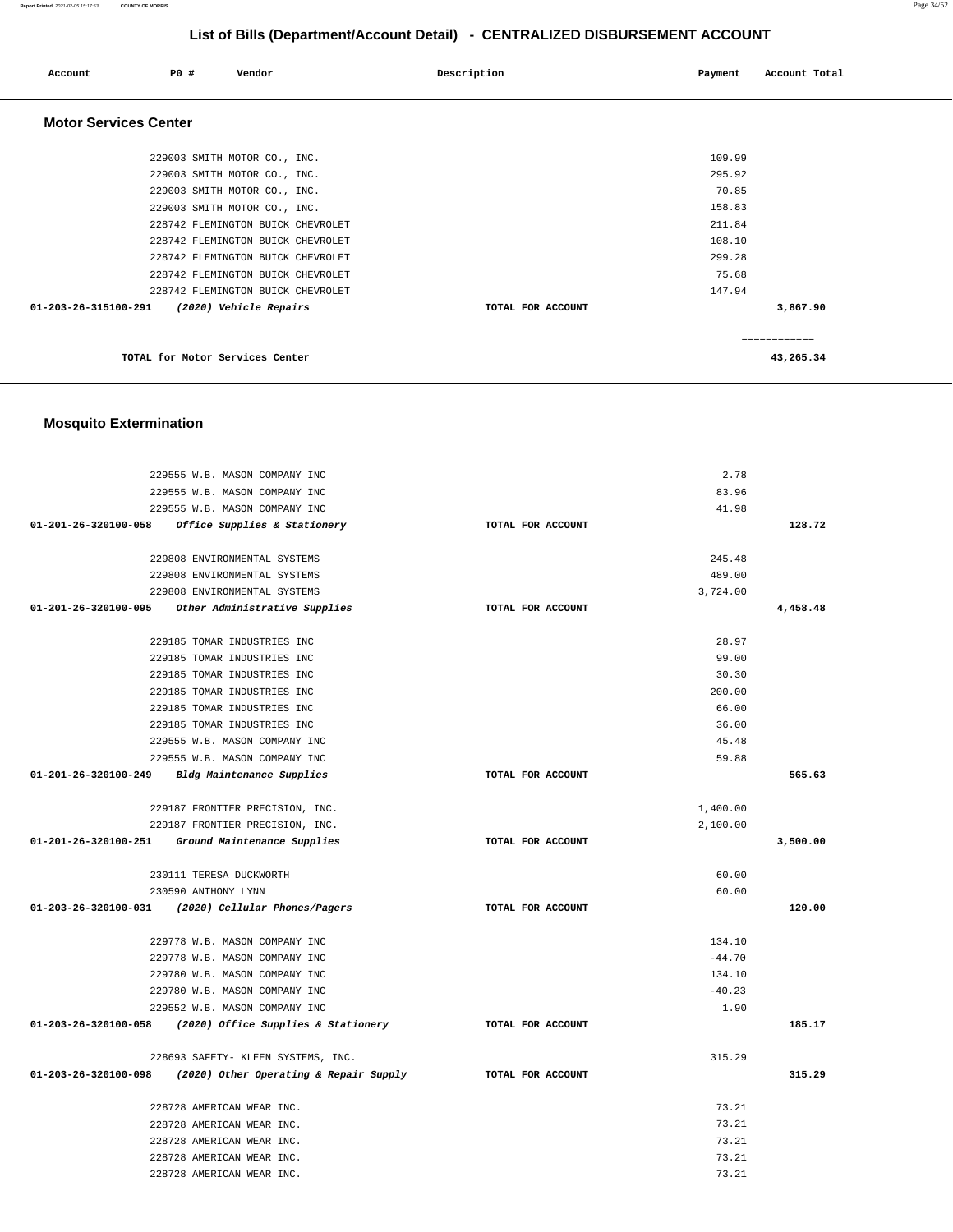**Report Printed** 2021-02-05 15:17:53 **COUNTY OF MORRIS** Page 35/52

## **List of Bills (Department/Account Detail) - CENTRALIZED DISBURSEMENT ACCOUNT**

| Account                       | P0 # | Vendor                             | Description       | Payment | Account Total            |
|-------------------------------|------|------------------------------------|-------------------|---------|--------------------------|
| <b>Mosquito Extermination</b> |      |                                    |                   |         |                          |
| 01-203-26-320100-251          |      | (2020) Ground Maintenance Supplies | TOTAL FOR ACCOUNT |         | 366.05                   |
|                               |      | TOTAL for Mosquito Extermination   |                   |         | ============<br>9,639.34 |

## **Health Management**

| 231256 COUNTY OF MORRIS                                           |                   | 14.25         |
|-------------------------------------------------------------------|-------------------|---------------|
| Environmental Compliance<br>$01 - 201 - 27 - 330100 - 210$        | TOTAL FOR ACCOUNT | 14.25         |
| 226764 SPECTRUM COMMUNICATIONS                                    |                   | 3,111,00      |
| 226764 SPECTRUM COMMUNICATIONS                                    |                   | 2,250.00      |
| 226764 SPECTRUM COMMUNICATIONS                                    |                   | 270.00        |
| (2020) Environmental Compliance<br>$01 - 203 - 27 - 330100 - 210$ | TOTAL FOR ACCOUNT | 5,631.00      |
|                                                                   |                   | ------------- |
| TOTAL for Health Management                                       |                   | 5,645.25      |

### **Human Services**

|                      | 231256 COUNTY OF MORRIS  |                   | 91.29 |
|----------------------|--------------------------|-------------------|-------|
| 01-201-27-331100-068 | Postage & Metered Mail   | TOTAL FOR ACCOUNT | 91.29 |
|                      |                          |                   |       |
|                      | TOTAL for Human Services |                   | 91.29 |

### **Youth Shelter**

| 229870 OFFICE CONCEPTS GROUP, INC.         |                   | 359.25   |
|--------------------------------------------|-------------------|----------|
| 01-201-27-331110-162 Furniture & Fixtures  | TOTAL FOR ACCOUNT | 359.25   |
|                                            |                   |          |
| 229521 OFFICE CONCEPTS GROUP, INC.         |                   | 179.98   |
| 229521 OFFICE CONCEPTS GROUP, INC.         |                   | 16.99    |
| 229521 OFFICE CONCEPTS GROUP, INC.         |                   | 16.99    |
| Medical<br>01-201-27-331110-189            | TOTAL FOR ACCOUNT | 213.96   |
| 229870 OFFICE CONCEPTS GROUP, INC.         |                   | 22.56    |
| $01-201-27-331110-252$ Janitorial Supplies | TOTAL FOR ACCOUNT | 22.56    |
| 228666 LONGFELLOWS SANDWICH DELI           |                   | 199.00   |
| 228664 LOVEYS PIZZA & GRILL                |                   | 150.65   |
| 228664 LOVEYS PIZZA & GRILL                |                   | 562.97   |
| 228663 NU-WAY CONCESSIONAIRES INC          |                   | 624.75   |
| 228663 NU-WAY CONCESSIONAIRES INC          | 1,206.61          |          |
| 01-203-27-331110-185<br>(2020) Food        | TOTAL FOR ACCOUNT | 2,743.98 |
| 229064 FASTER URGENT CARE LLC              |                   | 420.00   |
| 228681 HENRY SCHEIN INC                    |                   | 14.97    |
| 228681 HENRY SCHEIN INC                    |                   | 349.99   |
| 228681 HENRY SCHEIN INC                    |                   | 5.25     |
| 228665 LTC SCRIPTS INC.                    |                   | 50.70    |
| 01-203-27-331110-189<br>(2020) Medical     | TOTAL FOR ACCOUNT | 840.91   |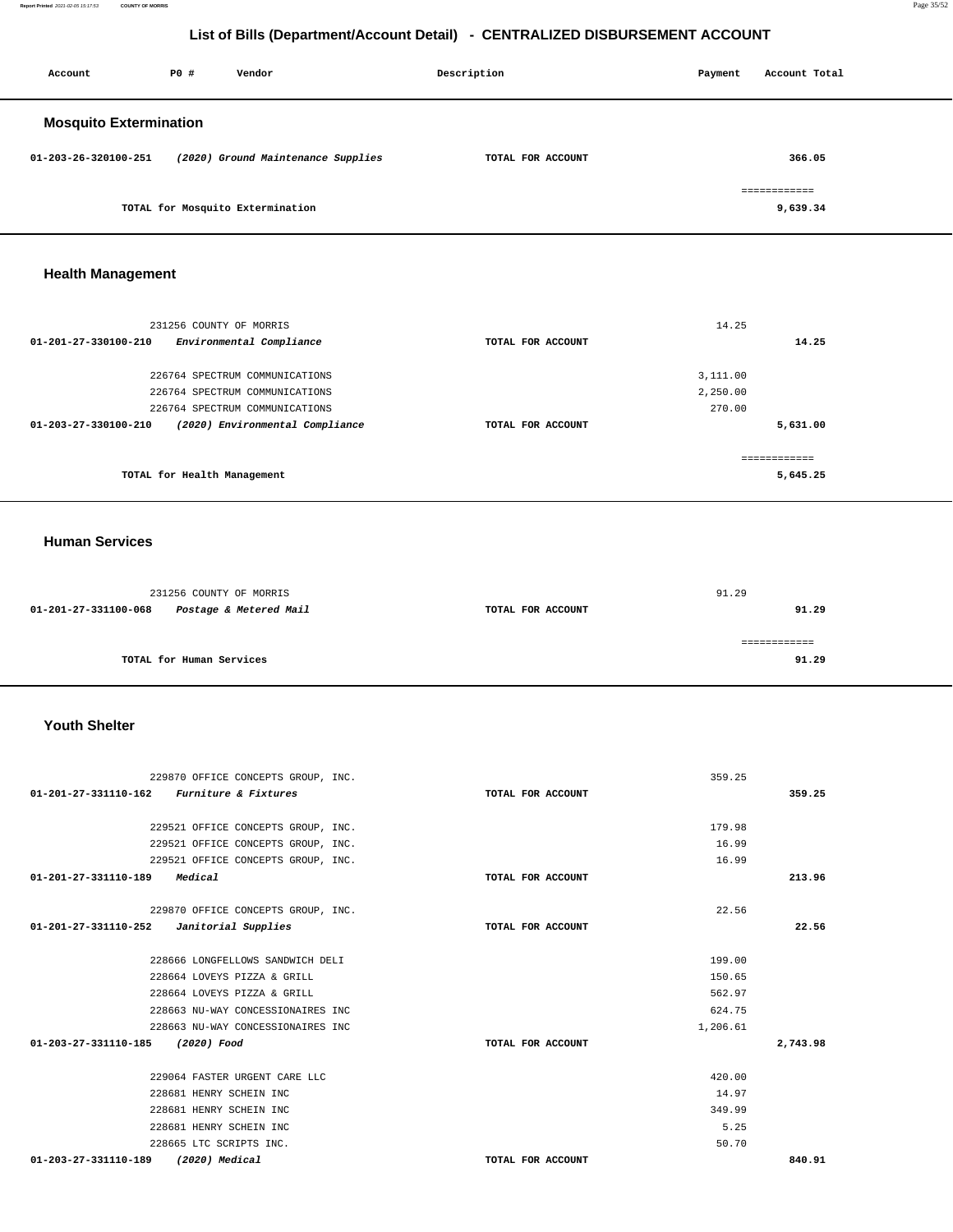|                                | 229862 EMPLOYMENT HORIZONS ENTERPRISES INC      |                   | 3,380.00 |           |
|--------------------------------|-------------------------------------------------|-------------------|----------|-----------|
|                                | 229861 EMPLOYMENT HORIZONS ENTERPRISES INC      |                   | 7,868.00 |           |
| $01 - 203 - 27 - 342500 - 463$ | (2020) GIA-Agng&Dsbld-Employment Horizons       | TOTAL FOR ACCOUNT |          | 31,648.00 |
|                                | 230918 MENTAL HEALTH ASSOCIATION OF             |                   | 1,020.00 |           |
| 01-203-27-342500-470           | (2020) GIA-Agng&Dsbld-Mntl Hlth Assc Essx&Morrs | TOTAL FOR ACCOUNT |          | 1,020.00  |
|                                | 230920 DAWN CENTER FOR INDEPENDENT              |                   | 6,053.00 |           |
| $01 - 203 - 27 - 342500 - 473$ | (2020) GIA-Agng&Dsbld-DAWN Center               | TOTAL FOR ACCOUNT |          | 6,053.00  |
|                                | 230919 UNITED WAY OF NORTHERN                   |                   | 6,344.00 |           |
| $01 - 203 - 27 - 342500 - 474$ | (2020) GIA-Agng&Dsbld-United Way of NNJ         | TOTAL FOR ACCOUNT |          | 6,344.00  |
|                                | 230928 NORWESCAP INC                            |                   | 113.00   |           |
| 01-203-27-342500-477           | (2020) GIA-Agng&Dsbld-NORWESCAP, Inc.           | TOTAL FOR ACCOUNT |          | 113.00    |
|                                | 230916 CFCS - HOPE HOUSE                        |                   | 284.00   |           |
| 01-203-27-342500-480           | (2020) GIA-Agng&Dsbld-Hope House                | TOTAL FOR ACCOUNT |          | 284.00    |

20,400.00

#### **DEPARTMENT 342500**

229860 EMPLOYMENT HORIZONS ENTERPRISES INC

|                                            | 231256 COUNTY OF MORRIS                                  |                   | 144.25   |                          |
|--------------------------------------------|----------------------------------------------------------|-------------------|----------|--------------------------|
|                                            | 01-201-27-333100-068 Postage & Metered Mail              | TOTAL FOR ACCOUNT |          | 144.25                   |
|                                            |                                                          |                   |          |                          |
|                                            | 230930 MCGHEE AND ASSOCIATES, LLC                        |                   | 1,397.50 |                          |
|                                            | 01-203-27-333100-036 (2020) Contracted Services          | TOTAL FOR ACCOUNT |          | 1,397.50                 |
|                                            | 229854 ANDREA BATISTONI                                  |                   | 12.00    |                          |
|                                            | 229857 BETH DENMEAD                                      |                   | 12.00    |                          |
|                                            | 229855 KIMBERLY CACCIABEVE                               |                   | 12.00    |                          |
|                                            | 230912 KIMBERLY CACCIABEVE                               |                   | 12.00    |                          |
| 01-203-27-333100-048                       | (2020) Insurance                                         | TOTAL FOR ACCOUNT |          | 48.00                    |
|                                            |                                                          |                   |          |                          |
|                                            | 229328 W.B. MASON COMPANY INC                            |                   | 0.95     |                          |
|                                            | 229329 W.B. MASON COMPANY INC                            |                   | 0.95     |                          |
|                                            | 01-203-27-333100-058 (2020) Office Supplies & Stationery | TOTAL FOR ACCOUNT |          | 1.90                     |
|                                            |                                                          |                   |          |                          |
|                                            | 229854 ANDREA BATISTONI                                  |                   | 36.75    |                          |
|                                            | 229857 BETH DENMEAD                                      |                   | 77.70    |                          |
|                                            | 229855 KIMBERLY CACCIABEVE                               |                   | 71.40    |                          |
|                                            | 230912 KIMBERLY CACCIABEVE                               |                   | 60.90    |                          |
| 01-203-27-333100-082 (2020) Travel Expense |                                                          | TOTAL FOR ACCOUNT |          | 246.75                   |
|                                            | 230911 DOUGLAS A. BALLAN                                 |                   | 700.00   |                          |
|                                            | 230927 HUBER & ASSOCIATES                                |                   | 700.00   |                          |
|                                            | 229816 HUBER & ASSOCIATES                                |                   | 700.00   |                          |
|                                            | 01-203-27-333100-084 (2020) Other Outside Services       | TOTAL FOR ACCOUNT |          | 2,100.00                 |
|                                            |                                                          |                   |          |                          |
|                                            | TOTAL for Office on Aging                                |                   |          | ============<br>3,938.40 |
|                                            |                                                          |                   |          |                          |

## **Office on Aging**

| Account              | P0 #                    | Vendor | Description | Account Total<br>Payment |
|----------------------|-------------------------|--------|-------------|--------------------------|
| <b>Youth Shelter</b> |                         |        |             |                          |
|                      |                         |        |             | ============             |
|                      | TOTAL for Youth Shelter |        |             | 4,180.66                 |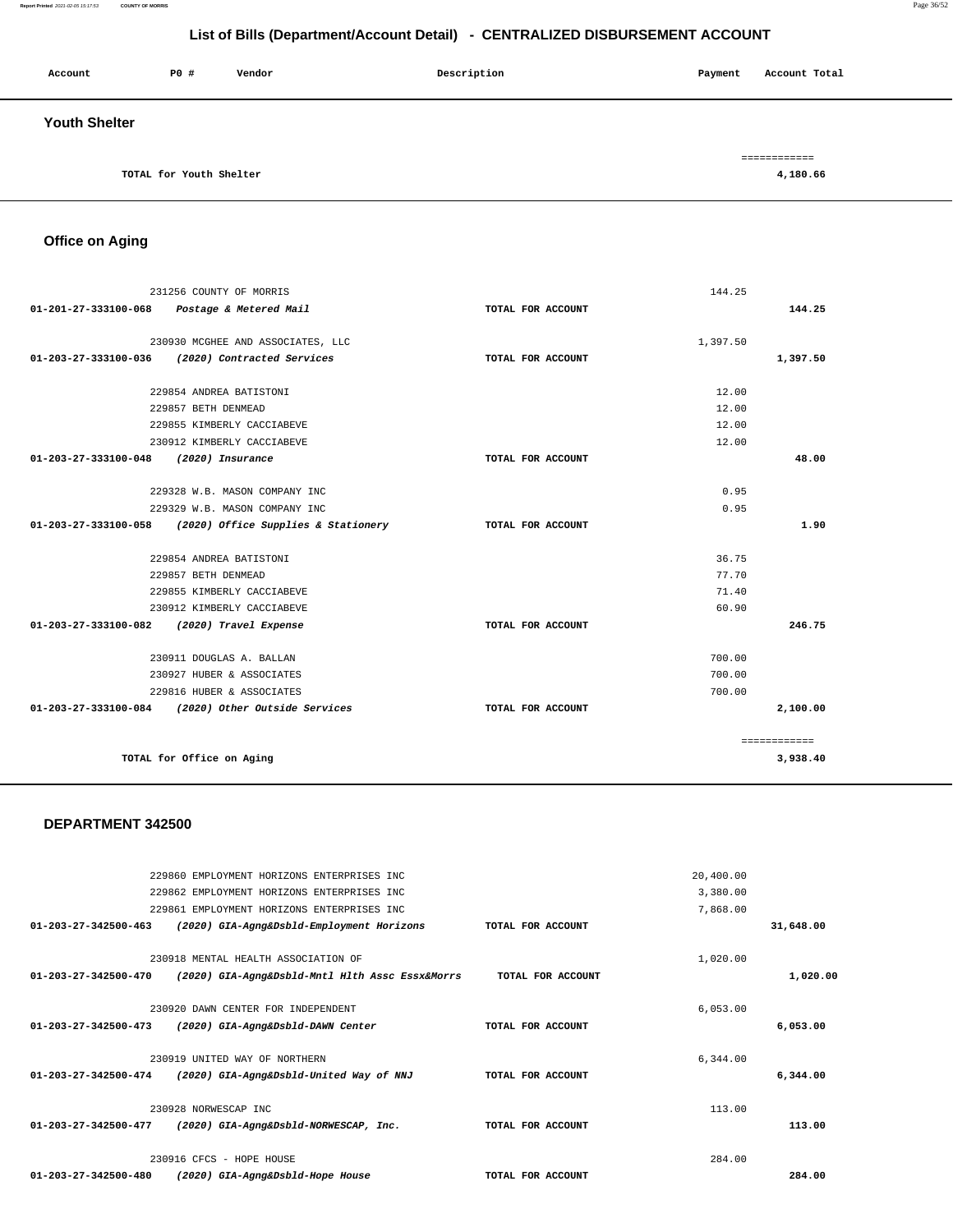#### **Report Printed** 2021-02-05 15:17:53 **COUNTY OF MORRIS** Page 37/52

## **List of Bills (Department/Account Detail) - CENTRALIZED DISBURSEMENT ACCOUNT**

| Account                        | PO#                         | Vendor                                       | Description       | Payment    | Account Total |  |  |
|--------------------------------|-----------------------------|----------------------------------------------|-------------------|------------|---------------|--|--|
|                                | DEPARTMENT 342500           |                                              |                   |            |               |  |  |
|                                |                             | 230917 INTERFAITH FOOD PANTRY INC.           |                   | 23,599.00  |               |  |  |
| 01-203-27-342500-493           |                             | (2020) GIA-Agng&Dsbld-Interfaith Food Pantry | TOTAL FOR ACCOUNT |            | 23,599.00     |  |  |
|                                |                             | 229859 ATLANTIC PRIVATE CARE                 |                   | 3,420.00   |               |  |  |
| $01 - 203 - 27 - 342500 - 498$ |                             | (2020) GIA-Agng&Dsbld-Atlantic Private Care  | TOTAL FOR ACCOUNT |            | 3,420.00      |  |  |
|                                |                             | 230915 CORNERSTONE FAMILY PROGRAMS           |                   | 26, 224.00 |               |  |  |
| 01-203-27-342500-499           |                             | (2020) GIA-Agng&Dsbld-Cornerstone Fmly Prgms | TOTAL FOR ACCOUNT |            | 26,224.00     |  |  |
|                                |                             |                                              |                   |            | .             |  |  |
|                                | TOTAL for DEPARTMENT 342500 |                                              |                   |            | 98,705.00     |  |  |

#### **Seniors, Disabled & Veterans**

| 229837 OFFICE CONCEPTS GROUP, INC.<br>01-201-27-343100-059<br>Other General Expenses         | TOTAL FOR ACCOUNT | 69.14<br>69.14        |
|----------------------------------------------------------------------------------------------|-------------------|-----------------------|
| 229338 W.B. MASON COMPANY INC<br>(2020) Office Supplies & Stationery<br>01-203-27-343100-058 | TOTAL FOR ACCOUNT | 13.41<br>13.41        |
| TOTAL for Seniors, Disabled & Veterans                                                       |                   | ------------<br>82.55 |

### **Morristown MemorHosp-SCS**

| 230914 MORRISTOWN MEDICAL CENTER            |                   | 22,295.00 |
|---------------------------------------------|-------------------|-----------|
| (2020) Expenditures<br>01-203-27-343170-090 | TOTAL FOR ACCOUNT | 22,295.00 |
|                                             |                   |           |
|                                             |                   |           |
| TOTAL for Morristown MemorHosp-SCS          |                   | 22,295.00 |

#### **DEPARTMENT 349110**

| 229145 ESSEX COUNTY HOSPITAL |                             |                   | 3,301.20 |
|------------------------------|-----------------------------|-------------------|----------|
| 01-203-27-349110-090         | (2020) Program Expenditures | TOTAL FOR ACCOUNT | 3,301.20 |
|                              |                             |                   |          |
|                              |                             |                   |          |
|                              | TOTAL for DEPARTMENT 349110 |                   | 3,301.20 |

#### **MV:Administration**

| 230855 INGLESINO, WEBSTER,<br>230855 INGLESINO, WEBSTER, |                   | 11,584.90<br>4,292.17 |
|----------------------------------------------------------|-------------------|-----------------------|
| 01-203-27-350100-036<br>(2020) Contracted Services       | TOTAL FOR ACCOUNT | 15,877.07             |
| 230847 NJ DEPARTMENT OF TREASURY                         |                   | 49.00                 |
| 01-203-27-350100-144<br>(2020) Sewer                     | TOTAL FOR ACCOUNT | 49.00                 |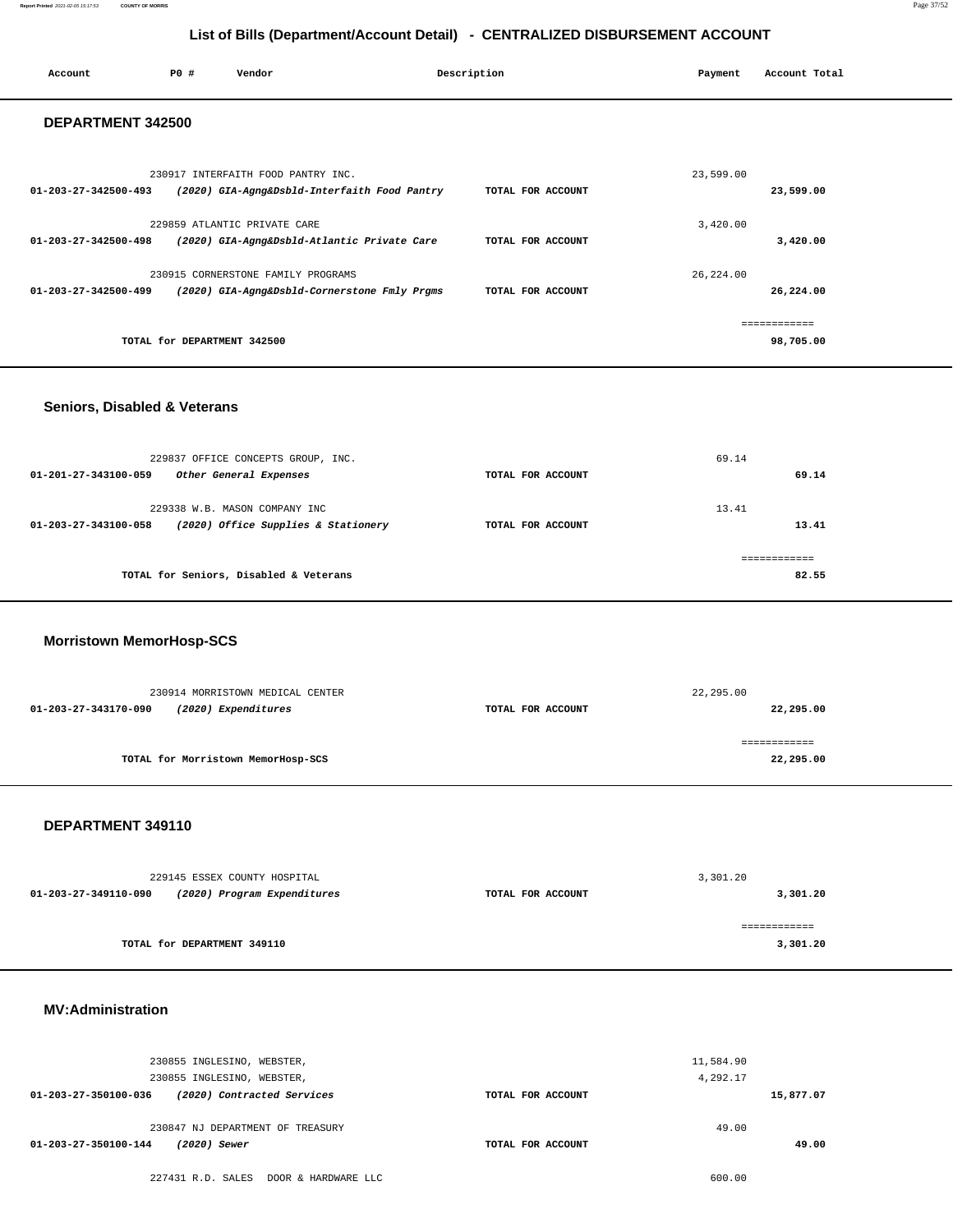#### **Report Printed** 2021-02-05 15:17:53 **COUNTY OF MORRIS** Page 38/52

## **List of Bills (Department/Account Detail) - CENTRALIZED DISBURSEMENT ACCOUNT**

| Account                  | PO#               | Vendor                      | Description       | Payment | Account Total |
|--------------------------|-------------------|-----------------------------|-------------------|---------|---------------|
| <b>MV:Administration</b> |                   |                             |                   |         |               |
|                          | 227431 R.D. SALES | DOOR & HARDWARE LLC         |                   | 70.00   |               |
|                          | 227431 R.D. SALES | DOOR & HARDWARE LLC         |                   | 145.00  |               |
|                          | 227431 R.D. SALES | DOOR & HARDWARE LLC         |                   | 25.00   |               |
|                          | 227431 R.D. SALES | DOOR & HARDWARE LLC         |                   | 345.00  |               |
|                          | 227431 R.D. SALES | DOOR & HARDWARE LLC         |                   | 825.00  |               |
|                          | 227431 R.D. SALES | DOOR & HARDWARE LLC         |                   | 275.00  |               |
|                          | 227431 R.D. SALES | DOOR & HARDWARE LLC         |                   | 140.00  |               |
|                          | 227431 R.D. SALES | DOOR & HARDWARE LLC         |                   | 12.00   |               |
| 01-203-27-350100-266     |                   | (2020) Safety Items         | TOTAL FOR ACCOUNT |         | 2,437.00      |
|                          |                   |                             |                   |         | ------------  |
|                          |                   | TOTAL for MV:Administration |                   |         | 18,363.07     |

## **County Adjuster**

|                      | 231256 COUNTY OF MORRIS   |                   | 83.92 |  |
|----------------------|---------------------------|-------------------|-------|--|
| 01-201-27-357100-068 | Postage & Metered Mail    | TOTAL FOR ACCOUNT | 83.92 |  |
|                      |                           |                   |       |  |
|                      | TOTAL for County Adjuster |                   | 83.92 |  |
|                      |                           |                   |       |  |

### **County Library**

| 227967 CCH INC                                         |                   | 102.00    |
|--------------------------------------------------------|-------------------|-----------|
| <b>Books &amp; Periodicals</b><br>01-201-29-390100-028 | TOTAL FOR ACCOUNT | 102.00    |
| 231256 COUNTY OF MORRIS                                |                   | 355.64    |
| Postage & Metered Mail<br>01-201-29-390100-068         | TOTAL FOR ACCOUNT | 355.64    |
| 227967 CCH INC                                         |                   | 4,382.00  |
| 227967 CCH INC                                         |                   | $-657.30$ |
| (2020) Books & Periodicals<br>01-203-29-390100-028     | TOTAL FOR ACCOUNT | 3,724.70  |
|                                                        |                   |           |
| TOTAL for County Library                               |                   | 4,182.34  |

### **County Superintendent of Schoo**

|                      | 231256 COUNTY OF MORRIS                  |                   | 27.70 |
|----------------------|------------------------------------------|-------------------|-------|
| 01-201-29-392100-068 | Postage & Metered Mail                   | TOTAL FOR ACCOUNT | 27.70 |
|                      | TOTAL for County Superintendent of Schoo |                   | 27.70 |

### **Contribution to County College**

 231249 COUNTY COLLEGE OF MORRIS **01-201-29-395100-090 Expenditures TOTAL FOR ACCOUNT**  570,340.08

**570,340.08**

============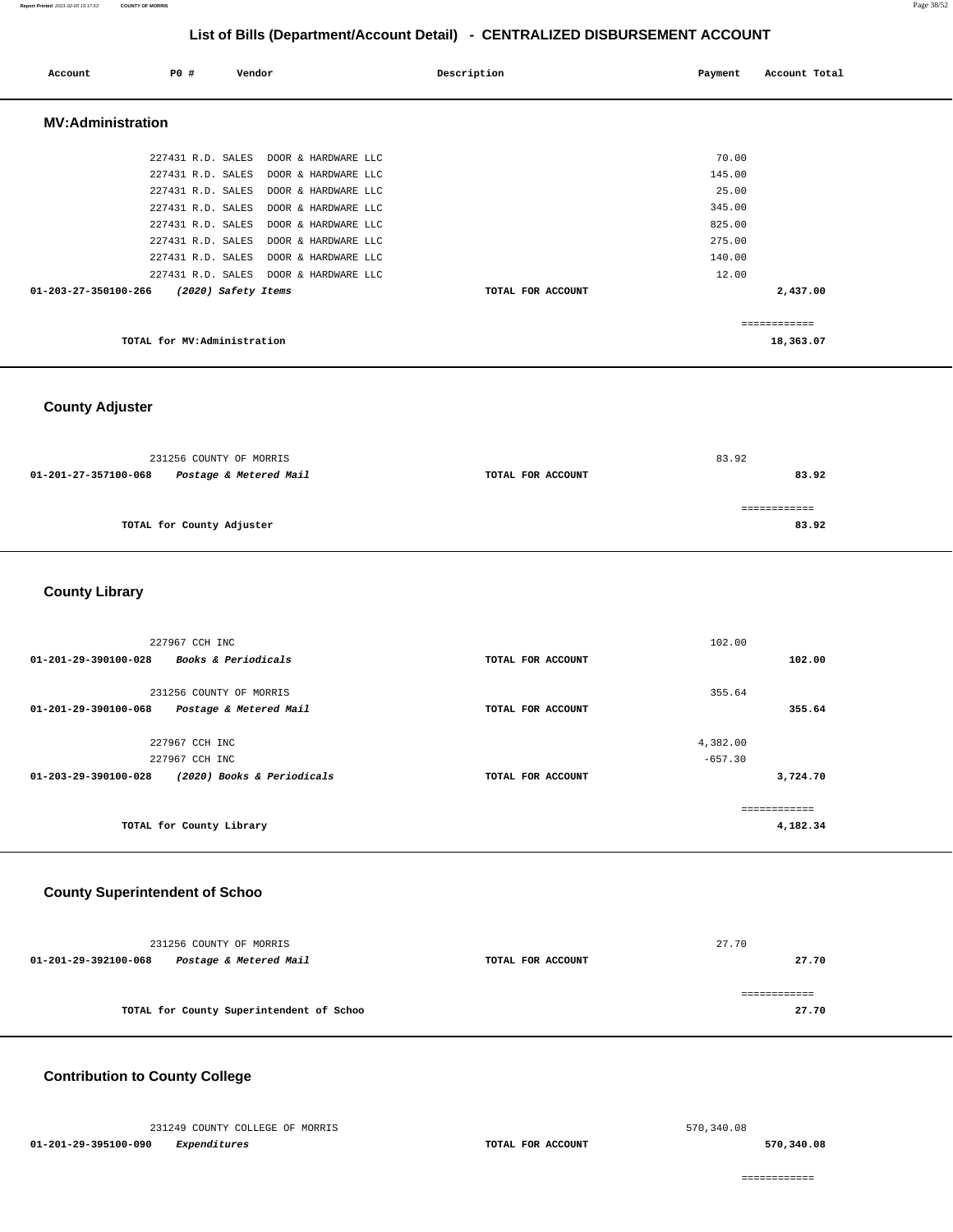| Account                               | P0 # | Vendor | Description | Payment | Account Total |
|---------------------------------------|------|--------|-------------|---------|---------------|
| <b>Contribution to County College</b> |      |        |             |         |               |

**TOTAL for Contribution to County College [570,340.08](https://570,340.08)** 

### **Rutgers Extension Service**

|                                | 231254 RUTGERS THE STATE UNIVERSITY                         |                   | 6,721.24      |           |
|--------------------------------|-------------------------------------------------------------|-------------------|---------------|-----------|
|                                | 231254 RUTGERS THE STATE UNIVERSITY                         |                   | 2,473.50      |           |
|                                | 231254 RUTGERS THE STATE UNIVERSITY                         |                   | 5,160.00      |           |
|                                | 231254 RUTGERS THE STATE UNIVERSITY                         |                   | 7,842.52      |           |
|                                | 231254 RUTGERS THE STATE UNIVERSITY                         |                   | 4,720.00      |           |
| $01 - 201 - 29 - 396100 - 011$ | Salaries & Wages-Full Time                                  | TOTAL FOR ACCOUNT |               | 26,917.26 |
|                                | 231256 COUNTY OF MORRIS                                     |                   | 7.41          |           |
| 01-201-29-396100-068           | Postage & Metered Mail                                      | TOTAL FOR ACCOUNT |               | 7.41      |
|                                | 229879 PETER NITZSCHE                                       |                   | 40.00         |           |
| 01-203-29-396100-082           | (2020) Travel Expense                                       | TOTAL FOR ACCOUNT |               | 40.00     |
|                                | 229879 PETER NITZSCHE                                       |                   | 273.90        |           |
|                                | $01-203-29-396100-095$ (2020) Other Administrative Supplies | TOTAL FOR ACCOUNT |               | 273.90    |
|                                |                                                             |                   | ------------- |           |
|                                | TOTAL for Rutgers Extension Service                         |                   |               | 27,238.57 |
|                                |                                                             |                   |               |           |

### **Cont M.C. School of Tech**

|                                                               | 231264 MC VOCATIONAL SCHOOL DISTRICT |                   | 903,191.00 |  |  |
|---------------------------------------------------------------|--------------------------------------|-------------------|------------|--|--|
| Cont M.C. School of Tech Expenditures<br>01-201-29-400100-090 |                                      | TOTAL FOR ACCOUNT | 903,191.00 |  |  |
|                                                               |                                      |                   |            |  |  |
|                                                               |                                      |                   |            |  |  |
|                                                               | TOTAL for Cont M.C. School of Tech   |                   | 903,191.00 |  |  |

### **Fire and Police Academy**

|                                     | 229300 SCANTRON SERVICE GROUP       |                   | 920.00   |          |
|-------------------------------------|-------------------------------------|-------------------|----------|----------|
| 01-201-29-407100-044                | Equipment Service Agreements        | TOTAL FOR ACCOUNT |          | 920.00   |
|                                     |                                     |                   |          |          |
|                                     | 229304 W.B. MASON COMPANY INC       |                   | 98.60    |          |
| 01-201-29-407100-058                | Office Supplies & Stationery        | TOTAL FOR ACCOUNT |          | 98.60    |
| 231256 COUNTY OF MORRIS             |                                     |                   | 59.31    |          |
| $01 - 201 - 29 - 407100 - 068$      | Postage & Metered Mail              | TOTAL FOR ACCOUNT |          | 59.31    |
|                                     | 229289 MORRISTOWN LUMBER &          |                   | 1,363.97 |          |
|                                     | 229280 MORRISTOWN LUMBER &          |                   | 1,265.03 |          |
| Small Tools<br>01-201-29-407100-239 |                                     | TOTAL FOR ACCOUNT |          | 2,629.00 |
|                                     | 229302 W.B. MASON COMPANY INC       |                   | 412.31   |          |
|                                     | 229303 W.B. MASON COMPANY INC       |                   | 200.40   |          |
| 01-203-29-407100-058                | (2020) Office Supplies & Stationery | TOTAL FOR ACCOUNT |          | 612.71   |
|                                     | 229298 ATLANTIC TRAINING CENTER     |                   | 60.00    |          |
| 01-203-29-407100-059                | (2020) Other General Expenses       | TOTAL FOR ACCOUNT |          | 60.00    |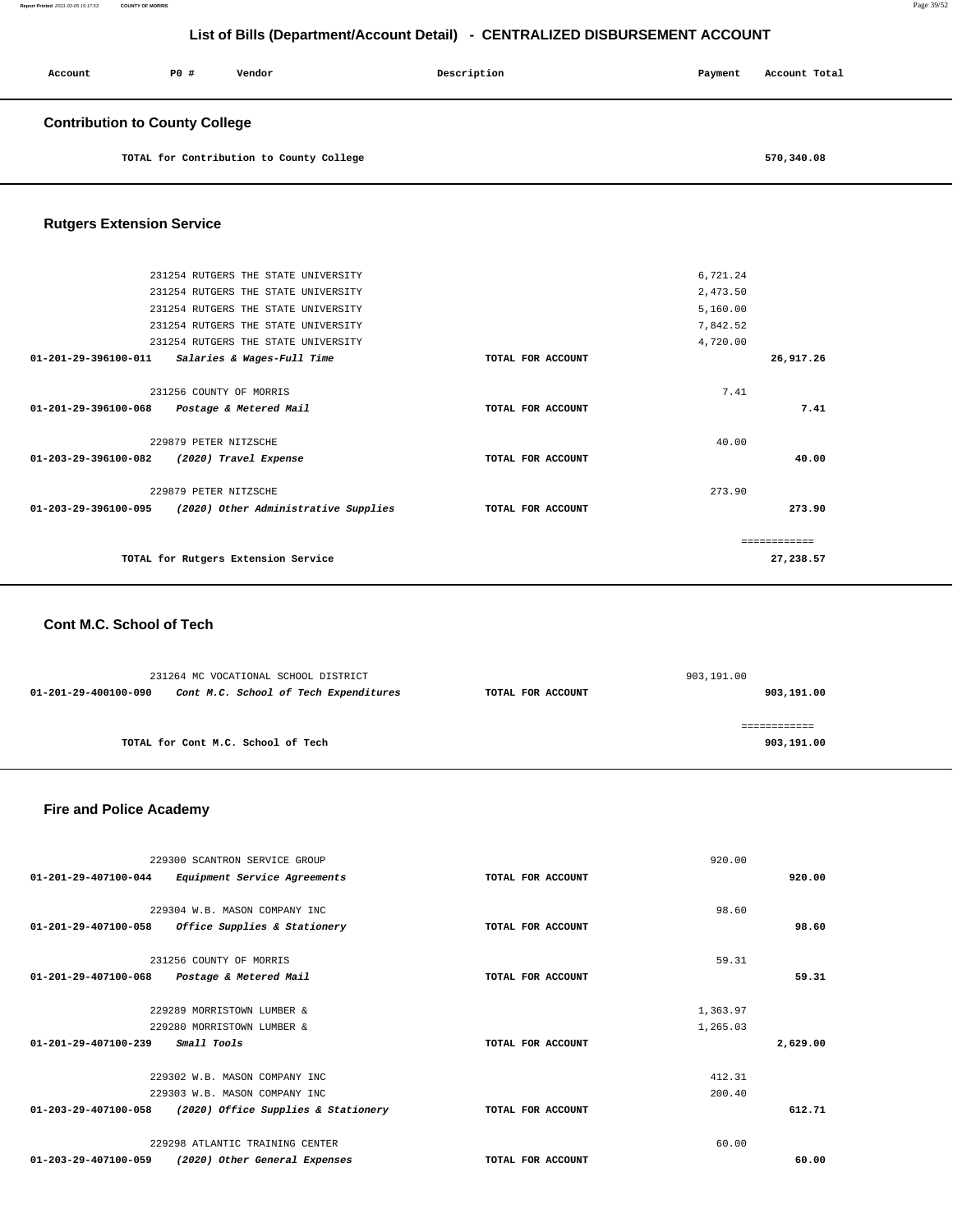| 229769 BOROUGH OF BUTLER                   |                   | 68.32            |          |
|--------------------------------------------|-------------------|------------------|----------|
| 229769 BOROUGH OF BUTLER                   |                   | 95.78            |          |
| 229769 BOROUGH OF BUTLER                   |                   | 58.63            |          |
| 229877 JERSEY CENTRAL POWER & LIGHT        |                   | 573.09           |          |
| 229876 JERSEY CENTRAL POWER & LIGHT        |                   | 168.22           |          |
| $01 - 201 - 31 - 430100 - 137$ Electricity | TOTAL FOR ACCOUNT |                  | 4,681.82 |
|                                            |                   |                  |          |
| 230174 DIRECT ENERGY BUSINESS MARKETING    |                   | 1,031.59         |          |
| 229291 SUBURBAN PROPANE -2347              |                   | 453.41           |          |
| 229291 SUBURBAN PROPANE -2347              |                   | 3.66             |          |
| 229291 SUBURBAN PROPANE -2347              |                   | 9.92             |          |
| 01-201-31-430100-141 Natural Gas           | TOTAL FOR ACCOUNT |                  | 1,498.58 |
| 230849 BOROUGH OF WHARTON                  |                   | 254.25           |          |
|                                            |                   |                  |          |
| 229888 HANOVER SEWERAGE AUTHORITY          |                   | 550.18<br>234.24 |          |
| 229888 HANOVER SEWERAGE AUTHORITY          |                   |                  |          |
| 229888 HANOVER SEWERAGE AUTHORITY          |                   | 57.24<br>466.56  |          |
| 229888 HANOVER SEWERAGE AUTHORITY          |                   |                  |          |
| 01-201-31-430100-144 Sewer                 | TOTAL FOR ACCOUNT |                  | 1,562.47 |
| 229894 SOUTHEAST MORRIS COUNTY             |                   | 40.94            |          |
| 229894 SOUTHEAST MORRIS COUNTY             |                   | 51.42            |          |
| 229894 SOUTHEAST MORRIS COUNTY             |                   | 208.65           |          |
| 01-201-31-430100-147<br>Water              | TOTAL FOR ACCOUNT |                  | 301.01   |
|                                            |                   |                  |          |
| 229772 BOROUGH OF BUTLER                   |                   | 62.19            |          |
| 229772 BOROUGH OF BUTLER                   |                   | 87.23            |          |
| 229772 BOROUGH OF BUTLER                   |                   | 54.52            |          |
| 229895 CHAMPION ENERGY                     |                   | 29, 278, 49      |          |
| 229661 JERSEY CENTRAL POWER & LIGHT        |                   | 7.62             |          |
| 229806 JERSEY CENTRAL POWER & LIGHT        |                   | 574.46           |          |
| 229803 JERSEY CENTRAL POWER & LIGHT        |                   | 34.40            |          |
| 229803 JERSEY CENTRAL POWER & LIGHT        |                   | 37.41            |          |
| 229803 JERSEY CENTRAL POWER & LIGHT        |                   | 83.39            |          |

### **Utilities**

230848 JERSEY CENTRAL POWER & LIGHT

| <b>Fire and Police Academy</b> |                                         |                   |          |              |
|--------------------------------|-----------------------------------------|-------------------|----------|--------------|
|                                | 229301 MORRIS COUNTY MUA                |                   | 444.88   |              |
|                                | 229662 MORRIS COUNTY MUA                |                   | 417.95   |              |
| 01-203-29-407100-143           | (2020) Rubbish & Trash Removal          | TOTAL FOR ACCOUNT |          | 862.83       |
|                                | 229287 MORRISTOWN LUMBER &              |                   | 55.84    |              |
|                                | 229288 MORRISTOWN LUMBER &              |                   | 21.99    |              |
| $01 - 203 - 29 - 407100 - 239$ | (2020) Small Tools                      | TOTAL FOR ACCOUNT |          | 77.83        |
|                                | 227489 FOWLER EQUIP CO INC.             |                   | 4,240.00 |              |
|                                | 227856 FF1 PROFESSIONAL SAFETY SERVICES |                   | 3,900.00 |              |
|                                | 227116 FF1 PROFESSIONAL SAFETY SERVICES |                   | 450.00   |              |
|                                | 227114 FF1 PROFESSIONAL SAFETY SERVICES |                   | 250.00   |              |
|                                | 227115 FF1 PROFESSIONAL SAFETY SERVICES |                   | 225.00   |              |
| 01-203-29-407100-258           | (2020) Equipment                        | TOTAL FOR ACCOUNT |          | 9,065.00     |
|                                | 229296 MEGGIT TRAINING SYSTEMS INC.     |                   | 72.06    |              |
|                                | 229297 TELE-MEASUREMENTS, INC.          |                   | 270.00   |              |
| $01 - 203 - 29 - 407100 - 262$ | (2020) Machinery Repairs & Parts        | TOTAL FOR ACCOUNT |          | 342.06       |
|                                |                                         |                   |          | ============ |
|                                | TOTAL for Fire and Police Academy       |                   |          | 14,727.34    |
|                                |                                         |                   |          |              |

**List of Bills (Department/Account Detail) - CENTRALIZED DISBURSEMENT ACCOUNT**

Account 20 **P** Pomdor Payment Recount Potal

3,717.78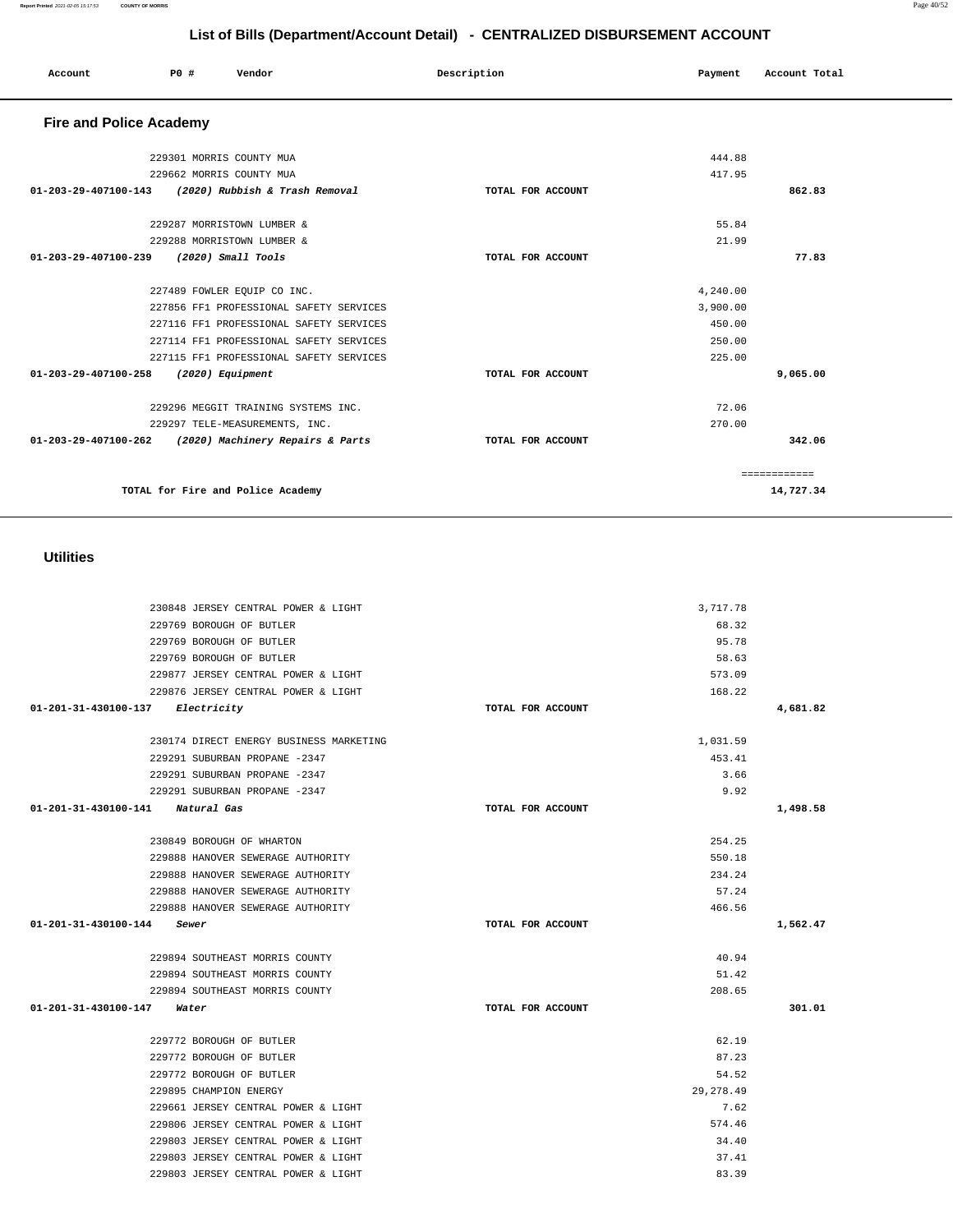## **Account P0 # Vendor Description Payment Account Total Utilities**  229776 JERSEY CENTRAL POWER & LIGHT 45.02 229776 JERSEY CENTRAL POWER & LIGHT 55.63 229776 JERSEY CENTRAL POWER & LIGHT 374.50 229777 JERSEY CENTRAL POWER & LIGHT 308.96 229777 JERSEY CENTRAL POWER & LIGHT 1,196.60 229876 JERSEY CENTRAL POWER & LIGHT 229782 JERSEY CENTRAL POWER & LIGHT 47.70 229782 JERSEY CENTRAL POWER & LIGHT 58.13 229782 JERSEY CENTRAL POWER & LIGHT 161.64 229781 JERSEY CENTRAL POWER & LIGHT 15.82 229781 JERSEY CENTRAL POWER & LIGHT 15.82 229781 JERSEY CENTRAL POWER & LIGHT 146.16 229783 JERSEY CENTRAL POWER & LIGHT 31.96 229783 JERSEY CENTRAL POWER & LIGHT 27.43 229774 JERSEY CENTRAL POWER & LIGHT 31.10 229804 JERSEY CENTRAL POWER & LIGHT 40.01 229804 JERSEY CENTRAL POWER & LIGHT 63.42 229784 JERSEY CENTRAL POWER & LIGHT 22.21 229784 JERSEY CENTRAL POWER & LIGHT 22.22 229784 JERSEY CENTRAL POWER & LIGHT 87.37 229785 JERSEY CENTRAL POWER & LIGHT 18.00 229785 JERSEY CENTRAL POWER & LIGHT 20.87 229785 JERSEY CENTRAL POWER & LIGHT 54.38 229775 JERSEY CENTRAL POWER & LIGHT 551.77 229775 JERSEY CENTRAL POWER & LIGHT 459.85 229900 JERSEY CENTRAL POWER & LIGHT 28,261.98 229893 JERSEY CENTRAL POWER & LIGHT 305.22  **01-203-31-430100-137 (2020) Electricity TOTAL FOR ACCOUNT 62,783.58** 229897 N.J. NATURAL GAS COMPANY 1,343.43 229899 ELIZABETHTOWN GAS COMPANY 703.45 229290 SUBURBAN PROPANE -2347 618.53 229290 SUBURBAN PROPANE -2347 3.49 229290 SUBURBAN PROPANE -2347 9.92 229290 SUBURBAN PROPANE -2347 610.30 229290 SUBURBAN PROPANE -2347 3.49 229290 SUBURBAN PROPANE -2347 9.92 229290 SUBURBAN PROPANE -2347 528.84 229290 SUBURBAN PROPANE -2347 3.49 229290 SUBURBAN PROPANE -2347 9.92 229290 SUBURBAN PROPANE -2347 2,151.25 229290 SUBURBAN PROPANE -2347 3.49 229290 SUBURBAN PROPANE -2347 9.92 229290 SUBURBAN PROPANE -2347 803.62 229290 SUBURBAN PROPANE -2347 3.49 229290 SUBURBAN PROPANE -2347 9.92  **01-203-31-430100-141 (2020) Natural Gas TOTAL FOR ACCOUNT 6,826.47** 230160 MONTVILLE TWP WATER & SEWER 107.60  **01-203-31-430100-144 (2020) Sewer TOTAL FOR ACCOUNT 107.60** 229318 CABLEVISION LIGHTPATH INC. 5,081.37  **01-203-31-430100-146 (2020) Telephone TOTAL FOR ACCOUNT 5,081.37** 230160 MONTVILLE TWP WATER & SEWER 23.25  **01-203-31-430100-147 (2020) Water TOTAL FOR ACCOUNT 23.25** ============ **TOTAL for Utilities 82,866.15**

**Report Printed** 2021-02-05 15:17:53 **COUNTY OF MORRIS** Page 41/52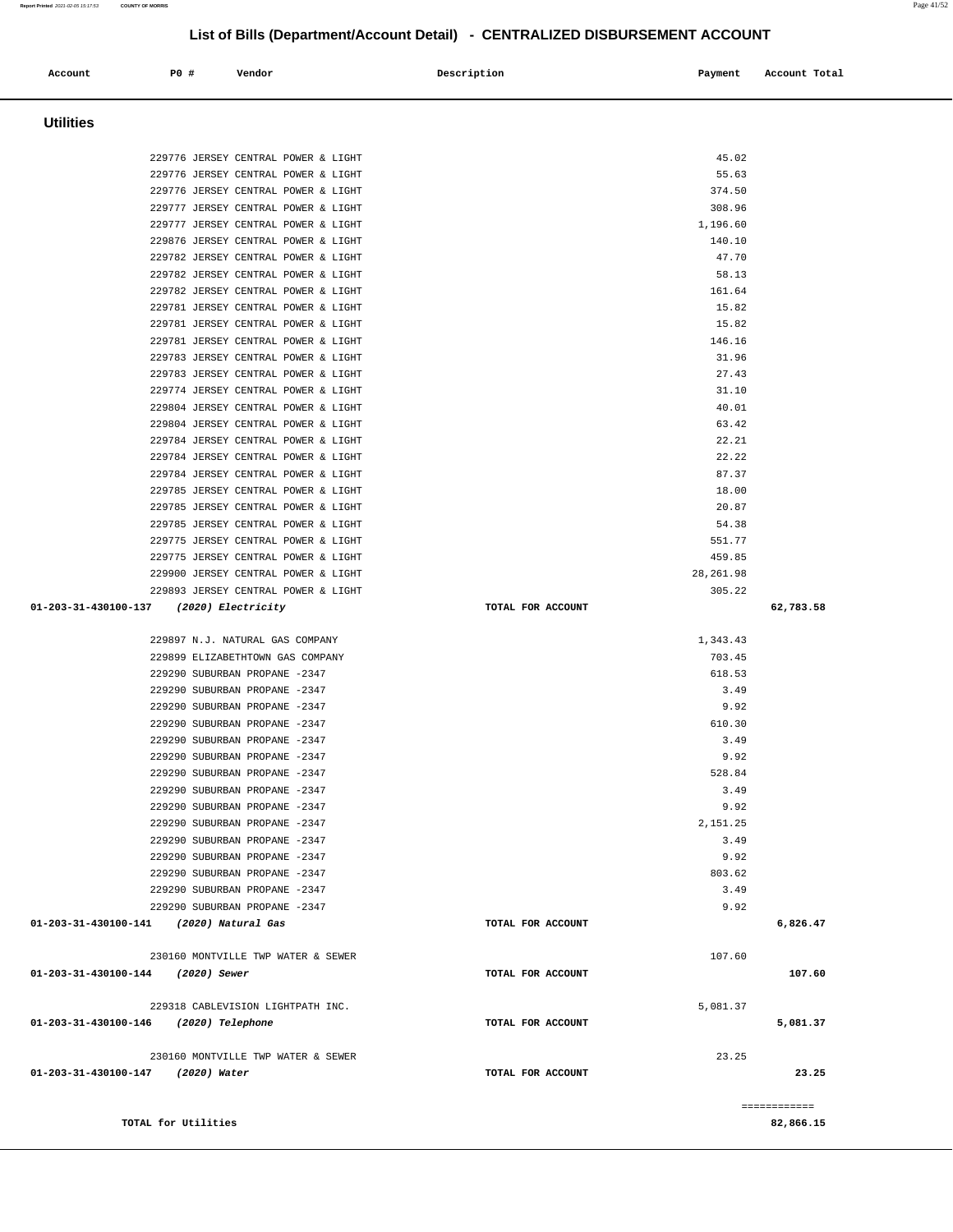#### **Report Printed** 2021-02-05 15:17:53 **COUNTY OF MORRIS** Page 42/52

## **List of Bills (Department/Account Detail) - CENTRALIZED DISBURSEMENT ACCOUNT**

| Account                                     | P0 # |                      | Vendor                                             | Description |                   | Payment | Account Total |
|---------------------------------------------|------|----------------------|----------------------------------------------------|-------------|-------------------|---------|---------------|
| <b>Nutrition</b>                            |      |                      |                                                    |             |                   |         |               |
|                                             |      |                      |                                                    |             |                   |         |               |
|                                             |      | 229851 RHEA YOUNG    |                                                    |             |                   | 12.00   |               |
|                                             |      | 229829 WENDY GALINDO |                                                    |             |                   | 12.00   |               |
| 01-201-41-716100-048                        |      | Insurance            |                                                    |             | TOTAL FOR ACCOUNT |         | 24.00         |
|                                             |      | 229817 TANYA LEHNERT |                                                    |             |                   | 8.38    |               |
| 01-201-41-716100-059 Other General Expenses |      |                      |                                                    |             | TOTAL FOR ACCOUNT |         | 8.38          |
|                                             |      | 229829 WENDY GALINDO |                                                    |             |                   | 21.00   |               |
| 01-201-41-716100-082                        |      | Travel Expense       |                                                    |             | TOTAL FOR ACCOUNT |         | 21.00         |
|                                             |      | 230929 EDWIN GUEVARA |                                                    |             |                   | 51.25   |               |
|                                             |      |                      | 01-203-41-716100-059 (2020) Other General Expenses |             | TOTAL FOR ACCOUNT |         | 51.25         |
|                                             |      |                      |                                                    |             |                   |         | ============  |
|                                             |      | TOTAL for Nutrition  |                                                    |             |                   |         | 104.63        |
|                                             |      |                      |                                                    |             |                   |         |               |

#### **Area Plan Grant**

| 230924 AHS HOSPITAL CORP/MORRISTOWN MEDICAL CENTER |                   |           | 1,941.00     |
|----------------------------------------------------|-------------------|-----------|--------------|
| 230922 DAWN CENTER FOR INDEPENDENT                 |                   | 2,693.00  |              |
| 230921 JERSEY CARES, INC.                          |                   | 2,712.00  |              |
| 230923 M.C. ORGANIZATION FOR                       |                   | 1,380.00  |              |
| 230925 NORWESCAP INC                               |                   | 5,157.00  |              |
| 230926 NEWBRIDGE SERVICES INC                      |                   | 32,077.00 |              |
| 230913 NORWESCAP INC                               |                   | 604.00    |              |
| 229842 CFCS - HOPE HOUSE                           |                   | 3,637.00  |              |
| 229843 CFCS - HOPE HOUSE                           |                   | 39.00     |              |
| 229820 CHILD & FAMILY RESOURCES, INC.              | 3,080.00          |           |              |
| 229821 CORNERSTONE FAMILY PROGRAMS                 |                   | 2,707.00  |              |
| 229819 JEWISH FAMILY SVCS. OF METROWEST            |                   | 1,410.00  |              |
| 229825 LEGAL SERVICES OF NORTHWEST                 |                   | 14,796.00 |              |
| 229830 M.C. ORGANIZATION FOR                       |                   | 12,251.00 |              |
| 229818 MORRIS COUNTY SHERIFF'S OFFICE              |                   | 3,825.00  |              |
| 229826 MENTAL HEALTH ASSOCIATION OF                |                   | 14,701.00 |              |
| 229827 M.C. ORGANIZATION FOR                       |                   | 13.00     |              |
| 229831 UNITED WAY OF NORTHERN                      |                   | 2,704.00  |              |
| 229832 UNITED WAY OF NORTHERN                      |                   | 4,281.00  |              |
| 229890 VISITING NURSE ASSOC. OF                    |                   | 39,748.00 |              |
| 229840 VISITING NURSE ASSOC. OF                    |                   | 9,715.00  |              |
| 229838 VISITING NURSE ASSOC. OF                    |                   | 5,885.00  |              |
| 229839 VISITING NURSE ASSOC. OF                    |                   | 9,076.00  |              |
| 229841 VISITING NURSE ASSOC. OF                    |                   | 50,549.00 |              |
| 229856 NEWBRIDGE SERVICES INC                      |                   | 12,633.00 |              |
| 229858 NORWESCAP INC                               |                   | 280.00    |              |
| 229833 ZUFALL HEALTH CENTER                        |                   | 11,065.00 |              |
| 01-203-41-716110-090<br>(2020) Expenditures        | TOTAL FOR ACCOUNT |           | 248,959.00   |
|                                                    |                   |           | ============ |
| TOTAL for Area Plan Grant                          |                   |           | 248,959.00   |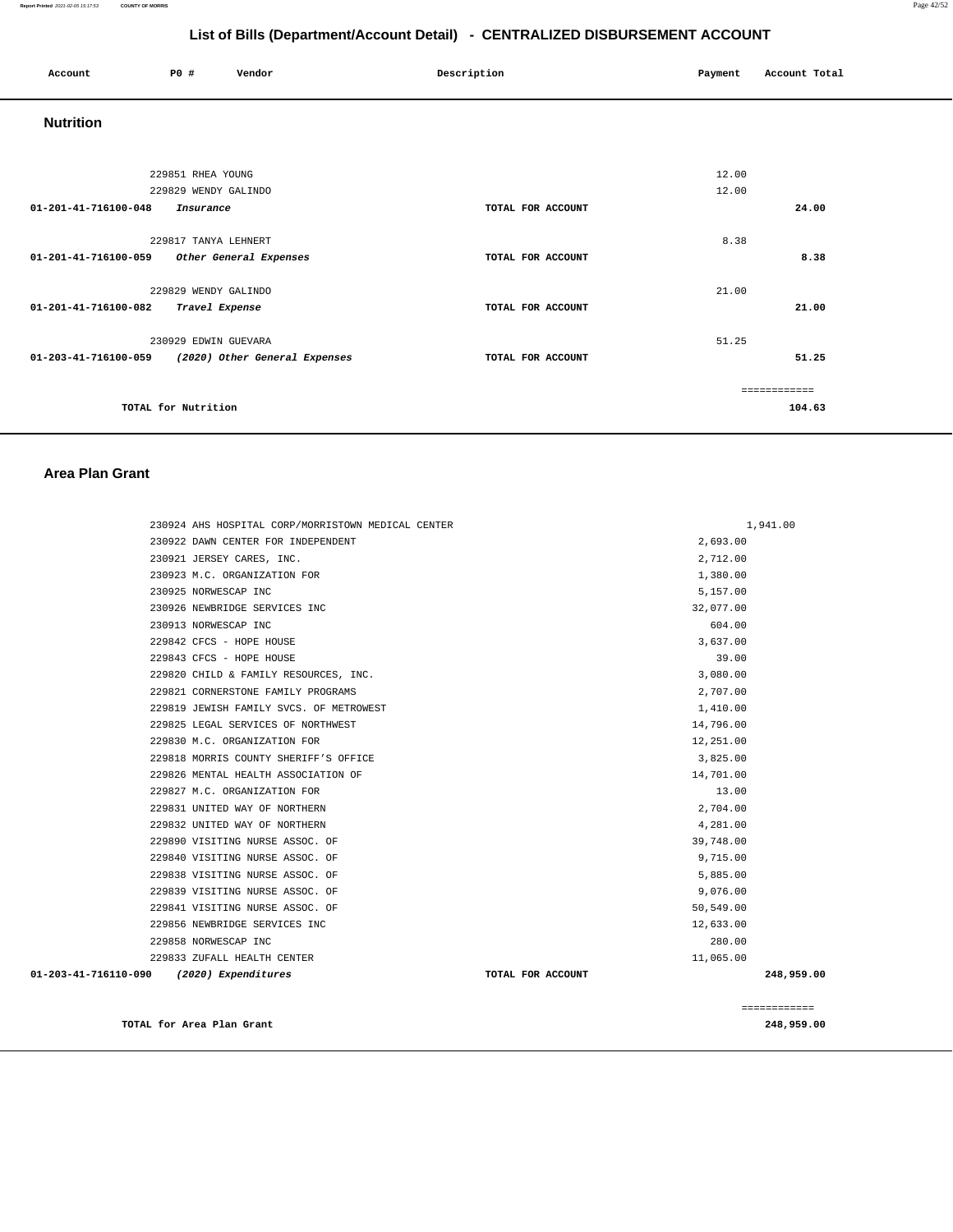**Report Printed** 2021-02-05 15:17:53 **COUNTY OF MORRIS** Page 43/52

## **List of Bills (Department/Account Detail) - CENTRALIZED DISBURSEMENT ACCOUNT**

| Account              | P0 #                        | Vendor                                                             |  | Description       |  | Payment            | Account Total             |
|----------------------|-----------------------------|--------------------------------------------------------------------|--|-------------------|--|--------------------|---------------------------|
| <b>Grant Fund</b>    |                             |                                                                    |  |                   |  |                    |                           |
| DEPARTMENT 718105    |                             |                                                                    |  |                   |  |                    |                           |
| 02-213-41-718105-391 | 231265 COUNTY OF MORRIS     | Public Health Emer Grant(7/1/20-6/30/21)                           |  | TOTAL FOR ACCOUNT |  | 10.27              | 10.27                     |
|                      | TOTAL for DEPARTMENT 718105 |                                                                    |  |                   |  |                    | ============<br>10.27     |
| DEPARTMENT 718130    |                             |                                                                    |  |                   |  |                    |                           |
|                      |                             |                                                                    |  |                   |  |                    |                           |
|                      | 228294 CDW GOVERNMENT       |                                                                    |  |                   |  | 4,352.64           |                           |
| 02-213-41-718130-391 | 228294 CDW GOVERNMENT       | CARES COVID-19 (ELC) (8/1/19-6/30/21)                              |  | TOTAL FOR ACCOUNT |  | 442.80             | 4,795.44                  |
|                      |                             |                                                                    |  |                   |  |                    |                           |
|                      | TOTAL for DEPARTMENT 718130 |                                                                    |  |                   |  |                    | ============<br>4,795.44  |
| DEPARTMENT 742110    |                             |                                                                    |  |                   |  |                    |                           |
|                      |                             |                                                                    |  |                   |  |                    |                           |
|                      | 231265 COUNTY OF MORRIS     |                                                                    |  |                   |  | 96.98              |                           |
| 02-213-41-742110-391 |                             | WIOA Dislocated Worker (7/1/19-6/30/21)                            |  | TOTAL FOR ACCOUNT |  |                    | 96.98                     |
|                      | TOTAL for DEPARTMENT 742110 |                                                                    |  |                   |  |                    | ============<br>96.98     |
| DEPARTMENT 757010    |                             |                                                                    |  |                   |  |                    |                           |
|                      |                             |                                                                    |  |                   |  |                    |                           |
|                      |                             | 229373 FREEDOM HOUSE INC.                                          |  |                   |  | 2,400.00           |                           |
|                      |                             | 229374 FREEDOM HOUSE INC.                                          |  |                   |  | 3,000.00           |                           |
|                      | 229376 INTEGRITY, INC.      |                                                                    |  |                   |  | 2,353.00           |                           |
|                      |                             | 229375 PREVENTION IS KEY                                           |  |                   |  | 1,300.00           |                           |
|                      |                             | 229375 PREVENTION IS KEY                                           |  |                   |  | 435.00             |                           |
|                      |                             | 229382 NEW HOPE FOUNDATION INC.                                    |  |                   |  | 1,539.00           |                           |
|                      |                             | 229381 NEW HOPE FOUNDATION INC.                                    |  |                   |  | 8,789.35           |                           |
|                      |                             | 229380 NEW HOPE FOUNDATION INC.<br>229379 NEW HOPE FOUNDATION INC. |  |                   |  | 1,200.00<br>800.00 |                           |
| 02-213-41-757010-392 |                             | Chapter 51 (1/1/20-12/31/20)                                       |  | TOTAL FOR ACCOUNT |  |                    | 21,816.35                 |
|                      |                             |                                                                    |  |                   |  |                    |                           |
|                      | TOTAL for DEPARTMENT 757010 |                                                                    |  |                   |  |                    | ------------<br>21,816.35 |
|                      |                             |                                                                    |  |                   |  |                    |                           |
| DEDADTMENT 750040    |                             |                                                                    |  |                   |  |                    |                           |

 **DEPARTMENT 758010** 

| 223941 BOROUGH OF BUTLER                                         | 7.017.40          |          |
|------------------------------------------------------------------|-------------------|----------|
| 223958 MORRIS PLAINS MUNICIPAL ALL.                              | 1,840.53          |          |
| Municipal Alliance (7/1/19-6/30/20) 9/20<br>02-213-41-758010-392 | TOTAL FOR ACCOUNT | 8,857.93 |

**TOTAL for DEPARTMENT 758010** 

============ **8,857.93**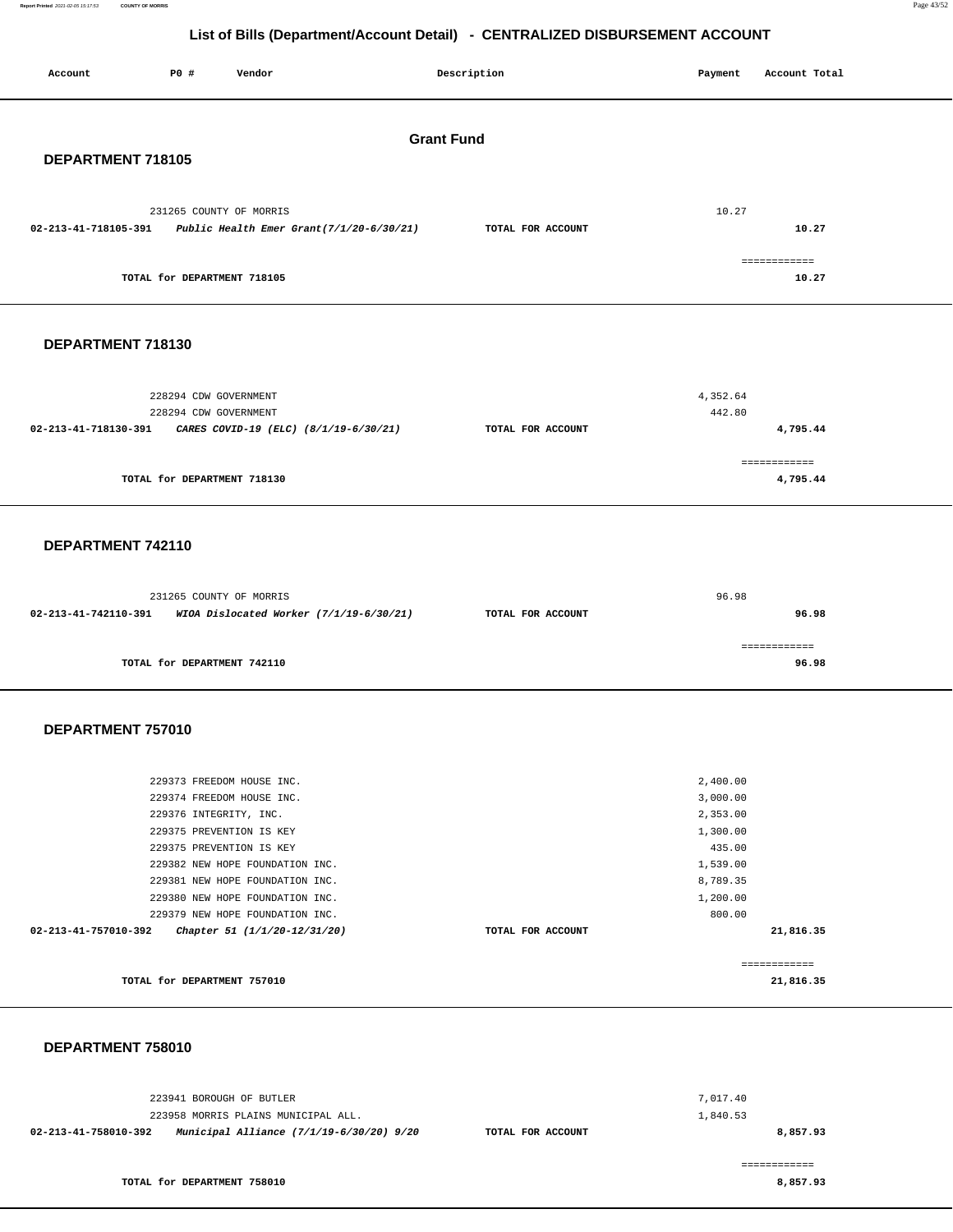**Report Printed** 2021-02-05 15:17:53 **COUNTY OF MORRIS** Page 44/52

| Account                              | P0 #                        | Vendor                                                                                                                                                        |  | Description       | Payment                          | Account Total                        |
|--------------------------------------|-----------------------------|---------------------------------------------------------------------------------------------------------------------------------------------------------------|--|-------------------|----------------------------------|--------------------------------------|
| <b>Safe Communities Construction</b> |                             |                                                                                                                                                               |  |                   |                                  |                                      |
| 02-213-41-773105-391                 |                             | 231205 MORRISTOWN MEDICAL CENTER<br>Safe Communities (10/1/20-9/30/21)                                                                                        |  | TOTAL FOR ACCOUNT | 20,504.09                        | 20,504.09                            |
|                                      |                             | TOTAL for Safe Communities Construction                                                                                                                       |  |                   |                                  | ============<br>20,504.09            |
| DEPARTMENT 784075                    |                             |                                                                                                                                                               |  |                   |                                  |                                      |
| 02-213-41-784075-391                 |                             | 227668 LIFETIME PRODUCTS, INC.<br>CARES COVID-19 (8/1/19-12/1/20)                                                                                             |  | TOTAL FOR ACCOUNT | 9,080.27                         | 9,080.27                             |
|                                      | TOTAL for DEPARTMENT 784075 |                                                                                                                                                               |  |                   |                                  | ============<br>9,080.27             |
| DEPARTMENT 786010                    |                             |                                                                                                                                                               |  |                   |                                  |                                      |
| 02-213-41-786010-394                 | TOTAL for DEPARTMENT 786010 | 229341 W.B. MASON COMPANY INC<br>229342 W.B. MASON COMPANY INC<br>229308 W.B. MASON COMPANY INC<br>229828 TOWNSHIP OF JEFFERSON<br>MAPS (1/1/2020-12/31/2020) |  | TOTAL FOR ACCOUNT | 8.94<br>8.94<br>8.94<br>4,500.00 | 4,526.82<br>============<br>4,526.82 |
| <b>DEPARTMENT 786125</b>             |                             |                                                                                                                                                               |  |                   |                                  |                                      |
|                                      | TOTAL for DEPARTMENT 786125 | 229850 CHARM-TEX, INC.<br>229850 CHARM-TEX, INC.<br>229889 OFFICE CONCEPTS GROUP, INC.<br>02-213-41-786125-391 CARES ACT-Section 5311 (3/1/20-7/31/21)        |  | TOTAL FOR ACCOUNT | 710.70<br>91.00<br>491.70        | 1,293.40<br>============<br>1,293.40 |
| DEPARTMENT 806010                    |                             |                                                                                                                                                               |  |                   |                                  |                                      |
|                                      |                             | 229441 CONTRACT PHARMACY SERVICES INC<br>$02-213-41-806010-392$ SAPT - MAT $(12/1/19-6/30/20)$                                                                |  | TOTAL FOR ACCOUNT | 2,367.20                         | 2,367.20                             |
|                                      | TOTAL for DEPARTMENT 806010 |                                                                                                                                                               |  |                   |                                  | ============<br>2,367.20             |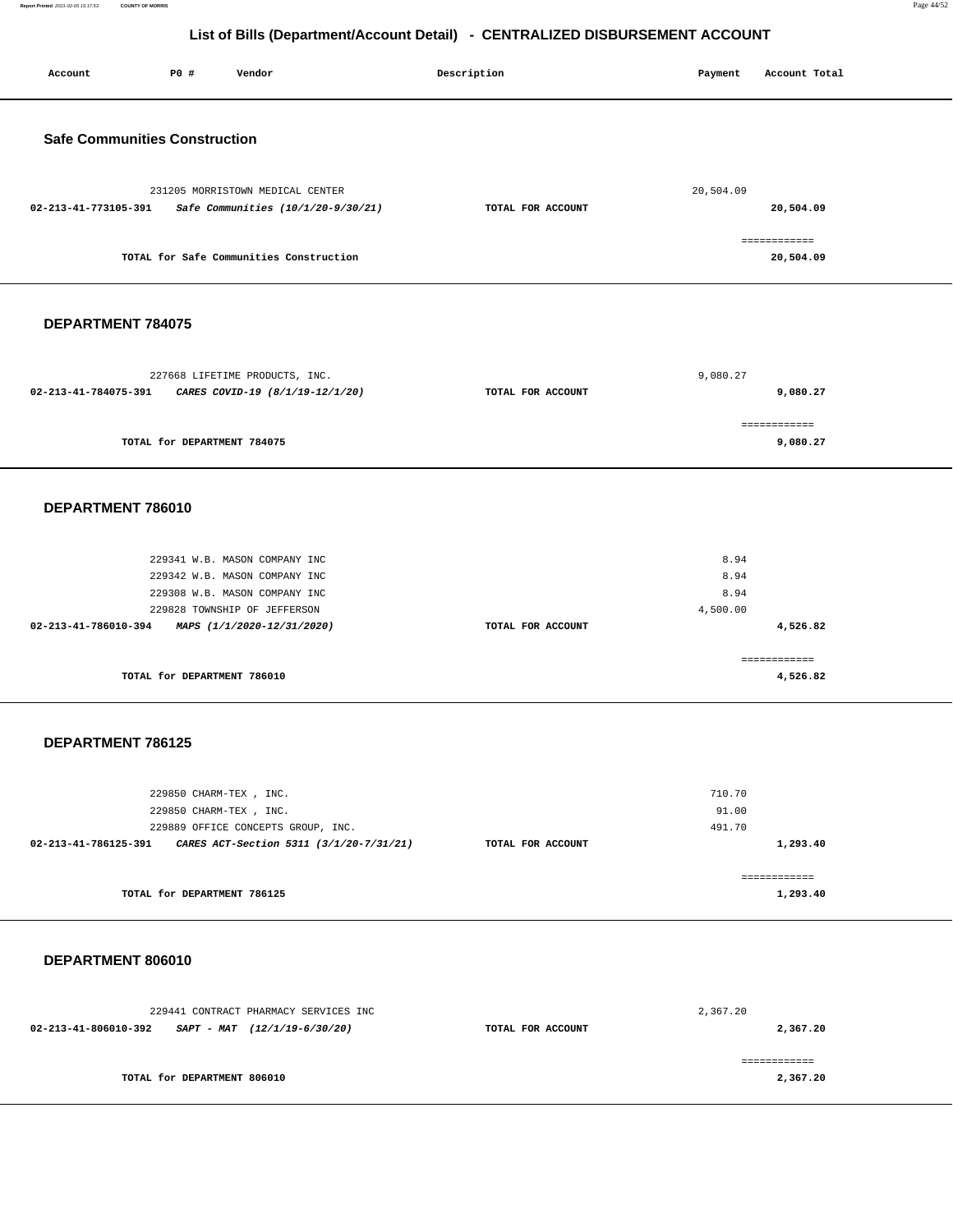**Report Printed** 2021-02-05 15:17:53 **COUNTY OF MORRIS** Page 45/52

| Account                                                         | P0 #                        | Vendor                                                                            |  | Description       | Payment     | Account Total              |
|-----------------------------------------------------------------|-----------------------------|-----------------------------------------------------------------------------------|--|-------------------|-------------|----------------------------|
| DEPARTMENT 864095                                               |                             |                                                                                   |  |                   |             |                            |
| 02-213-41-864095-391                                            |                             | 229640 MIKE FITZPATRICK CONTRACTORS INC.<br>2020 ATP - County Aid (1/9/20-1/9/23) |  | TOTAL FOR ACCOUNT | 2,947.90    | 2,947.90<br>============   |
|                                                                 | TOTAL for DEPARTMENT 864095 |                                                                                   |  |                   |             | 2,947.90                   |
| DEPARTMENT 864203                                               |                             |                                                                                   |  |                   |             |                            |
| 02-213-41-864203-392                                            |                             | 230965 GREENMAN PEDERSEN INC<br>Waterloo Road Bridge (6/29/18-6/29/22)            |  | TOTAL FOR ACCOUNT | 23, 162. 12 | 23,162.12                  |
|                                                                 | TOTAL for DEPARTMENT 864203 |                                                                                   |  |                   |             | ------------<br>23,162.12  |
| DEPARTMENT 864690                                               |                             |                                                                                   |  |                   |             |                            |
| 02-213-41-864690-391                                            |                             | 229655 TRANSYSTEMS CORPORATION<br>Openaki Br STP-C00S(690) (9/9/14-9/9/16)        |  | TOTAL FOR ACCOUNT | 2,958.01    | 2,958.01                   |
|                                                                 | TOTAL for DEPARTMENT 864690 |                                                                                   |  |                   |             | ============<br>2,958.01   |
| DEPARTMENT 864995                                               |                             |                                                                                   |  |                   |             |                            |
| 02-213-41-864995-391    2019 ATP - County Aid (3/28/19-3/28/22) |                             | 230825 TOP LINE CONSTRUCTION CORP                                                 |  | TOTAL FOR ACCOUNT | 193,811.99  | 193,811.99                 |
|                                                                 | TOTAL for DEPARTMENT 864995 |                                                                                   |  |                   |             | ------------<br>193,811.99 |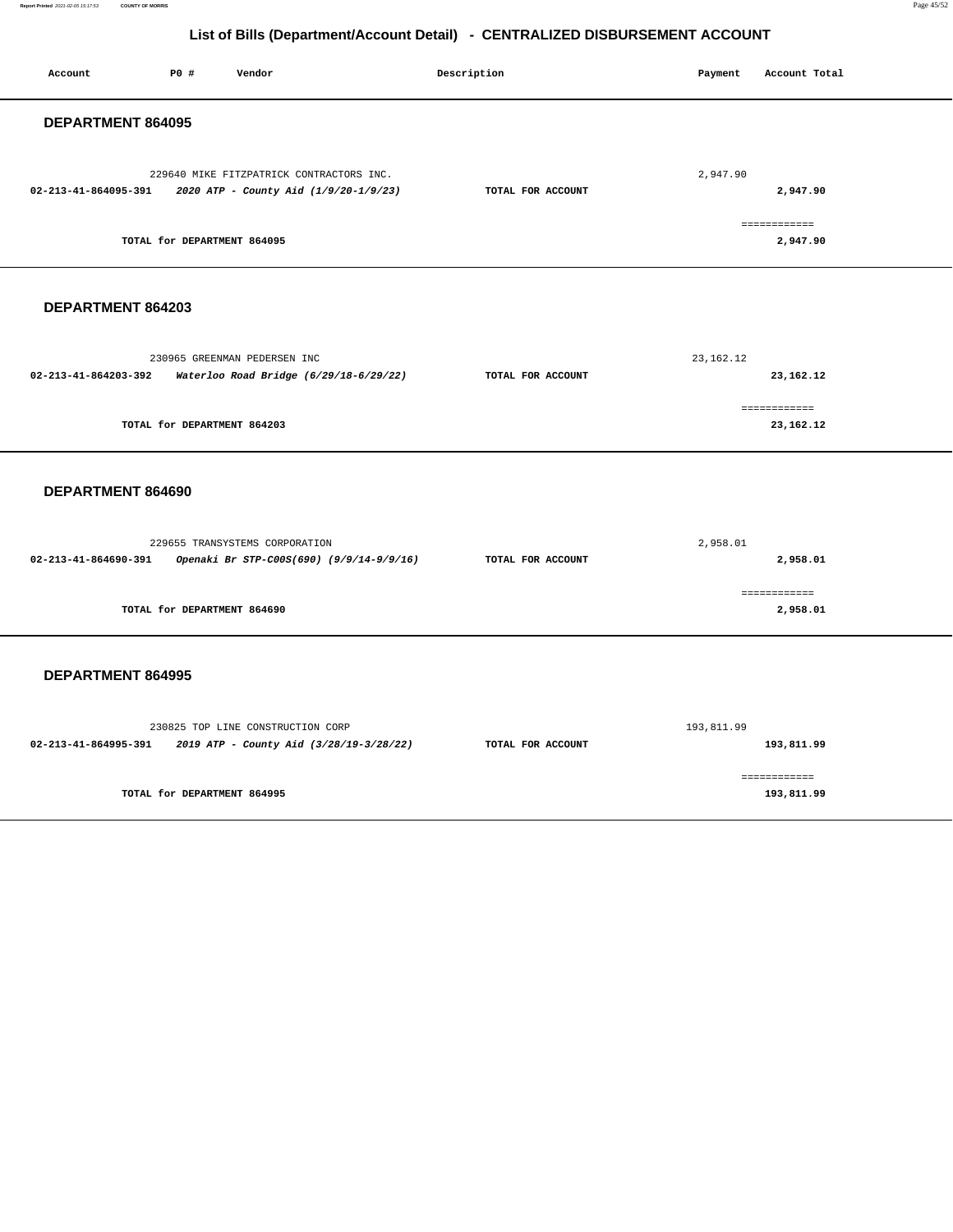**Report Printed** 2021-02-05 15:17:53 **COUNTY OF MORRIS** Page 46/52

| Account                                    | P0 #                        | Vendor                                                                                                                                                                                              |                                          | Description       | Payment                                       | Account Total                          |
|--------------------------------------------|-----------------------------|-----------------------------------------------------------------------------------------------------------------------------------------------------------------------------------------------------|------------------------------------------|-------------------|-----------------------------------------------|----------------------------------------|
| <b>County Capital</b><br>DEPARTMENT 953323 |                             |                                                                                                                                                                                                     |                                          |                   |                                               |                                        |
| 04-216-55-953323-909                       | TOTAL for DEPARTMENT 953323 | 230826 VAN CLEEF ENGINEERING ASSOC<br>230822 VAN CLEEF ENGINEERING ASSOC                                                                                                                            | Bridge Design/Constr VarLoc-Public Works | TOTAL FOR ACCOUNT | 11,088.00<br>9,576.00                         | 20,664.00<br>============<br>20,664.00 |
| DEPARTMENT 953383                          |                             |                                                                                                                                                                                                     |                                          |                   |                                               |                                        |
| 04-216-55-953383-940                       |                             | 224259 BINSKY SERVICE LLC<br>B&G Interior Building Improvements                                                                                                                                     |                                          | TOTAL FOR ACCOUNT | 3,240.57                                      | 3,240.57                               |
|                                            | TOTAL for DEPARTMENT 953383 |                                                                                                                                                                                                     |                                          |                   |                                               | ============<br>3,240.57               |
| DEPARTMENT 953416                          |                             |                                                                                                                                                                                                     |                                          |                   |                                               |                                        |
| 04-216-55-953416-951                       |                             | 230147 NJSB CONSTRUCTION LLC<br>B&G - Exterior Building Projects                                                                                                                                    |                                          | TOTAL FOR ACCOUNT | 2,895.00                                      | 2,895.00                               |
|                                            | TOTAL for DEPARTMENT 953416 |                                                                                                                                                                                                     |                                          |                   |                                               | ============<br>2,895.00               |
| DEPARTMENT 953418                          |                             |                                                                                                                                                                                                     |                                          |                   |                                               |                                        |
| 04-216-55-953418-909                       | 226795 KEY-TECH             | 231030 VAN CLEEF ENGINEERING ASSOC                                                                                                                                                                  | PublicWork-Bridge/DrainDesign&Recon/Repl | TOTAL FOR ACCOUNT | 504.00<br>2,351.76                            | 2,855.76                               |
|                                            | TOTAL for DEPARTMENT 953418 |                                                                                                                                                                                                     |                                          |                   |                                               | ============<br>2,855.76               |
| DEPARTMENT 953420                          |                             |                                                                                                                                                                                                     |                                          |                   |                                               |                                        |
| 04-216-55-953420-951                       |                             | 225766 SCHNELL CONTRACTING SYSTEMS LLC<br>229481 HANNON FLOOR COVERING CORPORATION<br>229481 HANNON FLOOR COVERING CORPORATION<br>224259 BINSKY SERVICE LLC<br>B&G - Interior Building Improvements |                                          | TOTAL FOR ACCOUNT | 51,600.00<br>11,377.16<br>605.00<br>10,659.43 | 74,241.59                              |
|                                            | TOTAL for DEPARTMENT 953420 |                                                                                                                                                                                                     |                                          |                   |                                               | ------------<br>74,241.59              |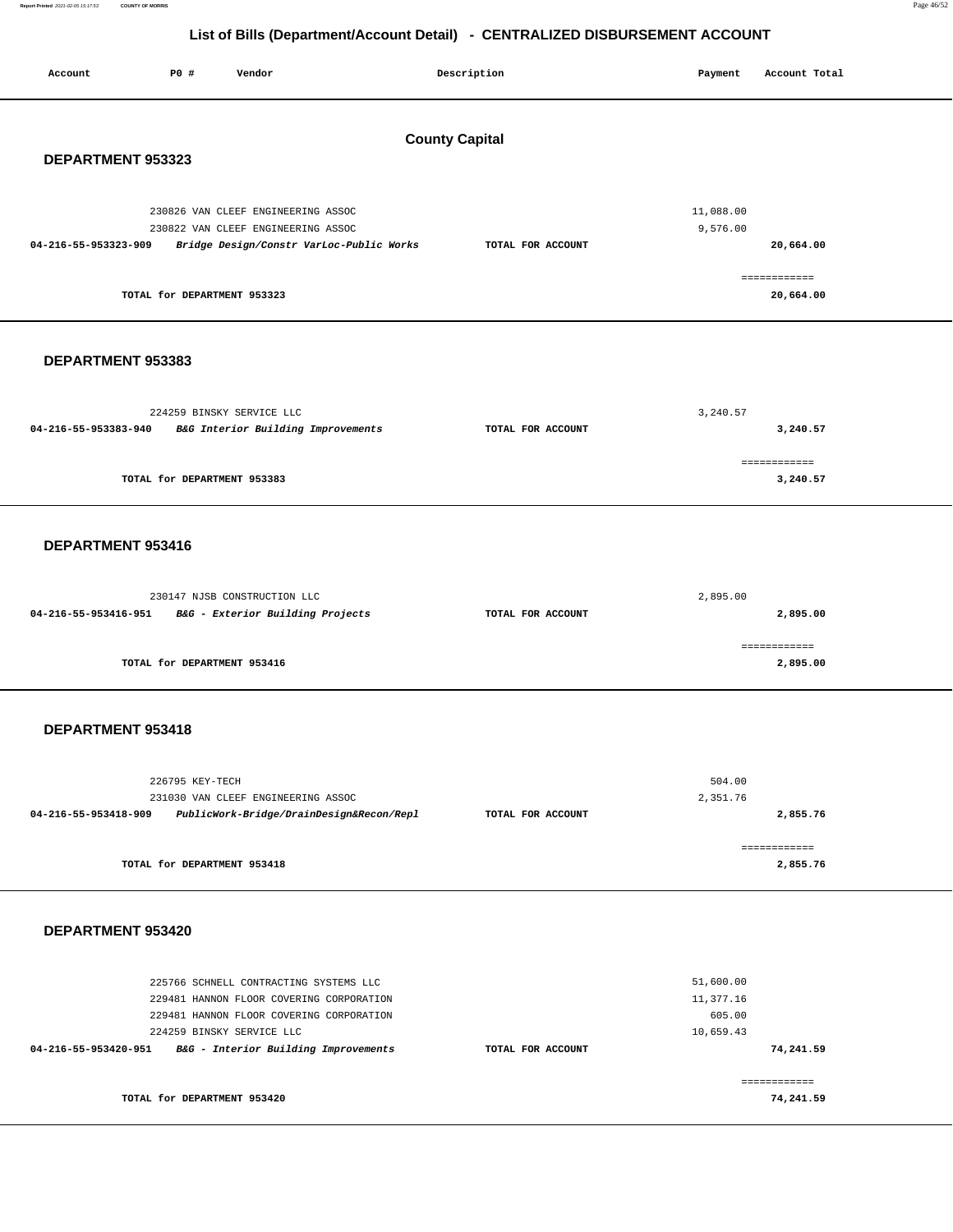**Report Printed** 2021-02-05 15:17:53 **COUNTY OF MORRIS** Page 47/52

## **List of Bills (Department/Account Detail) - CENTRALIZED DISBURSEMENT ACCOUNT**

| Account              | P0 #                        | Vendor                                                                                                                                                          |  | Description       |  | Payment                                    | Account Total             |  |
|----------------------|-----------------------------|-----------------------------------------------------------------------------------------------------------------------------------------------------------------|--|-------------------|--|--------------------------------------------|---------------------------|--|
|                      | DEPARTMENT 953455           |                                                                                                                                                                 |  |                   |  |                                            |                           |  |
| 04-216-55-953455-909 |                             | 230823 GREENMAN PEDERSEN INC<br>Bridge Design & Replacement-Public Works                                                                                        |  | TOTAL FOR ACCOUNT |  | 11,118.00                                  | 11,118.00                 |  |
|                      | TOTAL for DEPARTMENT 953455 |                                                                                                                                                                 |  |                   |  |                                            | ============<br>11,118.00 |  |
| DEPARTMENT 953458    |                             |                                                                                                                                                                 |  |                   |  |                                            |                           |  |
| 04-216-55-953458-909 |                             | 229158 CRANE ASSOCIATES, P.C.<br>Replacement/Repair/Upgrade-Bldgs&Grnds                                                                                         |  | TOTAL FOR ACCOUNT |  | 79.78                                      | 79.78                     |  |
|                      | TOTAL for DEPARTMENT 953458 |                                                                                                                                                                 |  |                   |  |                                            | ============<br>79.78     |  |
| DEPARTMENT 953464    |                             |                                                                                                                                                                 |  |                   |  |                                            |                           |  |
| 04-216-55-953464-909 |                             | 229463 FOX ARCHITECTURAL DESIGN, PC<br>229161 THE BIBER PARTNERSHIP AIA<br>Interior Bldg Upgrades - Bldgs & Grounds                                             |  | TOTAL FOR ACCOUNT |  | 985.44<br>740.00                           | 1,725.44                  |  |
|                      | TOTAL for DEPARTMENT 953464 |                                                                                                                                                                 |  |                   |  |                                            | ============<br>1,725.44  |  |
| DEPARTMENT 953466    |                             |                                                                                                                                                                 |  |                   |  |                                            |                           |  |
| 04-216-55-953466-909 |                             | 229469 DEWBERRY ENGINEERS, INC<br>229169 THE BIBER PARTNERSHIP AIA<br>ExterBldgUpgrVehcl/EquipRplcmnt-BldGrd                                                    |  | TOTAL FOR ACCOUNT |  | 4,850.00<br>1,342.64                       | 6,192.64                  |  |
|                      |                             | 230164 CONTINENTAL TRADING &<br>230164 CONTINENTAL TRADING &<br>230164 CONTINENTAL TRADING &                                                                    |  |                   |  | 1,798.98<br>1,243.48<br>774.99             |                           |  |
| 04-216-55-953466-940 |                             | ExterBldgUpgrVehcl/EquipRplcmnt-BldGrd                                                                                                                          |  | TOTAL FOR ACCOUNT |  |                                            | 3,817.45<br>============  |  |
|                      | TOTAL for DEPARTMENT 953466 |                                                                                                                                                                 |  |                   |  |                                            | 10,010.09                 |  |
| DEPARTMENT 953487    |                             |                                                                                                                                                                 |  |                   |  |                                            |                           |  |
|                      |                             | 195995 FRENCH & PARRELLO ASSOCIATES<br>230860 JOHNSON MIRMIRAN AND THOMPSON, INC.<br>230861 JOHNSON MIRMIRAN AND THOMPSON, INC.<br>229667 MALICK AND SCHERER PC |  |                   |  | 2,063.31<br>509.60<br>2,331.44<br>3,200.00 |                           |  |

229667 MALICK AND SCHERER PC **04-216-55-953487-909 RR, RoadConst/Resurf &Design-PublicWrks TOTAL FOR ACCOUNT 8,104.35 TOTAL for DEPARTMENT 953487**  ============ **8,104.35**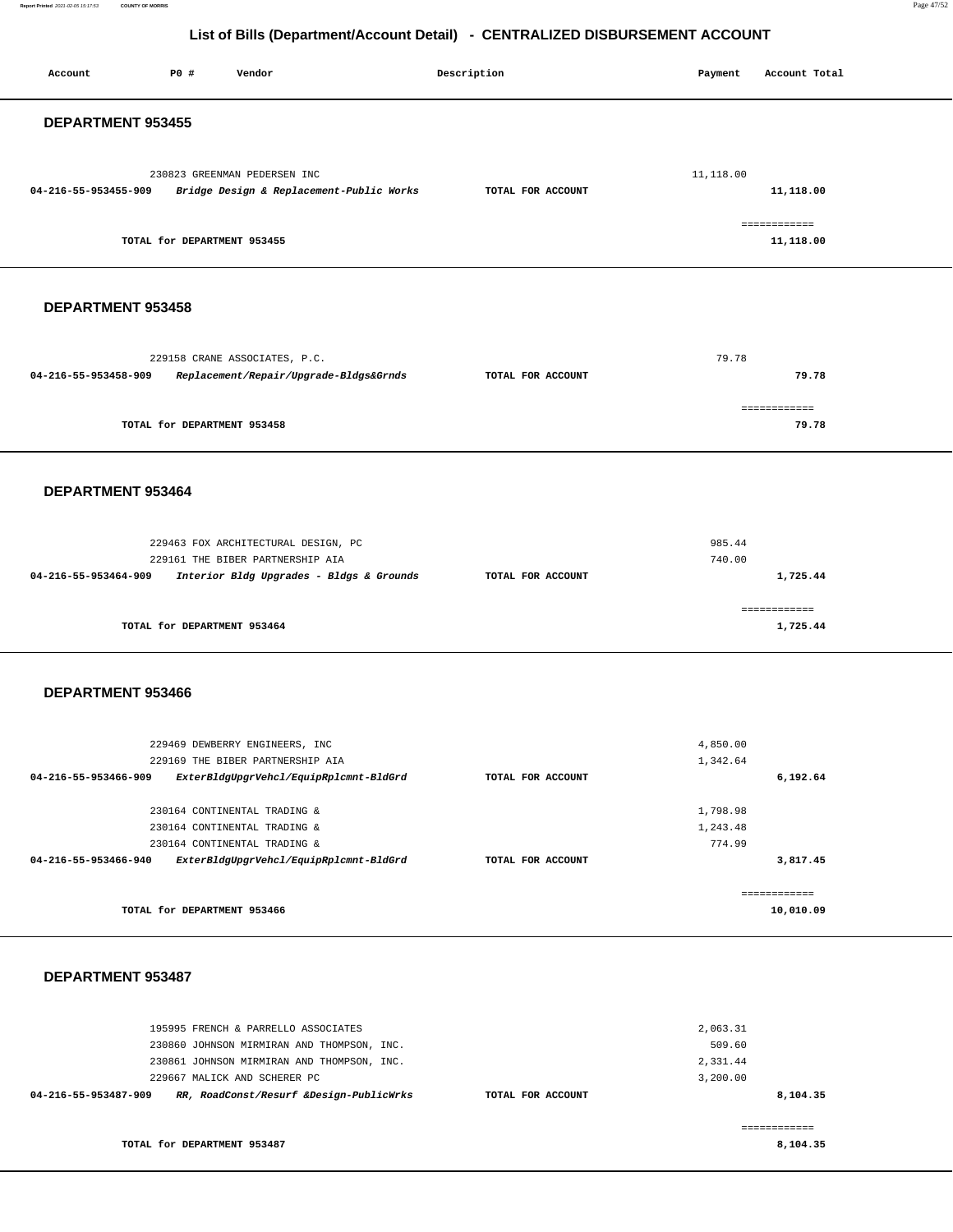**Report Printed** 2021-02-05 15:17:53 **COUNTY OF MORRIS** Page 48/52

**56,217.71**

## **List of Bills (Department/Account Detail) - CENTRALIZED DISBURSEMENT ACCOUNT**

| <b>PO #</b><br>Account<br>Vendor                                                                        | Description       | Payment             | Account Total             |
|---------------------------------------------------------------------------------------------------------|-------------------|---------------------|---------------------------|
| DEPARTMENT 953489                                                                                       |                   |                     |                           |
| 229264 AURORA ENVIRONMENTAL, INC<br>Equip&Vehicle Rplcmnt/Upgrd-MotorSrvcCtr<br>04-216-55-953489-957    | TOTAL FOR ACCOUNT | 8,000.00            | 8,000.00                  |
| TOTAL for DEPARTMENT 953489                                                                             |                   |                     | ============<br>8,000.00  |
| <b>DEPARTMENT 953494</b>                                                                                |                   |                     |                           |
| 229158 CRANE ASSOCIATES, P.C.<br>04-216-55-953494-909<br>Repair/Replc/Upgr Bldg Equip-Bldgs&Grnds       | TOTAL FOR ACCOUNT | 2,650.22            | 2,650.22                  |
| 227655 BINSKY SERVICE LLC                                                                               |                   | 4,605.99            |                           |
| 227524 JERSEY CENTRAL POWER & LIGHT<br>04-216-55-953494-951<br>Repair/Replc/Upgr Bldg Equip-Bldgs&Grnds | TOTAL FOR ACCOUNT | 44,576.90           | 49,182.89                 |
| TOTAL for DEPARTMENT 953494                                                                             |                   |                     | ------------<br>51,833.11 |
| <b>DEPARTMENT 953498</b>                                                                                |                   |                     |                           |
| 224152 KEY-TECH                                                                                         |                   | 1,092.00            |                           |
| 222384 KEY-TECH<br>04-216-55-953498-909<br>Bridge & Drainage Design & Contr-PWorks                      | TOTAL FOR ACCOUNT | 2,484.00            | 3,576.00                  |
|                                                                                                         |                   |                     |                           |
| 226937 LAKE SHORE INDUSTRIES, INC.                                                                      |                   | 2,099.55            |                           |
| 226937 LAKE SHORE INDUSTRIES, INC.                                                                      |                   | 241.80              |                           |
| 226937 LAKE SHORE INDUSTRIES, INC.<br>231026 SALMON BROS. INC.                                          |                   | 144.92<br>53,731.44 |                           |

**TOTAL for DEPARTMENT 953498**  ============ **59,793.71**

**04-216-55-953498-940 Bridge & Drainage Design & Contr-PWorks TOTAL FOR ACCOUNT** 

#### **DEPARTMENT 953524**

|                      | 229672 MALICK AND SCHERER PC          |                   | 6, 315.00 |
|----------------------|---------------------------------------|-------------------|-----------|
|                      | 229672 MALICK AND SCHERER PC          |                   | 8,620.00  |
| 04-216-55-953524-909 | Road Resurfacing/Paving - Engineering | TOTAL FOR ACCOUNT | 14,935.00 |
|                      |                                       |                   |           |
|                      | 230825 TOP LINE CONSTRUCTION CORP     |                   | 20,686.35 |
| 04-216-55-953524-940 | Road Resurfacing/Paving - Engineering | TOTAL FOR ACCOUNT | 20,686.35 |
|                      |                                       |                   |           |
|                      |                                       |                   |           |
|                      | TOTAL for DEPARTMENT 953524           |                   | 35,621.35 |
|                      |                                       |                   |           |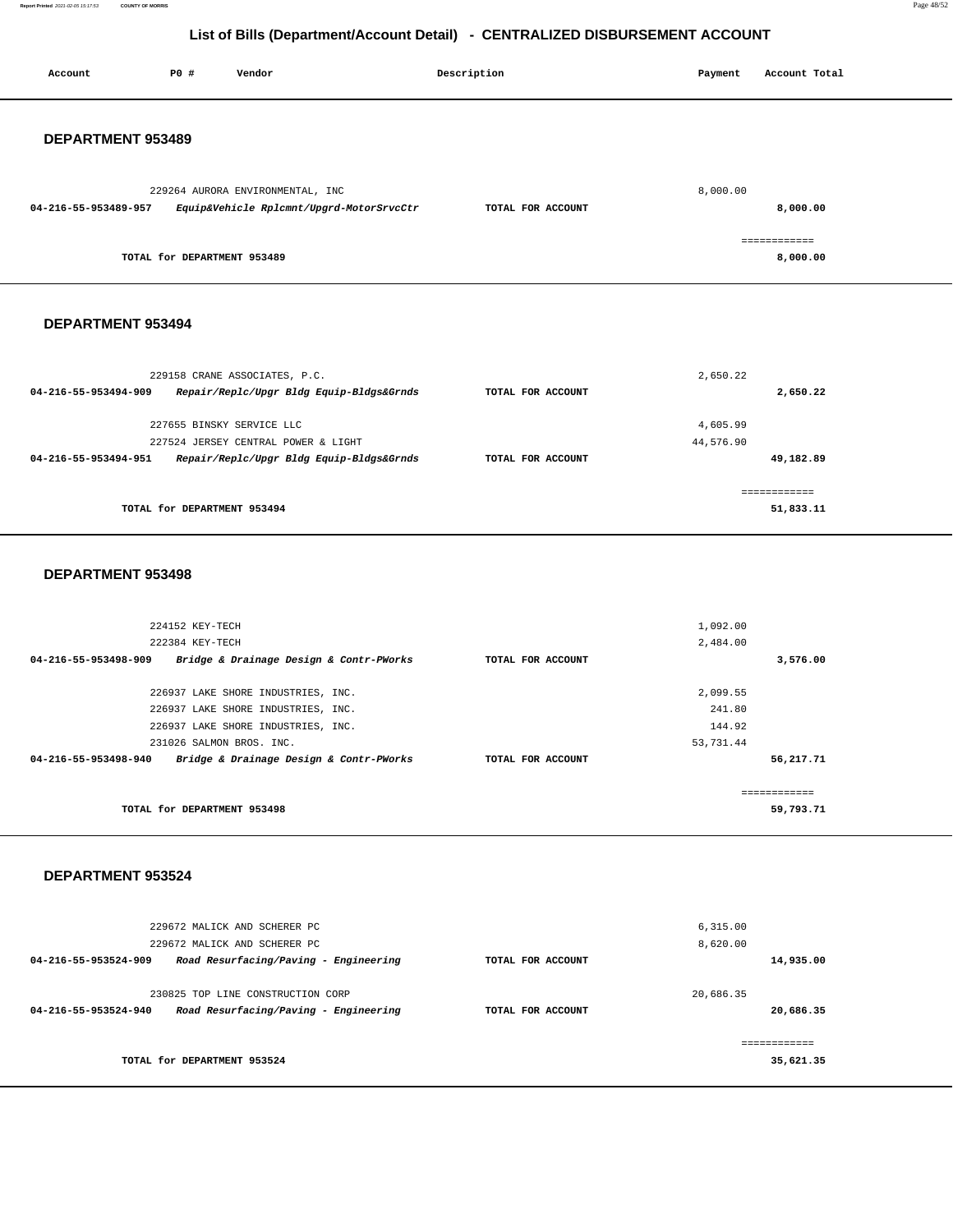**Report Printed** 2021-02-05 15:17:53 **COUNTY OF MORRIS** Page 49/52

## **List of Bills (Department/Account Detail) - CENTRALIZED DISBURSEMENT ACCOUNT**

| Account              | PO#                         | Vendor                                                 | Description       | Payment               | Account Total             |
|----------------------|-----------------------------|--------------------------------------------------------|-------------------|-----------------------|---------------------------|
| DEPARTMENT 953526    |                             |                                                        |                   |                       |                           |
|                      |                             | 227655 BINSKY SERVICE LLC<br>227654 BINSKY SERVICE LLC |                   | 2,875.01<br>10,825.00 |                           |
| 04-216-55-953526-956 |                             | Replace HVAC Units/Chillers- Bldgs&Grnds               | TOTAL FOR ACCOUNT |                       | 13,700.01                 |
|                      | TOTAL for DEPARTMENT 953526 |                                                        |                   |                       | ============<br>13,700.01 |
| DEPARTMENT 953530    |                             |                                                        |                   |                       |                           |
|                      |                             | 231013 GREENMAN PEDERSEN INC                           |                   | 644.00                |                           |
|                      |                             | 231015 JOHNSON MIRMIRAN AND THOMPSON, INC.             |                   | 4,218.98              |                           |
|                      |                             | 231009 JOHNSON MIRMIRAN AND THOMPSON, INC.             |                   | 3,689.80              |                           |
| 04-216-55-953530-909 |                             | Rehab/Improv of Roads & RR - Engineering               | TOTAL FOR ACCOUNT |                       | 8,552.78                  |

| 04-216-55-953530-909<br>Rehab/Improv of Roads & RR - Engineering | TOTAL FOR ACCOUNT | 8,552.78  |
|------------------------------------------------------------------|-------------------|-----------|
| 230824 J.C. CONTRACTING, INC.                                    |                   | 4,868.06  |
| 229640 MIKE FITZPATRICK CONTRACTORS INC.                         |                   | 9,784.03  |
| Rehab/Improv of Roads & RR - Engineering<br>04-216-55-953530-940 | TOTAL FOR ACCOUNT | 14,652.09 |
|                                                                  |                   |           |
|                                                                  |                   |           |
| TOTAL for DEPARTMENT 953530                                      |                   | 23,204.87 |
|                                                                  |                   |           |

#### **DEPARTMENT 953555**

|                      | 229878 BOROUGH OF FLORHAM PARK           | 142,360.42        |            |  |
|----------------------|------------------------------------------|-------------------|------------|--|
| 04-216-55-953555-940 | IntersectionUpgradesVarLocat-Engineering | TOTAL FOR ACCOUNT | 142,360.42 |  |
|                      |                                          |                   |            |  |
|                      |                                          |                   |            |  |
|                      | TOTAL for DEPARTMENT 953555              |                   | 142,360.42 |  |
|                      |                                          |                   |            |  |

### **DEPARTMENT 954536**

|                      | 210438 MALL CHEVROLET INC.               |                   | 47,442.12 |
|----------------------|------------------------------------------|-------------------|-----------|
| 04-216-55-954536-940 | Vehicles & Security Camera/Equip-Sheriff | TOTAL FOR ACCOUNT | 47,442.12 |
|                      |                                          |                   |           |
|                      | TOTAL for DEPARTMENT 954536              |                   | 47,442.12 |

### **DEPARTMENT 955403**

|                      | 229157 MADISON ASSOCIATES AIB, LLC      |                   | 3,200.00 |
|----------------------|-----------------------------------------|-------------------|----------|
| 04-216-55-955403-909 | MV-Long Term Health Center Improvements | TOTAL FOR ACCOUNT | 3,200.00 |
|                      |                                         |                   |          |
|                      | TOTAL for DEPARTMENT 955403             |                   | 3,200.00 |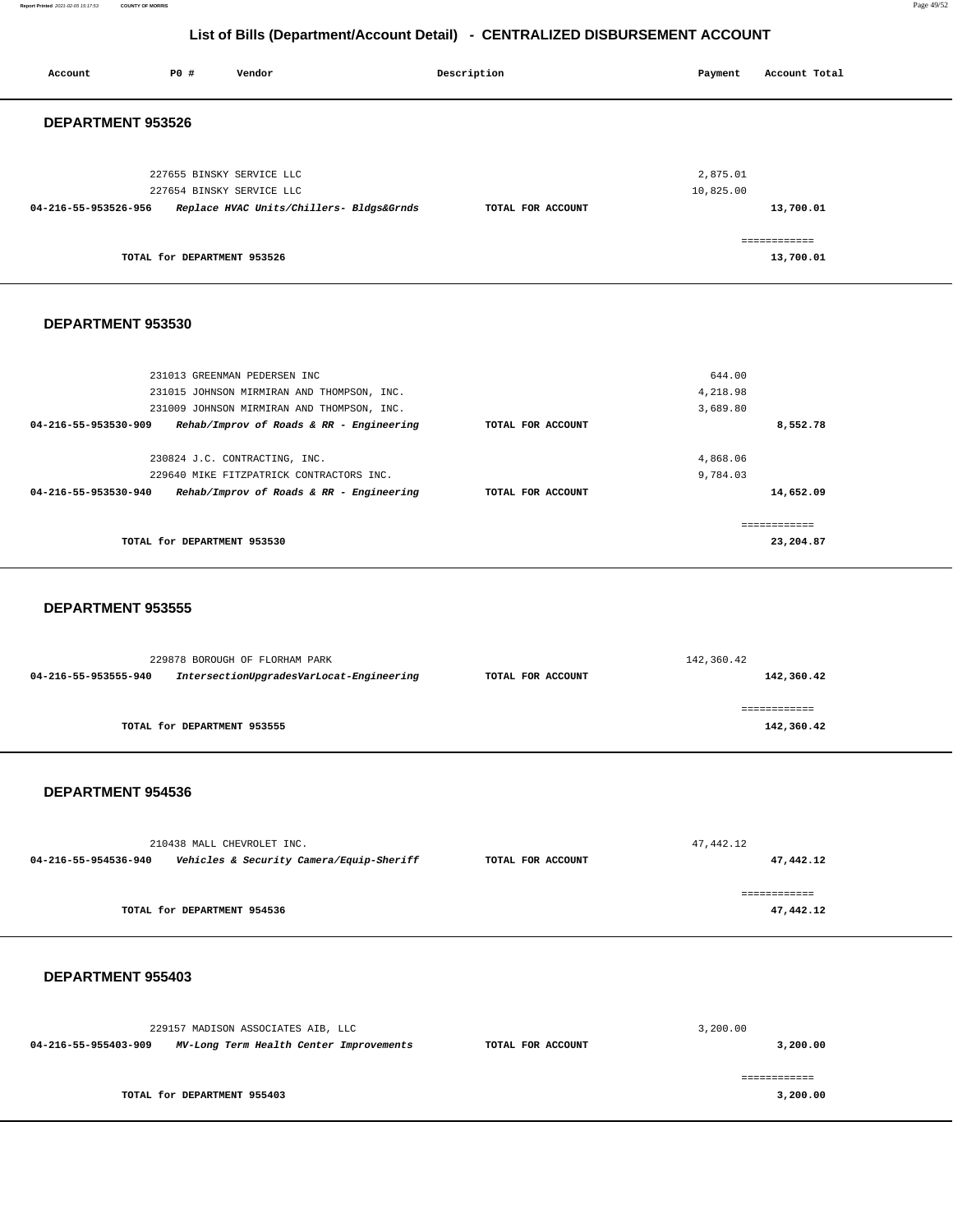**Report Printed** 2021-02-05 15:17:53 **COUNTY OF MORRIS** Page 50/52

| P0 #<br>Vendor<br>Account                                                                                        | Description       | Payment<br>Account Total      |  |  |  |
|------------------------------------------------------------------------------------------------------------------|-------------------|-------------------------------|--|--|--|
| DEPARTMENT 955460                                                                                                |                   |                               |  |  |  |
| 229162 HERBST-MUSCIANO, LLC<br>04-216-55-955460-909<br>Upgrade FireAlarmSys MorrisView-RiskMgmt                  | TOTAL FOR ACCOUNT | 10,313.00<br>10,313.00        |  |  |  |
| TOTAL for DEPARTMENT 955460                                                                                      |                   | ============<br>10,313.00     |  |  |  |
| DEPARTMENT 963298                                                                                                |                   |                               |  |  |  |
| 227577 HHW GROUP LLC<br>04-216-55-963298-952<br>County-Wide Radio Sys - Public Safety                            | TOTAL FOR ACCOUNT | 5,000.00<br>5,000.00          |  |  |  |
| TOTAL for DEPARTMENT 963298                                                                                      |                   | ============<br>5,000.00      |  |  |  |
| DEPARTMENT 963572                                                                                                |                   |                               |  |  |  |
| 227223 A & M INDUSTRIAL<br>227223 A & M INDUSTRIAL<br>Replace & Upgrade Equipment - PSTA<br>04-216-55-963572-940 | TOTAL FOR ACCOUNT | 2,316.00<br>48.45<br>2,364.45 |  |  |  |
| TOTAL for DEPARTMENT 963572                                                                                      |                   | ============<br>2,364.45      |  |  |  |
| DEPARTMENT 963573                                                                                                |                   |                               |  |  |  |
| 224740 BEYER FORD<br>04-216-55-963573-957 HazMatEmergResponse Vehicle-LawPublicSaf                               | TOTAL FOR ACCOUNT | 34,596.07<br>34,596.07        |  |  |  |
| TOTAL for DEPARTMENT 963573                                                                                      |                   | ============<br>34,596.07     |  |  |  |
| DEPARTMENT 968538                                                                                                |                   |                               |  |  |  |
| 231251 MC VOCATIONAL SCHOOL DISTRICT<br>Various Building Projects - MC VoTech<br>04-216-55-968538-909            | TOTAL FOR ACCOUNT | 5,911.33<br>5,911.33          |  |  |  |
| 231251 MC VOCATIONAL SCHOOL DISTRICT<br>Various Building Projects - MC VoTech<br>04-216-55-968538-940            | TOTAL FOR ACCOUNT | 23,750.66<br>23,750.66        |  |  |  |
| TOTAL for DEPARTMENT 968538                                                                                      |                   | ============<br>29,661.99     |  |  |  |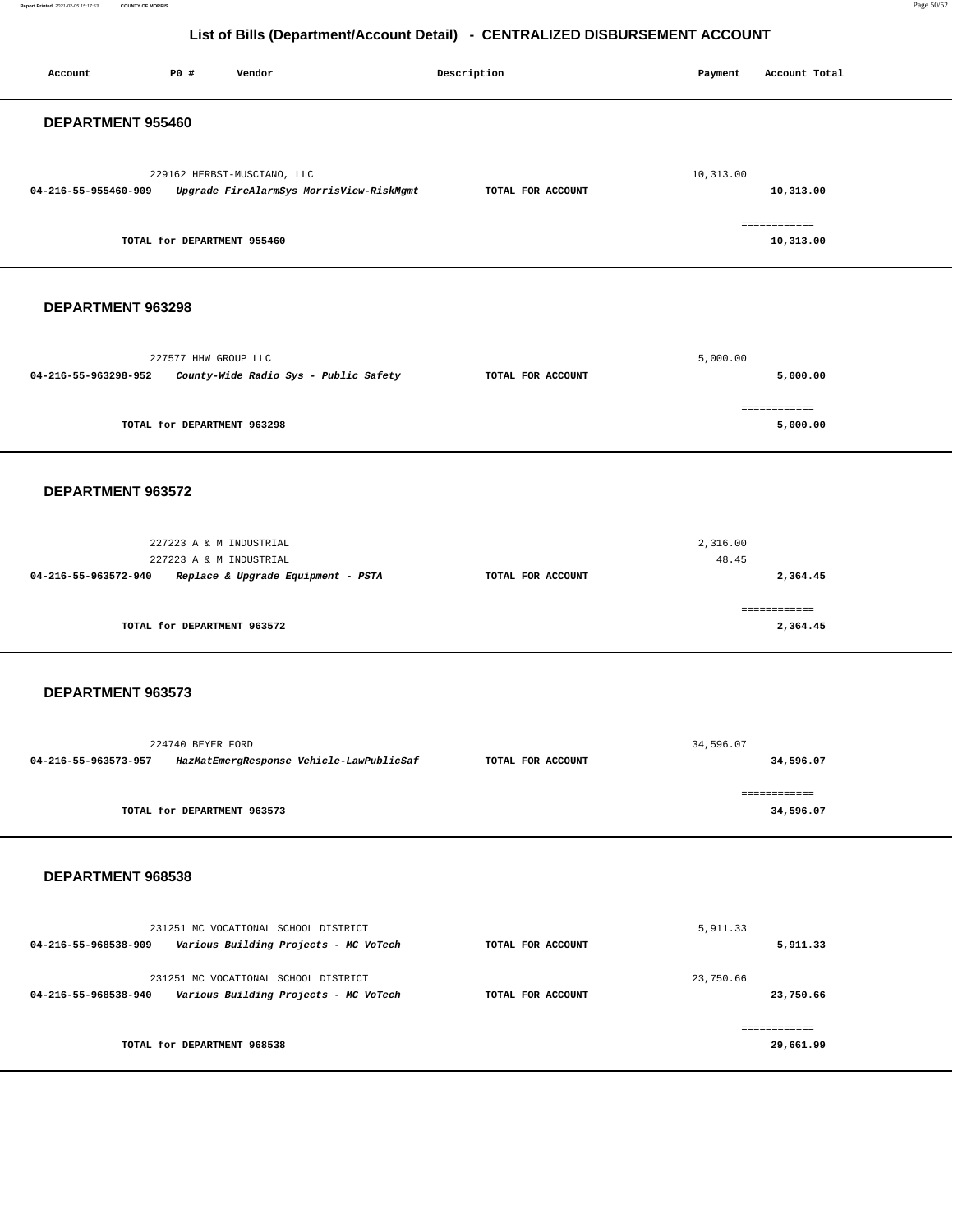| Account                  | PO# | Vendor                                   | Description       | Payment   | Account Total |
|--------------------------|-----|------------------------------------------|-------------------|-----------|---------------|
| <b>DEPARTMENT 968584</b> |     |                                          |                   |           |               |
|                          |     | 231250 MC VOCATIONAL SCHOOL DISTRICT     |                   | 19,531.09 |               |
| 04-216-55-968584-909     |     | Bldg Improvments/Upgrades Var Bldgs-MCST | TOTAL FOR ACCOUNT |           | 19,531.09     |
|                          |     | 231250 MC VOCATIONAL SCHOOL DISTRICT     |                   | 70,000.00 |               |
| 04-216-55-968584-951     |     | Bldg Improvments/Upgrades Var Bldgs-MCST | TOTAL FOR ACCOUNT |           | 70,000.00     |
|                          |     |                                          |                   |           | ============  |
|                          |     | TOTAL for DEPARTMENT 968584              |                   |           | 89,531.09     |